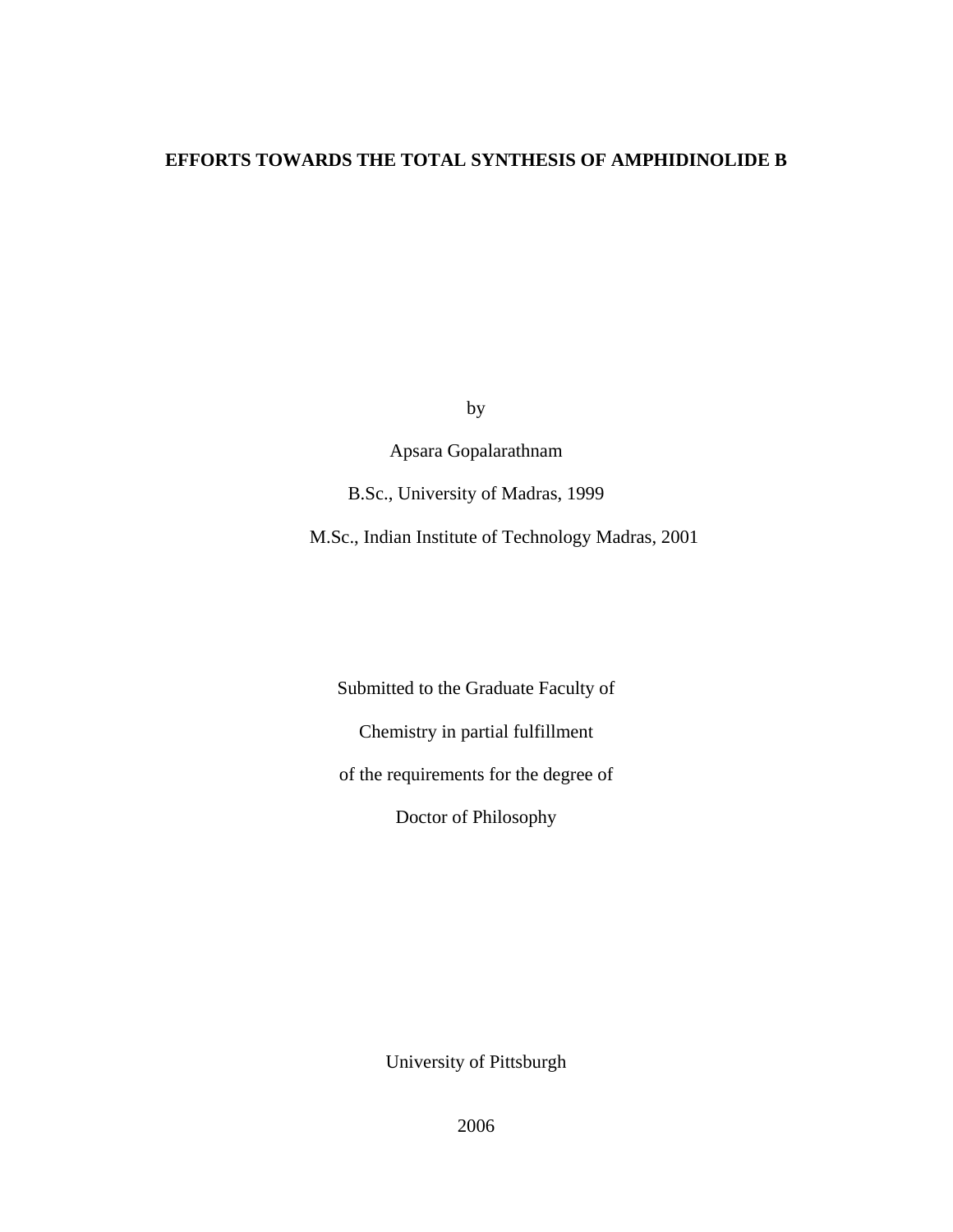## UNIVERSITY OF PITTSBURGH

## FACULTY OF ARTS AND SCIENCES

This was presented by Apsara Gopalarathnam

It was defended on

September 5, 2006

and approved by

Dennis P. Curran, Professor, Department of Chemistry

Paue E. Floreancig, Associate Professor, Department of Chemistry

J. Karl Johnson, Associate Professor, Department of Chemical Engg.

Dissertation Advisor: Scott G. Nelson, Associate Professor, Department of Chemistry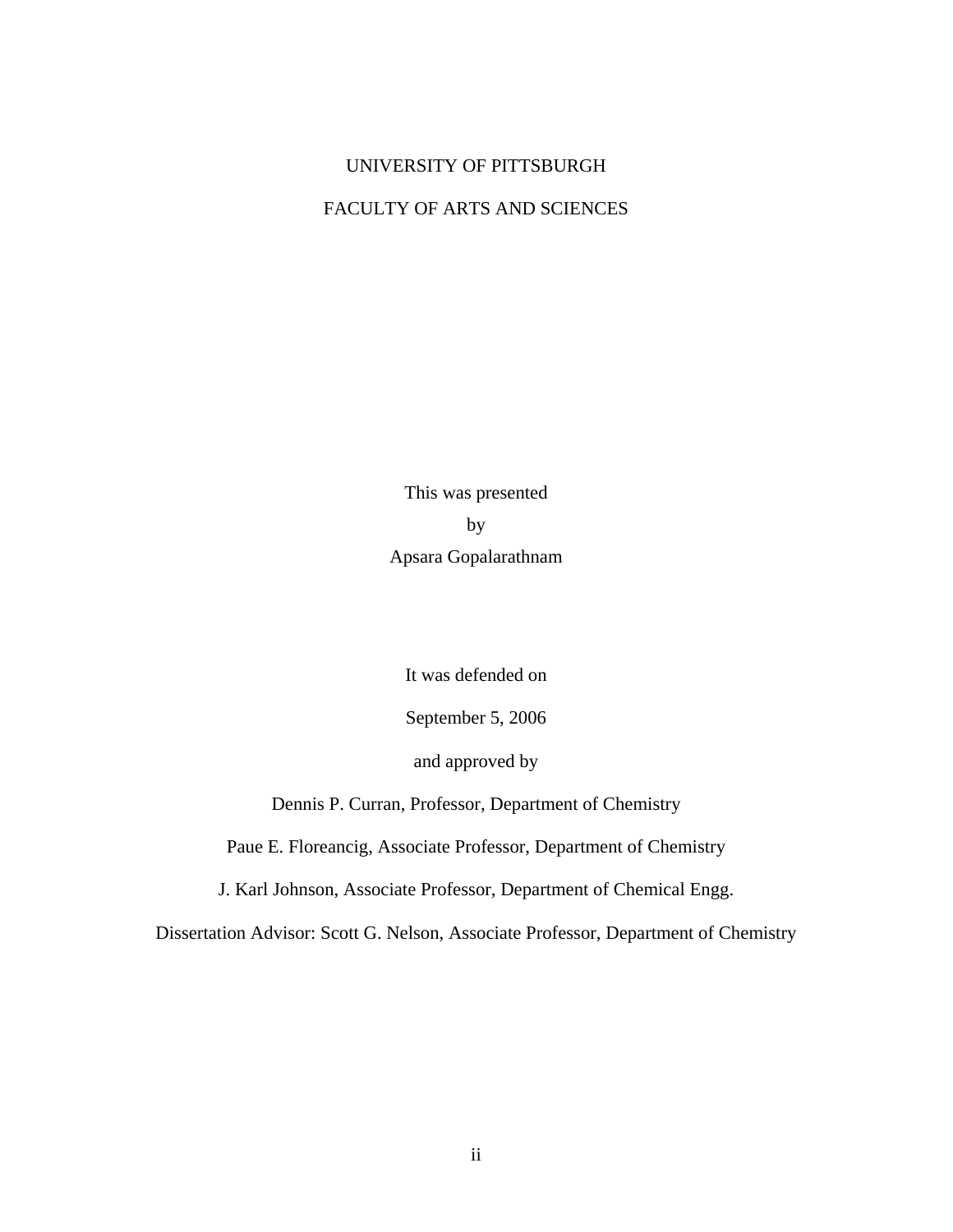### **EFFORTS TOWARDS THE TOTAL SYNTHESIS OF AMPHIDINOLIDE B**

Apsara Gopalarathnam, Ph.D

University of Pittsburgh, 2006

Studies towards the total synthesis of the cytotoxic marine macrolide Amphidinolide B have been disclosed. Catalytic asymmetric AAC methodology has been applied to efficiently generate the C11- and the C18- stereocenters in the requisite fragments **114** and **120** through β-lactones **102**  and **81** respectively.



An efficient route to install the  $C_{14}-C_{15}$  trisubstituted alkene was realized through a stannylcupration reaction. The Stille and Suzuki cross-coupling methodologies were investigated for the formation of the C13-C15 diene of amphidinolide B. Iodide **90** was coupled with boronic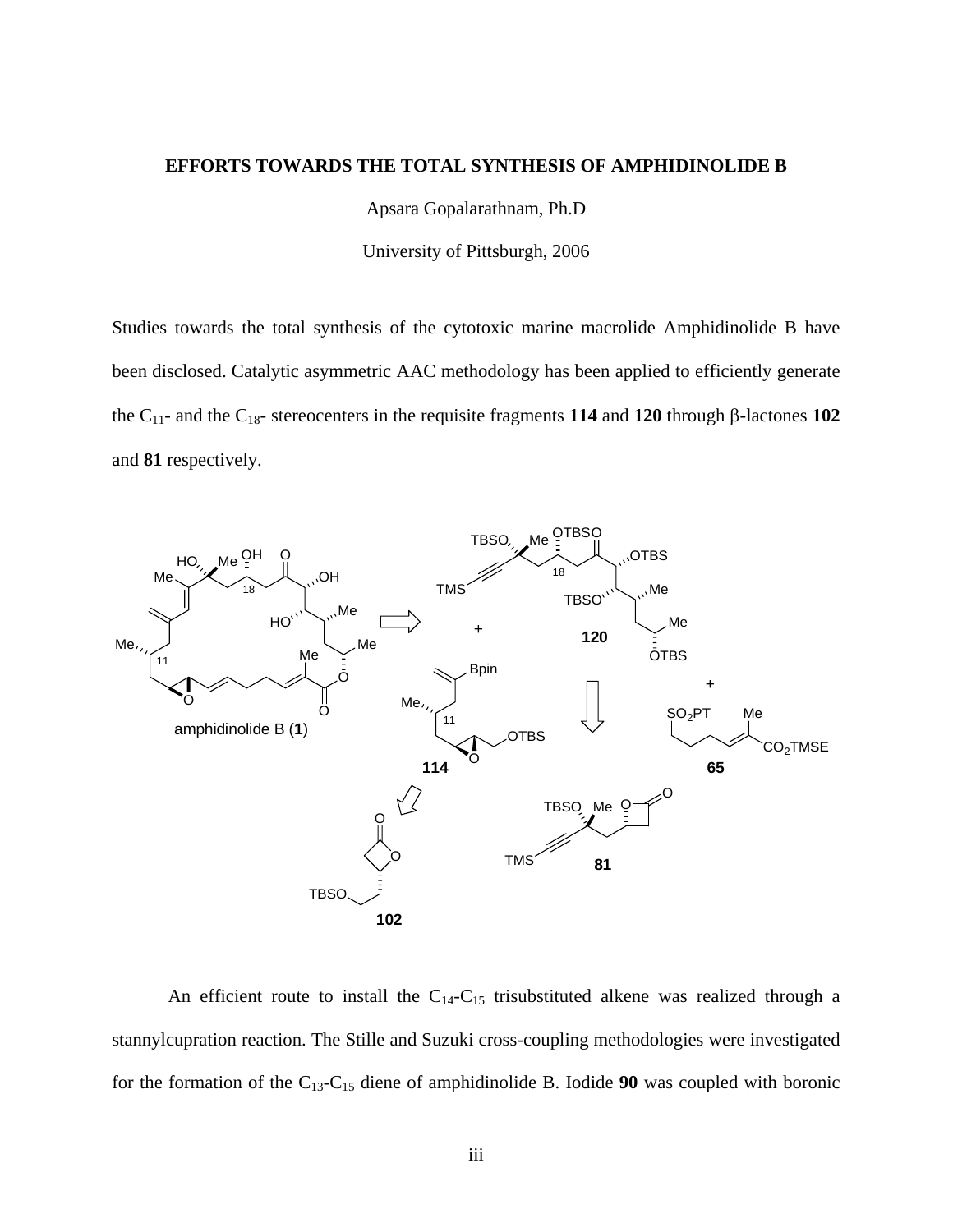ester 114 via an efficient Suzuki reaction to form a C<sub>7</sub>-C<sub>20</sub> fragment 115. Fragment was further homologated and coupled to sulfone  $65$  to complete a  $C_1-C_{20}$  synthon of amphidinolide B.

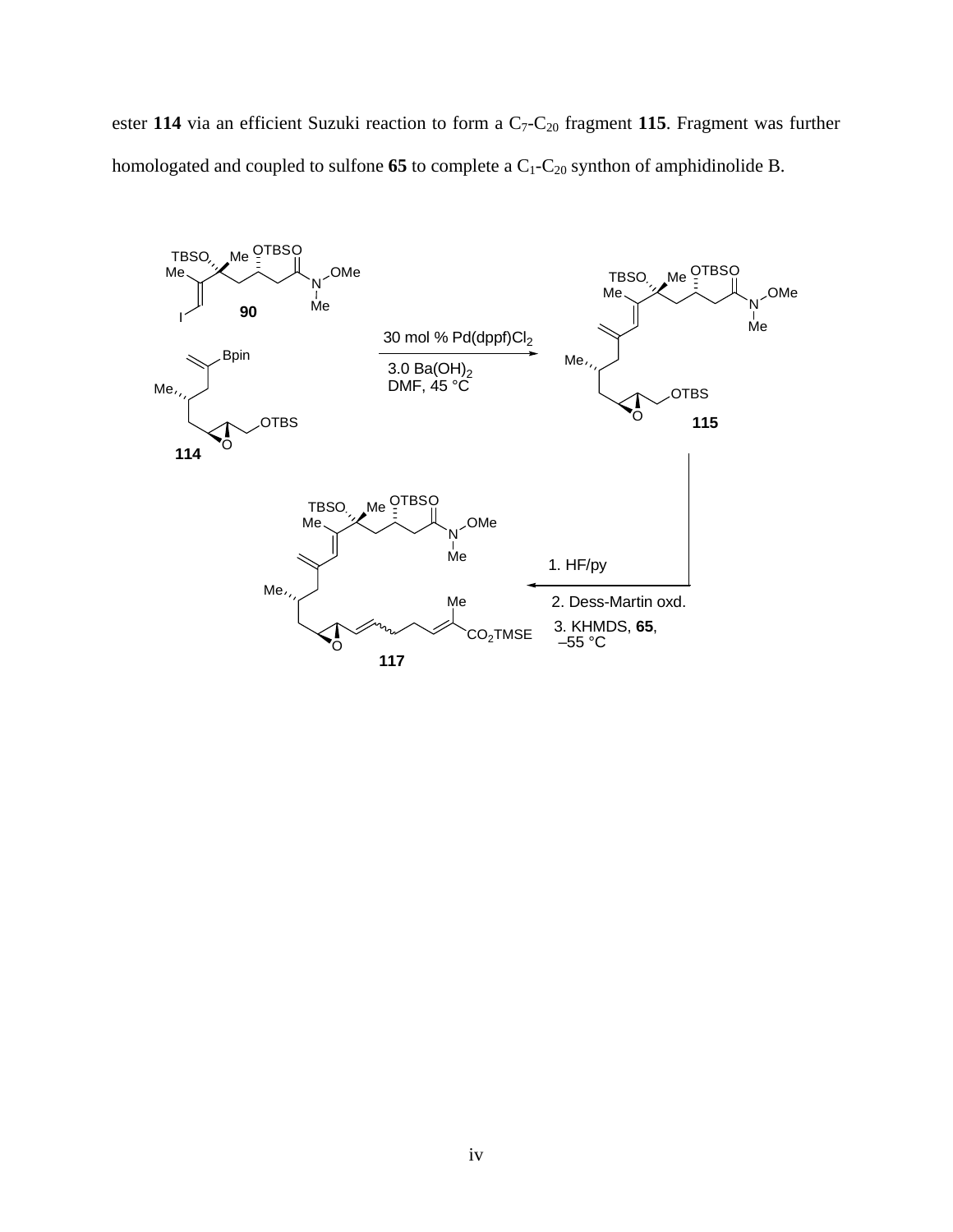## **TABLE OF CONTENTS**

| 1.0 |     |       |                                                                                            |  |  |  |
|-----|-----|-------|--------------------------------------------------------------------------------------------|--|--|--|
|     | 1.1 |       |                                                                                            |  |  |  |
|     |     | 1.1.1 |                                                                                            |  |  |  |
|     |     | 1.1.2 |                                                                                            |  |  |  |
|     |     | 1.1.3 | Previous Approaches to the Total Synthesis of Amphidinolide B 5                            |  |  |  |
|     | 1.2 |       | APPLICATION OF THE AAC METHODOLOGY TO THE TOTAL                                            |  |  |  |
|     |     |       |                                                                                            |  |  |  |
|     | 1.3 |       |                                                                                            |  |  |  |
|     | 1.4 |       |                                                                                            |  |  |  |
|     |     | 1.4.1 |                                                                                            |  |  |  |
|     |     | 1.4.2 |                                                                                            |  |  |  |
|     | 1.5 |       |                                                                                            |  |  |  |
|     | 1.6 |       |                                                                                            |  |  |  |
|     |     |       |                                                                                            |  |  |  |
| 2.0 |     |       | THE DIENE PROBLEM: SOLUTION IN A MODEL SYSTEM  34                                          |  |  |  |
|     | 2.1 |       |                                                                                            |  |  |  |
|     | 2.2 |       | <b>INSTALLATION OF THE <math>C_{16}</math>- AND <math>C_{18}</math>- STEREOCENTERS  34</b> |  |  |  |
|     |     | 2.2.1 |                                                                                            |  |  |  |
|     | 2.3 |       | <b>INSTALLATION OF THE <math>C_{14}-C_{15}</math> TRISUBSTITUTED ALKENE  36</b>            |  |  |  |
|     | 2.4 |       |                                                                                            |  |  |  |
|     |     | 2.4.1 |                                                                                            |  |  |  |
|     |     | 2.4.2 |                                                                                            |  |  |  |
|     |     | 2.4.3 |                                                                                            |  |  |  |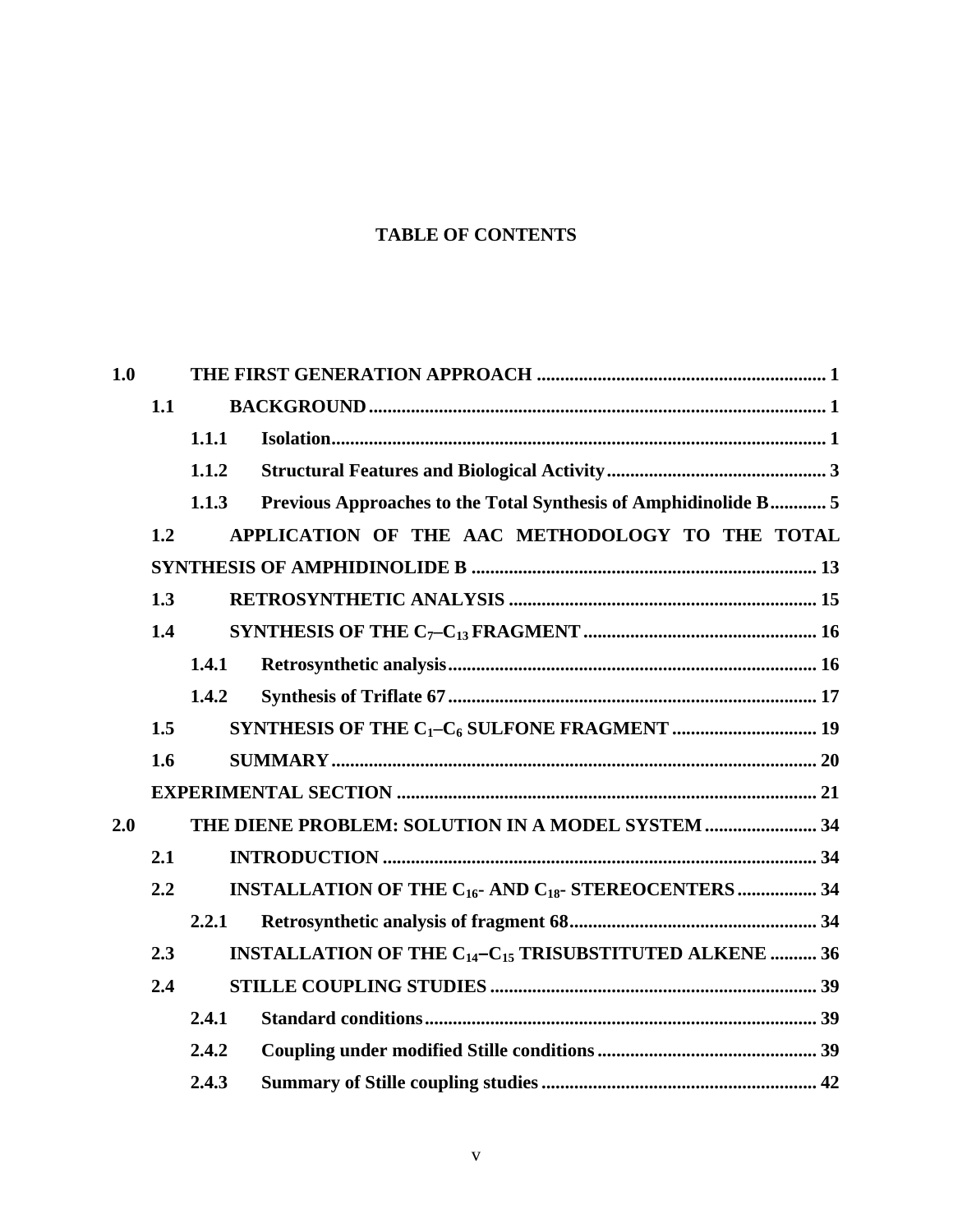|     | 2.5 |       |                                                                         |  |  |  |  |  |
|-----|-----|-------|-------------------------------------------------------------------------|--|--|--|--|--|
|     |     | 2.5.1 | Attempted transmetalation of vinyl iodide fragment 90  43               |  |  |  |  |  |
|     |     | 2.5.2 |                                                                         |  |  |  |  |  |
|     |     | 2.5.3 |                                                                         |  |  |  |  |  |
|     |     | 2.5.4 |                                                                         |  |  |  |  |  |
|     | 2.6 |       |                                                                         |  |  |  |  |  |
|     |     |       |                                                                         |  |  |  |  |  |
| 3.0 |     |       | COMPLETION OF A $C_1-C_{20}$ FRAGMENT AND THE SECOND                    |  |  |  |  |  |
|     |     |       |                                                                         |  |  |  |  |  |
|     | 3.1 |       |                                                                         |  |  |  |  |  |
|     | 3.2 |       |                                                                         |  |  |  |  |  |
|     |     | 3.2.1 |                                                                         |  |  |  |  |  |
|     |     | 3.2.2 | Diene instability under Sharpless' epoxidation conditions 66            |  |  |  |  |  |
|     |     | 3.2.3 | Modification of the epoxide fragment and completion of the $C_7-C_{20}$ |  |  |  |  |  |
|     |     |       |                                                                         |  |  |  |  |  |
|     |     | 3.2.4 |                                                                         |  |  |  |  |  |
|     | 3.3 |       | SHORTCOMINGS OF THE FIRST GENERATION APPROACH  69                       |  |  |  |  |  |
|     |     | 3.3.1 |                                                                         |  |  |  |  |  |
|     |     | 3.3.2 |                                                                         |  |  |  |  |  |
|     | 3.4 |       | THE SECOND GENERATION APPROACH TO AMPHIDINOLIDE B-                      |  |  |  |  |  |
|     |     |       |                                                                         |  |  |  |  |  |
|     |     | 3.4.1 | Revised retrosynthesis- homologation through Weinreb amide 90  72       |  |  |  |  |  |
|     |     | 3.4.2 |                                                                         |  |  |  |  |  |
|     |     | 3.4.3 |                                                                         |  |  |  |  |  |
|     | 3.5 |       |                                                                         |  |  |  |  |  |
|     |     |       |                                                                         |  |  |  |  |  |
|     |     | 3.5.1 |                                                                         |  |  |  |  |  |
|     |     | 3.5.2 |                                                                         |  |  |  |  |  |
|     |     | 3.5.3 |                                                                         |  |  |  |  |  |
|     | 3.6 |       |                                                                         |  |  |  |  |  |
|     |     |       |                                                                         |  |  |  |  |  |
|     |     |       |                                                                         |  |  |  |  |  |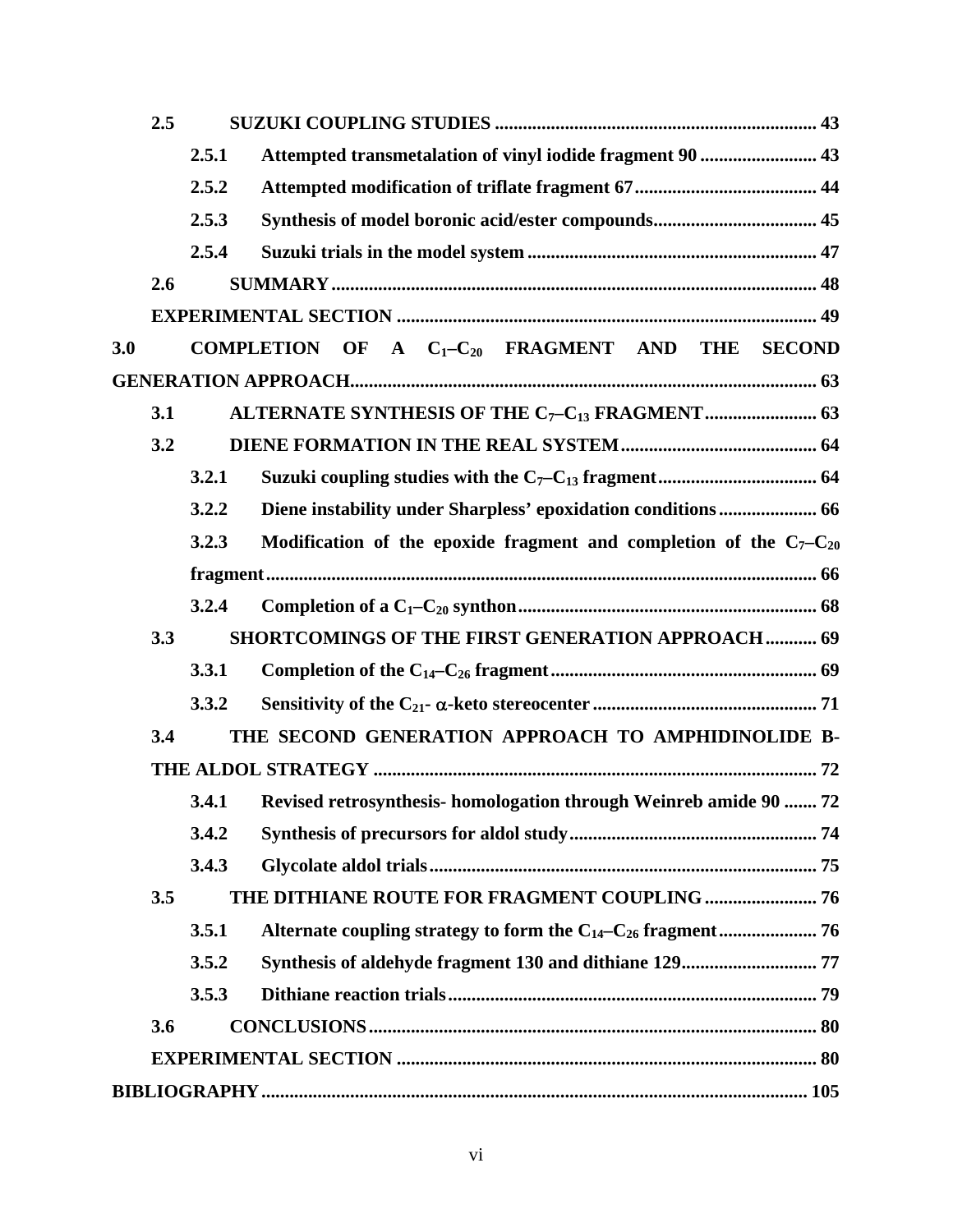## **LIST OF TABLES**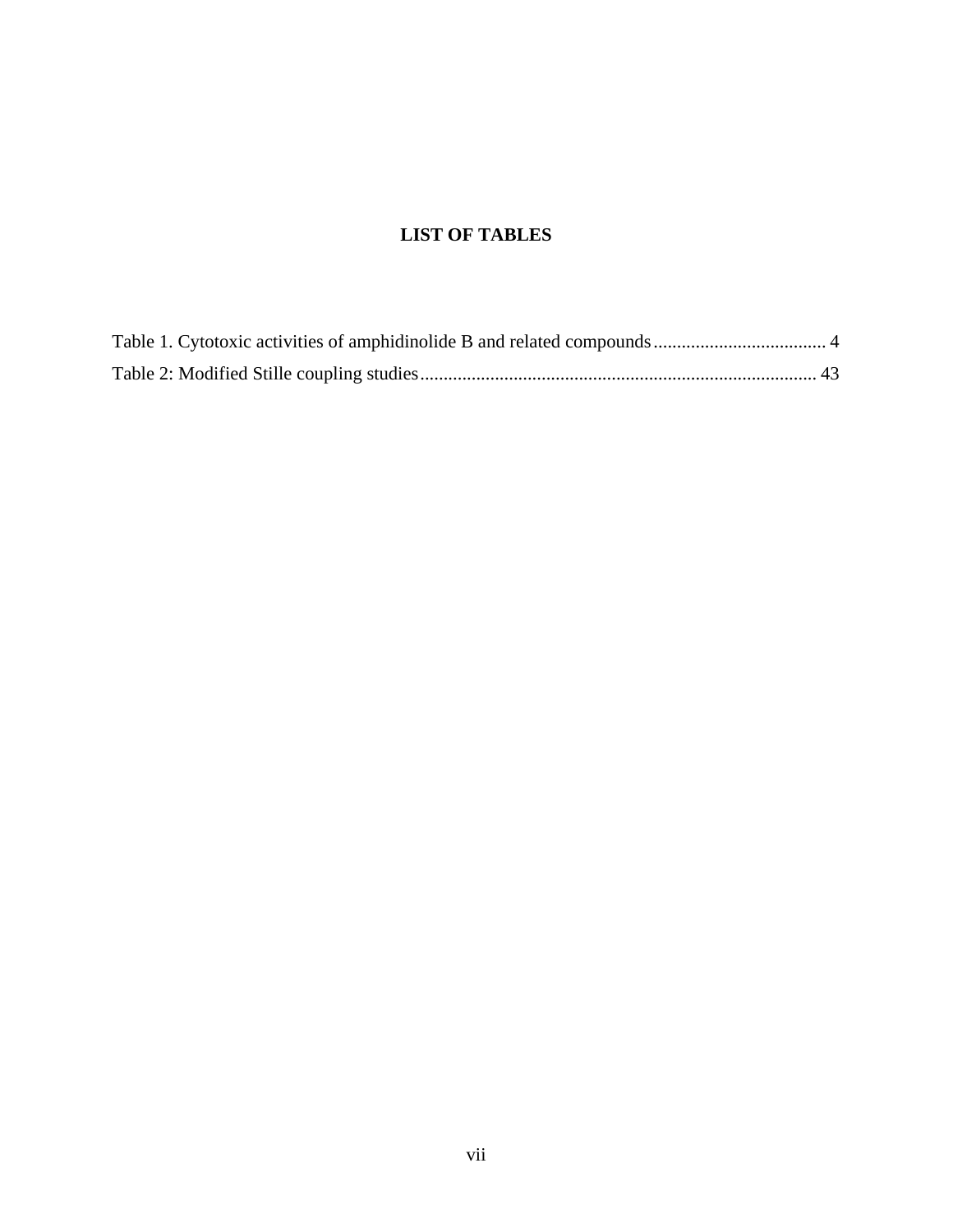## **LIST OF FIGURES**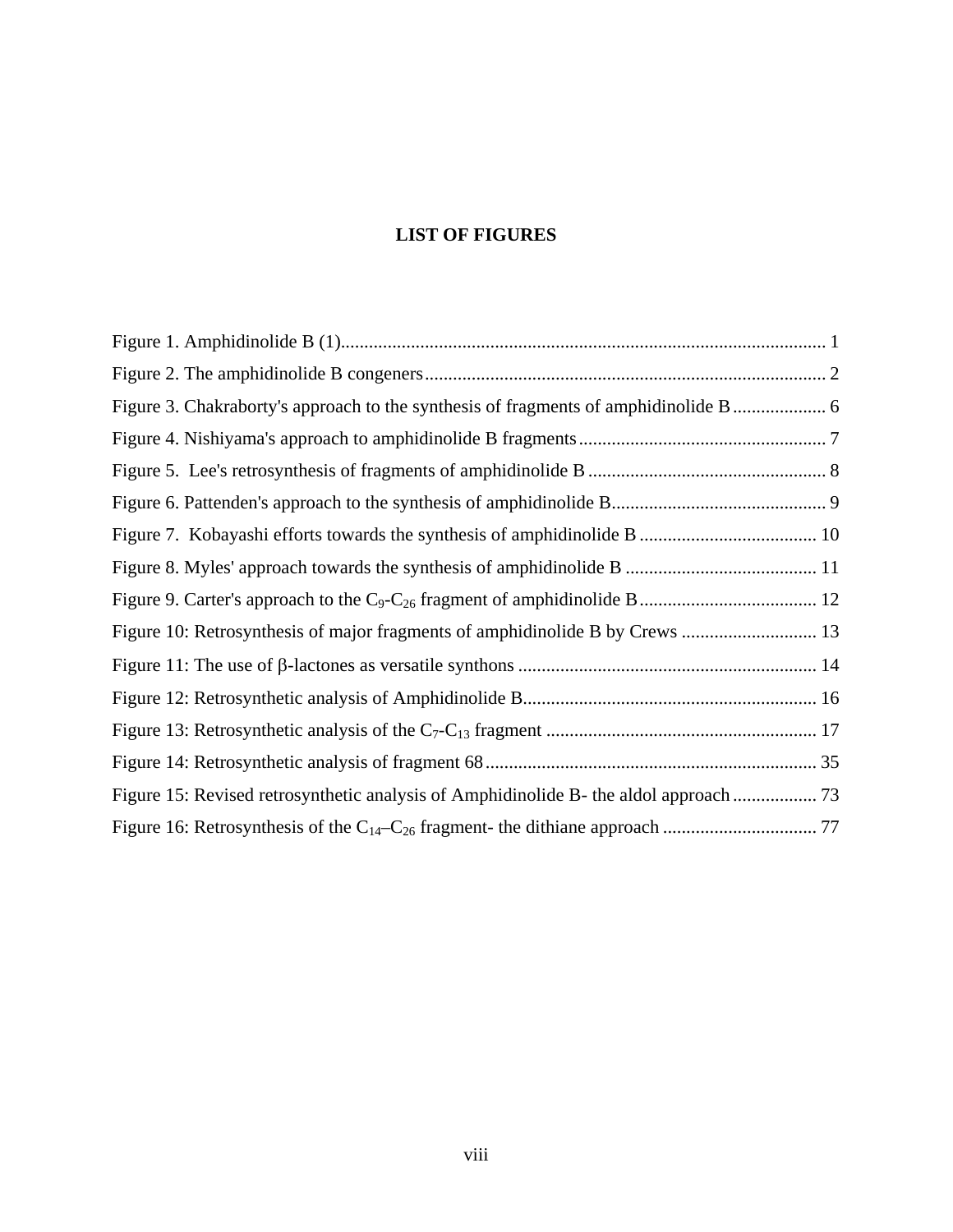## **LIST OF SCHEMES**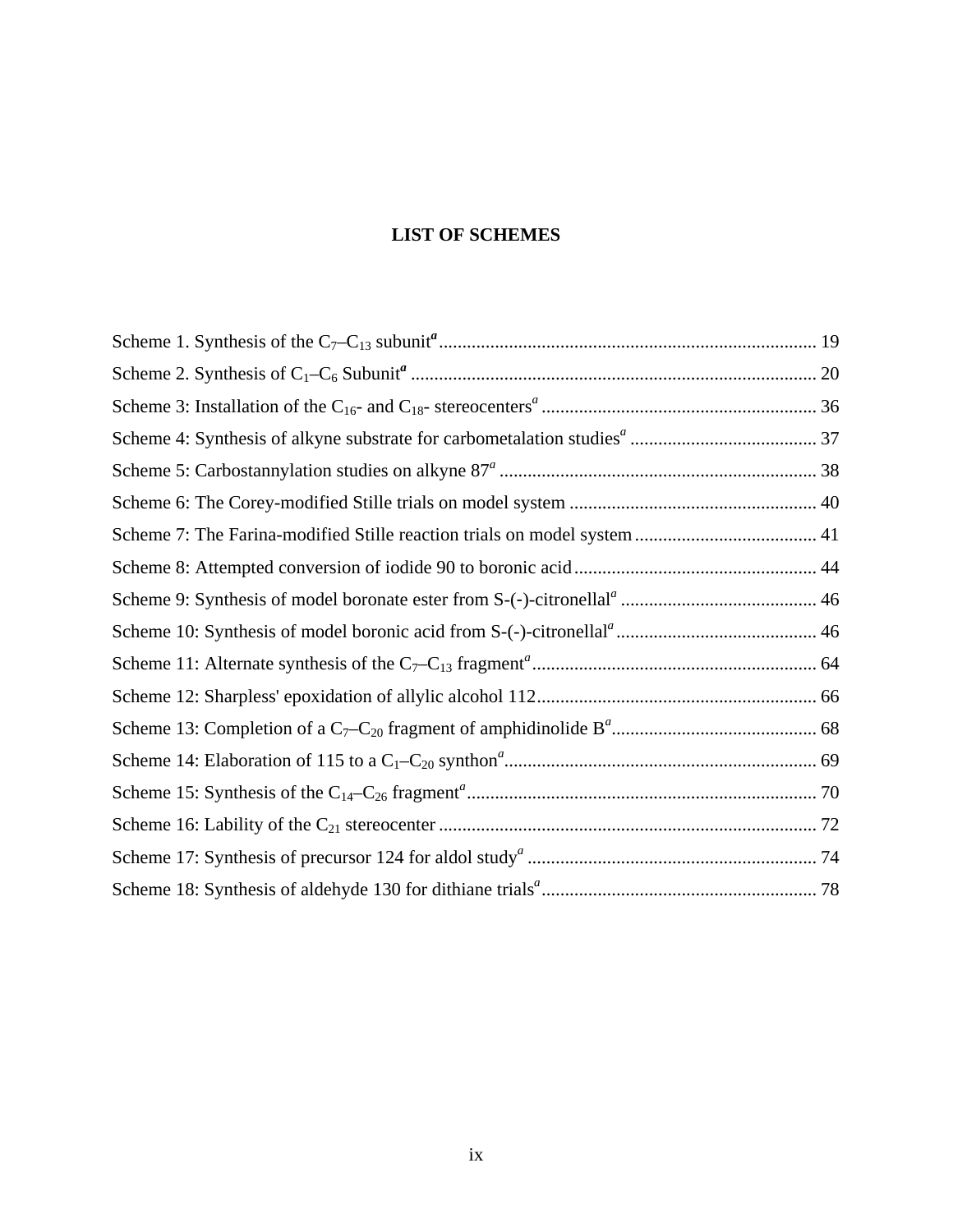# **LIST OF ABBREVIATIONS**

| <b>DCC</b>     | 1,3-dicyclohexylcarbodiimide                                |
|----------------|-------------------------------------------------------------|
| <b>DDQ</b>     | 2,3-dichloro-5,6-dicyano-1,4-benzoquinone                   |
| $(DHQ)_2$ PHAL | dihydroquinine 1,4-phthalazinediiyl diether                 |
| <b>DEPT</b>    | Distortionless Enhancement by Polarization Transfer         |
| <b>DIAD</b>    | diisopropylazodicarboxylate                                 |
| <b>DMAP</b>    | 2-(dimethylamino) pyridine                                  |
| <b>DME</b>     | 1,2-dimethoxyethane                                         |
| <b>DMF</b>     | dimethylformamide                                           |
| dppf           | 1,1'-bis(diphenylphosphino) ferrocene                       |
| <b>EDCI</b>    | 1-(3-dimethylaminopropyl)-3-ethylcarbodiimide hydrochloride |
| <b>EDTA</b>    | ethylenediaminetetraacetic acid                             |
| <b>HMPA</b>    | hexamethylphosphoramide                                     |
| nOe            | nuclear Overhauser effect                                   |
| <b>TBAF</b>    | tetrabutylammoniumfluoride                                  |
| <b>TBSOTf</b>  | <i>tert</i> -butyldimethylsilyl triflate                    |
| <b>TFA</b>     | trifluoroacetic acid                                        |
| <b>TMSCI</b>   | trimethylsilylchloride                                      |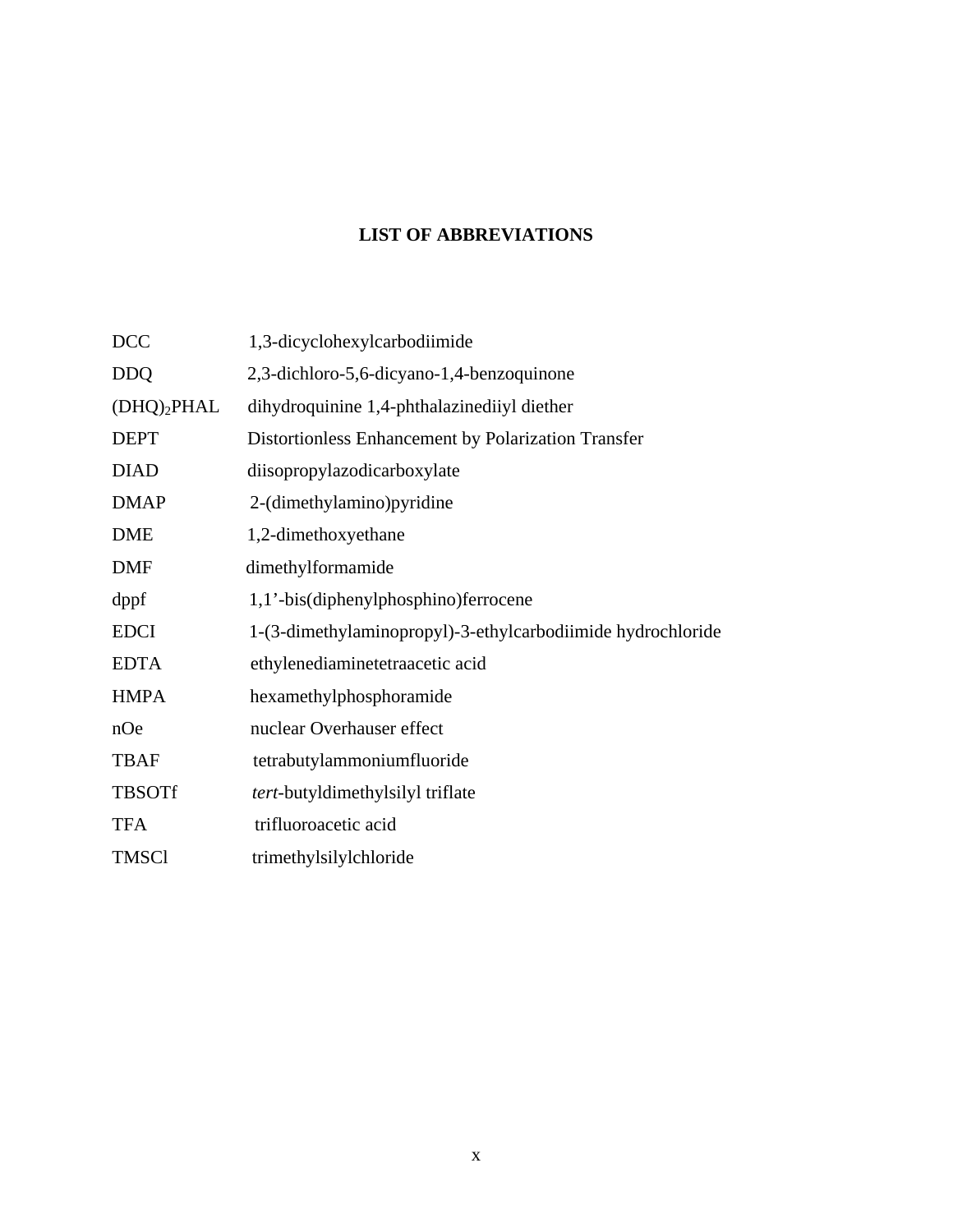#### **ACKNOWLEDGEMENTS**

I am thankful to God Almighty for giving me the strength to pursue graduate school to obtain an advanced degree.

My thanks are due to my advisor Scott Nelson, for being a great teacher, mentor and giving me the opportunity to work on such an interesting and challenging project. He has offered excellent guidance and support in the project as well as outside; in making his students understand fundamental concepts.

I would like to thank all the members of the Nelson group, past and present, for friendship and good company. In particular, I would like to thank Andrew Kassick, who worked with me on my project, and was a great source of inspiration. Post-doctoral associates Chris Bungard and Cheng Zhu were excellent mentors in my first three years and not only taught me skills, but maintained a lively atmosphere at work. My special thanks are due to Ben Stevens for great moral support in times of trouble and good friendship. I would also like to thank Magda, Andrew, Xiaoqiang, Nessan and Jeremy for nice company at work and during the many group lunches.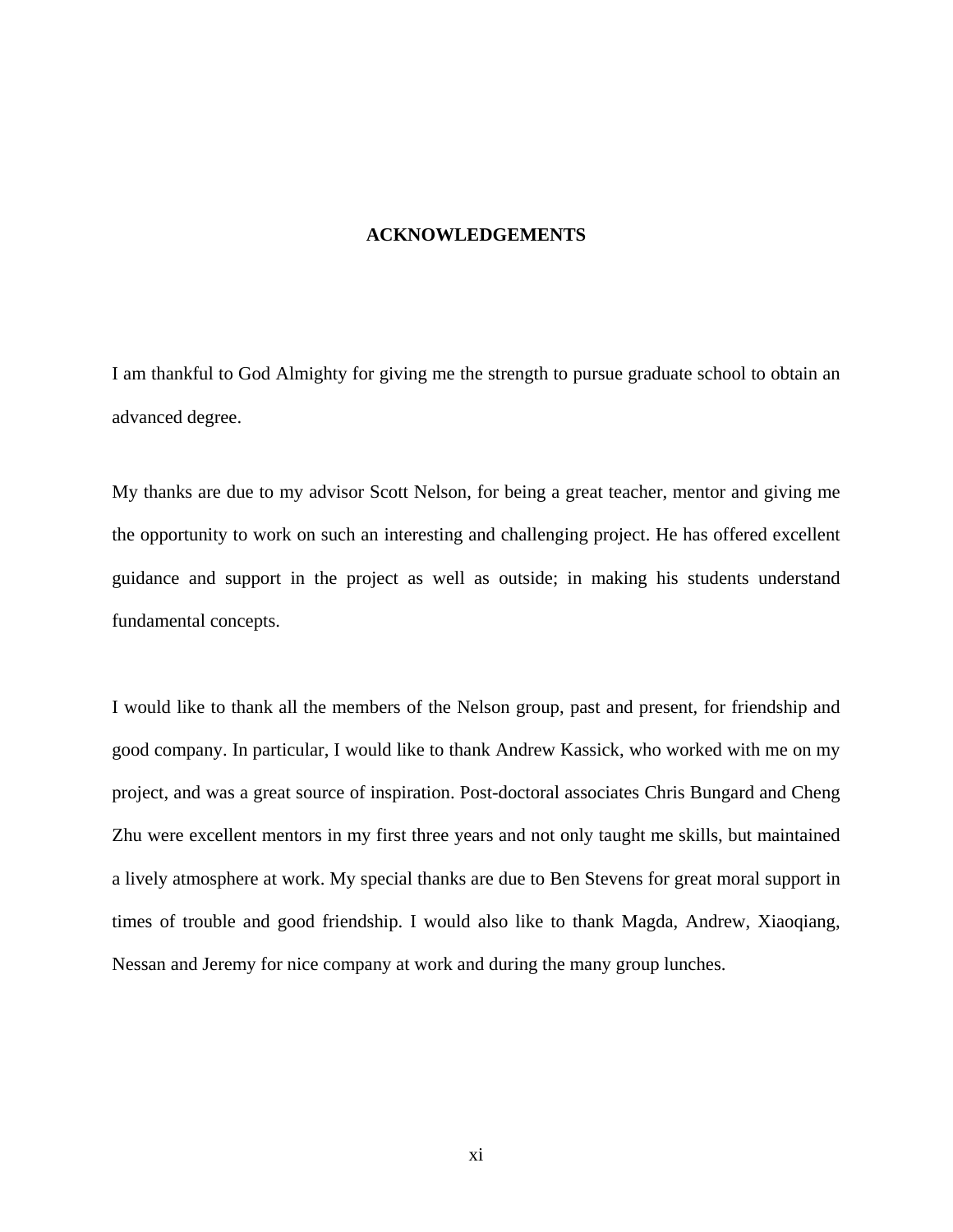I would like to thank Siva, Raghu and Vasu for wonderful friendship and I will always cherish the great times I have had with them. I would also like to thank Dhanalakshmi for being a really good friend and being of great help in my final year.

My parents and my brothers have been extremely supportive in the last five years and I could not have made it through without their inspiration and constant words of advice. I am truly blessed to have them as my family.

I would like to thank my husband Hari, for his constant source of moral support, good advice, for patiently listening to my complaints, especially in the last few months and… just for being there. I consider myself very lucky to be his wife.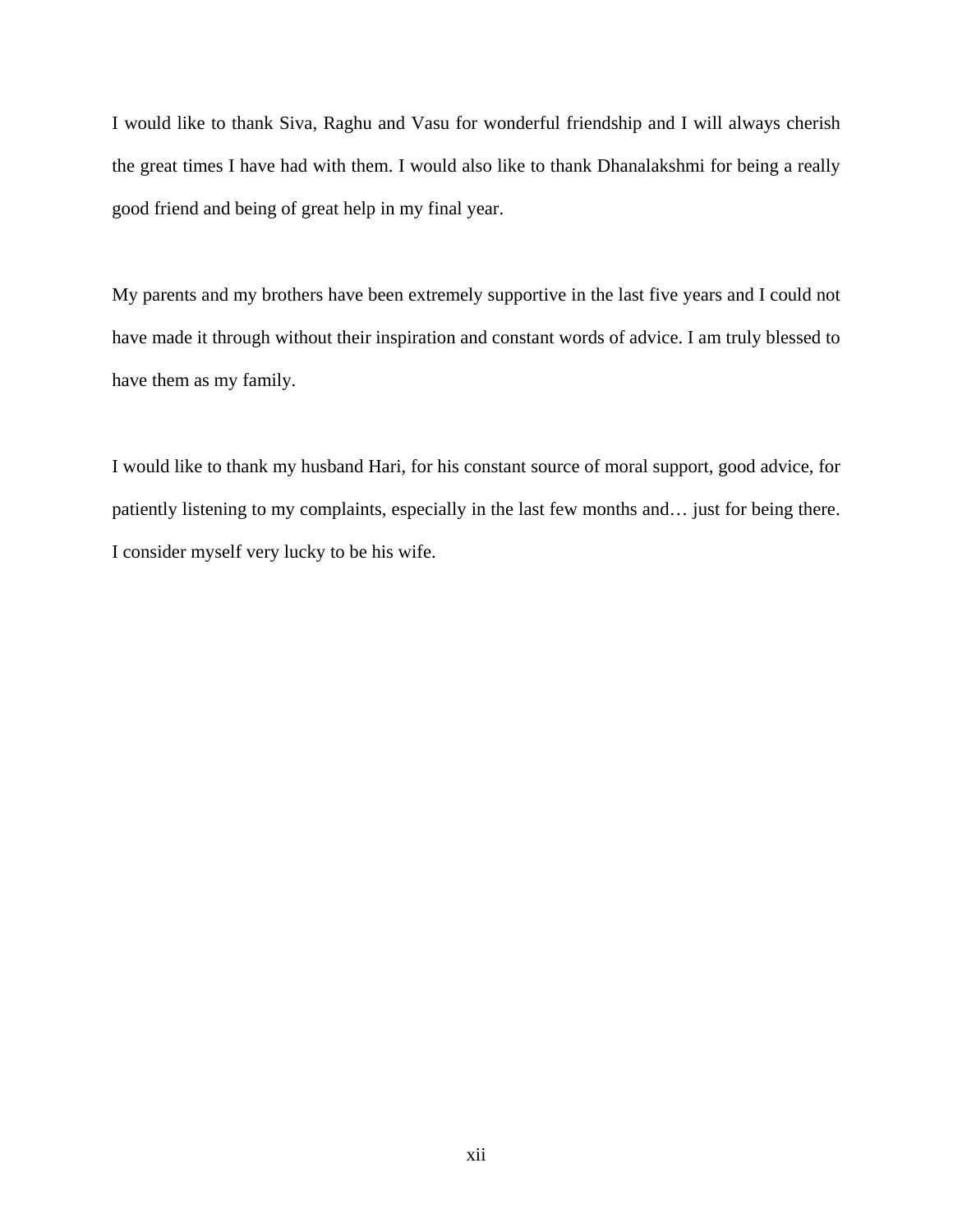## <span id="page-12-0"></span>**1.0 THE FIRST GENERATION APPROACH**

#### **1.1 BACKGROUND**

## **1.1.1 Isolation**

The amphidinolides are a series of macrocyclic natural products which have shown to have potential cytotoxic activity. These have been isolated as secondary metabolites from marine dinoflagellates of the genus *Amphidinium*, which are symbionts of the Okinawan flatworm *Amphiscolops* sp. [\[1](#page-116-0)] Amphidinolide B (**1**) is among the most biologically significant and structurally interesting molecules in this class of macrolides.



**Figure 1. Amphidinolide B (1)**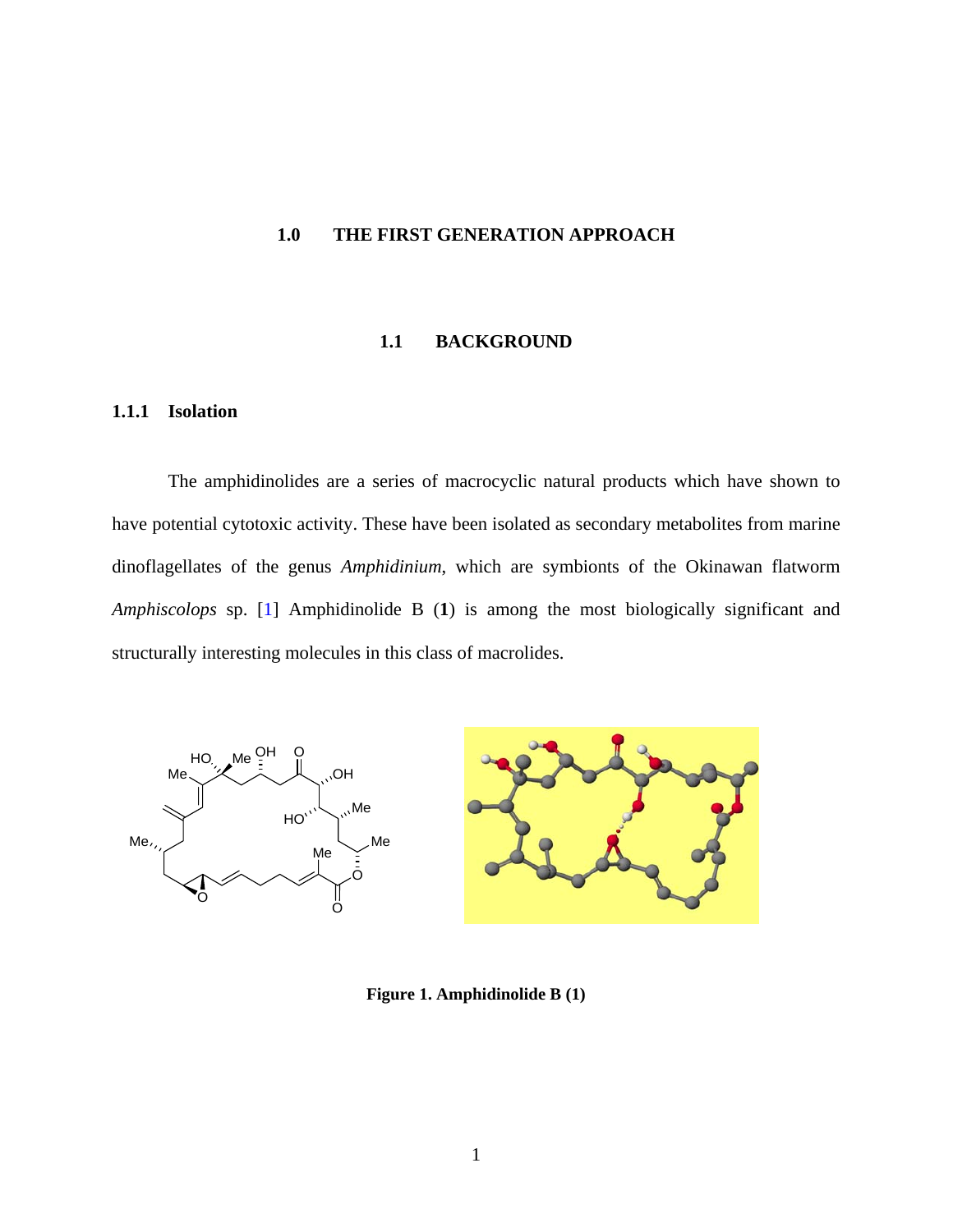<span id="page-13-0"></span>Amphidinolide B was first discovered in 1987 by the research group of Kobayashi in the strain Y-5 from the cultured dinoflagellate of the flatworm *Amphiscolops Breviviridis*. Later, Shimizu and coworkers isolated three amphidinolide B congeners, namely amphidinolides B1, B2 (**2**) and B3 (**3**) from a free-swimming dinoflagellate *Amphidinium operculatum* ver nov *Gibbosum*. [\[1](#page-116-0)] Amphidinolide B1 was shown to be identical in all respects to amphidinolide B whereas 2 was shown to be its  $C_{18}$ - epimer and 3, the  $C_{22}$ - stereoisomer of 1 (Figure 2). More recently, a strain Y-71 of the genus *Amphidinium* has been shown to yield a relatively large amount of amphidinolide B.



**Figure 2. The amphidinolide B congeners** 

Structural investigations concurrent with the isolation efforts of amphidinolide B were undertaken by both the groups of Kobayashi and Shimizu which lead to proof of relative stereochemistry through an X-ray crystal structure. [[2\]](#page-116-0) Subsequently, absolute stereochemistry was also determined via chemical degradation studies leading to the  $C_{22}-C_{26}$  subunit, and by comparing its spectral and HPLC data with those of the same compound that was independently synthesized. [[3\]](#page-116-0)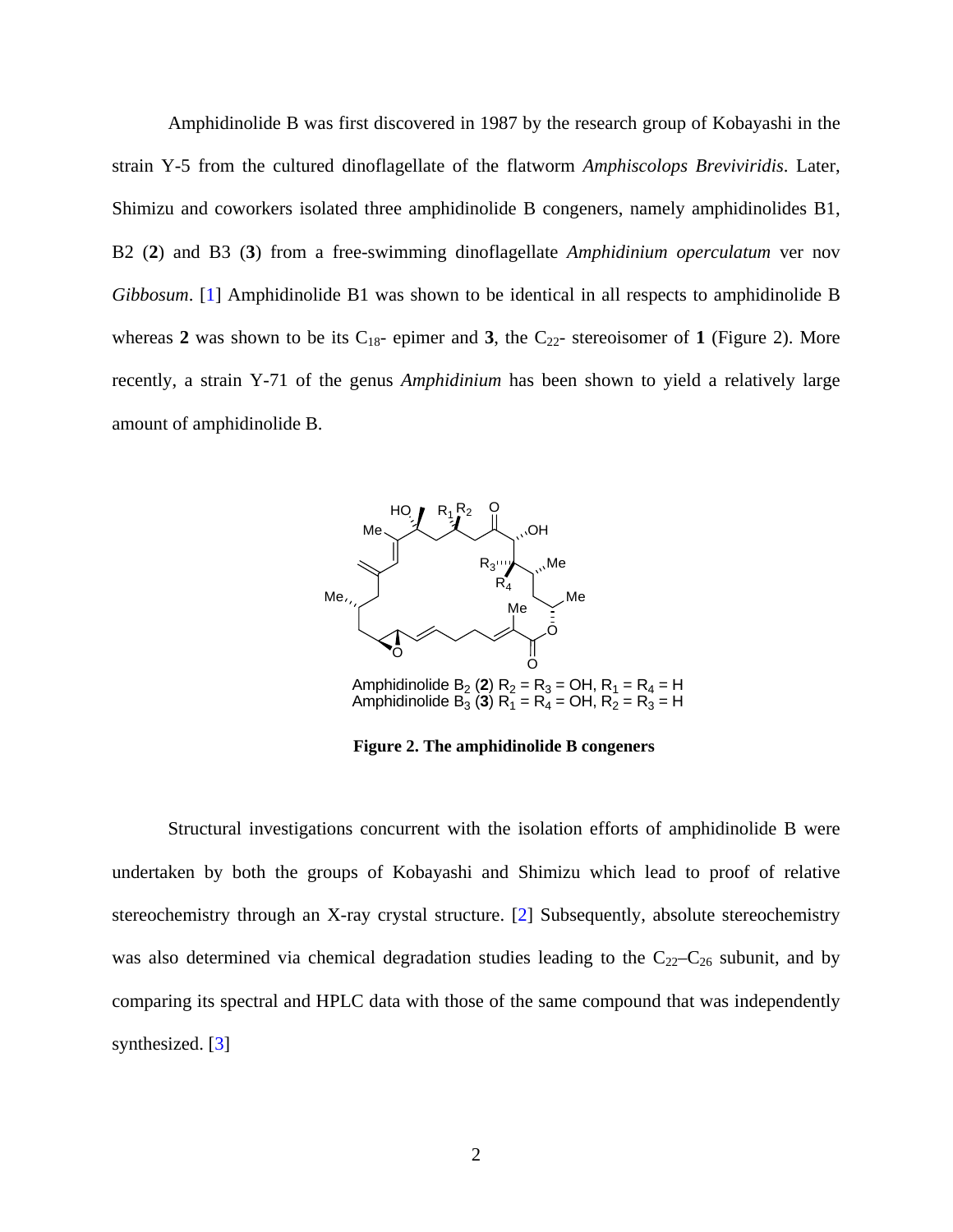#### <span id="page-14-0"></span>**1.1.2 Structural Features and Biological Activity**

The family of amphidinolides exhibits structural diversity including variations in the ring size of the macrolactone from 19 [amphidinolide E] to 27 [amphidinolide G]. The amphidinolide B group of molecules i.e. **1, 2** and **3** shares its 26-membered lactone feature with the structurally similar amphidinolide H- type macrolides.

Amphidinolide B possesses a very unique arrangement of functionality in its backbone. The top half of the molecule i.e. the  $C_{14}-C_{26}$  portion bears four hydroxyl groups in addition to a  $C_{20}$ - ketone carbon and can be termed as the "hydrophilic" domain of the molecule. On the other hand, the  $C_1-C_{13}$  or the "hydrophobic" portion of the molecule contains relatively fewer oxygen bearing carbons, save for the  $C_8-C_9$  epoxide and an ester linkage. The molecule features a total of nine stereogenic centers which include a tertiary alcohol center at  $C_{16}$ , the  $C_{21}-C_{22}$  syn diol relationship, in addition to two isolated methyl bearing stereocenters. Perhaps the most interesting structural features from a synthetic standpoint are the presence of a potentially acid sensitive exocyclic 1, 3- diene unit in the  $C_{13}-C_{15}$  portion and the  $C_{8}-C_{9}$  allylic epoxide moiety.

Amphidinolide B has been shown to have a rectangular shape as revealed in the X-ray crystal structure, this shape being dictated by the presence of a 2 Å hydrogen bond between the  $C_{21}$ - hydroxyl and the epoxide oxygen linking the  $C_8-C_9$  bond (Figure 1).<sup>2</sup> The solution conformation in chlorinated solvents seems to be close to the crystal conformation as indicated by the matching of spin-spin coupling constants and those calculated from dihedral angles obtained from crystal structure. This may hold some significance to the exceptional levels of cytotoxicity exhibited by this molecule.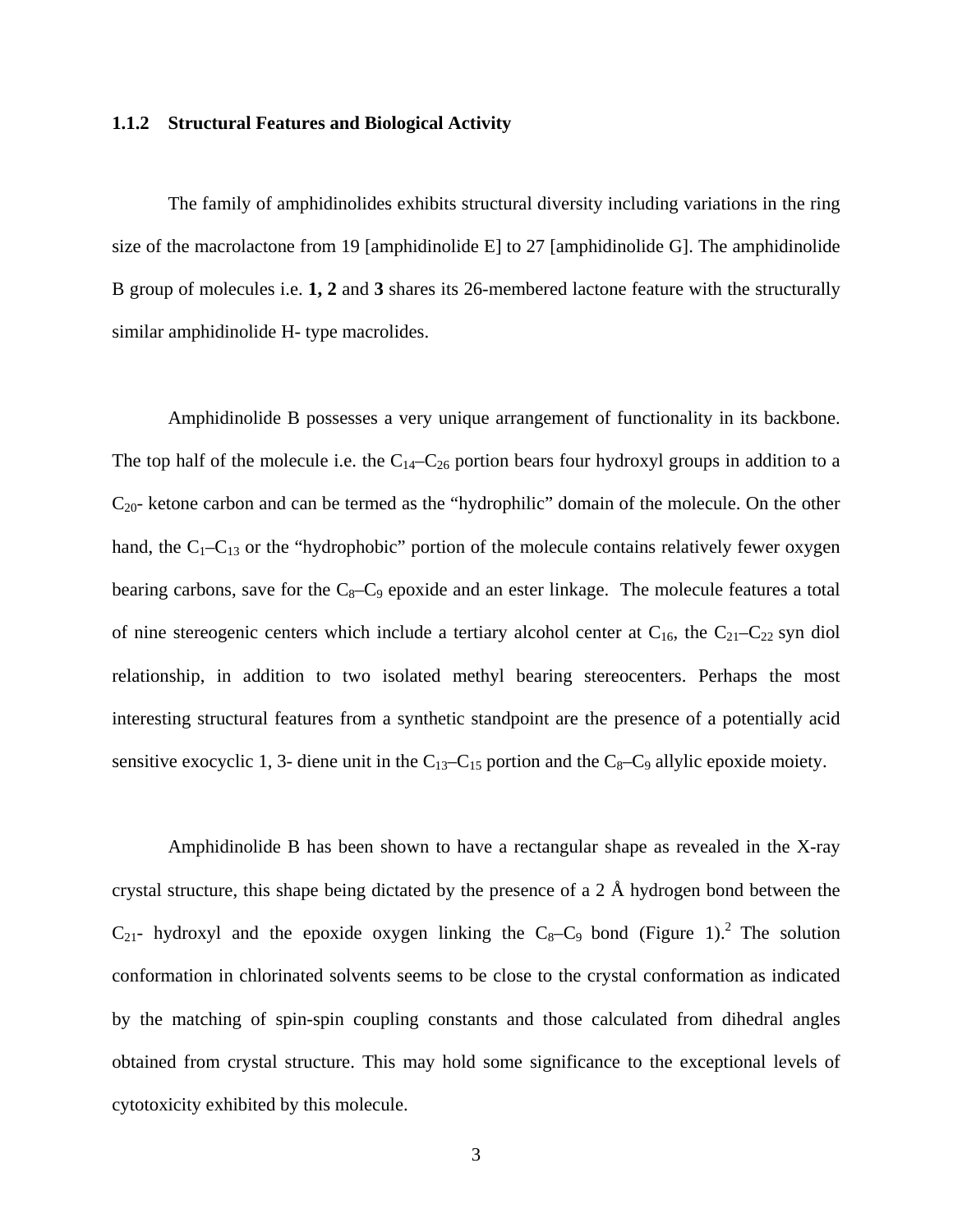<span id="page-15-0"></span>Biological assays have placed amphidinolide B as among of the most cytotoxic in the family of amphidinolides. [[1,4](#page-116-0)] It displays  $IC_{50}$  values of 0.14 ng/mL against the L1210 murine leukemia cell line, 0.12 μg/mL against the human colon tumor HCT 116 cell line and 4.2 ng/mL against the KB cancer cell line. The importance of the  $C_{21}$ - hydroxyl group is revealed by the fact that the epimer at that carbon, amphidinolide D, is 100 times less cytotoxic than amphidinolide B (Table 1). The presence of the epoxide was found to be critical owing to the fact that the epoxide-opened derivative of 1 obtained by methanolysis was found to have  $1/600<sup>th</sup>$  of its activity against the L1210 cell line. Amphidinolide H, which has a very similar X-ray crystal structure as **1**, exhibits similar levels of cytotoxicity thus stressing the link between conformation and bioactivity.

| Compounds                         | $IC_{50}$ <sup>a</sup> /µg mL <sup>-1</sup><br>$(L1210)^{b}$<br>$(KB)^c$ |         |
|-----------------------------------|--------------------------------------------------------------------------|---------|
| amphidinolide B (1)               | 0.00014                                                                  | 0.0042  |
| amphidinolide D                   | 0.019                                                                    | 0.08    |
| amphidinolide H                   | 0.0004                                                                   | 0.00052 |
| epoxide-opened<br>derivative of 1 | 0.081                                                                    |         |

**Table 1. Cytotoxic activities of amphidinolide B and related compounds [[1a\]](#page-116-0)** 

*<sup>a</sup>* 50% inhibition concentration. *<sup>b</sup>* Murine lymphoma cell *<sup>c</sup>* Human epidermoid carcinoma cells

Although assays have been performed to determine its biological activity, there have been no reports about the mechanism of action of amphidinolide B. Sparse amounts available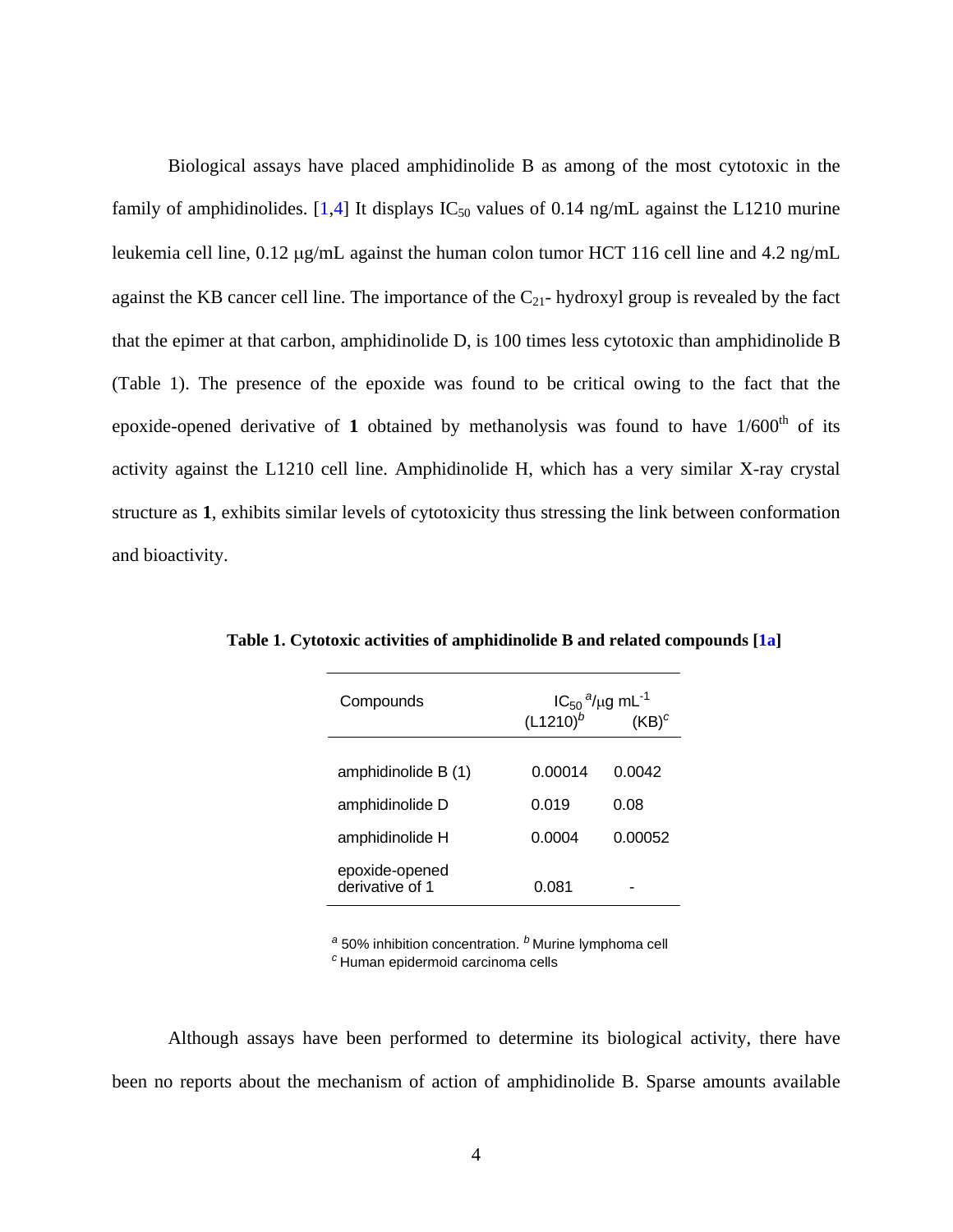<span id="page-16-0"></span>from natural sources and the lack of a total synthesis of the compound have severely hindered such studies. The synthetic community at large has been interested, for almost ten years, in achieving a total synthesis of this molecule. To date, a complete synthesis has not been reported; however, many partial syntheses have been communicated.

#### **1.1.3 Previous Approaches to the Total Synthesis of Amphidinolide B**

Chakraborty reported the first approach towards the total synthesis of amphidinolide B (**1**) in his stereoselective synthesis of the upper fragment **4** (Figure 3). This was achieved via an aldol bond construction across the C18–C19 bond between aldehyde **5** and methyl ketone **6**. The C16- stereocenter in aldehyde **5** was formed by Sharpless asymmetric epoxidation of allylic alcohol **7**, and Sharpless dihydroxylation of unsaturated ester **8** (*syn:anti* 3:1) set the syn-diol relationship across the C21–C22 bond. [\[5](#page-116-0)] Key steps in the synthesis of lower fragment **9** include a Nozaki-Hiyama-Kishi reaction to couple aldehyde **10** and vinyl iodide **11** (*syn:anti* 3:7); an Evans's alkylation reaction was used to set the C11- stereocenter in aldehyde fragment **10** and a Wittig reaction subsequently formed the *E*-enoate ester. [[6\]](#page-116-0)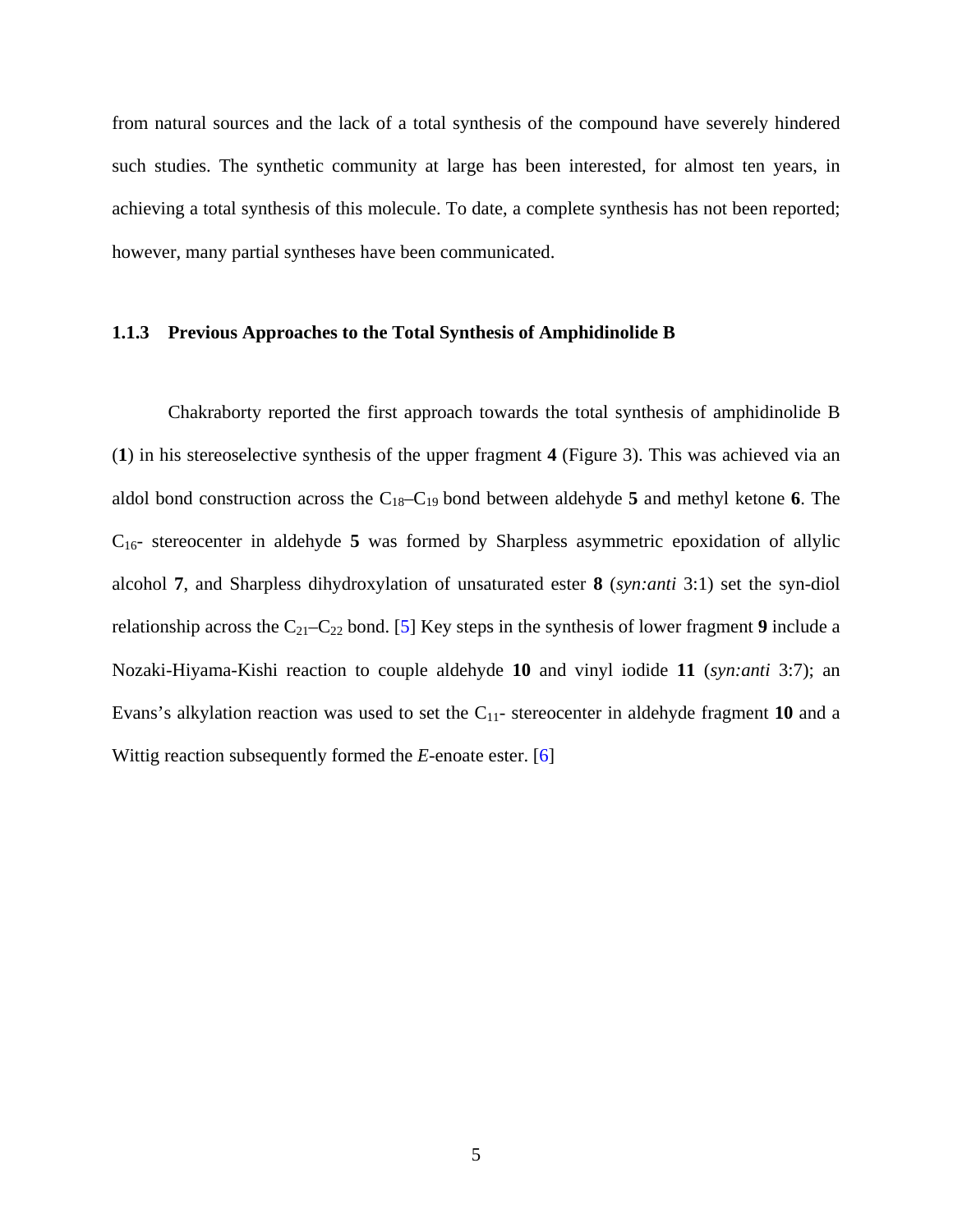<span id="page-17-0"></span>

**Figure 3. Chakraborty's approach to the synthesis of fragments of amphidinolide B** 

Nishiyama published his synthesis of the upper fragment **12** that involves the addition of the anion of dithiane  $14$  to iodide  $13$ , wherein the  $C_{16}$ - stereocenter in iodide  $13$  is set by an alkynyl opening of the methylketone derived from ester **15** and aldehyde **16** is homologated to dithiane **14** (Figure 4). [\[7](#page-116-0)] A Claisen rearrangement and a Wittig reaction were used in the synthesis of lower fragment 17. The methyl bearing  $C_{11}$ - stereocenter in fragment 18 was set by Evan's alkylation protocol and  $(D)$ -erythrose-derived diol 19 served as the source for the  $C_8$ - and C9- stereocenters. [[8\]](#page-116-0)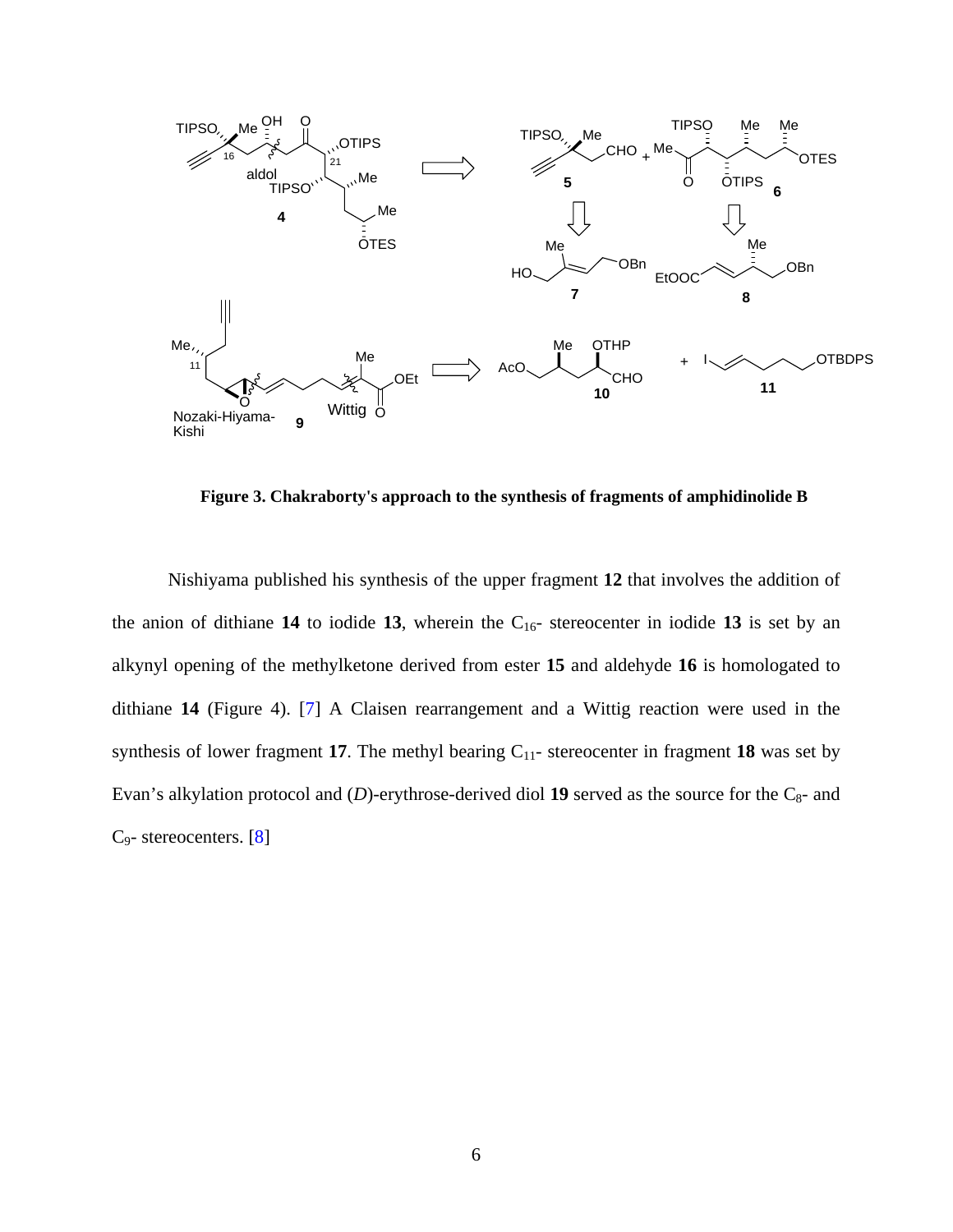<span id="page-18-0"></span>

**Figure 4. Nishiyama's approach to amphidinolide B fragments** 

Around the same time as Nishiyama's investigations, independent studies were conducted by Lee who synthesized upper fragment **20** by the addition of a vinyl-lithium species generated from 22 to aldehyde 21 in which the  $C_{16}$ - stereocenter is generated via a Sharpless epoxidation and subsequent opening with a methylcuprate (Figure 5). [[9\]](#page-116-0) The  $C_{18}$ - stereocenter is set by a regioselective opening of epoxide **25** by cuprate derived from vinyl bromide **24**. A later publication in 2000 describes the synthesis of lower fragment 26 wherein the C<sub>11</sub>- methyl bearing stereocenter is set using Myers' chiral auxiliary. [[10\]](#page-116-0) A Sharpless epoxidation reaction on allylic alcohol 27 formed the  $C_8-C_9$  epoxide functionality and subsequent homologation via a Horner-Wadsworth-Emmons reaction completed fragment **26**.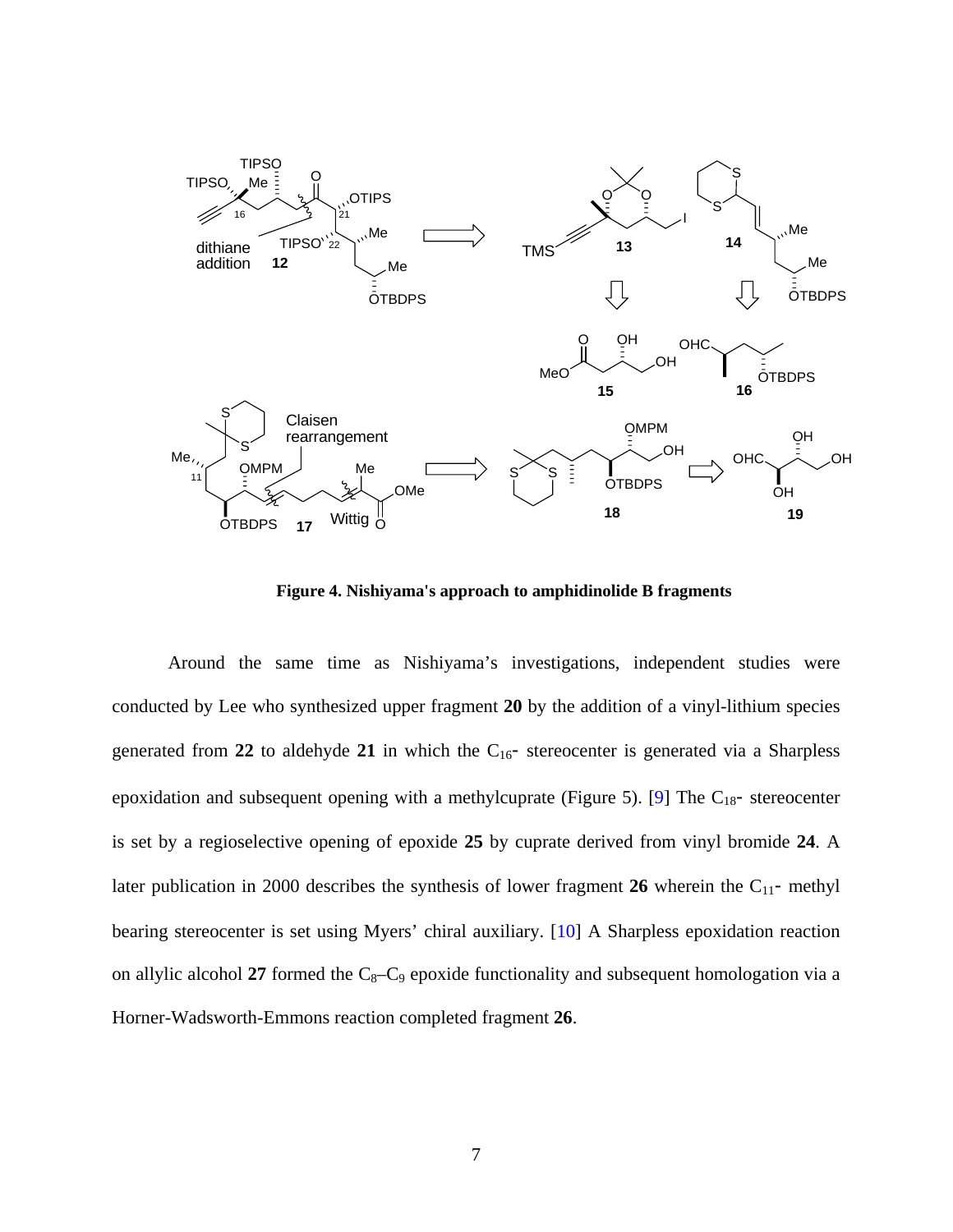<span id="page-19-0"></span>

**Figure 5. Lee's retrosynthesis of fragments of amphidinolide B** 

In his 1998 publication, Pattenden disclosed his approach of making the  $C_{14}-C_{26}$  fragment **28**, in which the requisite trisubstituted alkene functionality was installed in aldehyde **29** before its aldol coupling with ketone partner **30** with 3:2 diastereoselectivity (Figure 6). [[11\]](#page-116-0) Vinyl iodide **29** was made by silyl-stannation of terminal alkyne **31** followed by introduction of the methyl group via a cuprate reaction. The  $C_{16}$ - stereocenter was formed by opening of epoxide derived form alcohol **32** and pentane-2,4-diol served as the precursor for ketone **30**. Notable steps in the synthesis of lower fragment **33** include a Julia olefination between epoxy aldehyde **34** and sulfone **35**. [[12\]](#page-116-0)  $(R)$ -Methylglutarate **36**, containing the preexisting  $C_{11}$ -stereocenter, served as the precursor to aldehyde **34**. An intermolecular macrolactonization reaction linked the  $C_1-C_{13}$  fragment 28 to the  $C_{14}-C_{26}$  fragment 33; however, efforts to effect an intramolecular Stille reaction for the construction of the  $C_{13}-C_{14}$  bond were unsuccessful.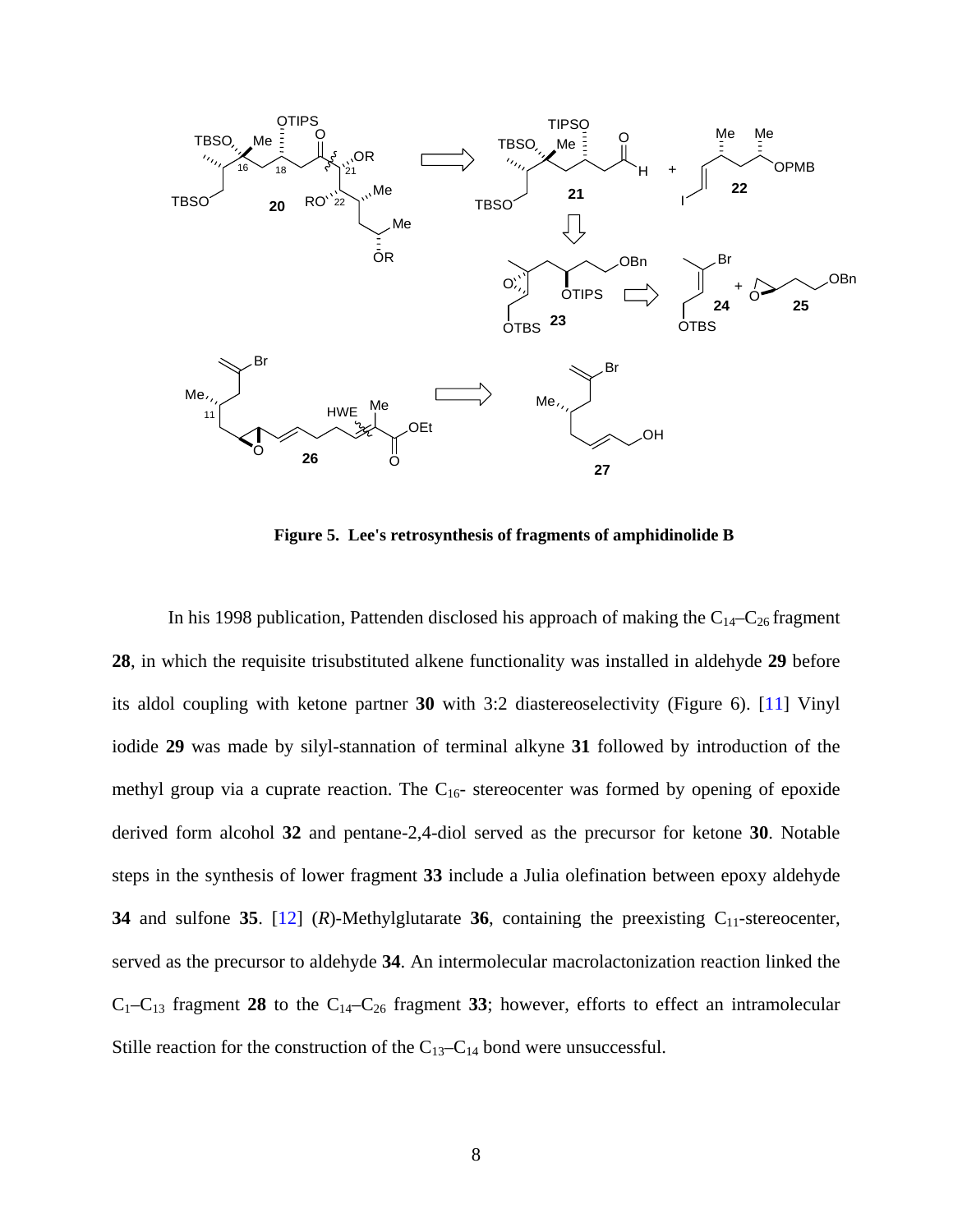<span id="page-20-0"></span>

**Figure 6. Pattenden's approach to the synthesis of amphidinolide B** 

Published in 1999, Kobayashi's synthetic approach to the synthesis of the  $C_{14}-C_{26}$ fragment **37**, shares common features with Chakraborty's and Pattenden's in that the aldol disconnection is used for the  $C_{18}-C_{19}$  bond construction (Figure 7). [\[13](#page-116-0)] The  $C_{16}$ - tertiary alcohol stereocenter in aldehyde **38** is set using Sharpless' asymmetric dihyroxylation, so also is the syndiol relationship of the  $C_{21}-C_{22}$  bond in ketone 39. Lower fragment 40 is made by the addition of alkyne **42** to aldehyde **41**. [[14\]](#page-116-0) (*2S,4S*)-Pentane-2,4-diol served as the common precursor for methyl ketone **39** and aldehyde **41**.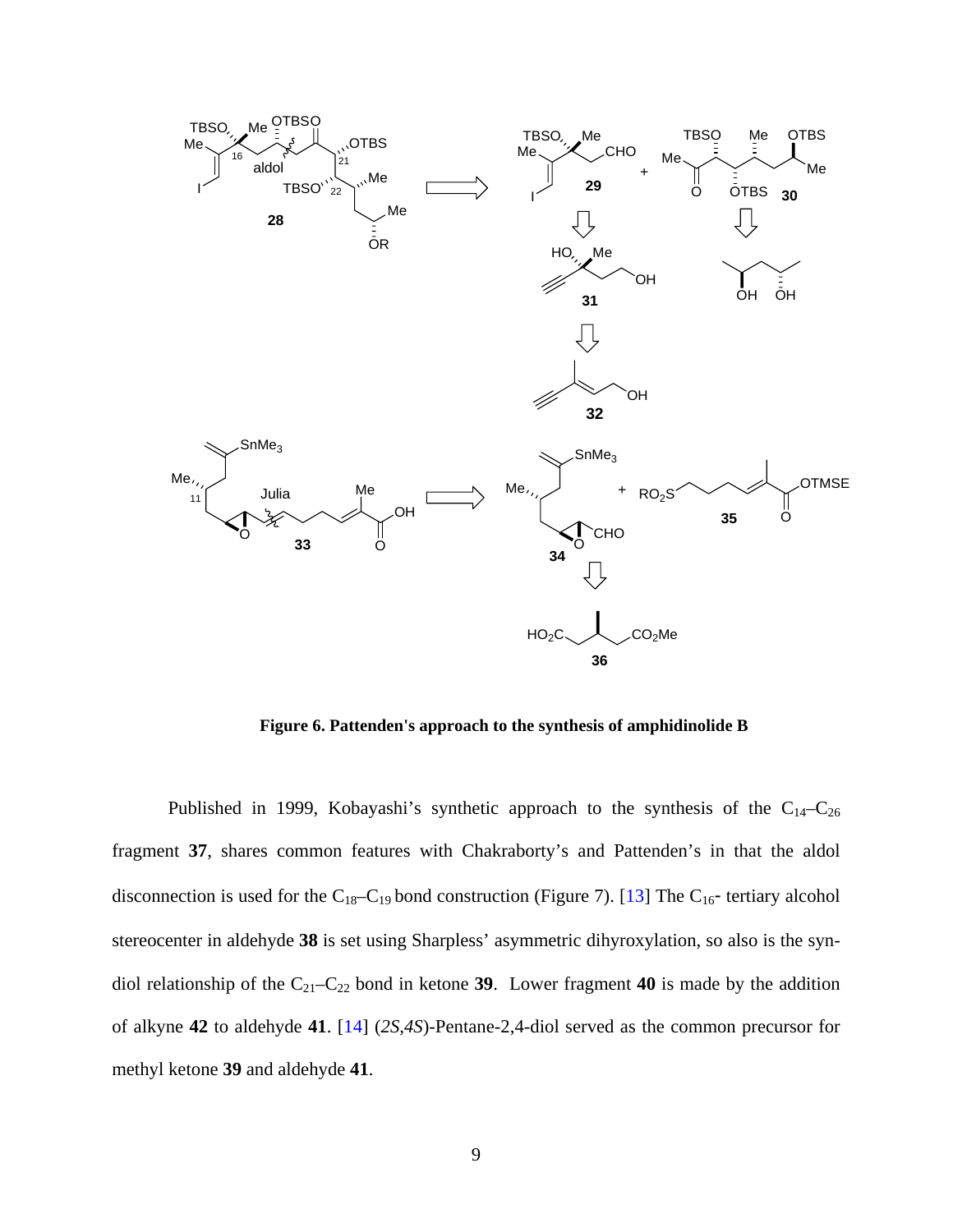<span id="page-21-0"></span>

**Figure 7. Kobayashi efforts towards the synthesis of amphidinolide B** 

Also in 1999, Myles synthesized the aldehyde equivalent of the upper fragment synthon **43** by coupling phosphonate ester **44** made from gereniol epoxide **45** with aldehyde **46**  (Figure 8). [\[15](#page-116-0)] Lower fragment **47** is the product of a Julia olefination of ester **48** and sulfone **49**. [[16\]](#page-116-0) Alcohol **50** derived from L-lactate was used as the common precursor for aldehyde **46**  and ester **48**.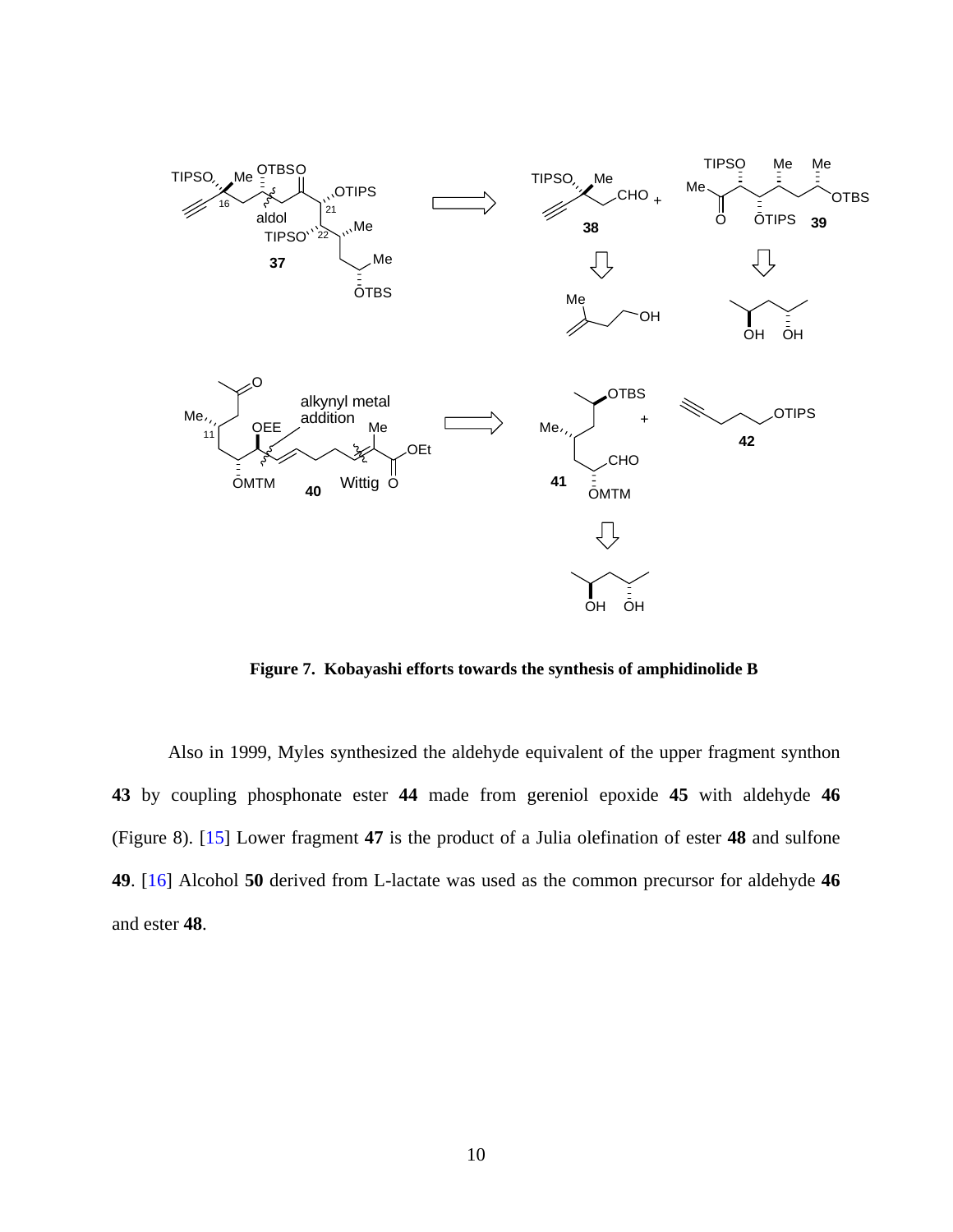<span id="page-22-0"></span>

**Figure 8. Myles' approach towards the synthesis of amphidinolide B** 

Since 2004, there has been renewed interest in the synthetic community in realizing the goal of a total synthesis of one of the amphidinolide B- type molecules. Carter has recently reported an efficient synthesis of a C<sub>9</sub>-C<sub>29</sub> fragment **51** by employing a highly diastereoselective aldol reaction between the lithium enolate of ketone  $53$  and aldehyde  $52$  to set the  $C_{18}$ – stereocenter (Figure 9). [\[17](#page-117-0)] The 1, 1- disubstituted alkene in **53** was formed by dehydration of the alcohol formed by the allylation of methyl ketone **54** by allyl silane **55**. Methyl ketone **53** was formed from aldehyde 56 by application of Evans' aldol reaction and the C<sub>16</sub>- tertiary alcohol center is set by Seebach alkylation methodology.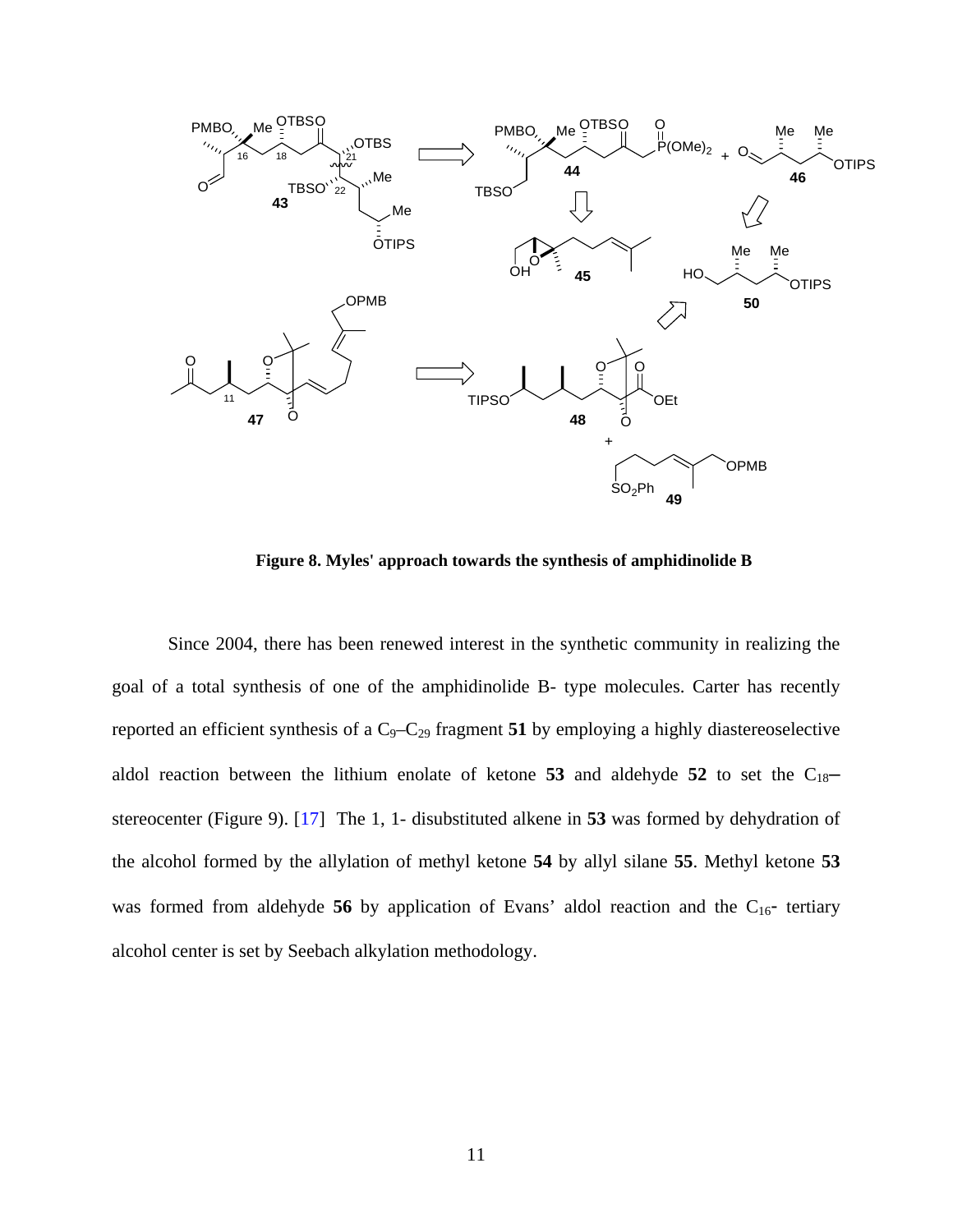<span id="page-23-0"></span>

Figure 9. Carter's approach to the C<sub>9</sub>-C<sub>26</sub> fragment of amphidinolide B

More recently, Crews has reported the synthesis of three major fragments of amphidinolide B (Figure 10). [[18\]](#page-117-0) Fragment **57** was formed from methyl ketone **59** by a Horner-Wadsworth-Emmons reaction in which the  $C_{16}$ - stereocenter was set via Sharpless epoxidation followed by hydride opening. Synthesis of fragment **58** utilizes a stereoselective methallylsilane addition into aldehyde **60** followed by a Johnson ortho ester Claisen rearrangement. Key steps in making fragment **61** include a diastereoselective methylation of aldehyde **62** by Seebach's protocol and rhenium oxo catalysis to effect 1, 3-isomerization of the allylic alcohol in the resulting adduct.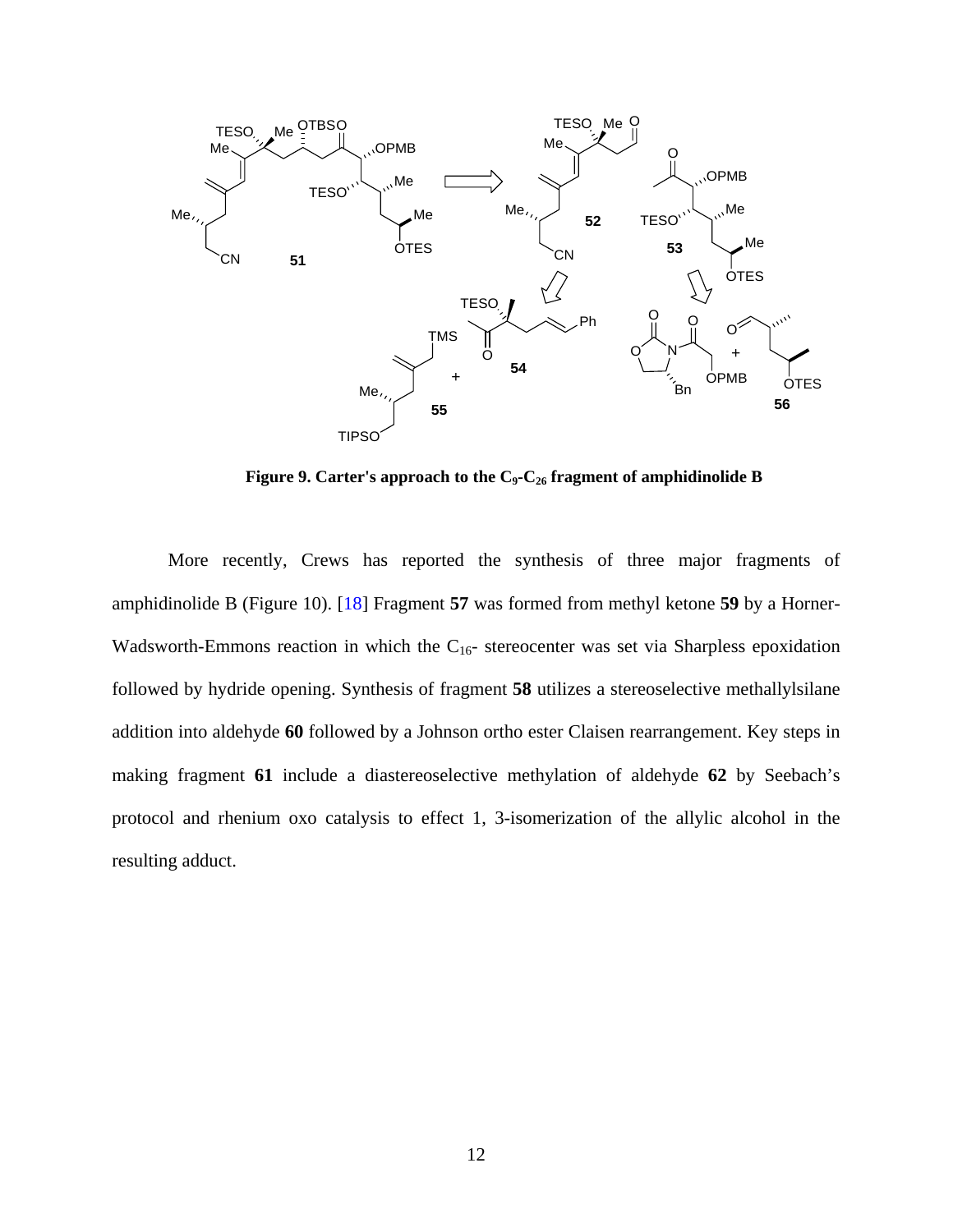<span id="page-24-0"></span>

**Figure 10: Retrosynthesis of major fragments of amphidinolide B by Crews** 

# **1.2 APPLICATION OF THE AAC METHODOLOGY TO THE TOTAL SYNTHESIS OF AMPHIDINOLIDE B**

In the Nelson group, catalytic asymmetric methodology has been developed to prepare highly enantioenriched β-lactones from a wide range of aldehydes. [[19\]](#page-117-0) The use of substoichiometric amounts (10–15 mol %) of chiral aluminum triamine catalyst **63** in the asymmetric acyl-halide aldehyde cyclocondensation (AAC) provides optically active β-lactones (Eq 1). These easily prepared β-lactones serve as masked aldol adducts and have been employed as useful synthons in natural product syntheses. [\[20](#page-117-0)]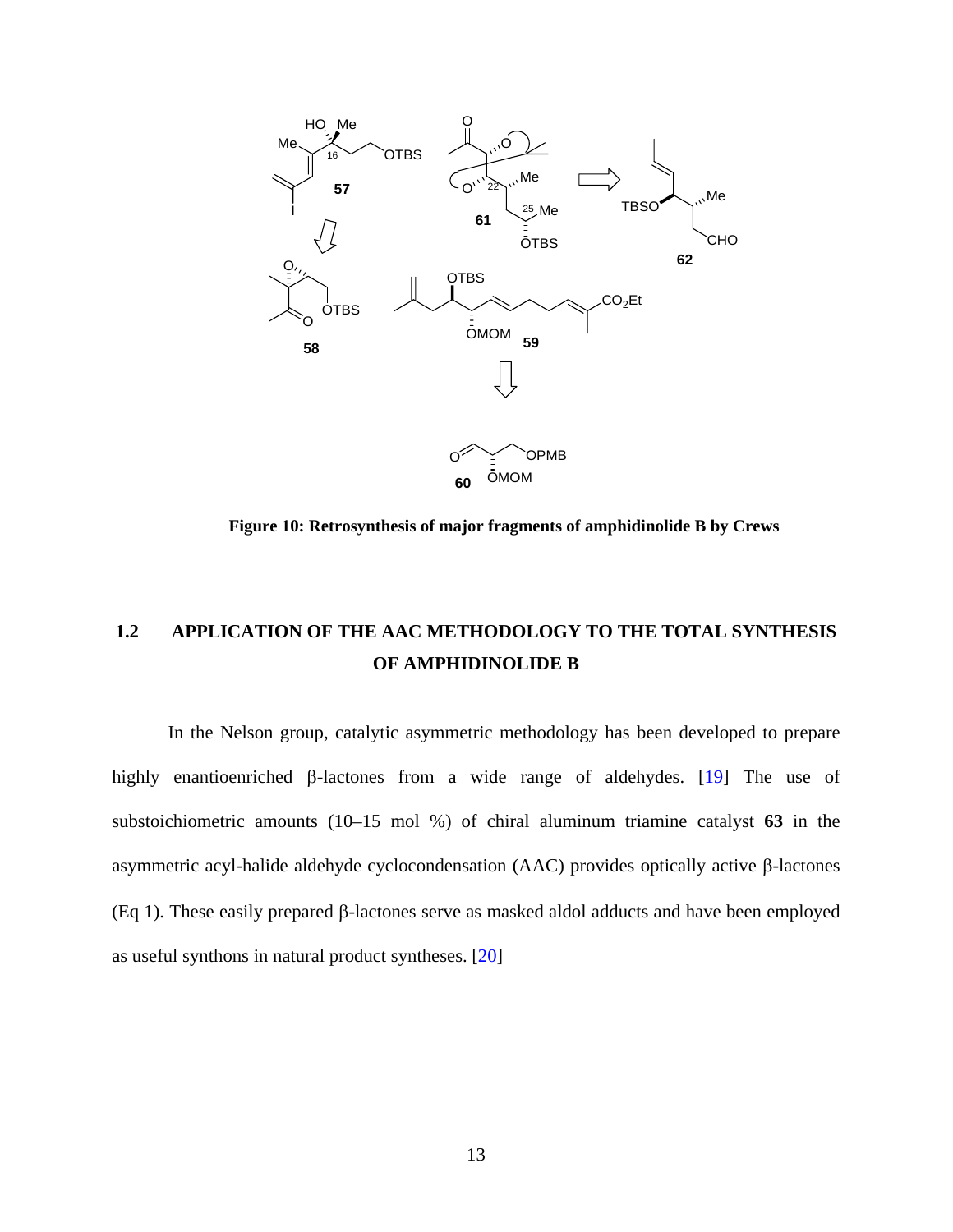<span id="page-25-0"></span>

A variety of stereochemical relationships can be accessed from these optically active βlactones. Addition of hard nucleophiles such as alkyl Grignard reagents and metal amides into the carbonyl of the β-lactones affords products with a hydroxyl- bearing stereocenter (Figure 11). Soft nucleophiles such as cuprates, on the other hand, open the β-lactones at the  $C_4$  position in an  $S_N2$  fashion to yield products with alkyl-bearing stereocenters. Apart from accessing 1, 3stereochemical relationships in compounds possessing carbonyl functional groups, these reactions can be used to set isolated stereocenters as well.



**Figure 11: The use of** β**-lactones as versatile synthons** 

Amphidinolide B possesses an isolated methyl bearing stereocenter at  $C_{11}$  and a hydroxyl- bearing stereocenter at C<sub>18</sub> which could potentially be synthesized via our AAC methodology. We decided to undertake the synthesis of this natural product to investigate the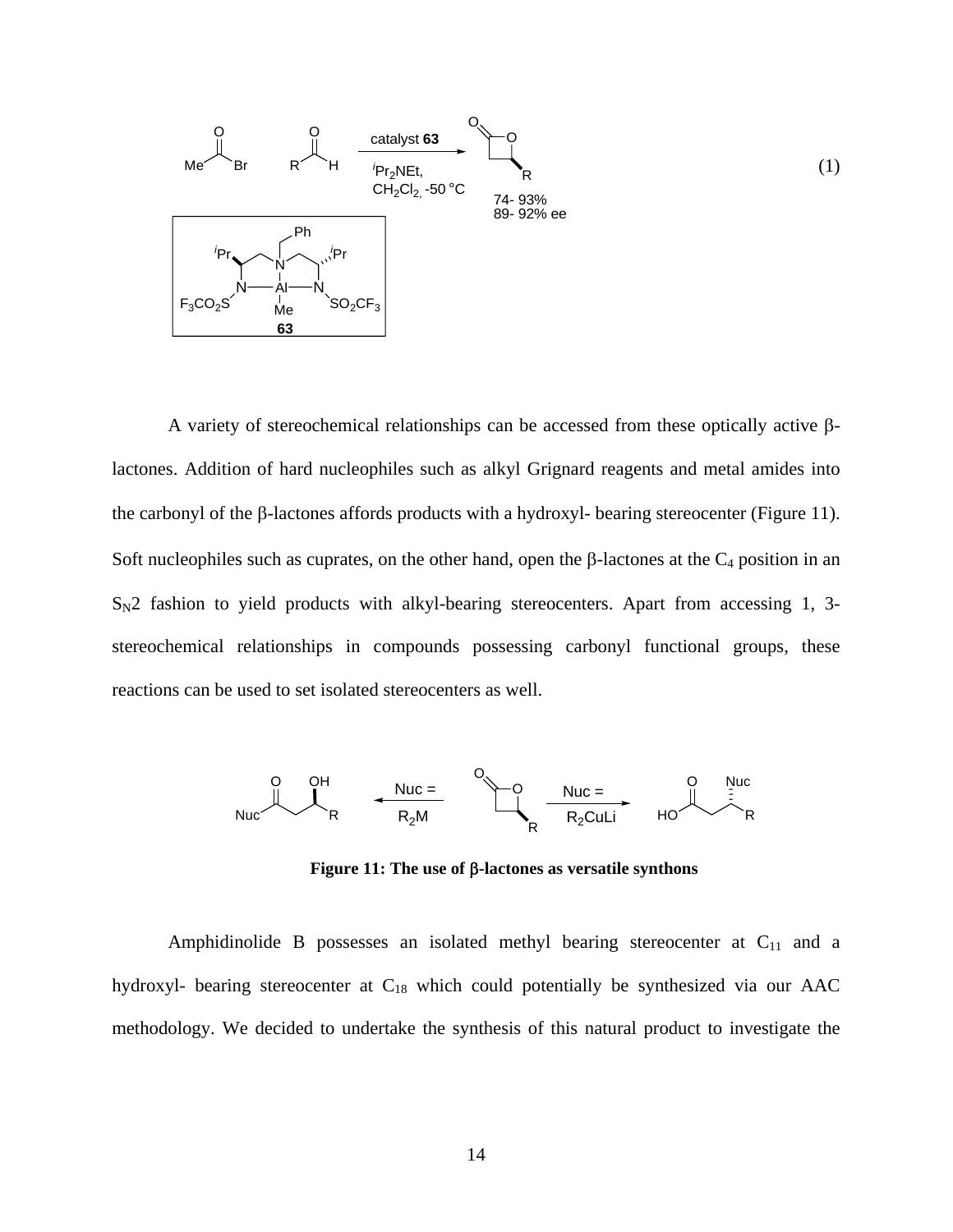<span id="page-26-0"></span>challenges associated with it as well as to explore the applicability of our methodology in the context of a complex molecule synthesis.

#### **1.3 RETROSYNTHETIC ANALYSIS**

Our retrosynthetic analysis of amphidinolide B is based on the novel approach of creating strategic stereocenters using our AAC methodology. Recognizing the lability of the allyl-epoxide moiety in amphidinolide B, we elected to incorporate this functional group late in the synthesis. The major disconnections in the molecule are across the  $C_1$ –O bond via macrolactonization and the  $C_6-C_7$  bond by Julia olefination reactions respectively, to arrive at precursors, aldehyde 64 and the corresponding sulfone fragment **65** (Figure 12). We envisioned that the diene moiety in fragment **64** could be installed via a Stille or Suzuki reaction between a vinyl metal (stannane or boronate) fragment **66**- the "upper fragment" synthon and triflate **67**. Further disconnection at the C21–C22 bond in fragment **66** showed that it could be made via a Horner–Wadsworth–Emmons olefination reaction between enantioenriched aldehyde **69** and phosphonate ester **68**.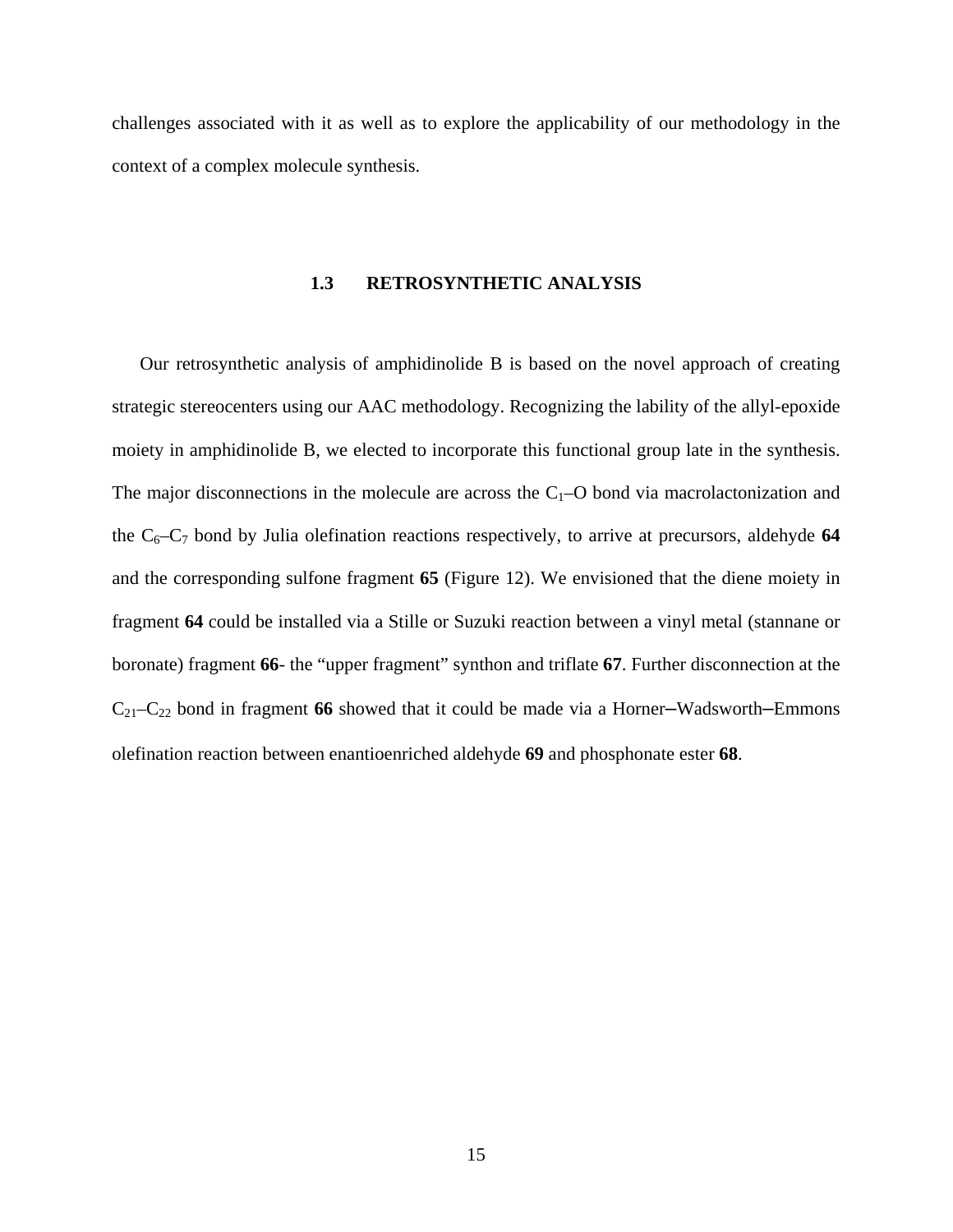<span id="page-27-0"></span>

**Figure 12: Retrosynthetic analysis of Amphidinolide B** 

## **1.4 SYNTHESIS OF THE C7–C13 FRAGMENT**

## **1.4.1 Retrosynthetic analysis**

We envisioned that the  $C_{11}$ - methyl bearing stereocenter in the "lower left" triflate fragment **67** could be made by application of our AAC methodology. We aimed to prepare triflate **67** from carboxylic acid **71** via intermediate diol **70**. Carboxylic acid **71** can be made from β-lactone **72** via a cuprate ring opening reaction (Figure 13). Lactone **72** would be the product of cyclocondensation on aldehyde **73** which in turn is produced from enantiomerically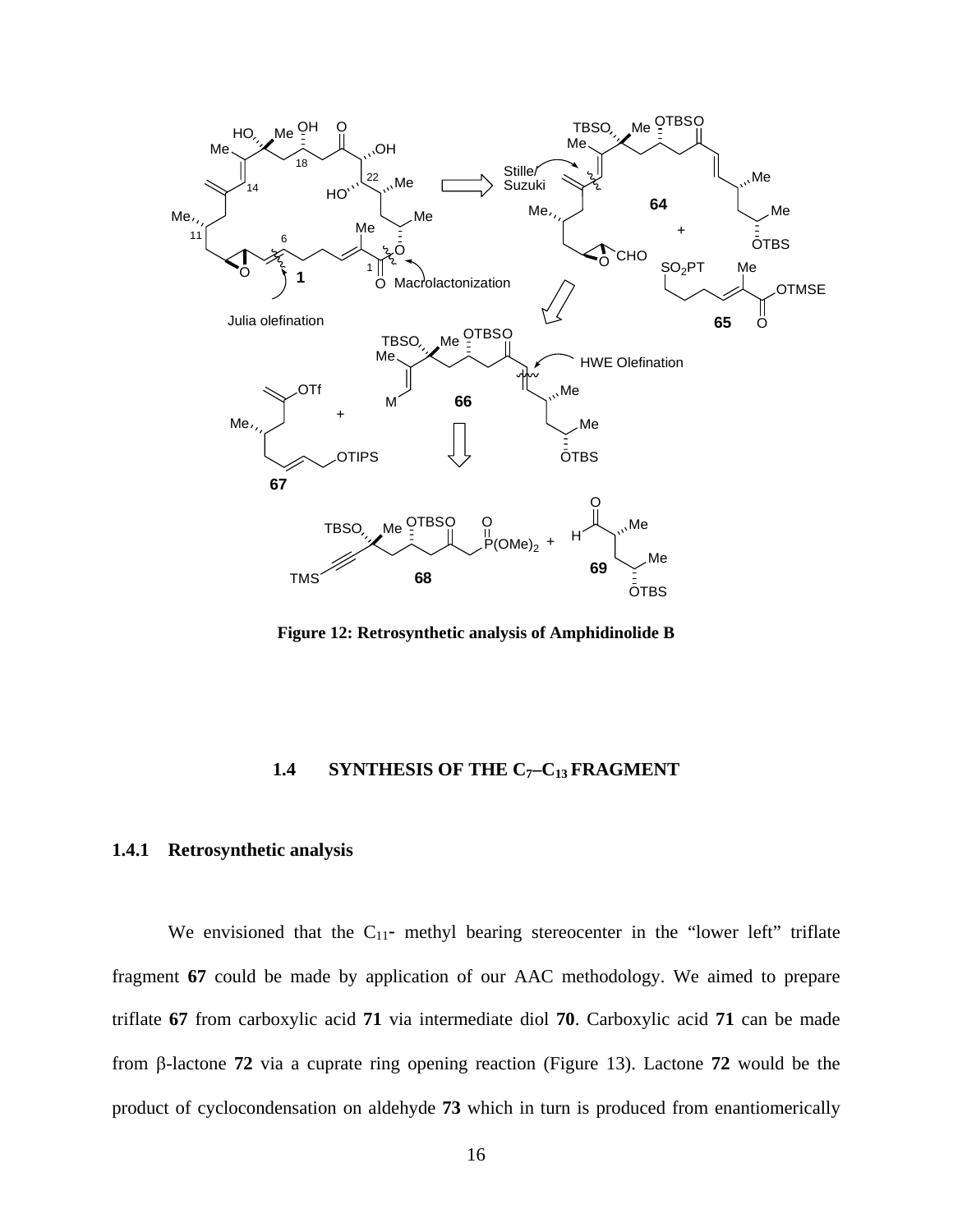<span id="page-28-0"></span>enriched β-lactone **74**. Although the stereochemical information in aldehyde **73** would be ultimately destroyed in the formation of triflate **67**, it is required in order to obtain good diastereoselectivity in the subsequent cyclocondensation reaction. Previous studies have shown that an optically active β-silyloxy aldehyde gives rise to double diastereoselection in the AAC reaction [\[21](#page-117-0)] and we decided to prepare the (*S*)-enantiomer of aldehyde **73** since it would be matched with chiral (*S,S*)-catalyst **63**.



**Figure 13: Retrosynthetic analysis of the**  $C_7$ **-** $C_{13}$  **fragment** 

### **1.4.2 Synthesis of Triflate 67**

In order to execute the above mentioned scheme, β-lactone **74** was prepared by an asymmetric AAC reaction with acetaldehyde in 89% yield and greater than 98% enantiomeric excess (Scheme 1). Ring-opening of **74** with *N,O*-dimethylhydroxylamine and dimethylaluminum chloride followed by protection of the resulting alcohol with a *tert*butyldimethylsilyl group gave Weinreb amide **75** in an overall 60% yield. Amide **75** was efficiently reduced by diisobutylaluminum hydride to give aldehyde **76** in 91% yield. Subsequent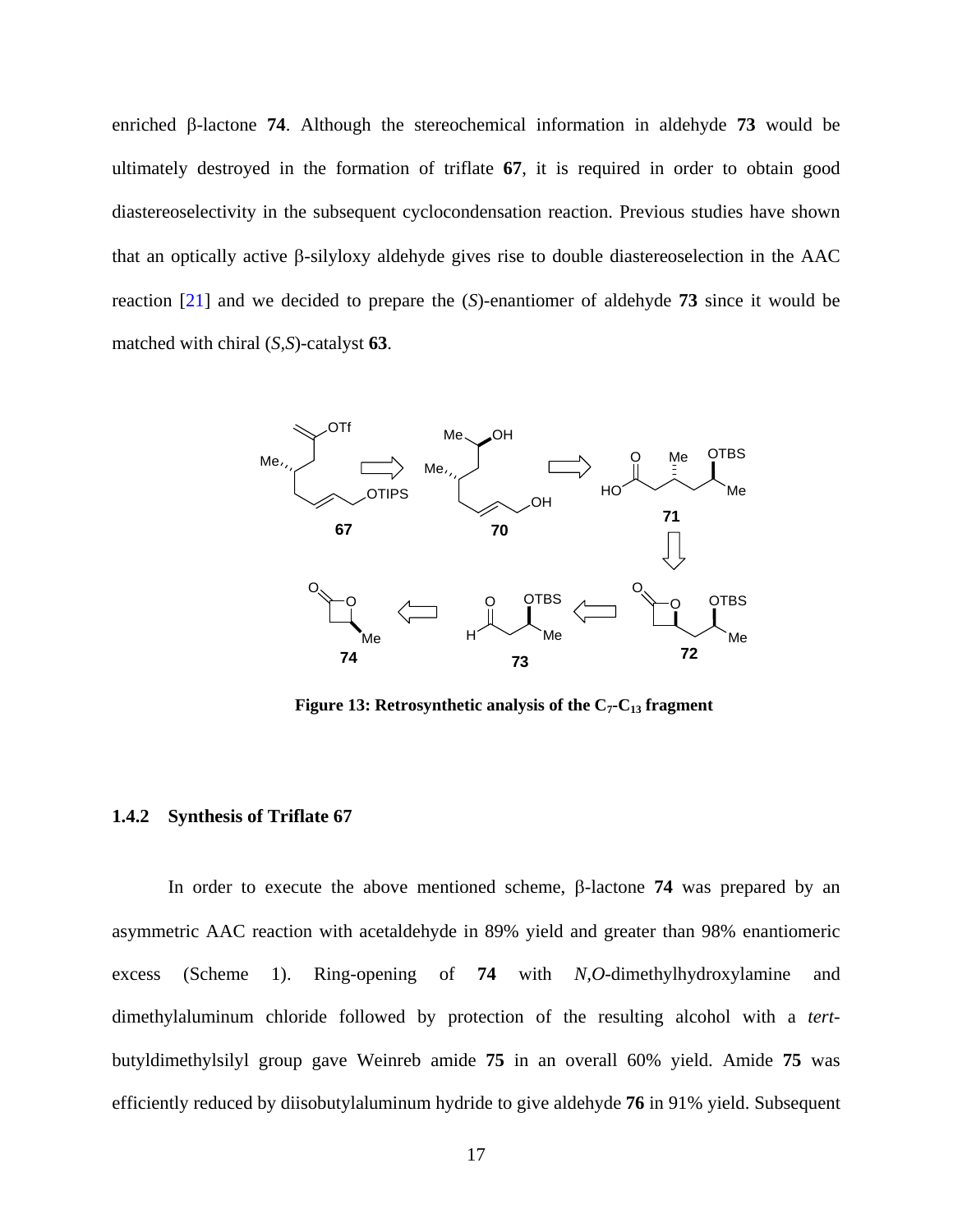cyclocondensation reaction of aldehyde **76** with acetyl bromide using optically active catalyst **63**  afforded β-lactone **72** in a yield of 82% and excellent *syn:anti* diastereoselection of 35:1 as determined by 500 MHz <sup>1</sup>H NMR analysis. Cuprate mediated ring-opening of β-lactone 72 proceeded in 71% yield to give carboxylic acid **71** which then underwent a one-step reductionoxidation sequence, developed by Brown, [[22\]](#page-117-0) to afford aldehyde **77** in 85% yield. Horner-Wadsworth-Emmons olefination [\[23](#page-117-0)] of aldehyde **77** followed by diisobutylaluminum hydride mediated over-reduction and deprotection of the *tert*-butylsilyl group produced diol **70** in 62% overall yield over two steps. Selective protection of the primary alcohol in diol **70** with a triisopropylsilyl group proceeded smoothly followed by oxidation of the secondary alcohol by PCC to afford ketone **78** in 80% yield over two steps. Ketone **78** was then converted into triflate **67** with *N-*phenyltriflimide in 76% yield, [[24\]](#page-117-0) thus completing the synthesis of the "lower left" fragment of amphidinolide B.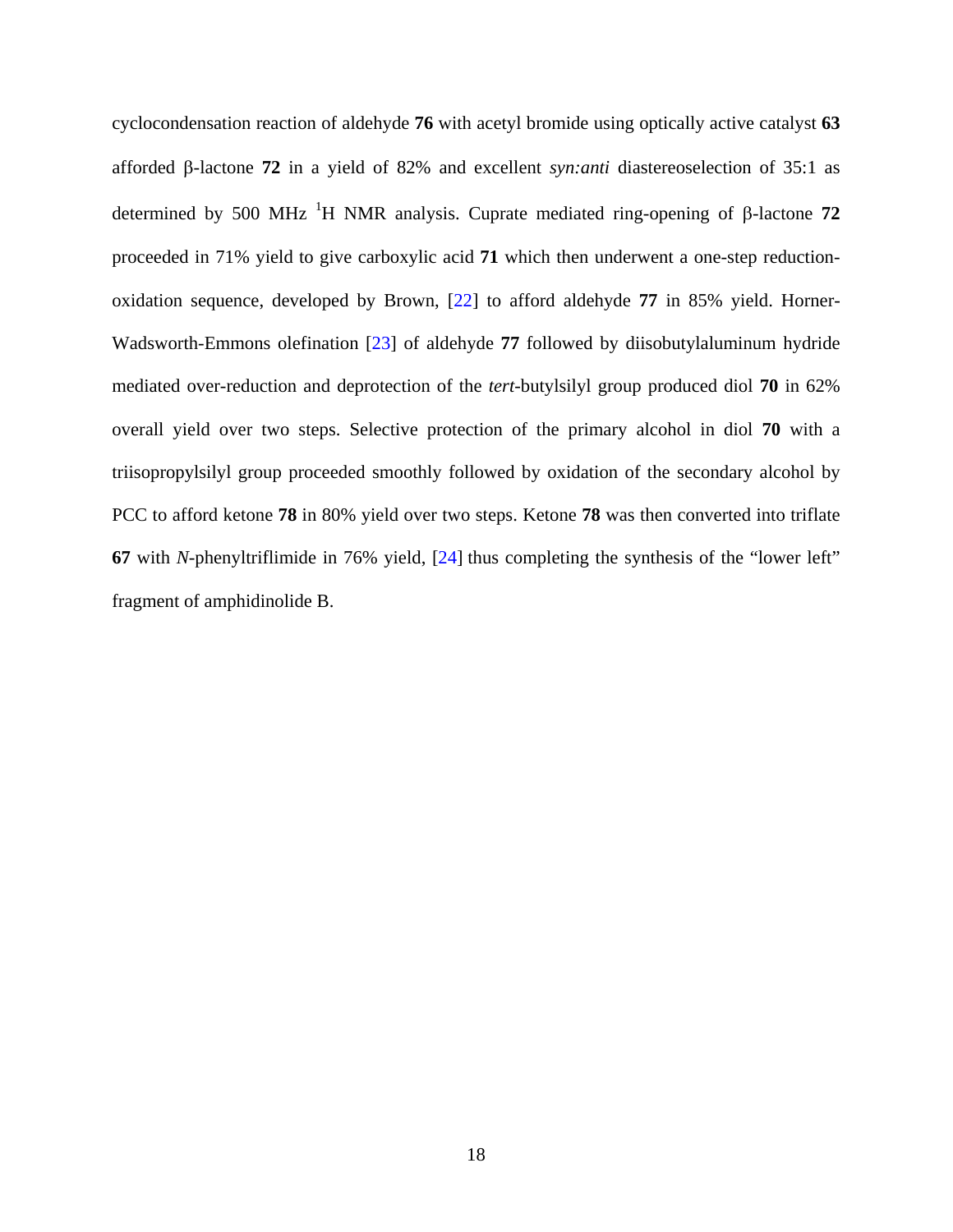<span id="page-30-0"></span>**Scheme 1. Synthesis of the**  $C_7-C_{13}$  **subunit<sup>***a***</sup>** 



<sup>a</sup>Conditions: (a) MeO(Me)NH∙HCl, Me<sub>2</sub>AlCl. (b) TBSCl, <sup>*i*</sup>Pr<sub>2</sub>NEt, DMAP. (c) DIBAL-H (d) AcBr, 10mol% 63, <sup>*i*</sup>Pr<sub>2</sub>NEt, -50 °C. (e) MeMgBr, CuBr•Me<sub>2</sub>S. (f) BH<sub>3</sub>; then PCC. (g) i. NaH, (<sup>'</sup>PrO)<sub>2</sub>P(O)CH<sub>2</sub>CO<sub>2</sub>Et; ii. DIBAL-H. (h) i. TIPSCI, im, Et<sub>3</sub>N; ii. PCC. (i) KHMDS,  $PhNTf<sub>2</sub> -78 °C$ , THF.

### 1.5 **SYNTHESIS OF THE C<sub>1</sub>-C<sub>6</sub> SULFONE FRAGMENT**

The requisite sulfone fragment **65** was synthesized from γ-butyrolactone in a short sequence commencing with reduction to the lactol and *in situ* Wittig olefination with phosphonium salt **79** to obtain alcohol **80** in 70% yield (Scheme 2). [\[25,26](#page-117-0)] Subsequently, a Mitsunobu reaction was used to introduce the phenyltetrazole thiol group (DIAD, PPh<sub>3</sub>, DMF) which was then oxidized to the sulfone functionality with ammonium molybdate and 30% hydrogen peroxide. The *tert*-butyl carboxylate was then exchanged for the more labile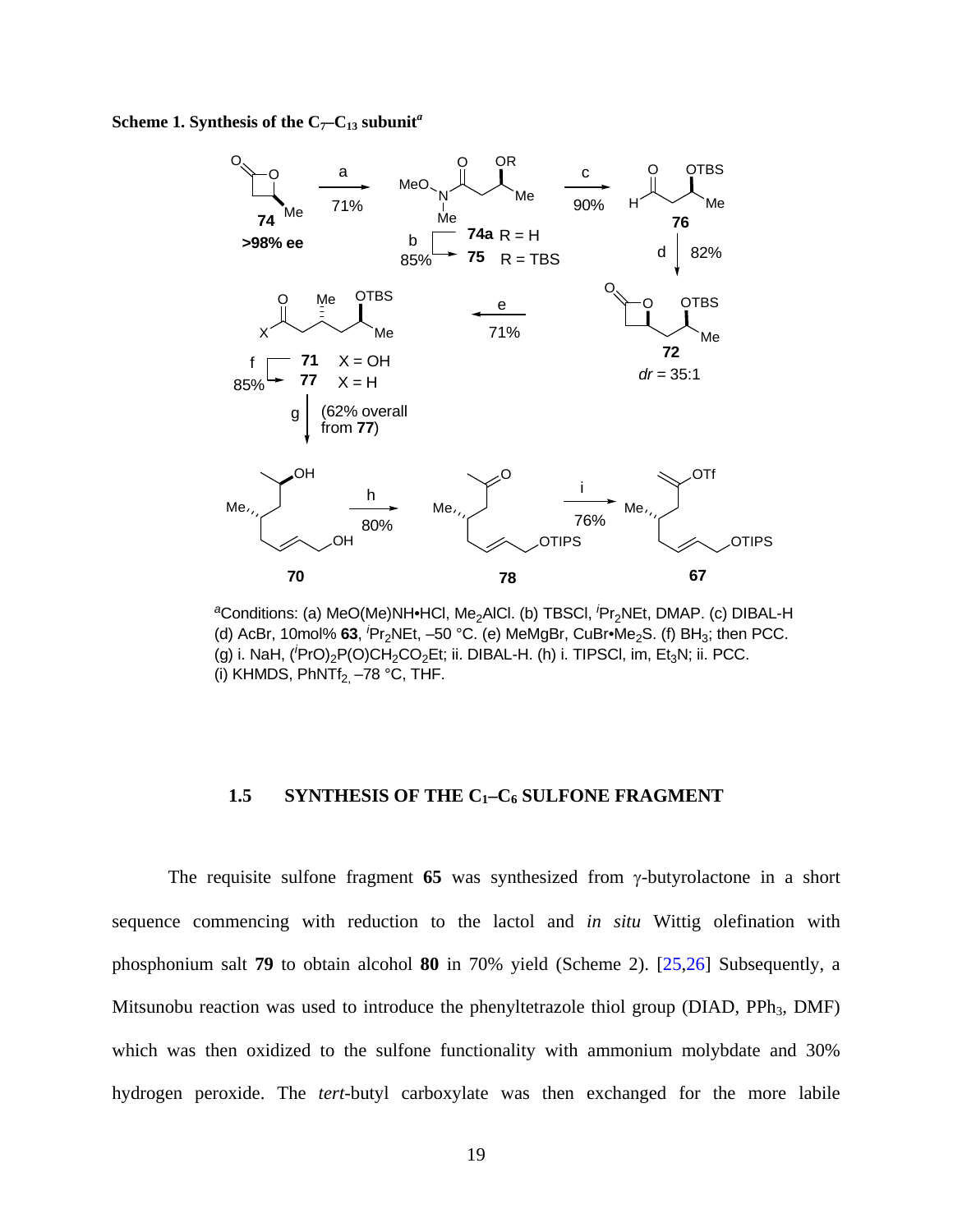<span id="page-31-0"></span>trimethylsilylethyl protecting group by removal of the *tert*-butyl group by TFA and esterification with trimethylsilylethanol to make sulfone **65** (64% for 4 steps).

**Scheme 2. Synthesis of**  $C_1-C_6$  **Subunit<sup>***a***</sup>** 



*<sup>a</sup>*Conditions: (a) *<sup>i</sup>* Bu2AlH,CH2Cl2; ii. **79**, THF. (b) phenyltetrazolethiol, DIAD, PPh<sub>3</sub>, DMF; ii. H<sub>2</sub>O<sub>2</sub>, (NH<sub>4</sub>)<sub>6</sub>Mo<sub>7</sub>O<sub>24</sub>.7H<sub>2</sub>O, 30% H<sub>2</sub>O<sub>2</sub>; iii. TFA, CH<sub>2</sub>Cl<sub>2</sub>/anisole; iv. 2-trimethylsilylethanol, DCC, DMAP,  $CH<sub>2</sub>Cl<sub>2</sub>$ .

## **1.6 SUMMARY**

Towards the synthesis of amphidinolide B, an asymmetric synthesis of triflate fragment **67** was achieved by employing the AAC methodology. Sulfone fragment **65** was also made in a short sequence starting from  $\gamma$ -butyrolactone. An efficient synthesis of the C<sub>14</sub>–C<sub>26</sub> fragment and formation of the  $C_{13}-C_{15}$  diene unit were identified as the next important goals in the project.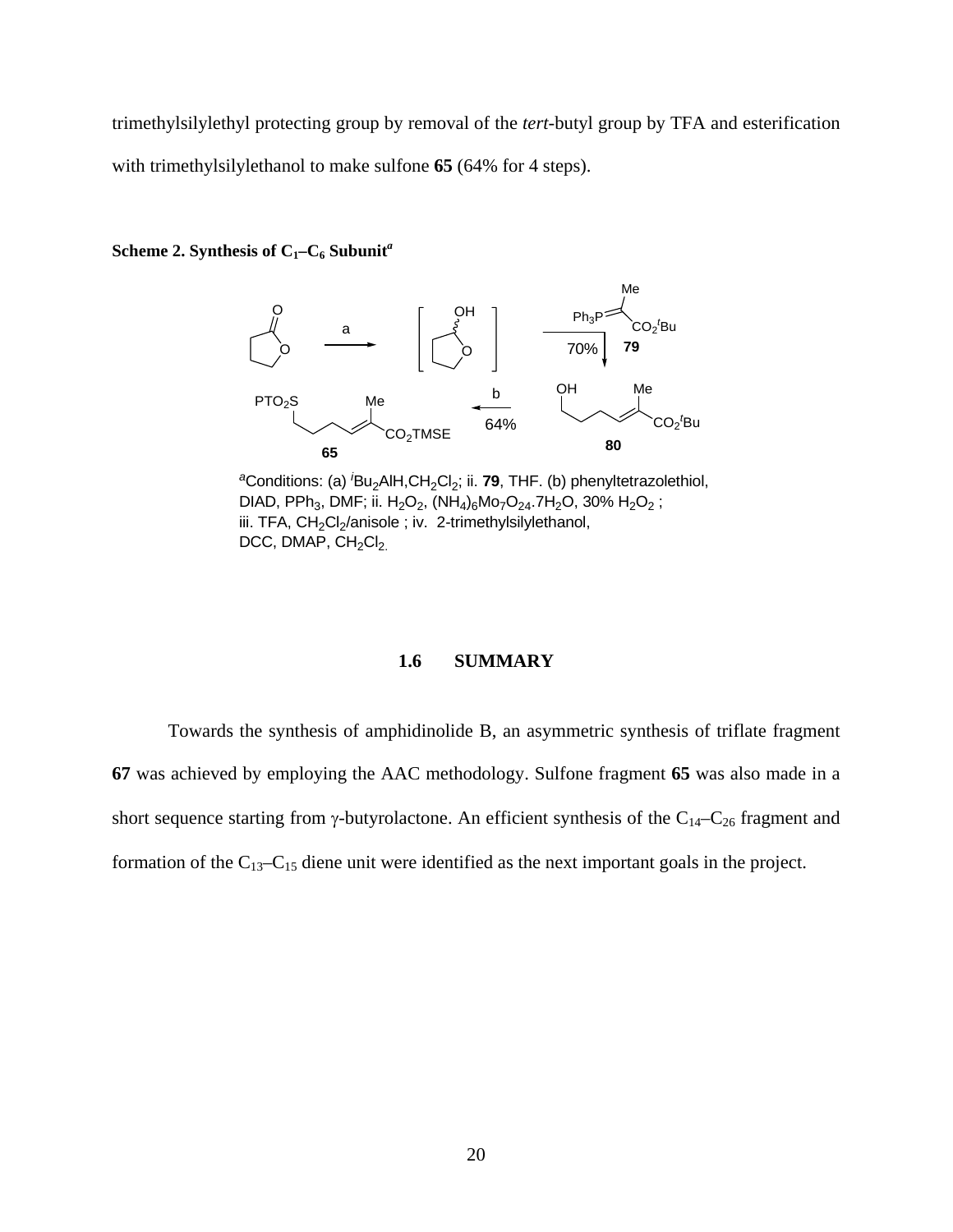#### **EXPERIMENTAL SECTION**

<span id="page-32-0"></span>**General Information:** Optical rotations were measured on a Perkin-Elmer 241 digital polarimeter with a sodium lamp at ambient temperature and are reported as follows:  $\lceil \alpha \rceil$ <sub>λ</sub> (*c*  $g/100$  mL). Infrared spectra were recorded on a Nicolet Avatar 360 FT-IR spectrometer. <sup>1</sup>H NMR spectra were recorded on Bruker DPX 301/302 (300 MHz) spectrometers.Chemical shifts are reported in ppm from tetramethylsilane with the solvent resonance as internal standard (CHCl<sub>3</sub>:  $\delta$  7.27 ppm). Data are reported as follows: chemical shift, multiplicity (s = singlet, d = doublet, t = triplet, q = quartet, m = multiplet), coupling constants (Hz), integration. <sup>13</sup>C NMR spectra were recorded on Bruker DPX 301/302 (75 MHz) spectrometers with complete proton decoupling. Chemical shifts are reported in ppm from tetramethylsilane with solvent as internal standard (deuterochloroform δ 77.0). Mass spectra were obtained on a VG-7070 or Fisons Autospec high resolution magnetic sector mass spectrometer. Analytical thin layer chromatography was performed as previously described on 230-240 mesh silica gel. [\[27\]](#page-117-0) Analytical gas liquid chromatography was performed on a Varian 3900 gas chromatograph with a flame ionization detector and split mode capillary injection system, using Chiraldex<sup>TM</sup> –TA column (20 m x 0.25 m). Analytical high performance on a Hewlett Packard 1100 liquid liquid chromatograph equipped with a variable wavelength UV detector (deuterium lamp, 190-600 nm), using Diacel Chiralcel<sup>TM</sup> OD-H column (250 x 4.6 mm). HPLC grade isopropanol and hexanes were used as eluting solvents.

All experiments were carried out under a nitrogen atmosphere in oven or flame-dried glassware using standard inert atmosphere techniques for the manipulation of solvents and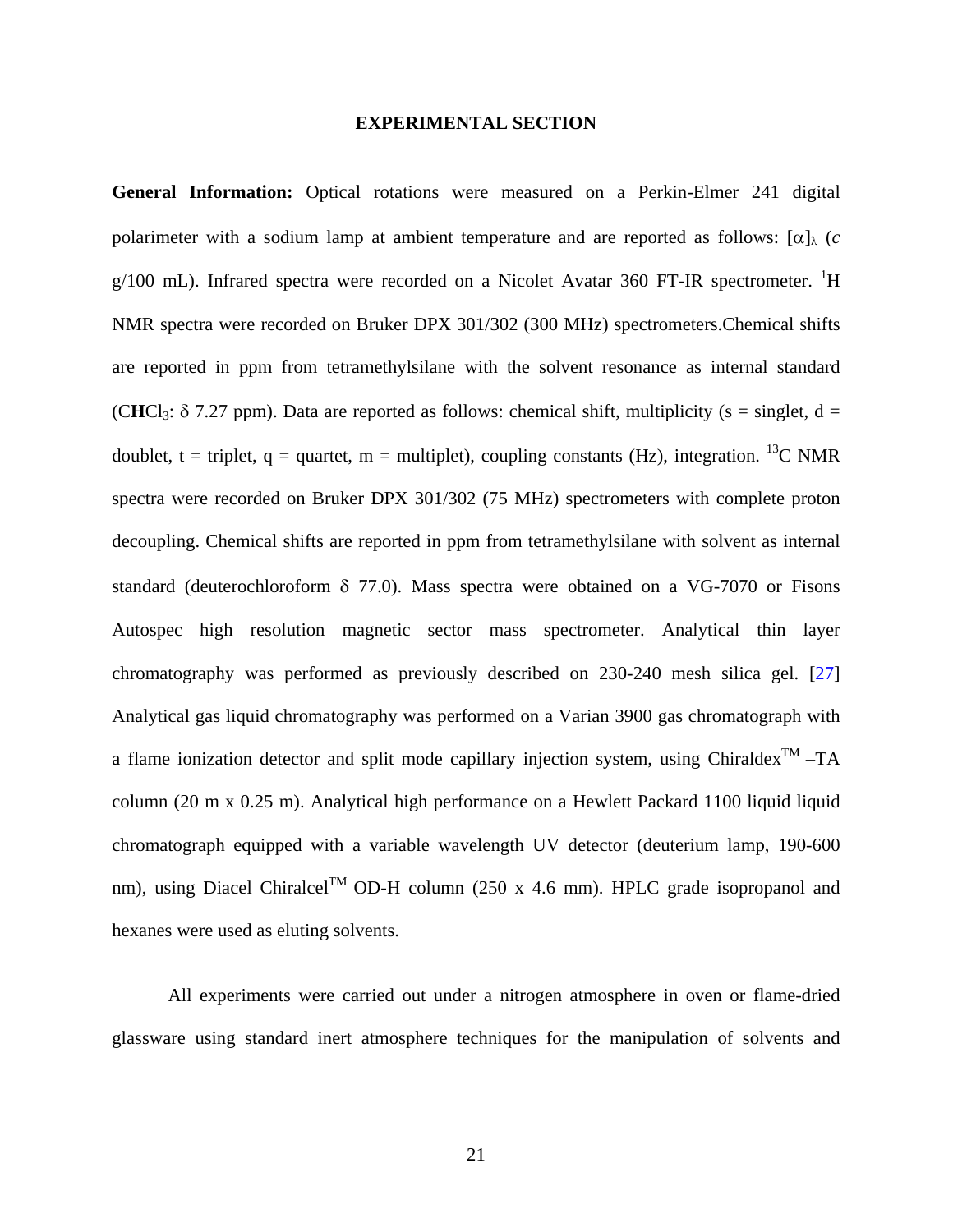reagents. Anhydrous solvents were obtained by passing through successive alumina columns on a solvent purification system.

**(***S***)-4-Methyl-oxetan-2-one (74) [\[28](#page-117-0)]:** To a solution of 3.684 g of triamine ligand precursor to catalyst  $63$  (6.81 mmol) in 100 mL of  $CH_2Cl_2$  was added 3.74 mL of trimethylaluminum (7.49 mmol) (2 M solution in hexanes) and was stirred for 2 h. The solution was cannulated into a solution of 36.0 g of tetraethylammonium bromide in 100 mL of CH<sub>2</sub>Cl<sub>2</sub>, cooled to  $-78$  °C, and 20.2 mL of diisopropylethylamine (115.6 mmol) was added to it followed by the slow addition of 9.5 mL of acetylbromide (129.2 mmol). To the resulting pale yellow solution was added 4.2 mL of acetaldehyde (68.0 mmol). The reaction mixture was stirred overnight at –78 °C, poured into 500 mL of cold hexanes and filtered through a short plug of silica gel with ether. The filtrate was concentrated to afford 5.2 g of lactone **61** (89%, crude) as a pale yellow oil. Separation of enantiomers by chiral GC [chiraldex G-TA column, flow rate 0.6 mL/min, method: 80 °C for 5.0 min, ramp @ 5 °C /min to 100 °C for 10min, ramp @ 5 °C /min to 160 °C for 30 min.  $T_r$  10.94min (*R*) and 11.84 min (*S*) determined enantiomeric excess to be 98.4%; <sup>1</sup> H NMR (300 MHz, CDCl3): δ 4.73–4.67 (m, 1H), 3.58 (dd, *J* = 5.7, 16.2 Hz, 1H), 3.06 (dd, *J* = 4.2, 16.3 Hz, 1H), 1.57 (d, *J* = 6.1 Hz, 3H). O O

**(***S***)-3-Hydroxy-***N***-methoxy-***N-***methyl-butyramide (74a) [\[28](#page-117-0)]:** To a 0 °C solution of 11.8 g of *N,O*-dimethylhydroxylamine hydrochloride (12.0 mmol) in 280 mL of  $CH_2Cl_{2}$ , was added 120 mL of dimethylaluminumchloride (1 M solution in hexanes) (0.12 mmol) and the resulting solution was allowed to stir at ambient temperature for 2 h. To the clear solution was added, a solution of  $N \sim$  Me O Me MeO. OH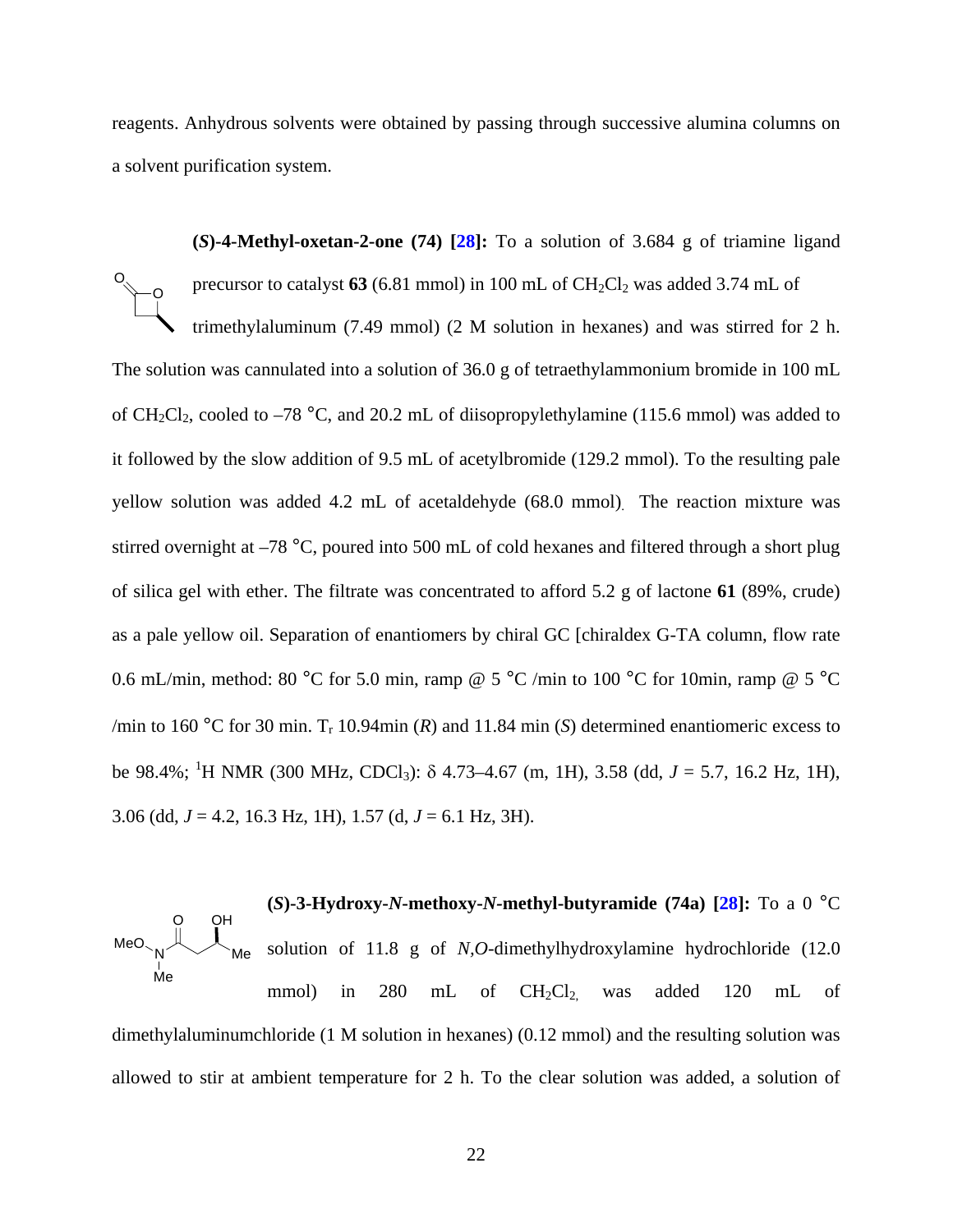lactone **74** in 20 mL of CH<sub>2</sub>Cl<sub>2</sub>, slowly via syringe. The resulting pale yellow solution was stirred overnight and quenched with 360 mL of pH 8 phosphate buffer  $(3 \text{ mL/mmol of Me}_2$ AlCl). The organic layer was separated, filtered through celite, and the aqueous layer extracted with  $CH<sub>2</sub>Cl<sub>2</sub>$ (5 x 200 mL). The organics were combined, dried over  $Na<sub>2</sub>SO<sub>4</sub>$  and concentrated. The crude product was purified by flash chromatography (10–40% EtOAc/Hex) to afford 6.26 g of the title compound (71%) as a pale yellow oil:  $[\alpha]_D = +48.0$  (*c* 2.50, CHCl<sub>3</sub>) <sup>1</sup>H NMR (300 MHz, CDCl3): δ 4.17 (ddq, *J* = 2.6, 6.4, 9.0 Hz, 1H), 3.68 (s, 3H), 3.18 (s, 3H), 2.65 (d, *J* = 16.4 Hz, 1H), 2.43 (dd, *J* = 9.5, 16.8 Hz, 1H), 1.22 (d, *J* = 6.3 Hz, 3H).

 **(***S***)-(***tert***-Butyldimethylsilanyloxy)-***N***-methoxy-***N***-methylbutyramide**   $M_{\text{Me}}$  (75): To a 0 °C solution of 3 g of Weinreb amide 74a (20.5 mmol) in  $CH_2Cl_2(41 \text{ mL})$ , was added 3.58 mL (20.5 mmol) of diisopropylethylamine,  $N \sim$  Me O Me MeO **OTBS** 

followed by 0.50g (4.1 mmol) of dimethylaminopyridine (DMAP) and 5.26 g (35.0 mmol) of *tert-*butyldimethylchlorosilane. The reaction mixture was allowed to warm to ambient temperature and stirred for 24 h, and quenched with 20 mL of a saturated solution of NaHCO 3. It was extracted with  $CH_2Cl_2$  (5 x 30 mL) and the combined organic layers washed with brine (25 mL) and dried over  $Na<sub>2</sub>SO<sub>4</sub>$ . After concentrating the solution the crude product was purified by flash chromatography on silica gel (10% EtOAc in hexanes) to give 4.55 g (85%) of the title compound as a colorless oil:  $[\alpha]_D = +22$  (*c* 1.2, CHCl<sub>3</sub>); IR (thin film): 2957, 2930, 2896, 2856, 1655, 1472, 1386, 1255, 1135, 1004, 836 cm<sup>-1</sup>; <sup>1</sup>H NMR (300 MHz, CDCl<sub>3</sub>): δ 4.32 (app. sextet, *J =* 6.0 Hz, 1H), 2.73 (dd, *J =* 14.0, 7.2 Hz, 1H), 3.66 (s, 3H), 3.13 (s, 3H), 2.30 (dd, *J =* 14.5, 5.4 Hz, 1H), 1.17 (d, *J =* 6.1 Hz, 3H), 0.83 (s, 9H), 0.05 (s, 3H), 0.03 (s, 3H); 13C NMR (75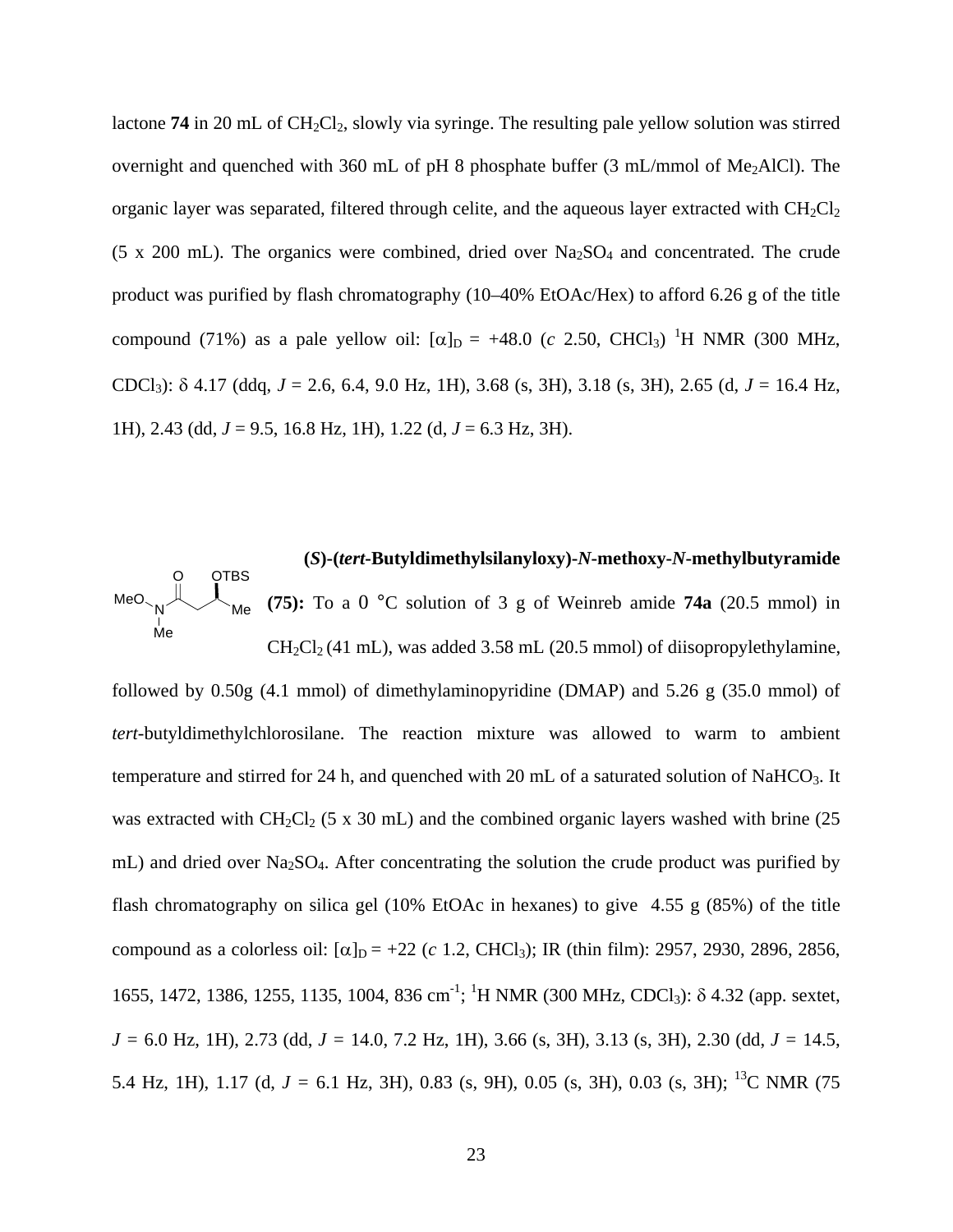MHz, CDCl<sub>3</sub>): δ 172.2, 66.0, 61.2, 41.6, 31.7, 25.7, 24.0, 18.0, -4.8, -5.0; EI-MS *e/v* 246 (M<sup>+</sup>-Me), 204 (M<sup>+</sup>-<sup>*t*</sup>Bu), 159, 129, 115; HRMS calcd for C<sub>11</sub>H<sub>24</sub>NO<sub>3</sub>Si: 246.1525, found 246.1515.

**(***3S***)-3-***tert-***Butyldimethylsilanyloxy)butyraldehyde (76):** To a –78 °C solution mL (2.1 mmol) of diisobutylaluminumchloride (1.0 M solution in hexanes) slowly. The reaction of 0.500 g of Weinreb amide  $75$  (1.91 mmol) in 10 mL of  $CH_2Cl_2$  was added 2.1 was stirred for 45 min at  $-78$  °C and quenched with 0.1 M HCl (5 mL). The layers were separated, the organic layer filtered through celite and the aqueous layer washed with  $CH_2Cl_2$  (5  $H \sim$  Me **OTBS** x 20 mL). The combined organics were dried over  $Na<sub>2</sub>SO<sub>4</sub>$  concentrated and purified by flash chromatography on silica gel (2% EtOAc in hexanes) to afford 0.352 g (91%) of aldehyde **76** as a colorless oil:  $[\alpha]_D = +16.1$  (*c* 1.20, CHCl<sub>3</sub>); IR (thin film): 3002, 2957, 2930, 1724, 1265, 837, 738 cm-1 ; 1 H NMR (300 MHz, CDCl3): δ 9.78 ( t, *J =* 2.1 Hz, 1H), 4.34 (app. sextet, *J =* 6.2 Hz, 1H), 2.73 (ddd, *J =* 15.7, 6.9, 2.7 Hz, 1H), 2.30 (ddd, *J =* 15.6, 5.0, 1.8 Hz, 1H), 1.22 (d, *J =* 6.1 Hz, 3H), 0.85 (s, 9H), 0.06 (s, 3H), 0.05 (s, 3H); <sup>13</sup>C NMR (75 MHz, CDCl<sub>3</sub>): δ 202.0, 64.5, 53.0, 25.7, 24.1, 18.0, -4.4, -4.9; EI-MS  $e/v$  145 (M<sup>+</sup>-<sup>t</sup>Bu), 101 (M<sup>+</sup>-<sup>t</sup>Bu-CH<sub>3</sub>CHO), 75; HRMS calcd for  $C_6H_{12}O_2Si$ : 145.0685, found 145.0681.

**(***4S,2*′*S***)-4-[2-(***tert-***Butyldimethylsilanyloxy)propyl]-oxetan-2-one (72):** To a 5.8 mL of  $CH_2Cl_2$  was added 0.166 mL of trimethylaluminum (0.33 mmol) (2 M solution in solution of 0.164 g of triamine ligand precursor to catalyst **63** (0.30 mmol) in hexanes) and was stirred for 2 h. The solution was cooled to  $-50$  °C, and 0.90 mL of diisopropylethylamine (5.2 mmol) was added to it followed by the slow addition of 0.42 mL of Me **OTBS** O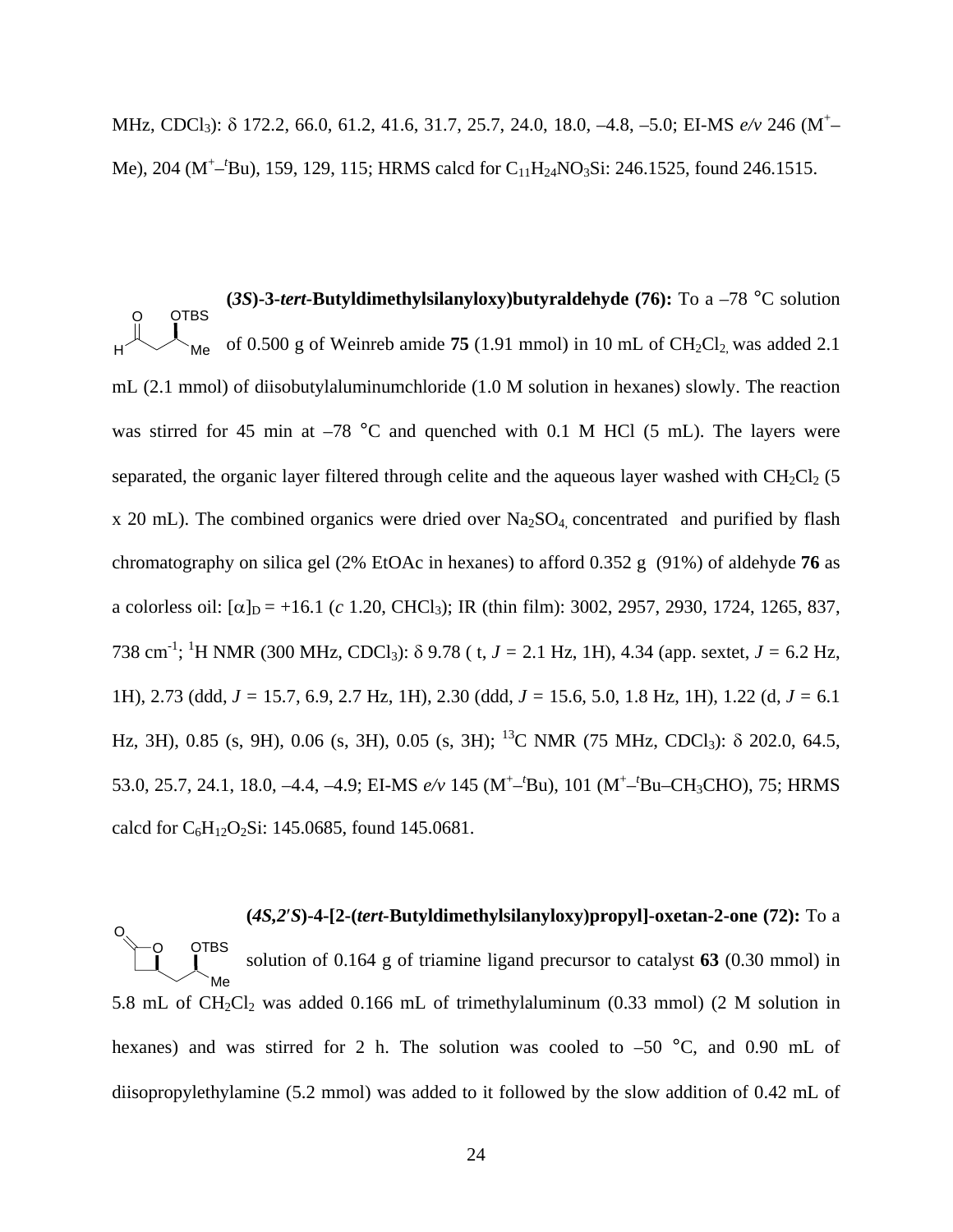acetylbromide (5.7 mmol). To the resulting pale yellow solution was added 0.613 g of aldehyde **76** (3.03 mmol) in 1.8 mL of CH<sub>2</sub>Cl<sub>2</sub>. The reaction mixture was stirred overnight at –50  $^{\circ}$ C, poured into cold hexanes and filtered through a short plug of silica gel with 30% EtOAc in hexanes. The filtrate was concentrated and the crude product purified by medium pressure chromatography (0–10% EtOAc in hexanes) to afford 0.607 g of lactone **72** (82%) as a colorless oil: [ $\alpha$ ]<sub>D</sub> = +8.3 (*c* 0.5, CHCl<sub>3</sub>); IR (thin film): 2956, 2930, 2887, 2857, 1831, 1124, 836 cm<sup>-1</sup>; <sup>1</sup>H NMR (300 MHz, CDCl3): δ 4.71–4.63 (m, 1H), 3.98 (app. sextet, *J =* 6.1 Hz, 1H), 3.53 (dd, *J =* 16.3, 5.7 Hz, 1H), 3.14 (dd, *J =* 16.3, 4.3 Hz, 1H), 2.11 (ddd, *J =* 13.7, 6.4, 6.4 Hz, 1H), 1.80 (ddd, *J =* 13.7, 7.1, 5.1 Hz, 1H), 1.20 (d, *J =* 6.2 Hz, 3H), 0.87 (s, 9H), 0.05 (s, 3H), 0.04 (s, 3H); <sup>13</sup>C NMR (75 MHz, CDCl<sub>3</sub>): δ 168.2, 68.7, 65.3, 43.6, 43.3, 25.7, 23.4, 17.9, -4.0, -4.5; EI-MS  $e/v$  229 (M<sup>+</sup>-Me), 187 (M<sup>+</sup>-<sup>t</sup>Bu), 145, 115, 101, 88; HRMS calcd for C<sub>8</sub>H<sub>15</sub>O<sub>3</sub>Si: 187.0790, found 187.0800.

#### **(***3R,5S***)-5-(***tert-***Butyldimethylsilanyloxy)-3-methylhexanoic**

**acid (71):** To a  $-50$  °C solution of 0.44 g of CuBr (3.1 mmol) in 20 mL of THF and 5 mL of dimethylsulfide, was added 2.1 mL of methylmagnesiumbromide (6.2 mmol) (3 M solution in ether) slowly to give a yellow suspension. The suspension was allowed to warm to  $-30$  °C and stirred at that temperature for 30 min. The reaction mixture was cooled back to –50 °C, and 0.500 g of lactone **72** (2.05 mmol) in 5 mL of THF was added to it, and then it was maintained at –50 °C for 45 min. 0.39 mL (3.07 mmol) of trimethylsilylchloride was added to it and the reaction mixture was allowed to warm to ambient temperature. It was quenched with 20 mL of 0.1 M HCl and solid NH 4Cl. After separation of the layers, the organic layer was washed Me Me HO **OTBS** with 10 mL of saturated NH<sub>4</sub>Cl solution and the aqueous layer extracted with ether (5 x 30 mL).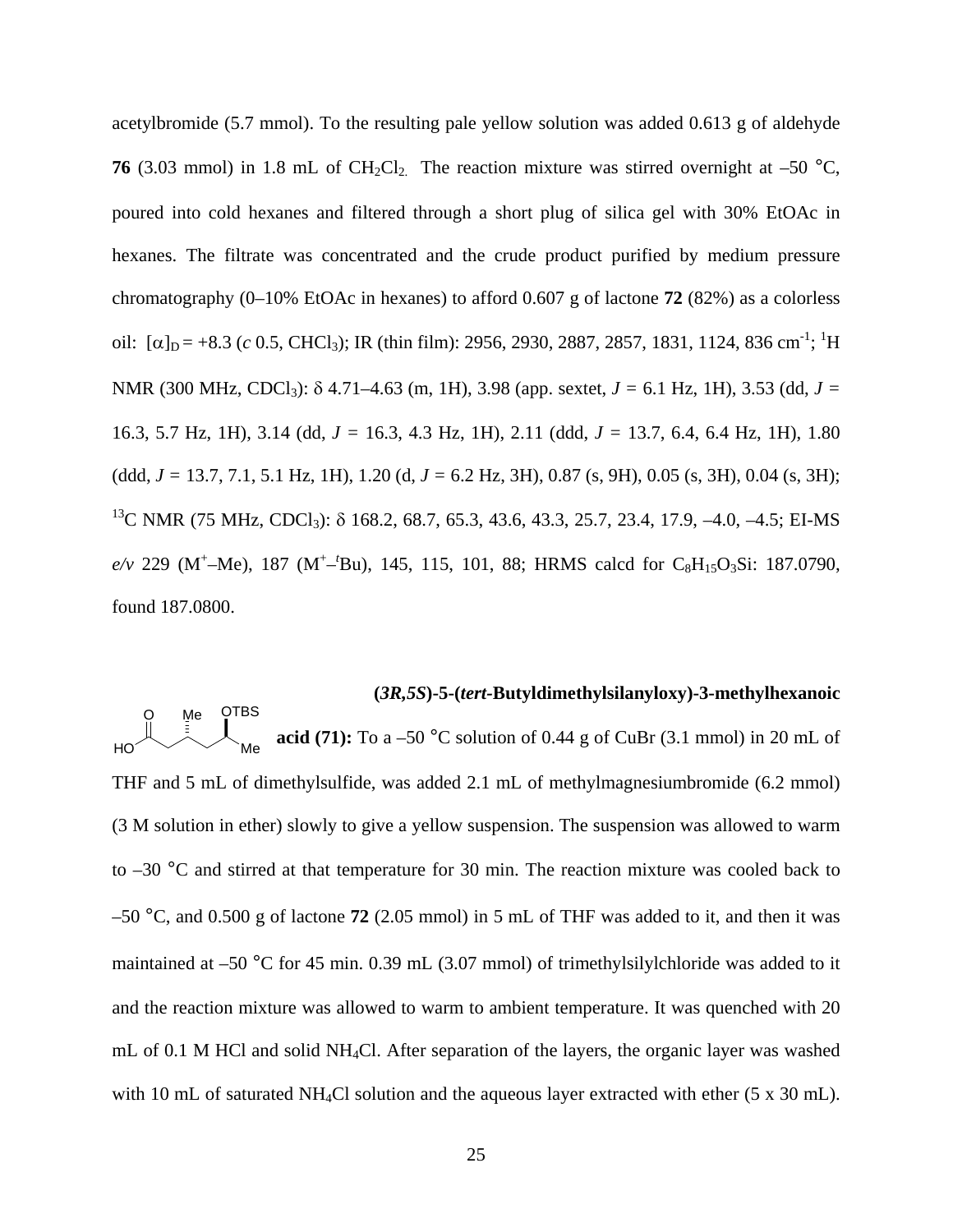The combined organics were dried over  $Na<sub>2</sub>SO<sub>4</sub>$ , concentrated and the crude product purified by flash chromatography (5% EtOAc in hexanes) to yield 0.378 g of carboxylic acid **71** as a pale yellow, viscous oil:  $[α]_D = +23.4$  (*c* 0.58, CHCl<sub>3</sub>); IR (thin film): 3583, 2958, 2929, 2857, 1709, 1462, 1256, 1065, 835 cm<sup>-1</sup>; <sup>1</sup>H NMR (300 MHz, CDCl<sub>3</sub>): δ 3.94–3.84 (m, 1H), 2.41–2.32 (m, 1H), 2.22–2.14 (m, 2H), 1.52 (ddd, *J =* 13.5, 8.4, 4.5 Hz, 1H), 1.22 (ddd, *J =* 12.7, 8.3, 4.0 Hz, 1H), 1.14 (d, *J =* 6.0 Hz, 3H), 0.98 (d, *J =* 6.3 Hz, 3H), 0.90 (s, 9H), 0.06 (s, 6H); 13C NMR (75 MHz, CDCl3): δ 179.4, 66.3, 46.6, 42.3, 26.6, 25.8, 24.3, 19.6, 18.0, –4.1, –4.8; EI-MS *e/v* 245 (M<sup>+</sup>–Me), 227 (M<sup>+</sup>–Me–H<sub>2</sub>O), 203 (M<sup>+</sup>–<sup>t</sup>Bu), 185 (M<sup>+</sup>–<sup>t</sup>Bu–H<sub>2</sub>O), 159, 143, 129, 111; HRMS calcd for  $C_{12}H_{25}O_3Si$ : 245.1573, found 245.1565.

**(***3R,5S***)-5-(***tert-***Butyldimethylsilanyloxy)-3-methylhexanal (77):** To a added 2.5 mL of a 2.0 M solution of  $BH_3Me_2S$  (5.0 mmol) in 16mL of THF. The solution was Me O Me H OTBS solution of 0.868 g of carboxylic acid **77** (3.38 mmol) in 16 mL of THF was refluxed for 2 h, cooled and the solvent evaporated *in vacuo.* The residue was dissolved in 16 mL of  $CH_2Cl_2$  and refluxed with 1.79 g of pyridinium chlorochromate (8.34 mmol) for 3 h. The reaction mixture was cooled, diluted with  $CH_2Cl_2$ , and filtered through a short plug of silica. The filtrate was concentrated, and the crude product purified by flash chromatography on silica gel (2% EtOAc in hexanes) to afford 0.684 g of aldehyde 77 as a colorless oil:  $[\alpha]_D = +41.6$  (*c* 0.85, CHCl<sub>3</sub>); IR (thin film): 2957, 2929, 2857, 2710, 1728, 1472, 1255, 1134, 1070, 836 cm<sup>-1</sup>; <sup>1</sup>H NMR (300 MHz, CDCl3): δ 9.73 (t, *J =* 2.4 Hz, 1H), 3.93–3.83 (m, 1H), 2.38 (ddd, *J =* 14.8, 8.7, 2.5 Hz, 1H), 2.33–2.19 (m, 2H), 1.48 (ddd, *J =* 14.8, 8.8, 4.1 Hz, 1H), 1.25–1.17 (m, 1H), 1.13 (d, *J =* 6.0, 3H), 0.96 (d, *J =* 6.2, 3H), 0.88 (s, 9H), 0.06 (s, 6H); 13C NMR (75 MHz,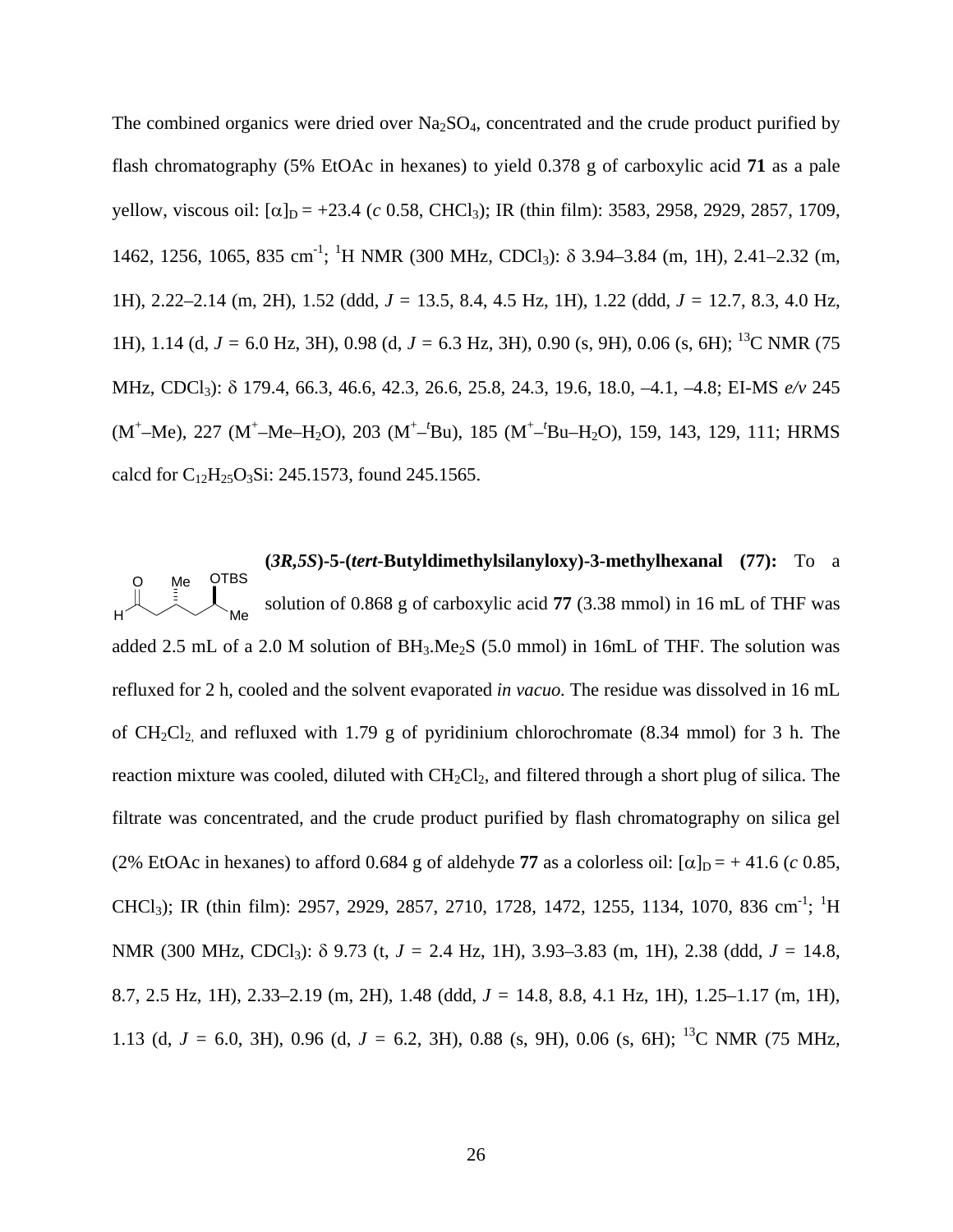CDCl<sub>3</sub>): δ 202.9, 66.1, 51.6, 46.8, 25.8, 24.8, 24.4, 19.7, 18.0, -4.1, -4.8; EI-MS *e/v* 243 (M<sup>+</sup>-H), 187 (M<sup>+</sup>-<sup>*t*</sup>Bu), 159, 145, 115; HRMS calcd for C<sub>13</sub>H<sub>27</sub>O<sub>2</sub>Si: 243.1780, found 243.1783.

## **(***5R,7S***)-7-(***tert***-Butyldimethylsilanyloxy)-5-methyl-oct-**

**2-enoic acid ethyl ester (77a):** To a 0 °C suspension of 0.15g of NaH (3.95 mmol) in THF (14 mL), was added 0.86 mL of diisopropyl(ethoxycarbonylmethyl) phosphonate (3.59 mmol). This was stirred at 0 °C for 20 min and 0.624 g of aldehyde **77**  dissolved in THF (4 mL) was added to it. The reaction mixture was allowed to warm to ambient temperature, and then, 5 mL  $H_2O$  was added, the layers separated and the aqueous layer washed with EtOAc (3 x 10 mL). The organics were combined and concentrated and the crude material was purified by flash chromatography (2% EtOAc in hexanes) to yield 0.645 g (80%) of ester **77a** as a yellow oil:  $[\alpha]_D = +12.9$  (*c* 0.50, CHCl<sub>3</sub>); IR (thin film): 3020, 2958, 2929, 2857, 1712, 1653, 1463, 1256, 1215, 836, 757 cm<sup>-1</sup>; <sup>1</sup>H NMR (300 MHz, CDCl<sub>3</sub>): δ 6.93 (ddd, *J* = 15.3, 7.4, 7.4 Hz, 1H), 5.82 (dd, *J =* 15.5, 1.4, 1.4 Hz, 1H), 4.19 (q, *J* = 7.1 Hz, 2H), 3.90–3.86 (m, 1H), 2.19 (dddd, *J =* 13.0, 7.3, 7.3, 1.3 Hz, 1H), 2.03 (dddd, *J =* 14.0, 7.4, 7.4, 1.3 Hz, 1H), 1.80–1.90 (m, 1H), 1.50 (ddd, *J =* 13.4, 8.8, 4.4 Hz, 1H), 1.29 (t, *J =*7.1 Hz, 3H), 1.12 (d, *J =* 6.0 Hz, 3H), 1.17–1.08 (m, 1H), 0.89 (d, *J =* 6.8 Hz, 3H), 0.88 (s, 9H), 0.06 (s, 3H), 0.05 (s, 3H); 13C NMR  $(75 \text{ MHz}, \text{CDCl}_3)$ :  $\delta$  166.7, 148.0, 122.5, 66.3, 60.1, 46.8, 40.3, 28.8, 26.0, 24.5, 19.5, 18.1, 14.3, -3.9, -4.7; EI-MS  $e/v$  257 (M<sup>+</sup>-<sup>t</sup>Bu), 228 (M<sup>+</sup>-<sup>t</sup>Bu-C<sub>2</sub>H<sub>4</sub>), 211, 159, 149, 115, 109, 95; HRMS calcd for  $C_{13}H_{25}O_3Si$ : 257.1572, found 257.1568. Me Me OTBS EtO O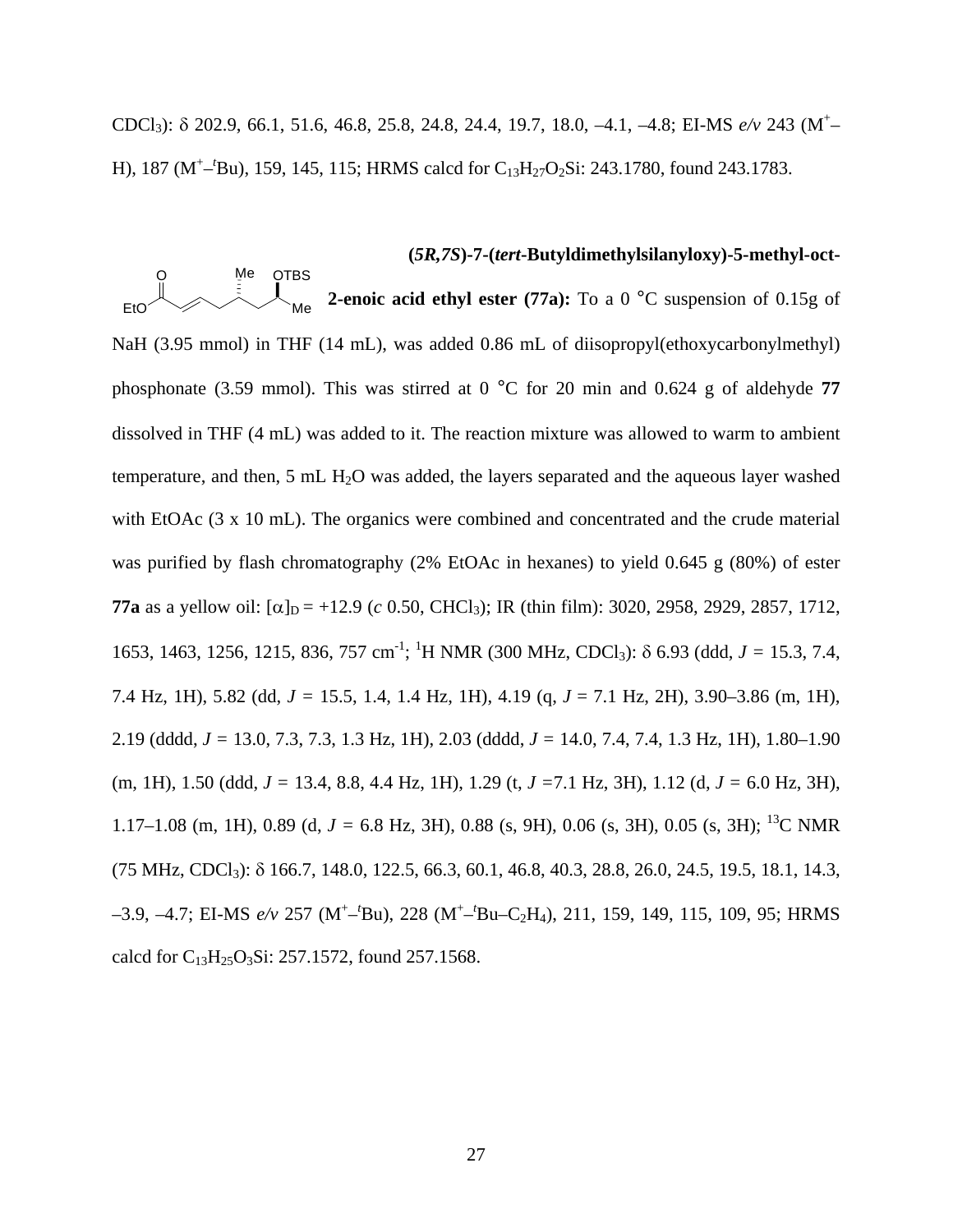**(***5R,7S***)-5-Methyl-oct-2-ene-1, 7-diol (70):** To a solution of 0.402 g of ester  $77a$  (1.3 mmol) in  $CH_2Cl_2$  (10 mL) at ambient temperature, was added 6.4 mL of diisobutylaluminumchloride (6.4 mmol) (1 M in hexanes), and stirred for 2 h. The reaction mixture was quenched with 0.1 M HCl, extracted with  $CH_2Cl_2$ (3 x 20 mL) and the organic layer filtered through celite. After evaporation of solvents *in vacuo*, the crude product was purified by chromatography on silica (20–40% EtOAc in hexanes) to yield 0.200 g (77%) of diol **70** as a colorless oil:  $[\alpha]_D = +22.5$  (*c* 0.45, CHCl<sub>3</sub>); IR (thin film): 3334, 963, 2920, 1459, 1376, 1127, 1085, 1003, 970 cm<sup>-1</sup>; <sup>1</sup>H NMR (300 MHz, CDCl<sub>3</sub>): δ 5.66–5.51 (m, 2H), 4.00 (br s, 2H), 3.84–3.77 (m, 1H), 3.22 (br s, 1H), 2.74 (br s, 1H), 1.92 (dd, *J =* 6.4, 6.4 Hz, 2H), 1.72–1.61 (m, 1H), 1.48 (ddd, *J =* 13.6, 8.9, 4.4 Hz, 1H), 1.12 (d, *J =* 6.1 Hz, 3H), 1.05 (ddd, *J =* 13.6, 9.3, 4.0 Hz, 1H), 0.86 (d, *J =* 6.6, 3H); 13C NMR (75 MHz, CDCl3): δ 131.0, 130.8, 65.5. 63.1, 45.8, 40.1, 29.5, 24.2, 19.5; EI-MS  $e/v$  140 (M<sup>+</sup>-H<sub>2</sub>O), 122 (M<sup>+</sup>-2H<sub>2</sub>O), 107, 93; HRMS calcd for C<sub>9</sub>H<sub>16</sub>O: 140.1201, found 140.1198. Me Me OH HO

## **(***4R,2S***)-4-Methyl-8-isopropylsilanyloxy-oct-6-en-2-ol**

**(70a):** To a 0 °C solution of 0.230 g of diol **70** (1.46 mmol) in  $CH_2Cl_2$  (10 mL), was added 0.2 mL of triethylamine (1.46 mmol), followed by 0.1 g of imidazole (1.46 mmol) and 0.34 mL (1.46 mmol) of triisopropylchlorosilane. The reaction mixture was stirred for 2 h, and quenched with 5 mL of a saturated solution of NaHCO<sub>3</sub>. It was extracted with CH<sub>2</sub>Cl<sub>2</sub> (3 x 10 mL) and the combined organic layers washed with brine (5 mL) and dried over MgSO4. After concentrating the solution, the crude product was purified by flash chromatography on silica gel (5–10% EtOAc in hexanes) to give 0.390 g (85%) of alcohol **70a** as a colorless oil;  $\alpha$ <sub>D</sub> = +8.2 (*c* 1.0, CHCl<sub>3</sub>); IR (thin film): 3356, 2960, 2943, 1463, 1377, 1104, Me Me OH TIPSO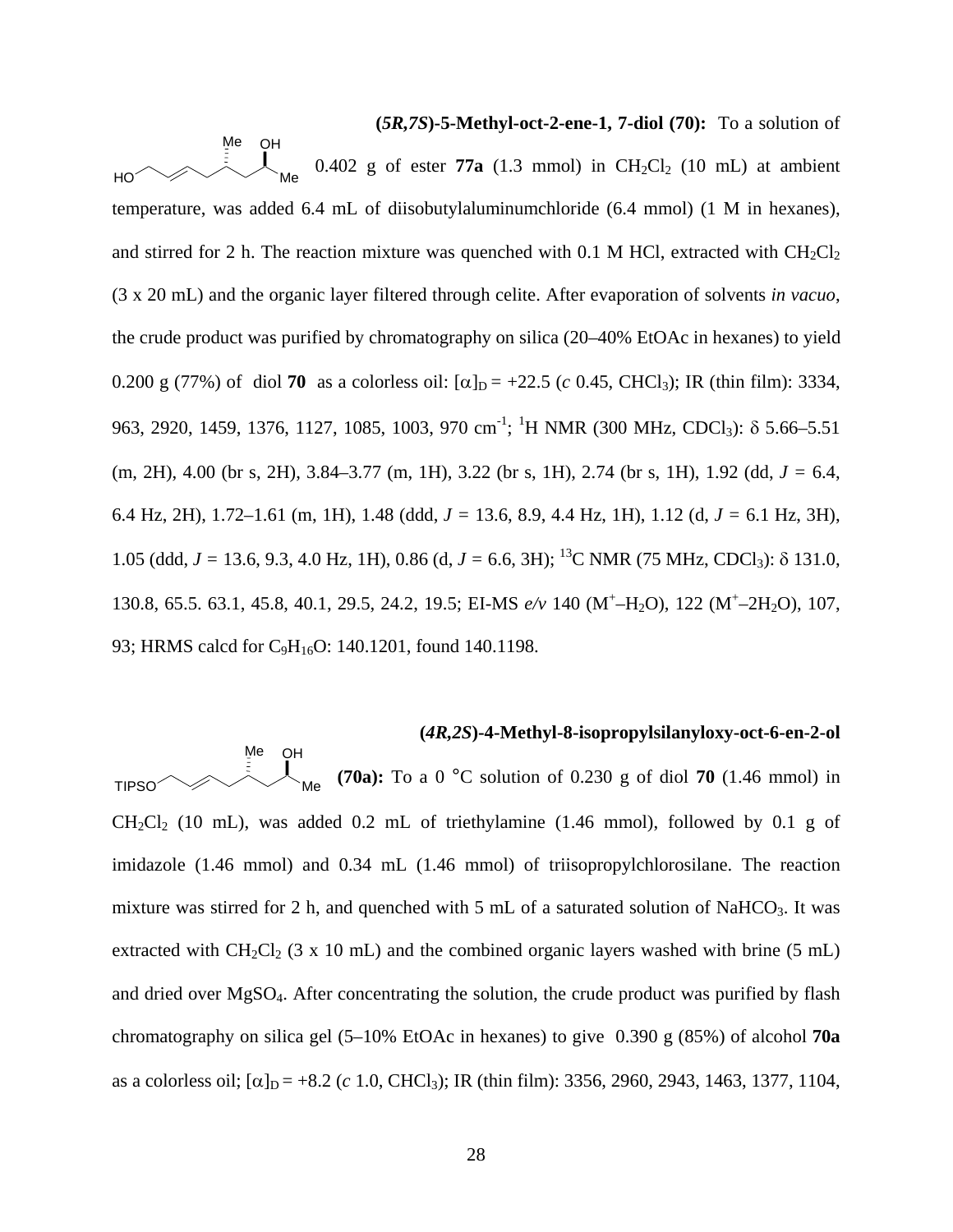1055, 882, 680 cm-1 ; 1 H NMR (300 MHz, CDCl3): δ 5.71–5.51 (m, 2H), 4.21 (dd, *J =* 4.7, 1.1 Hz, 2H), 3.95–3.85 (m, 1H), 2.07 (ddd, *J =* 13.6, 6.8, 6.8 Hz, 1H), 1.93 (ddd, *J =* 14.0, 7.0, 7.0 Hz, 1H), 1.77–1.68 (m, 1H), 1.50 (ddd, *J* = 13.8, 9.4, 4.6 Hz, 1H), 1.27–1.15 (m, 1H), 1.19 (d, *J =* 6.2 Hz, 3H), 1.10–1.05 (m, 21H), 0.91 (d, *J =* 6.6 Hz, 3H); 13C NMR (75 MHz, CDCl3): δ 131.0, 129.8, 65.8, 64.0, 46.3, 40.3, 29.6, 24.4, 19.3, 18.0 12.0; EI-MS *e/v* 271 (M+ –*i* Pr), 187, 141, 131, 123; HRMS calcd for C<sub>15</sub>H<sub>31</sub>O<sub>2</sub>Si: 271.2093, found 271.2093.

**(***4R***)-4-Methyl-8-triisopropylsilanyloxy-oct-6-en-2-one (78):** To a solution of 0.380 g (1.23 mmol) of alcohol **70a** in  $CH_2Cl_2$  (10 mL), was added 0.313 g of pyridiniumchlorochromate (1.45 mmol) at ambient temperature, and the reaction refluxed for 3 h. The reaction mixture was diluted with  $CH_2Cl_2$  and filtered through a short plug of silica gel. The filtrate was concentrated and purified by flash chromatography (5% EtOAc in hexanes) to afford 0.355 g (94%) of ketone **78** as a colorless oil  $[\alpha]_D = +6.2$  (*c* 1.2, CHCl<sub>3</sub>); IR (thin film): 2943, 2891, 2866, 1717, 1463, 1366, 1128, 1102, 972, 882 cm-1 ; 1 H NMR (300 MHz, CDCl3): δ 5.65–5.48 (m, 2H), 4.17 (d, *J =* 4.0 Hz, 2H), 2.45 (dd, *J =* 15.7, 4.8 Hz, 1H), 2.20–1.90 (m, 4H), 2.08 (s, 3H), 1.06–1.00 (m, 21H), 0.87 (d, *J =* 6.3 Hz, 3H); 13C NMR (75 MHz, CDCl3): δ 208.6, 131.4, 128.0, 63.6, 50.1, 39.3, 30.3, 29.1, 19.6, 17.9, 11.9; EI-MS *e/v* 297 (M<sup>+</sup>-CH<sub>3</sub>), 269 (M<sup>+</sup>-<sup>*i*</sup>Pr), 239 (M<sup>+</sup>-<sup>*i*</sup>Pr –2CH<sub>3</sub>), 213, 171, 131; HRMS calcd for  $C_{15}H_{29}O_2Si$ : 269.1936, found 269.1934. Me Me TIPSO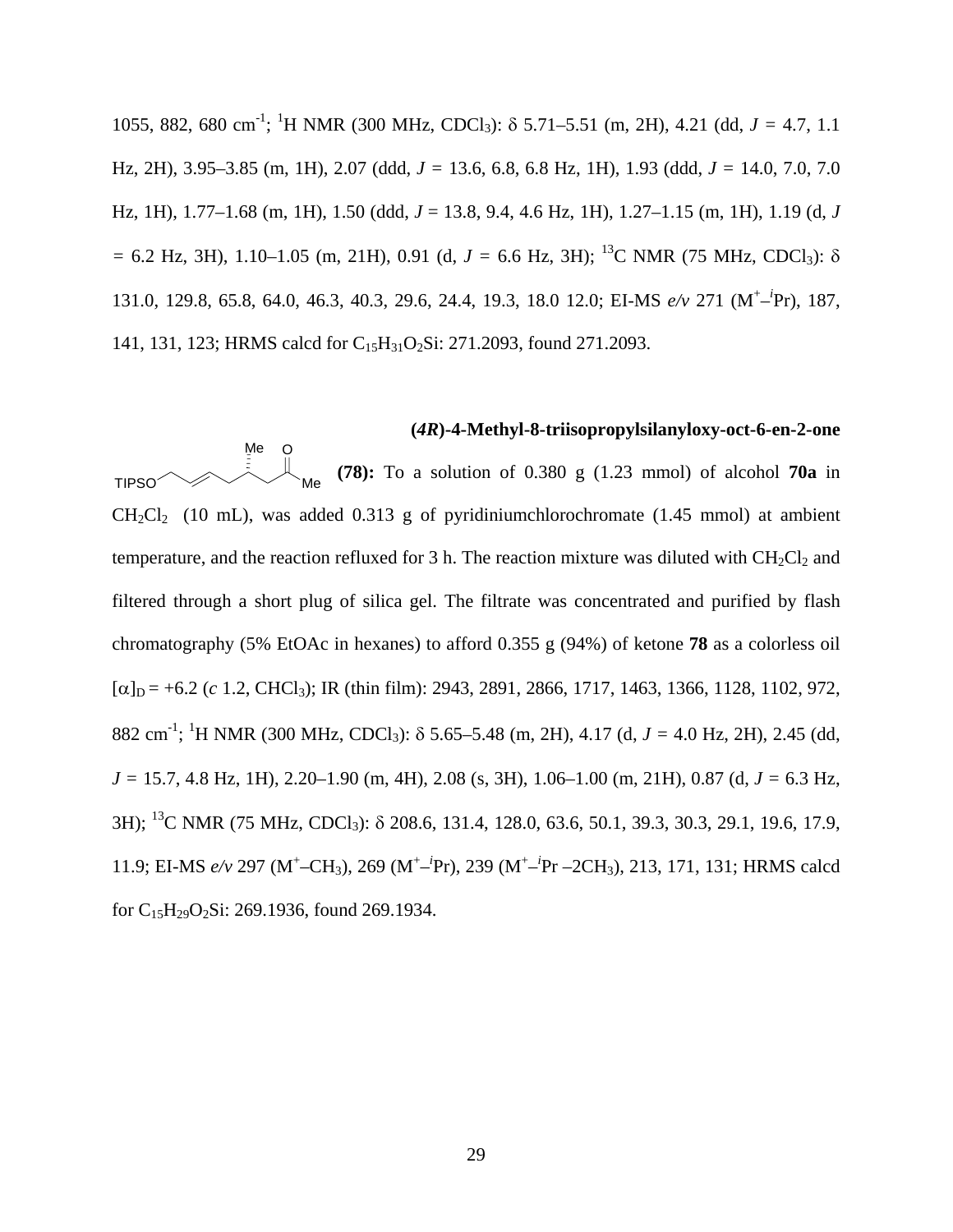**(***3R***)-Trifluoromethanesulfonic acid 3-methyl-1 methylene-7-triisopropylsilanyloxyhept-5-enyl ester (67):** To a –78 °C solution of 1.43 mL of a 0.5 M solution of potassium bis(trimethylsilyl)amide in toluene (0.71 mmol) in THF (8 mL) was added a solution of 0.149 g of ketone **78** in THF (2 mL), dropwise via syringe. The resulting solution was stirred at  $-78$  °C for 15 min, and then a solution of 0.188 g (0.53 mmol) of *N-*phenyltriflimide in THF (2 mL) was cannulated into the reaction mixture which was then allowed to warm to  $0^{\circ}$ C. 5 mL of a saturated NaHCO<sub>3</sub> solution was added to it, the layers were separated, and the aqueous layer washed with ether (2 x 5 mL). The combined organics were dried over  $Na<sub>2</sub>SO<sub>4</sub>$ , concentrated and purified by column chromatography over silica gel  $(0.5\% \text{ CH}_2\text{Cl}_2)$  in hexanes, 2% Et<sub>3</sub>N) to afford 0.161 g (76%) of the title compound as a colorless oil;  $[\alpha]_D = -3.5$  (*c* 1.0, CHCl<sub>3</sub>); IR (thin film): 2943, 2866, 1463, 1419, 1211, 1141, 937, 883 cm<sup>-1</sup>; <sup>1</sup>H NMR (300 MHz, CDCl<sub>3</sub>): δ 5.70–5.54 (m, 2H), 5.14 (d, *J =* 3.4 Hz, 1H), 4.92 (d, *J =* 3.4 Hz, 1H), 4.23–4.20 (m, 2H), 2.38 (dd, *J =* 15.8, 5.9 Hz, 1H), 2.16–1.83 (m, 4H), 1.14–1.04 (m, 21H), 0.96 (d,  $J = 6.6$  Hz, 3H); <sup>13</sup>C NMR (75 MHz, CDCl<sub>3</sub>):  $\delta$ 155.8, 132.0, 127.2, 118.6 (  $J_{C-F}$  = 318 Hz), 105.4, 63.7, 40.7, 38.7, 30.3, 18.8, 18.0, 12.0; EI-MS  $e/v$  401 (M<sup>+</sup>-<sup>*i*</sup>Pr), 251 (M<sup>+</sup>-<sup>*i*</sup>Pr–CF<sub>3</sub>SO<sub>3</sub>H), 209, 157, 131, 121; HRMS calcd for C<sub>16</sub>H<sub>28</sub>O<sub>4</sub>F<sub>3</sub>: 401.1429, found 401.1442.  $Me$   $OSO<sub>2</sub>CF<sub>3</sub>$ TIPSO

PTS Me  $CO<sub>2</sub><sup>t</sup>$ 

## <sup>2</sup> Bu **(***E***)-***tert***-Butyl-6-(1-phenyl-1H-tetrazol-5-ylthio)-2-**

**methylhex-2-enoate (80a):** To a 0 °C solution of 0.500 g of alcohol **80** (2.5 mmol) and 0.890 g of *N*-phenyltetrazolethiol (5.9 mmol, 2.0 equiv) in 12.5 mL of DMF added 1.314 g of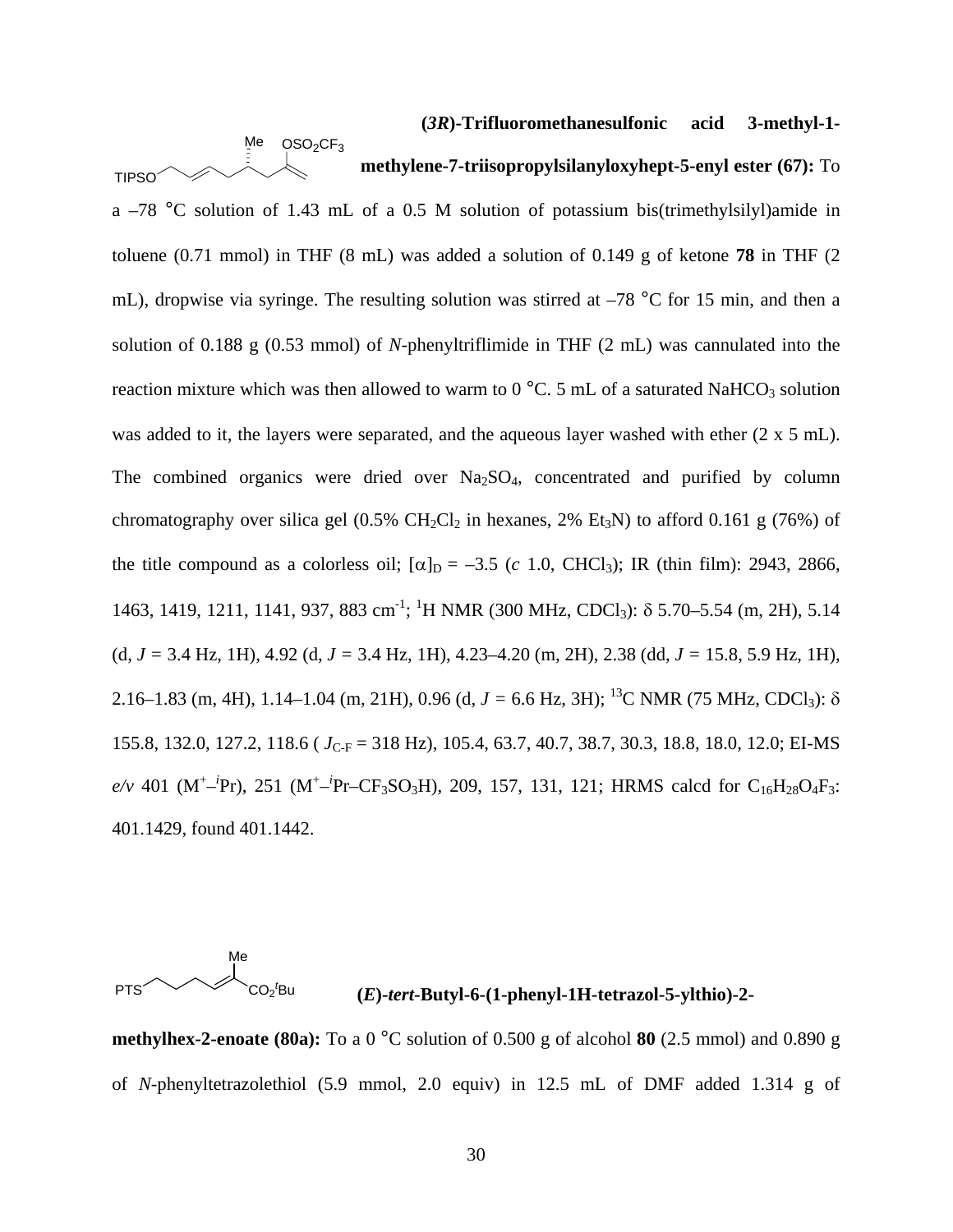triphenylphosphine (5.0 mmol, 2.0 equiv) and 1mL of DIAD (5.0 mmol, 2.0 equiv). The resulting yellow solution was warmed to ambient temperature and stirred overnight. The reaction mixture was quenched with brine (10 mL) and diluted with ether. After separation of layers, the aqueous layer was extracted with EtOAc (3 x 10 mL). The combined organics were dried over MgSO4 and the solvent was removed *in vacuo*. The crude product was purified by flash chromatography (10% EtOAc in hexanes) to afford 0.880 g of the title compound (98%) as a colorless oil: IR (thin film): 2977, 2931, 1703, 1649, 1500, 1388, 1254, 1157, 761 cm<sup>-1</sup>; <sup>1</sup>H NMR (300 MHz, CDCl3): δ 7.58–7.55 (m, 5H), 6.17 (br t, *J* = 6.2 Hz, 1H), 3.41 (t, *J* = 7.4 Hz, 2H), 2.32 (dt, *J* = 7.4, 7.4 Hz, 2H), 2.00 (tt, *J* = 7.4, 7.4 Hz, 2H), 1.78 (s, 3H), 1.48 (s, 9H); <sup>13</sup>C NMR (75 MHz, CDCl3): δ 167.2, 154.1, 138.6, 133.6, 130.5, 130.1, 129.8, 123.8, 80.2, 32.7, 28.0, 27.4, 21.3, 12.5; HRMS calcd for C<sub>18</sub>H<sub>24</sub>N<sub>4</sub>O<sub>2</sub>S: 380.1619, found 380.1603.



## **(***E***)-***tert-***Butyl-6-(1-phenyl-1H-tetrazol-5-ylsulfonyl)-2-**

**methylhex-2-enoate (80b):** To a solution of 0.660 g of ammonium molybdate (5.32 mmol, 20 mol %) in 2 mL of EtOH added 3.0 mL of a 30% solution of hydrogen peroxide to produce a yellow solution. This was added to a solution of 0.960 g of sulfide **80a** (2.66 mmol) in 10 mL of EtOH. The reaction mixture was stirred overnight and then was diluted with 50 mL of ether and 20 mL of brine was added to it. After separation of the layers, the aqueous layer was extracted with EtOAc  $(3 \times 30 \text{ mL})$ . The combined organics were dried over MgSO<sub>4</sub> and then the solvents were evaporated *in vacuo* to yield 0.900 g of the title compound (86%) as a white solid: m.p: 94–96 °C; IR (thin film): 3068, 2978, 2933, 1704, 1650, 1498, 1366, 1228, 1155, 1080, 763 cm-1 ; 1 H NMR (300 MHz, CDCl3): δ 7.66–7.61 (m, 2H), 7.60–7.56 (m, 3H) 6.56 (br t, *J* = 7.4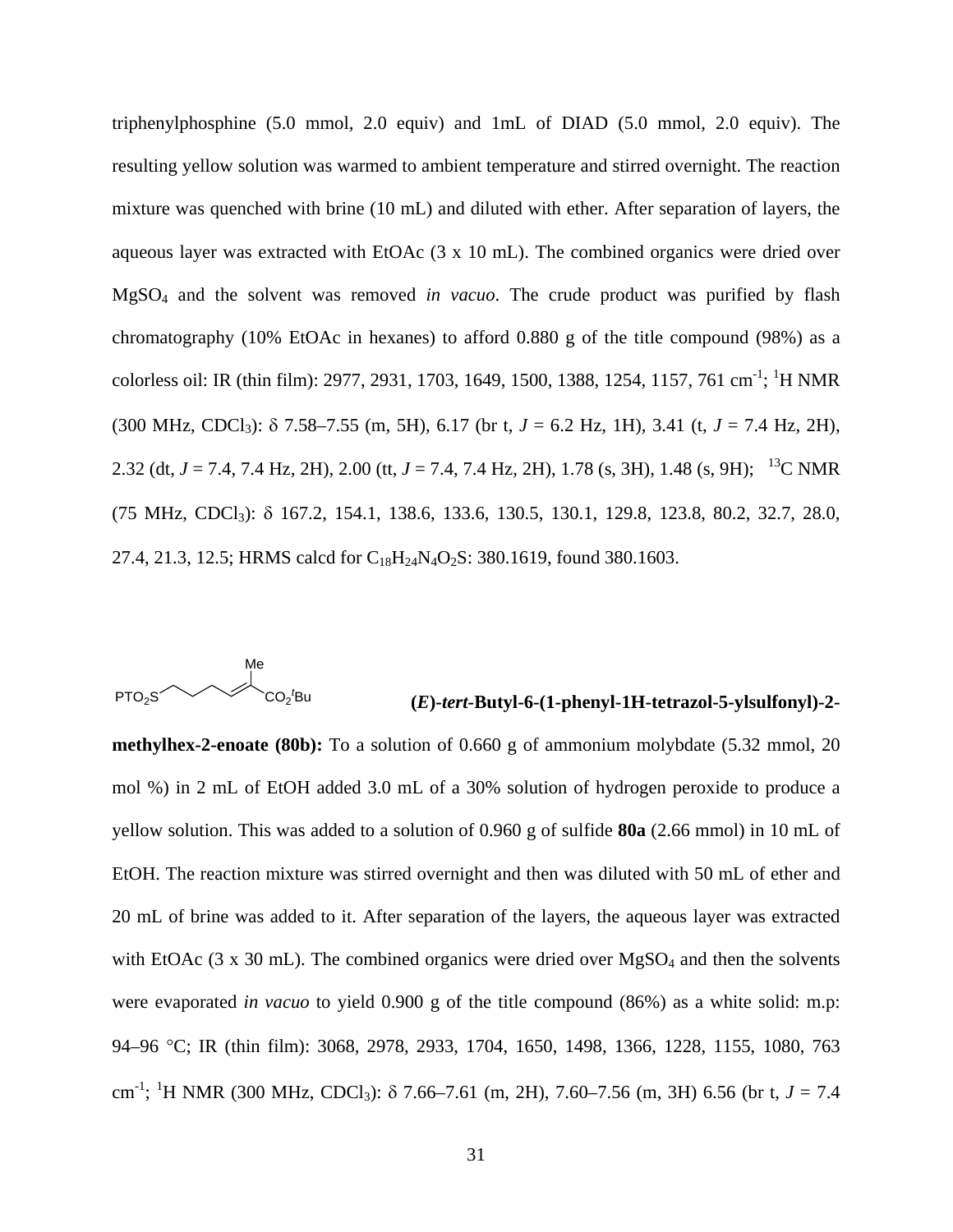Hz, 1H), 3.72 (br t, *J* = 7.7 Hz, 2H), 2.35 (dt, *J* = 7.3, 7.3 Hz, 2H), 2.07 (tt, *J* = 7.4, 7.4 Hz, 2H), 1.77 (s, 3H), 1.46 (s, 9H); 13C NMR (75 MHz, CDCl3): δ 166.9, 153.4, 137.1, 133.0, 131.5, 131.4, 129.7, 125.1, 80.3, 55.3, 28.0, 26.8, 21.3, 12.5; HRMS calcd for C<sub>18</sub>H<sub>24</sub>N<sub>4</sub>O<sub>4</sub>S: 392.1518, found 392.1515.

PTO<sub>2</sub>S Me

# CO2H **(***E***)-6-(1-Phenyl-1H-tetrazol-5-ylsulfonyl)-2-methylhex-2-enoic**

**acid (80c)**: To a 0 °C solution of 0.620 g ester **80b** (1.58 mmol) in 12 mL of a 5:1 mixture of  $CH_2Cl_2$ : anisole, added 2.7 mL of TFA (23.0 mmol, 15.0 equiv) dropwise via a syringe. After stirring at 0 °C for 1 h the solvents were evaporated *in vacuo* to give a light brown solid which was recrystallized from CH<sub>2</sub>Cl<sub>2</sub> in hexanes to yield 0.480 g of carboxylic acid **80c** (90%) as a white solid: m.p: 118–119 °C; IR (thin film): 2931, 2665, 1682, 1643, 1498, 1318, 1300, 1151, 764 cm<sup>-1</sup>; <sup>1</sup>H NMR (300 MHz, CDCl<sub>3</sub>): δ 7.72–7.69 (m, 2H), 7.66–7.61 (m, 3H), 6.83 (tq, *J* = 7.3, 1.3 Hz, 1H), 3.77 (br t, *J* = 7.7 Hz, 2H), 2.47 (dt, *J* = 7.3, 7.3 Hz, 2H), 2.19 (tt, *J* = 7.6, 7.6 Hz, 2H), 1.88 (s, 3H); <sup>13</sup>C NMR (75 MHz, CDCl<sub>3</sub>): δ 172.5, 153.4, 141.0, 132.9, 131.5, 129.7, 129.4, 125.0, 55.3, 27.1, 21.2, 12.2; HRMS calcd for C14H16N4O4S: 336.0892, found 336.0871.

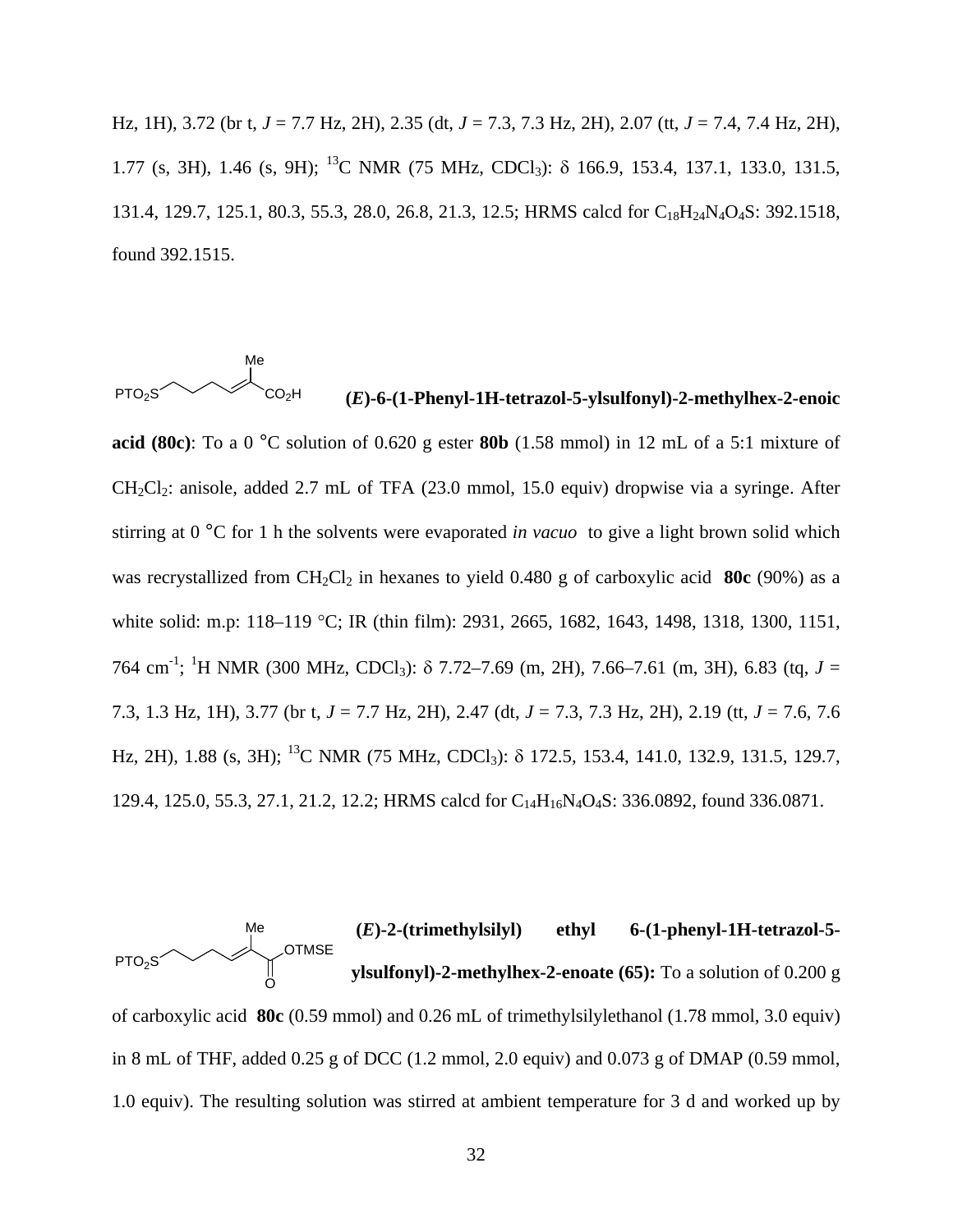the addition of 5 mL of brine and 25 mL of ether. After separation of layers the aqueous layer was extracted with ether (3 x 10 mL). The combined organics were dried over  $MgSO<sub>4</sub>$  and the solvent was removed *in vacuo*. The crude product was purified by flash chromatography (10– 30% EtOAc in hexanes) to afford 0.220 g of the title compound as a colorless oil: IR (thin film): 2953, 1706, 1650, 1498, 1340, 1251, 1153, 859 cm<sup>-1</sup>; <sup>1</sup>H NMR (300 MHz, CDCl<sub>3</sub>): δ 7.68–7.54 (m, 5H), 6.65 (br t, *J* = 7.3 Hz, 1H), 4.22 (br t, *J* = 8.3 Hz, 2H), 3.73 (br t, *J* = 9.6 Hz, 2H), 2.39 (dt, *J* = 7.3, 7.3 Hz, 2H), 2.11 (tt, *J* = 7.5, 7.5 Hz, 2H), 1.83 (s, 3H), 1.00 (br t, *J* = 8.8 Hz, 2H), 0.03 (s, 9H); 13C NMR (75 MHz, CDCl3): δ 167.6, 153.2, 137.9, 132.8, 131.4, 130.2, 129.6, 124.9, 62.8, 55.2, 26.7, 21.1, 17.2, 12.5, -1.5; HRMS calcd for  $(M^+ + Na) C_{19}H_{28}N_4O_4SiSNa$ : 459.1498, found 459.1497.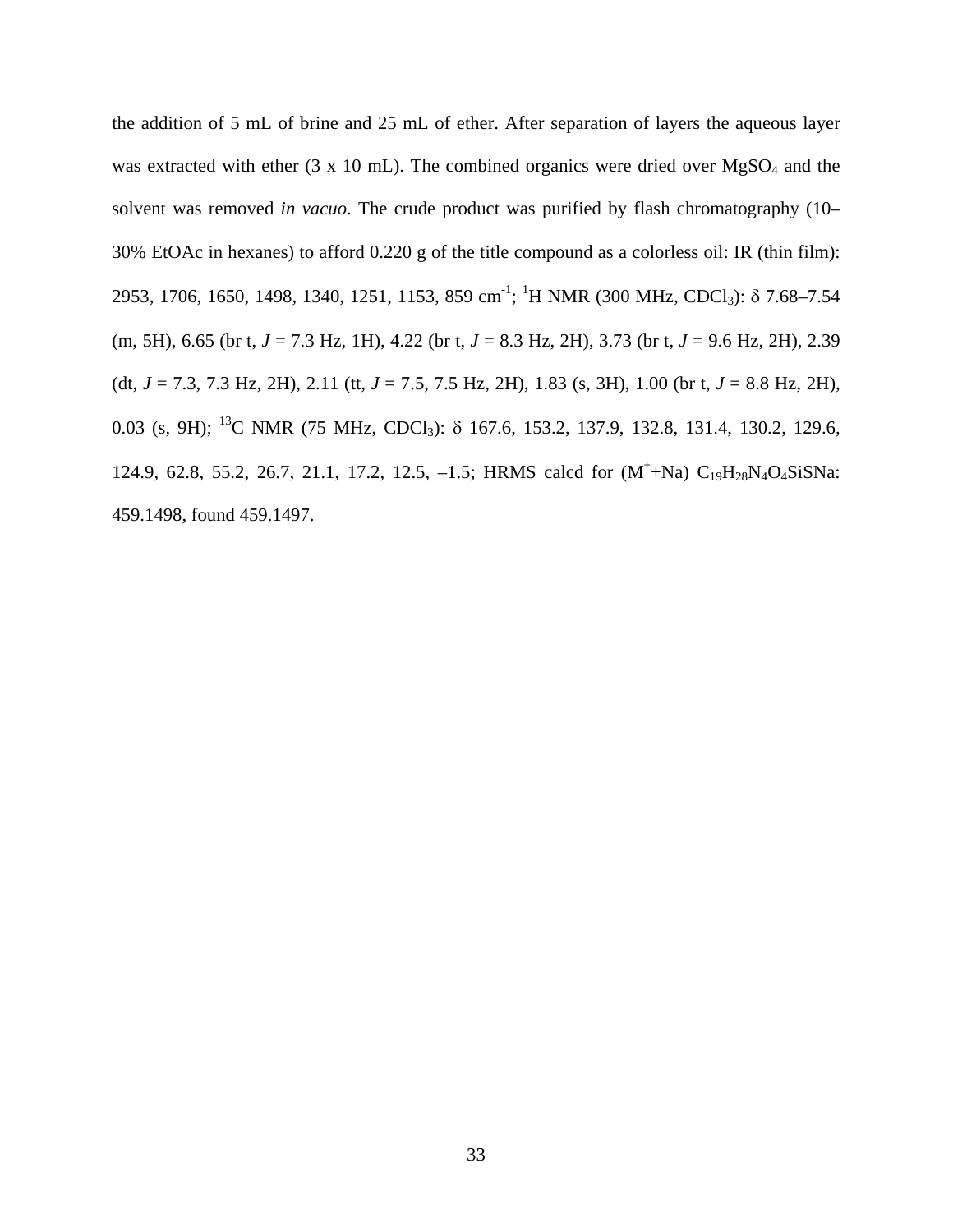## **2.0 THE DIENE PROBLEM: SOLUTION IN A MODEL SYSTEM**

## **2.1 INTRODUCTION**

We recognized that synthesis of the  $C_{13}-C_{15}$  portion of amphidinolide B (1) containing a 1, 3- exocyclic diene unit was potentially a challenging task, considering that there was no efficient way of making it in the literature. In Pattenden's attempt at making **1**, he disclosed that a final macrolactonization step involving an intramolecular copper-mediated Stille reaction was unsuccesful. [\[12\]](#page-116-0) The presence of a trisusbtituted alkene at  $C_{14}-C_{15}$  makes a sterically congested reaction partner in any coupling reaction to form the  $C_{13}-C_{14}$  bond. Since this was a relatively unexplored area in the synthesis of 1, we decided to take up the task of forming the  $C_{13}-C_{15}$ diene in an efficacious manner.

## **2.2 INSTALLATION OF THE C16- AND C18- STEREOCENTERS**

### **2.2.1 Retrosynthetic analysis of fragment 68**

We envisioned the formation of the  $C_{18}$ - stereocenter strategically via an asymmetric AAC reaction. Thus, β-ketophosphonate **68** would be formed via a phosphonate anion opening of β-lactone **81** (Figure 14). An AAC reaction would be used to form the enantioenriched β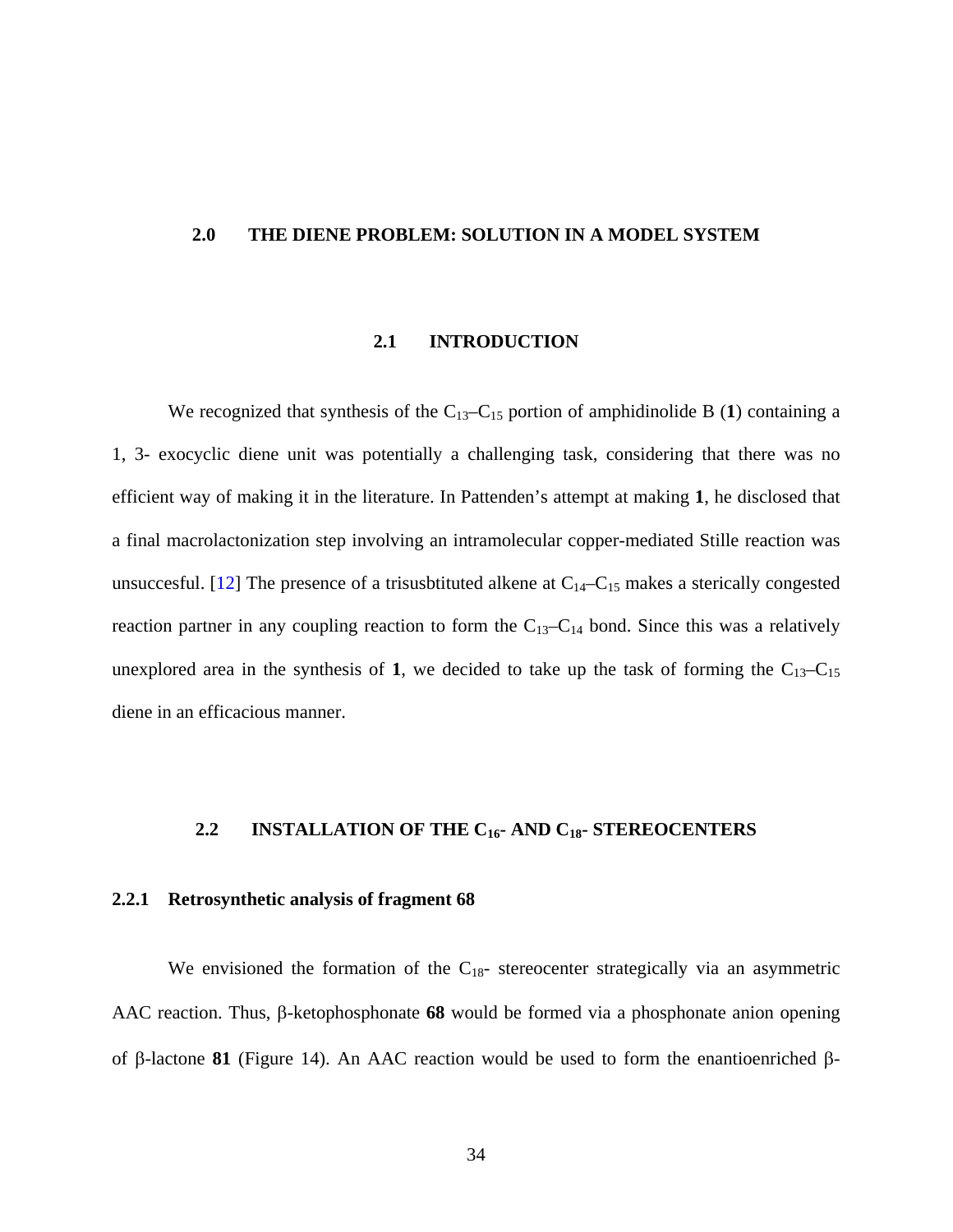lactone **81** from aldehyde **82**. The  $C_{16}$ - tertiary alcohol would be formed via a Sharpless asymmetric epoxidation of allylic alcohol **83**.



**Figure 14: Retrosynthetic analysis of fragment 68** 

The synthesis of aldehyde **82** closely resembled a strategy that Pattenden used for a similar substrate in his partial synthesis [\[11](#page-116-0)] (Scheme 3). It commenced with the Sharpless epoxidation [[29\]](#page-117-0) of known allylic alcohol **83** [\[30](#page-117-0)] to afford epoxide **84** in 83% yield and 88% ee. Hydride-mediated opening of epoxide **84** with lithium aluminum hydride gave diol **85** in 56% yield. A three step sequence of protection of the diol, selective removal of the primary silyl group followed by Dess-Martin oxidation [\[31](#page-117-0)] afforded aldehyde **82** in an overall yield of 64%. Aldehyde **82** was then subjected to an AAC reaction with acetyl bromide in the presence of Al(III) triamine catalyst **63** to give 1, 3-*syn* β-lactone **81** in 88% yield and 95% de, thus correctly setting the  $C_{18}$  stereocenter. [[26\]](#page-117-0)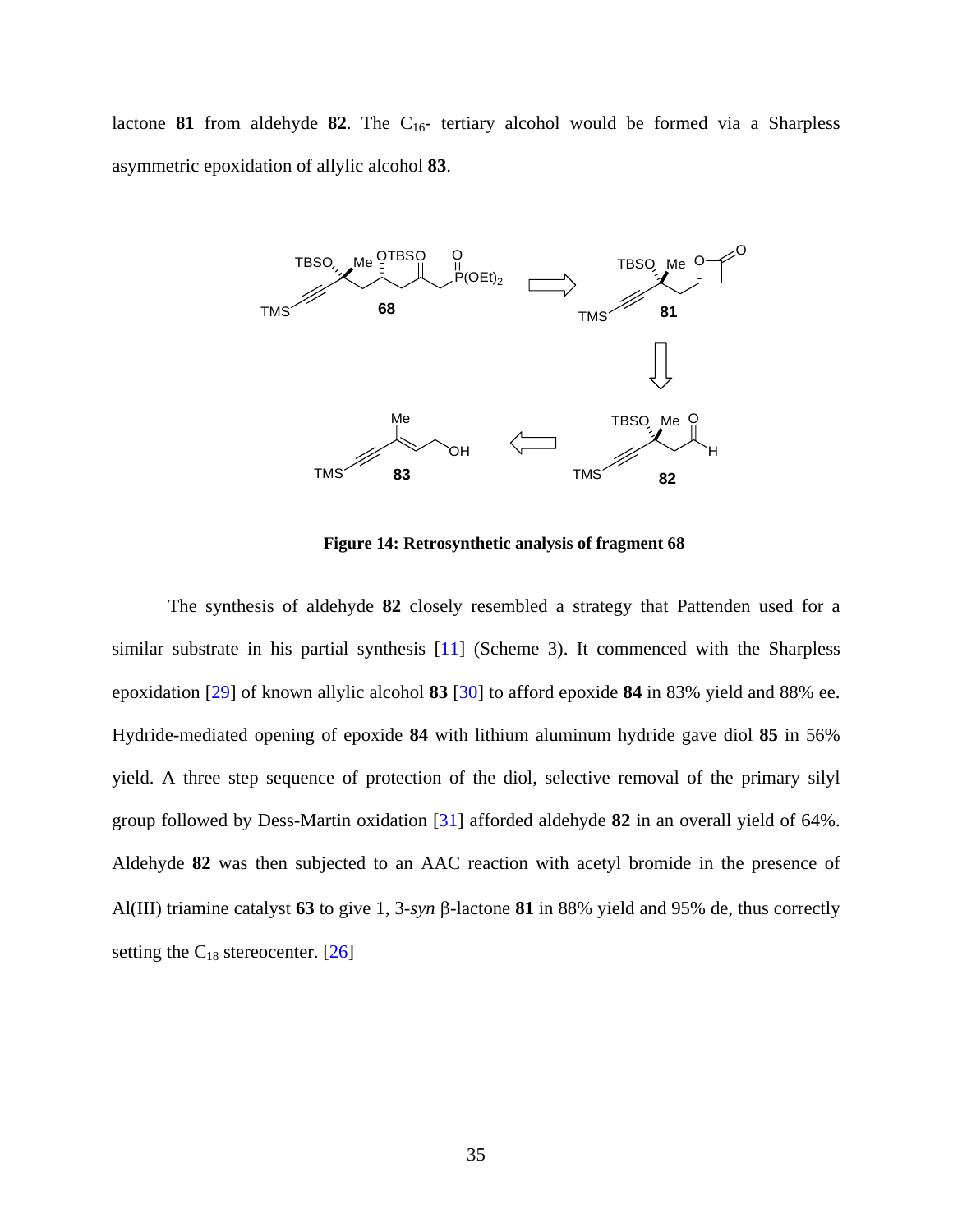**Scheme 3: Installation of the**  $C_{16}$ **- and**  $C_{18}$ **- stereocenters<sup>***a***</sup>** 



<sup>a</sup>Condtions: (a) 30 mol % Ti(O<sup>/</sup>Pr)<sub>4</sub>, (+)-DIPT, <sup>*t*</sup>BuOOH, CH<sub>2</sub>Cl<sub>2.</sub> (b) LiAlH<sub>4</sub>, Et<sub>2</sub>O, 0 °C. (c) TBSOTf, 2,6-lutidine, 0 C-RT. (d) DDQ, THF-H<sub>2</sub>O. (e) Dess-Martin periodinane, CH<sub>2</sub>Cl<sub>2</sub>. (f) 10 mol % **63**, MeCOBr,*<sup>i</sup>*Pr2NEt, –50 °C.

## **2.3 INSTALLATION OF THE C14–C15 TRISUBSTITUTED ALKENE**

With β-lactone **81** in hand, we decided to elaborate it into a suitable compound that would enable studies toward the formation of the  $C_{14}-C_{15}$  trisubstituted alkene as well as the diene unit in **1** (Scheme 4). Amine-mediated ring-opening of **81** afforded Weinreb amide **86** in 91% yield in which the free hydroxyl group was protected as the *tert*-butyldimethylsilyl ether and the alkynyl silyl group was selectively cleaved with KOH/MeOH in an overall 88% yield. Terminal alkyne **87** thus contained the requisite functionality for further manipulation along the  $C_{14}-C_{15}$  bond.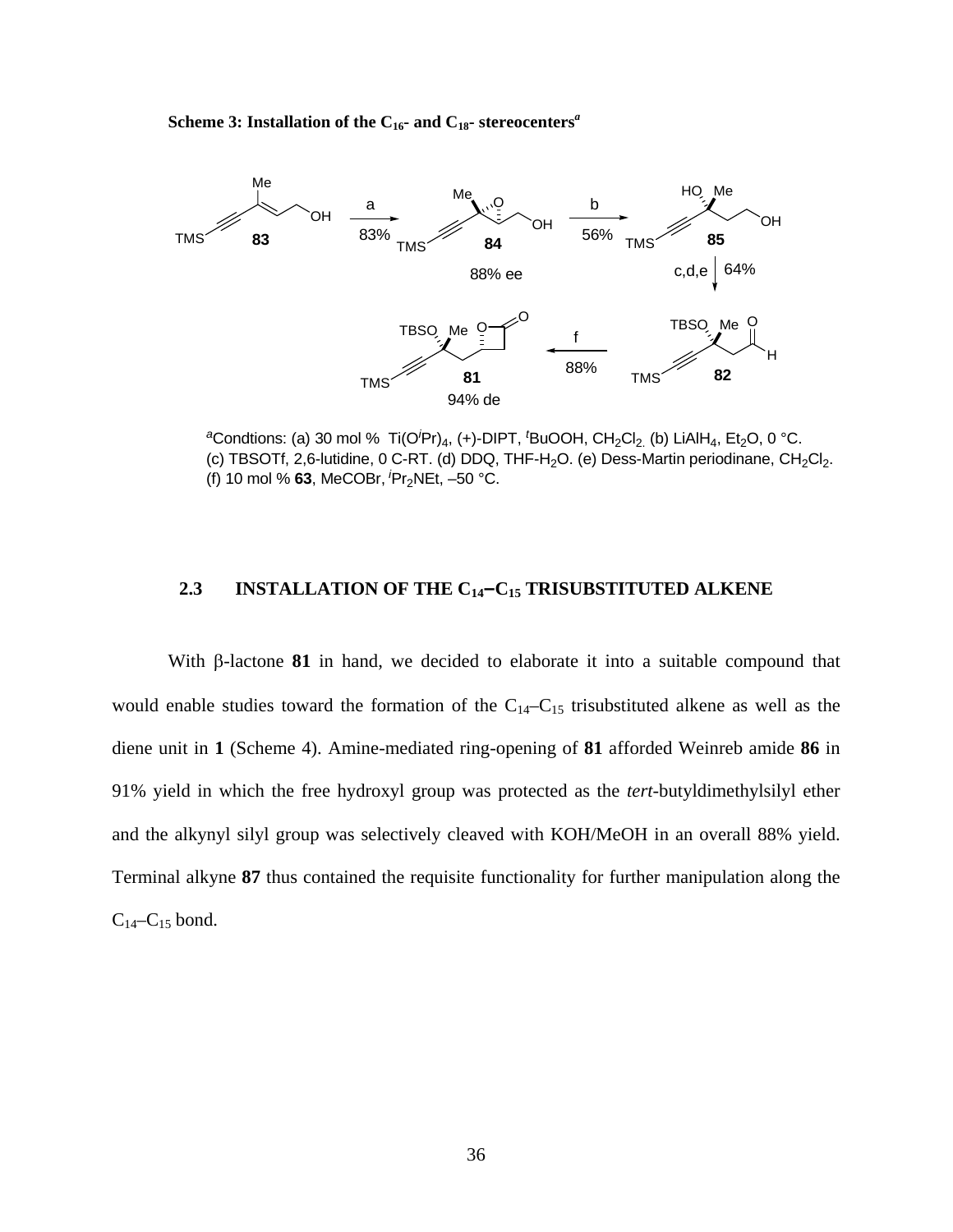**Scheme 4: Synthesis of alkyne substrate for carbometalation studies***<sup>a</sup>*



<sup>a</sup>Conditions: (a) MeNH(OMe).HCl, Me<sub>2</sub>AlCl. (b)TBSOTf, 2,6lutidine. (c) KOH, MeOH.

In order to carbometalate terminal alkyne **87**, we investigated the stannylcupration reaction discovered by Lipshutz in the late 1980's. [\[32](#page-117-0)] Although this is a synthetically very useful route to vinylstannanes, evidence in the literature suggests that the regioselectivity of stannylcupration of terminal alkynes is variable under kinetic and thermodynamic control. [\[33](#page-117-0)] In order to carbostannylate a terminal alkyne, the intermediate vinyl cuprate species has to be quenched with an electrophilic alkylating agent. Such reactions have literature precedent, [\[34](#page-117-0)] although to the best of our knowledge, not with an alkyne bearing a neopentyl substituent.

Higher order stannylcuprate reagents were prepared following Oehlschlager's procedure, [[33\]](#page-117-0)<sup>33</sup> and alkyne 87 was treated with them at –50 °C (Scheme 5). The intermediate vinyl cuprates **87a** were quenched with excess methyliodide at –50 °C to afford vinyltributylstannane **88** and vinyltrimethylstannane **89**. The use of alkyltributylstannyl cuprate gave a better yield of **88** (83%) compared to the bis(stannyl)cuprate (64%). Carbostannylation with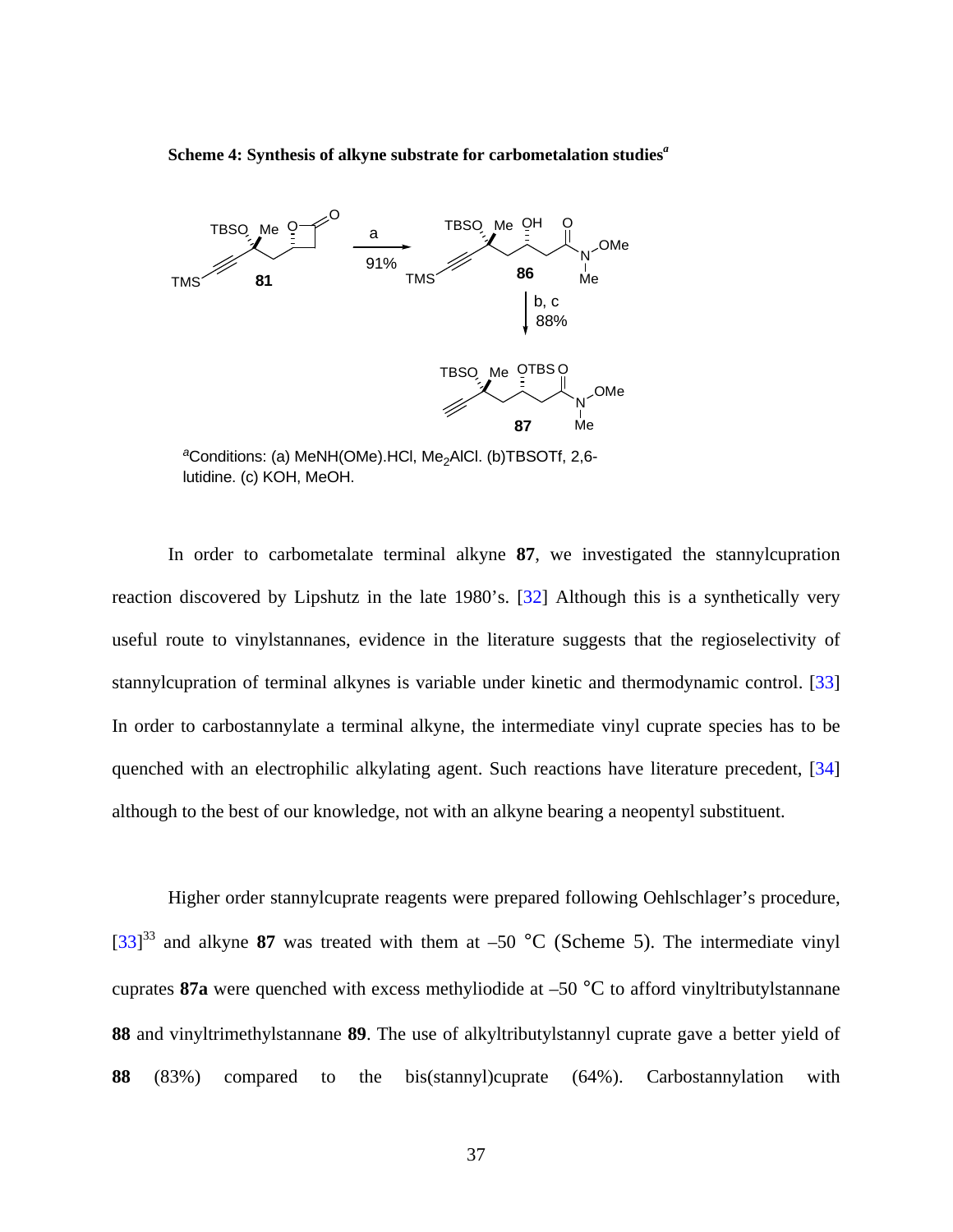trimethylstannylcuprate was found to be less efficient than tributylstannylcuprate in terms of reactivity with alkyne **87**. However, use of the more reactive mixed alkyl(trimethylstannyl)cuprate reagent in excess afforded trimethylstannane **89** in 64% yield. Proof of regiochemistry of carbostannylation was obtained by conversion of stannane **88** to vinyl iodide **90** with molecular iodine (98%) and subsequent DEPT and nOe studies.





<sup>a</sup>Conditions: (a) i. Cuprate, -50 °C, THF; ii. excess MeI, -50 °C-RT. (b) I<sub>2,</sub> CH<sub>2</sub>CI<sub>2</sub>.

| Cuprate used                     | yield of 88 or 89 |  |  |
|----------------------------------|-------------------|--|--|
| $(^{n}Bu_{3}Sn)_{2}Cu(CN)Li_{2}$ | 72%               |  |  |
| $(^{n}Bu_{3}Sn)(Bu)Cu(CN)Li_{2}$ | 83%               |  |  |
| $(Me_3Sn)_2Cu(CN)Li_2$           | 41%               |  |  |
| $(Me_3Sn)(Bu)Cu(CN)Li2$          | 64%               |  |  |
|                                  |                   |  |  |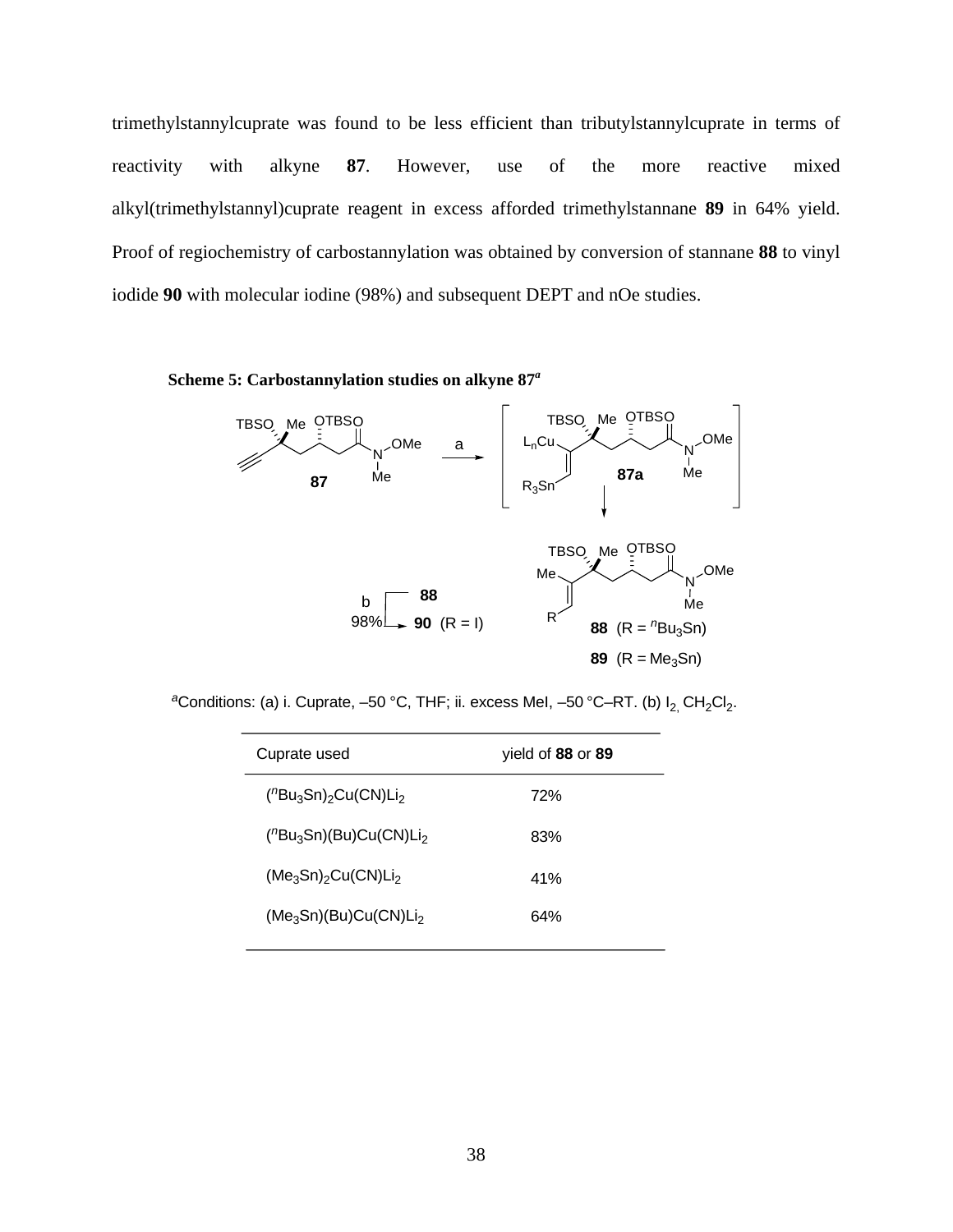## **2.4 STILLE COUPLING STUDIES**

## **2.4.1 Standard conditions**

 Having shown that we could synthesize the requisite trisubstituted vinylstannane in the model "upper fragment" **87**, we wanted to explore its ability to engage in a Stille coupling reaction with triflate **67** to form the C13–C14 bond in amphidinolide B. Stannane **88** and triflate **67**  were subjected to the original Stille reaction conditions developed by Scott and Stille, with 15 mol% loading of palladium, triphenylphosphine as the ligand and lithium chloride as an additive. [[35\]](#page-118-0) However, no desired product was observed (Eq 2) indicating that modified reaction conditions would have to be applied.



### **2.4.2 Coupling under modified Stille conditions**

As the next trial of forming the  $C_{13}-C_{15}$  diene in a model system, the Coreymodified protocol of the Stille reaction that was originally developed for sterically congested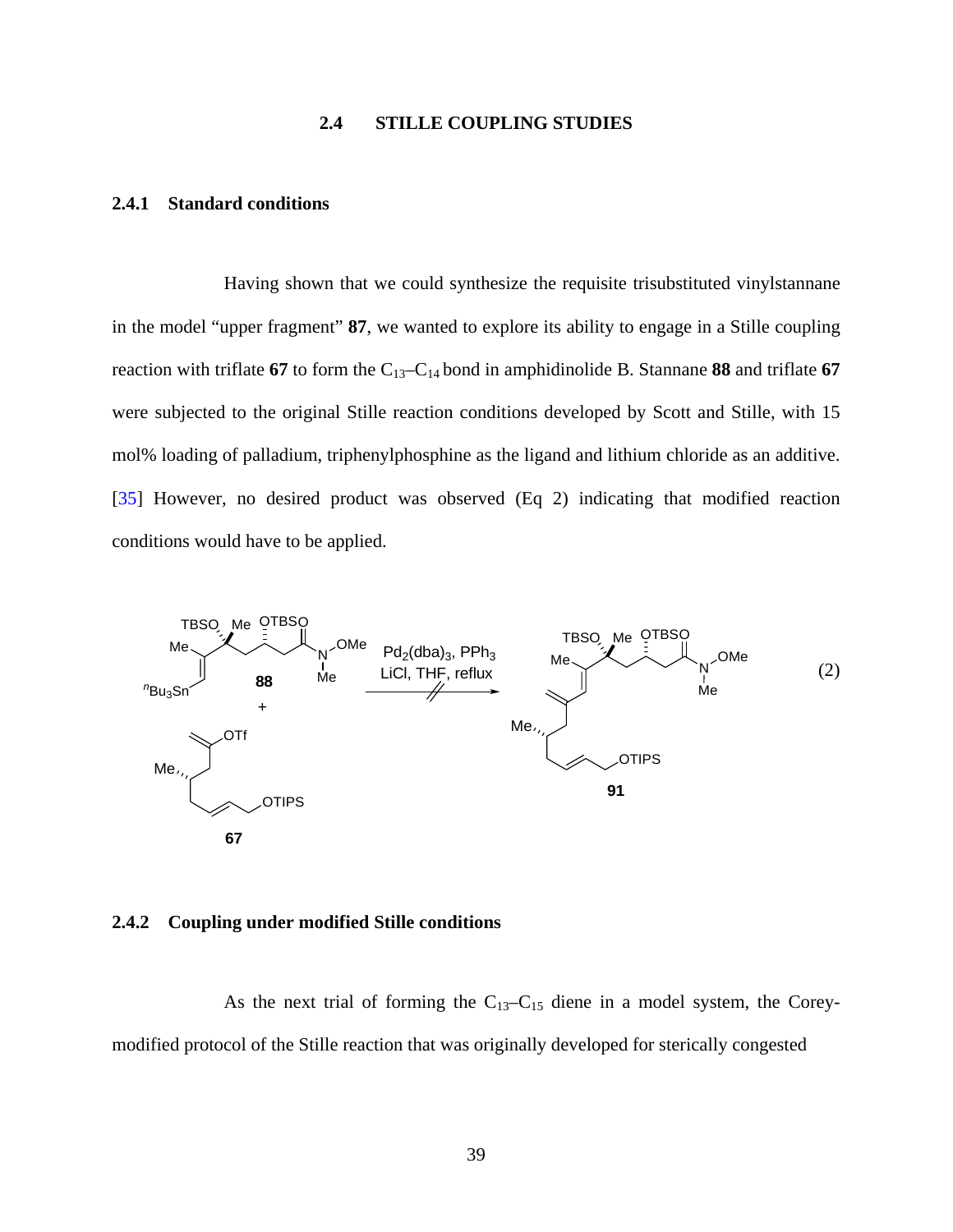1-substituted vinylstannanes, was investigated. [[36\]](#page-118-0) In order to serve preliminary coupling studies, known triflate **92** derived from phenol was prepared (Scheme 6). [\[37](#page-118-0)] Both stannanes **88** and **89** were subjected to cuprous chloride-accelerated Stille reactions with triflate **92**. The reaction of tributylstannane **88** yielded 30% of recovered stannane **88** along with 7% of homocoupled product **93** of the vinyl stannane and some unidentifiable material. Trimethylstannane **89** proved to be better in terms of reactivity in that all the starting material stannane was consumed to afford 19% yield of the desired coupled product **94** as well as 20% of homocoupled product **93**.



**Scheme 6: The Corey-modified Stille trials on model system** 

Homocoupling of vinylstannanes in the presence of cuprous chloride has precedent in the literature. [\[38](#page-118-0)] Identifying reaction conditions that would retain the reactivity of the stannane and at the same time prevent self-coupling was important for the success of our Stille reaction.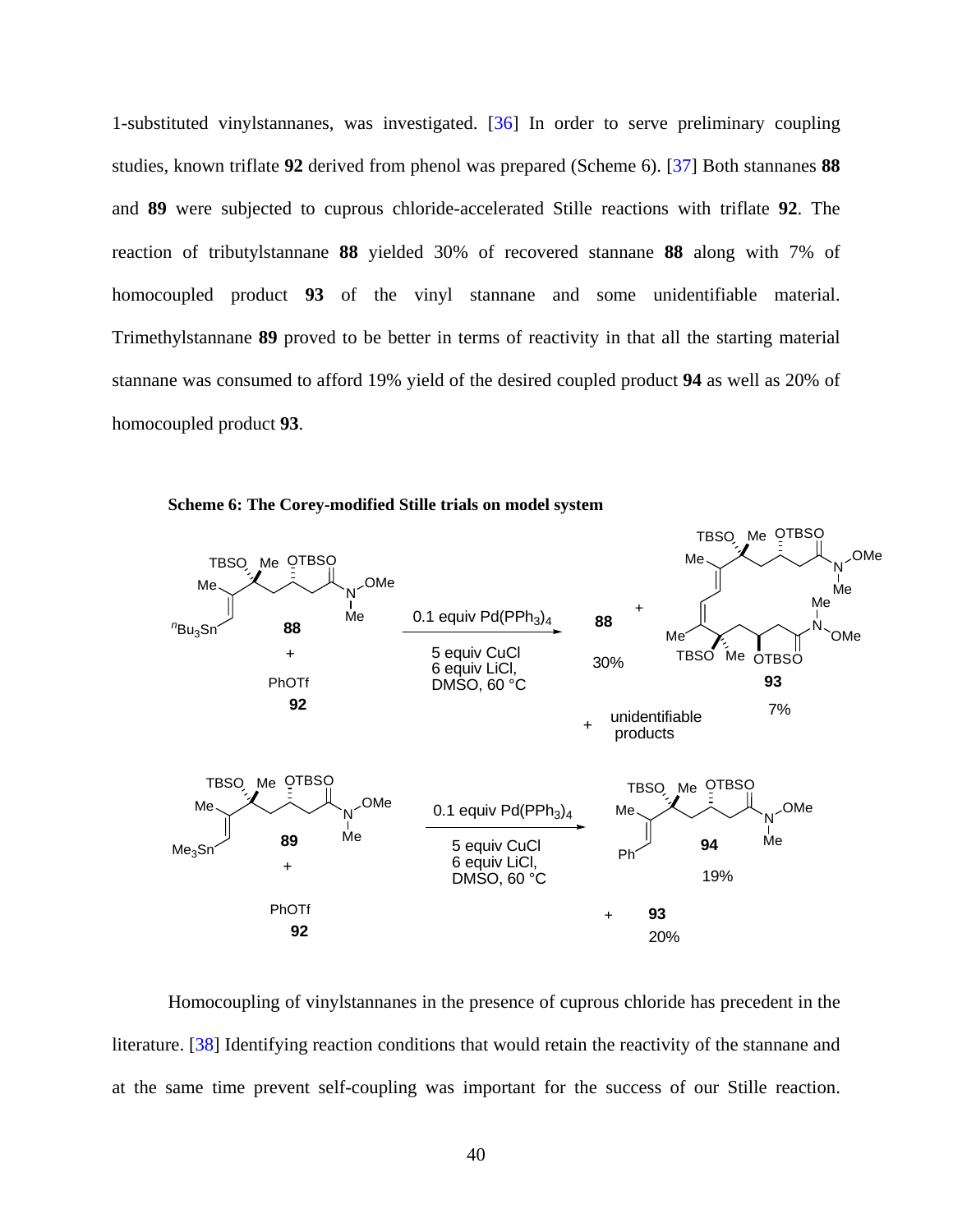Hence, we decided to test the Farina-modified Stille coupling strategy of using triphenylarsine ligands that tend to dissociate more readily from the palladium during the course of the reaction. [[39\]](#page-118-0) When vinylstannane **88** was reacted with model triflate **92** in the presence of 10 mol% Pd<sub>2</sub>(dba)<sub>3</sub> and 40 mol% Ph<sub>3</sub>As with lithium chloride as an additive in *N*-methylpyrrolidinone (NMP), the desired product **94** was formed in 21% yield, and starting material stannane **88** was recovered in 20% yield along with other unidentified material (Scheme 7). We were, however, pleased to find that trimethylstannane **89** underwent the reaction, under the same conditions, to completion to afford desired product **94** in 60% yield.





Application of these successful conditions to triflate **67** was our next priority. Disappointingly, under identical conditions, when stannane **89** was reacted with triflate **67** the only product recovered was destannylated compound **95** (Eq 3).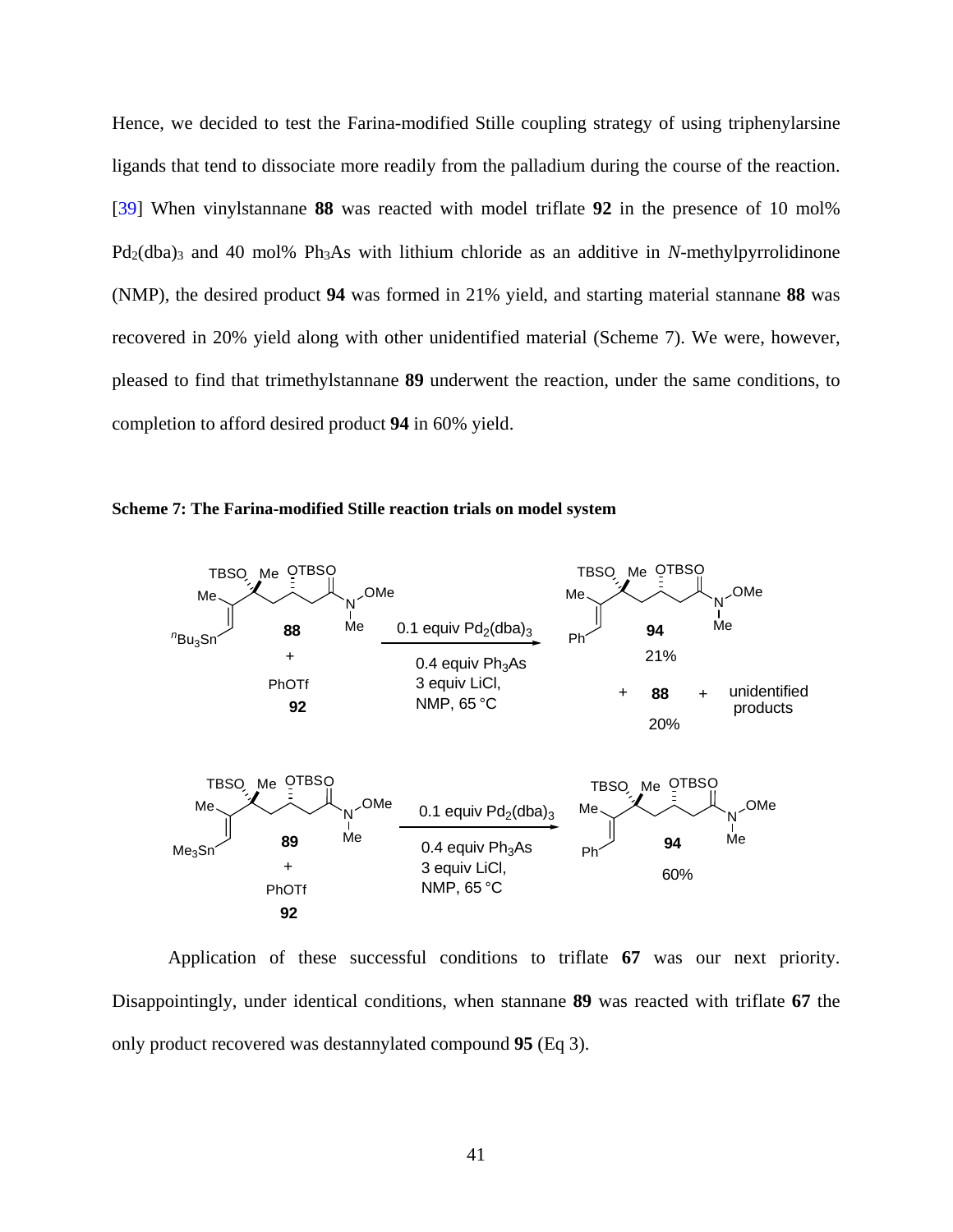

## **2.4.3 Summary of Stille coupling studies**

Table 2 summarizes the trials performed to study the coupling of stannanes **88** and **89** with phenyl trifluoromethanesulfonate **92** and triflate **67** under various modified Stille conditions.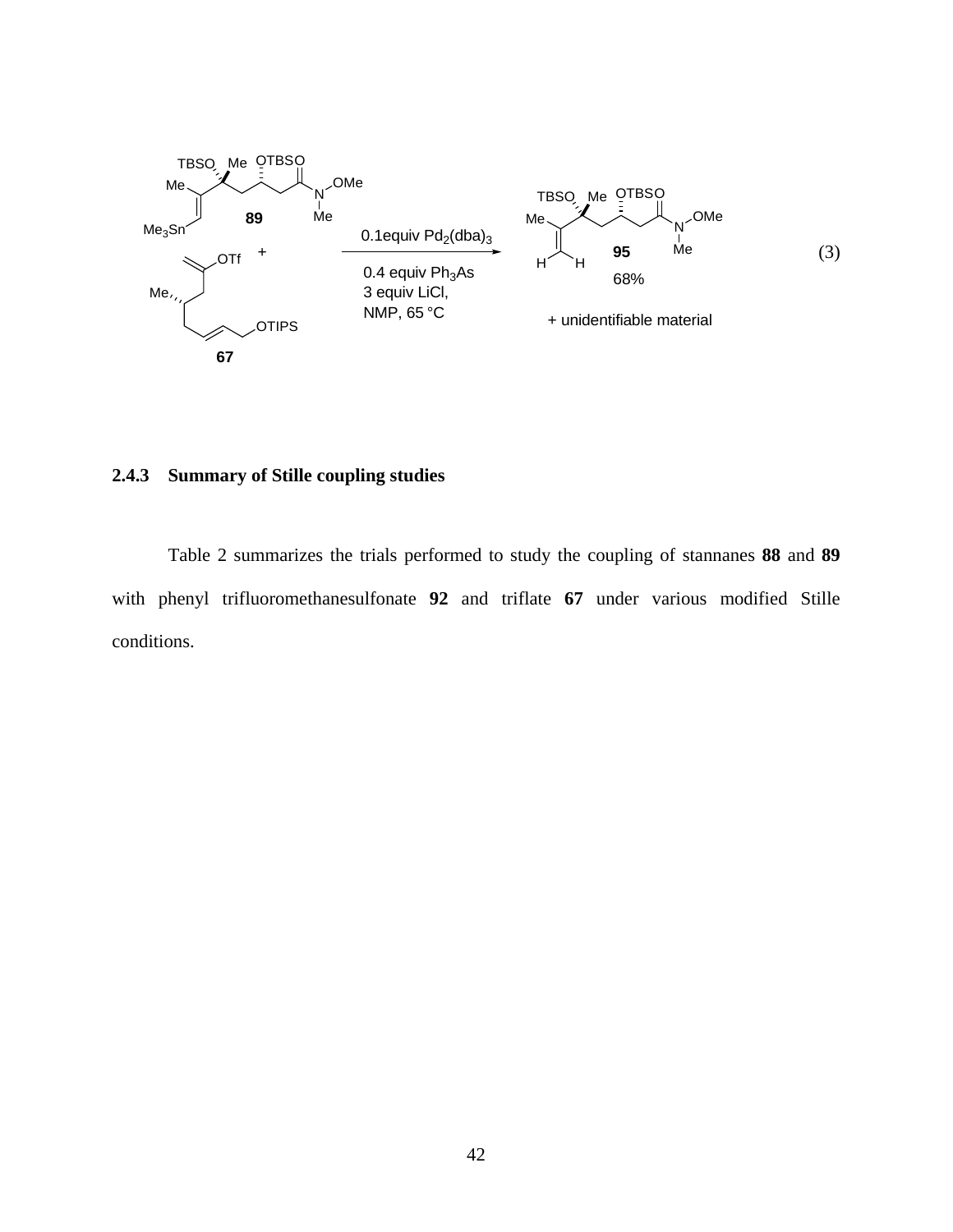**Table 2: Modified Stille coupling studies** 

| stannane<br>employed | triflate<br>partner | conditions                                                                    | result                                     |  |
|----------------------|---------------------|-------------------------------------------------------------------------------|--------------------------------------------|--|
| 88                   | PhOTf               | $Pd(PPh3)4$ ,<br>CuCI, LiCI,<br>DMSO, 60°C                                    | dimer<br>$88 +$<br>30%<br>7%               |  |
| 89                   | PhOTf               | $Pd(PPh3)4$ ,<br>CuCl, LiCl,<br>DMSO, 60°C                                    | coupled product +<br>19%<br>dimer<br>20%   |  |
| 88                   | PhOTf               | $Pd_2(dba)_3$<br>Ph <sub>3</sub> As, LiCl,<br>NMP, 65° C                      | $coupled +$<br>88<br>20%<br>product<br>21% |  |
| 89                   | PhOTf               | $Pd_2$ (dba) <sub>3</sub><br>Ph <sub>3</sub> As, LiCl,<br>NMP, $65^{\circ}$ C | coupled<br>product<br>60%                  |  |
| 89                   | 67                  | $Pd_2(dba)_{3}$<br>Ph <sub>3</sub> As, LiCl,<br>NMP, $65^{\circ}$ C           | destannylated<br>product 95<br>68%         |  |

## **2.5 SUZUKI COUPLING STUDIES**

## **2.5.1 Attempted transmetalation of vinyl iodide fragment 90**

Our first strategy in investigating the Suzuki coupling strategy was to convert iodide **90** into a boronic acid/ester that could potentially couple with the same triflate fragment **67**. Although we could effect the formation of vinyllithium **90a** from iodide **90**, we were unable to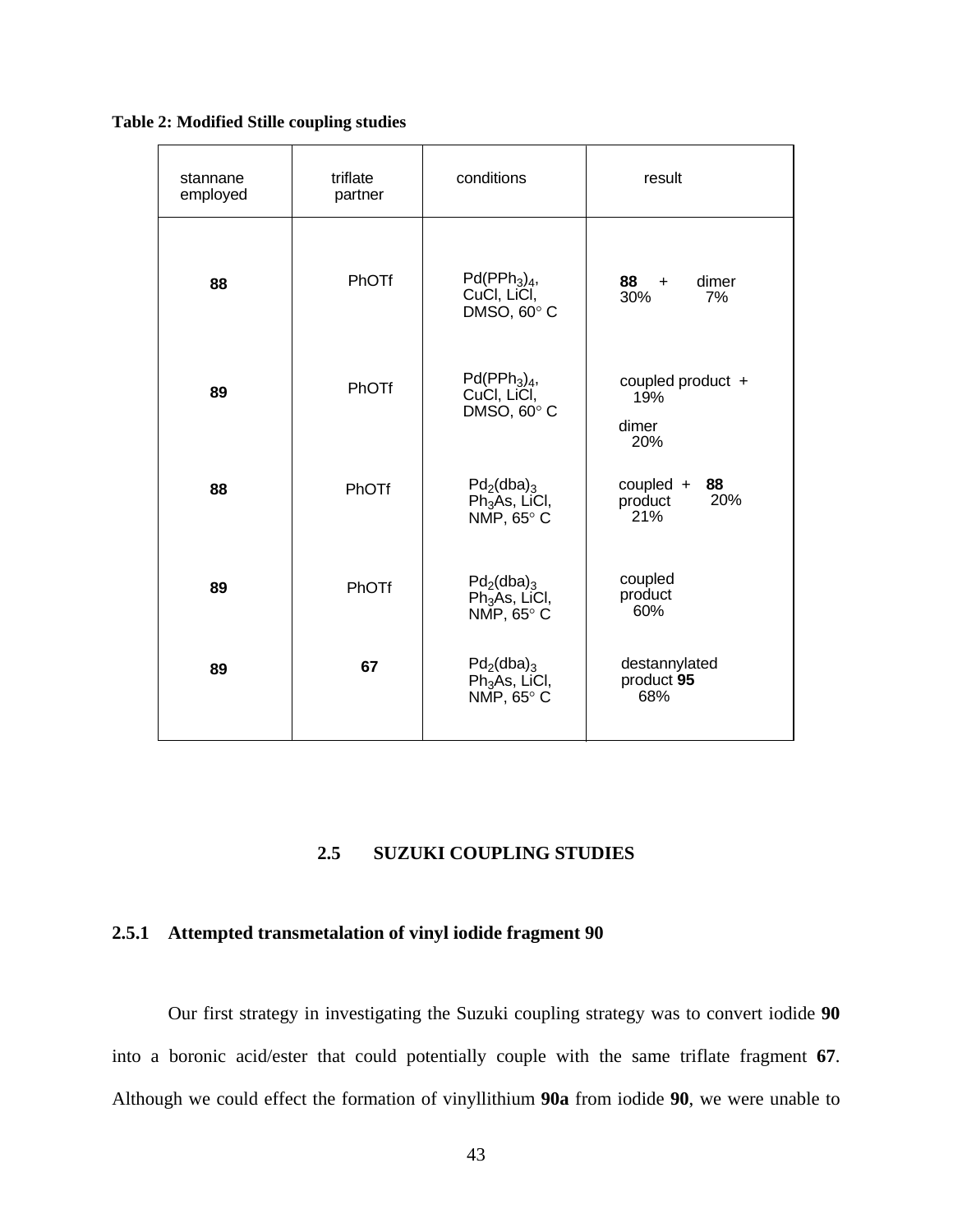transmetalate the intermediate vinyllithium species with trialkoxyborates (Scheme 8). This result prompted us to explore other avenues to investigate the Suzuki coupling strategy.



**Scheme 8: Attempted conversion of iodide 90 to boronic acid** 

## **2.5.2 Attempted modification of triflate fragment 67**

The next step towards making substrates suitable for testing the Suzuki coupling strategy was to modify triflate fragment **67** suitably so that it could function as the transmetalating partner instead of undergoing oxidative addition during the coupling reaction. Since iodide **90** was available directly from stannane **88**, it could be used as the electrophile undergoing oxidative addition onto palladium in the cross-coupling reaction.

We decided to apply Miyaura's one-pot procedure of converting a vinyl triflate into a vinyl boronic ester using (bispinacolato)diboron and dichlorobis(triphenylphosphine) palladium as a catalyst and potassium phenoxide as a base. [[40\]](#page-118-0) Disappointingly, we observed no desired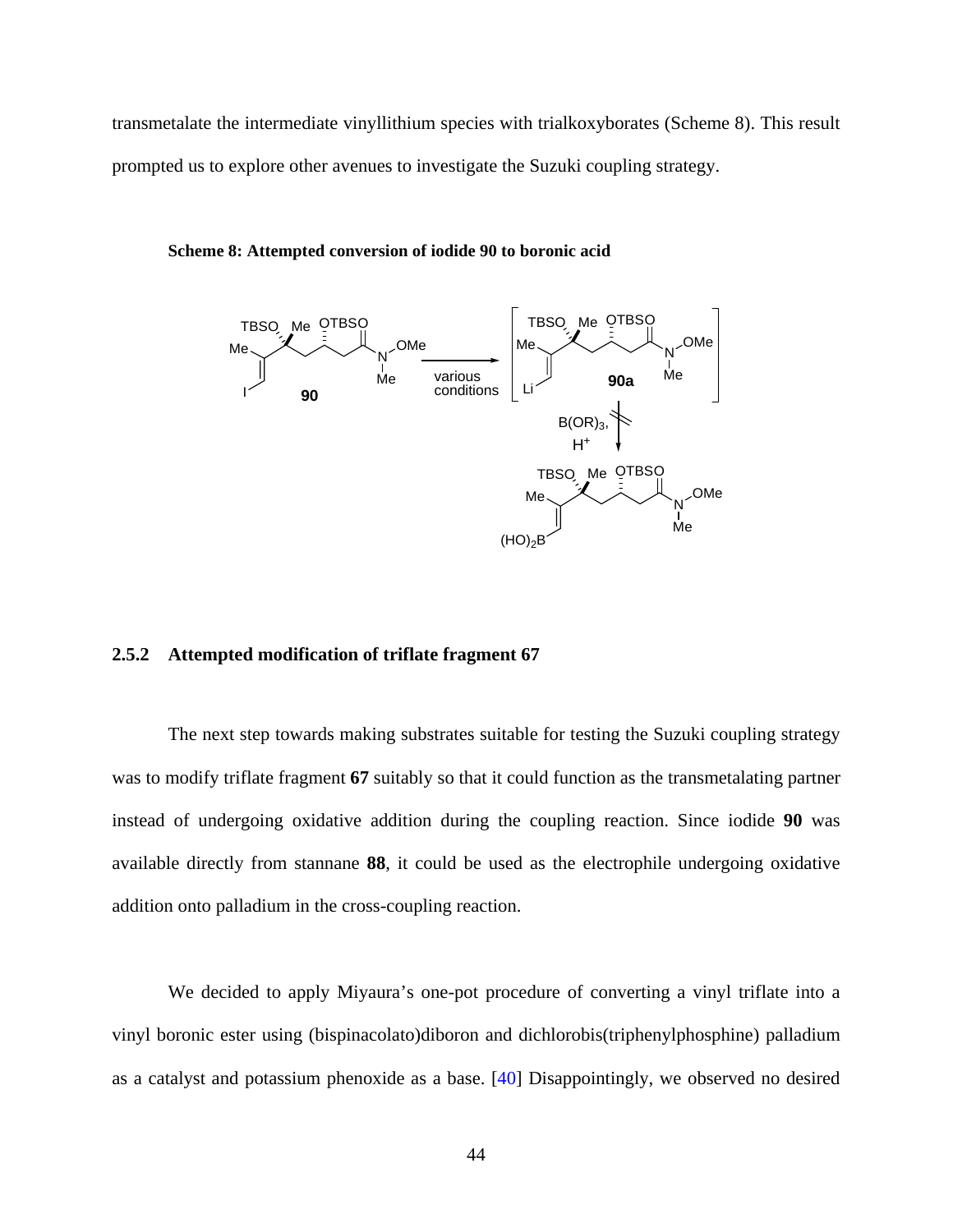product from this reaction (Eq 3). Although we do not have adequate proof of this hypothesis, we speculated that a reason for this could be a competing intramolecular Heck-type reaction that could occur in a 5-exo-dig manner after oxidative addition of triflate **67** on catalytic palladium(0). This was perceived as a counter-productive pathway in the previously performed Stille reaction studies, and could well be the reason that no desired coupled product was observed in the trials employing triflate **67** as the electrophilic partner.



## **2.5.3 Synthesis of model boronic acid/ester compounds**

In order to expedite our studies on the formation of the  $C_{13}-C_{14}$  linkage in amphidinolide B, we decided to synthesize a model boronic ester that would closely resemble fragment **67**. A rapid synthesis of triflate **96** from commercially available *S*-(–)-citronellal was then initiated (Scheme 9). Thus, kinetic enolization of the methyl ketone derived from *S*-(–)-citronellal [\[41\]](#page-118-0) and trapping with *N*-phenyl triflimide gave triflate **96** which then smoothly underwent transformation to boronic ester **97** following Miyaura's protocol in 70% yield.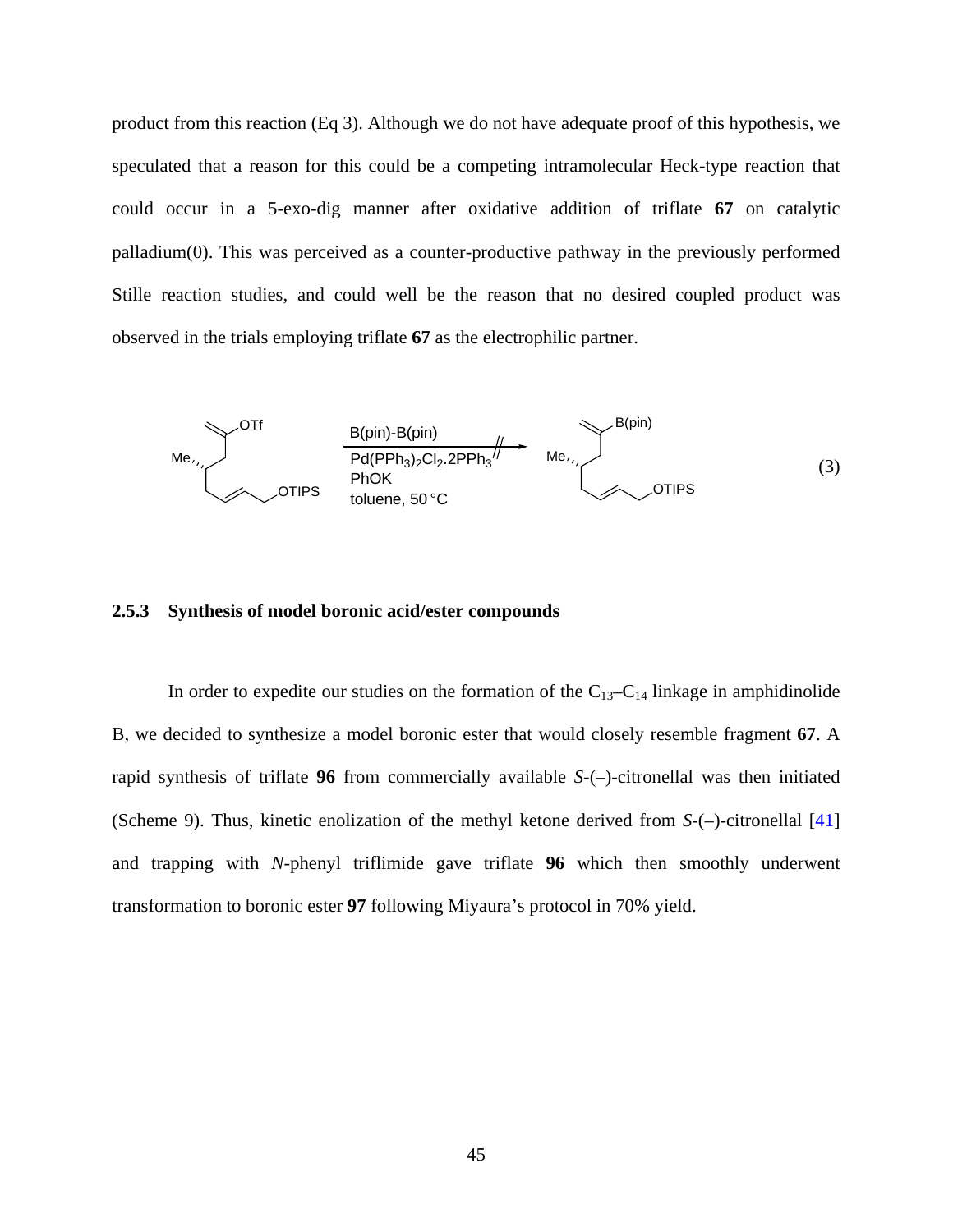**Scheme 9: Synthesis of model boronate ester from S-(-)-citronellal***<sup>a</sup>*



<sup>a</sup>Conditions: (a) i. MeMgBr, THF; ii. PCC, CH<sub>2</sub>Cl<sub>2</sub>, reflux. (b) KHMDS, PhNTf<sub>2</sub>, THF, -78 °C. (c) B(pin)-B(pin), 10 mol % Pd(PPh<sub>3</sub>)<sub>2</sub>Cl<sub>2.2</sub>PPh<sub>3</sub>, PhOK, toluene, 50 °C.

Since it proved difficult to hydrolyze boronate ester **97** into the corresponding boronic acid in the presence of the isolated double bond in it, [\[42\]](#page-118-0) we sought to prepare boronic acid **98**  from triflate **96**. Conversion of triflate **96** to iodide **99** proceeded in two steps through an intermediate trimethylstannane (61%). Transmetalation of iodide **99** with butyllithium, quenching the intermediate vinyllithium with trimethylborate and acidic workup produced boronic acid **98** (Scheme 10).





 $a^2$ Conditions: (a) (Me<sub>3</sub>Sn)<sub>2</sub>, 10 mol % Pd(PPh<sub>3</sub>)<sub>4</sub> LiCl, THF, 60 °C. (b) I<sub>2</sub>, CH<sub>2</sub>Cl<sub>2</sub>. (c) BuLi,  $B(OMe)<sub>3</sub>$ , THF, -78 °C-RT.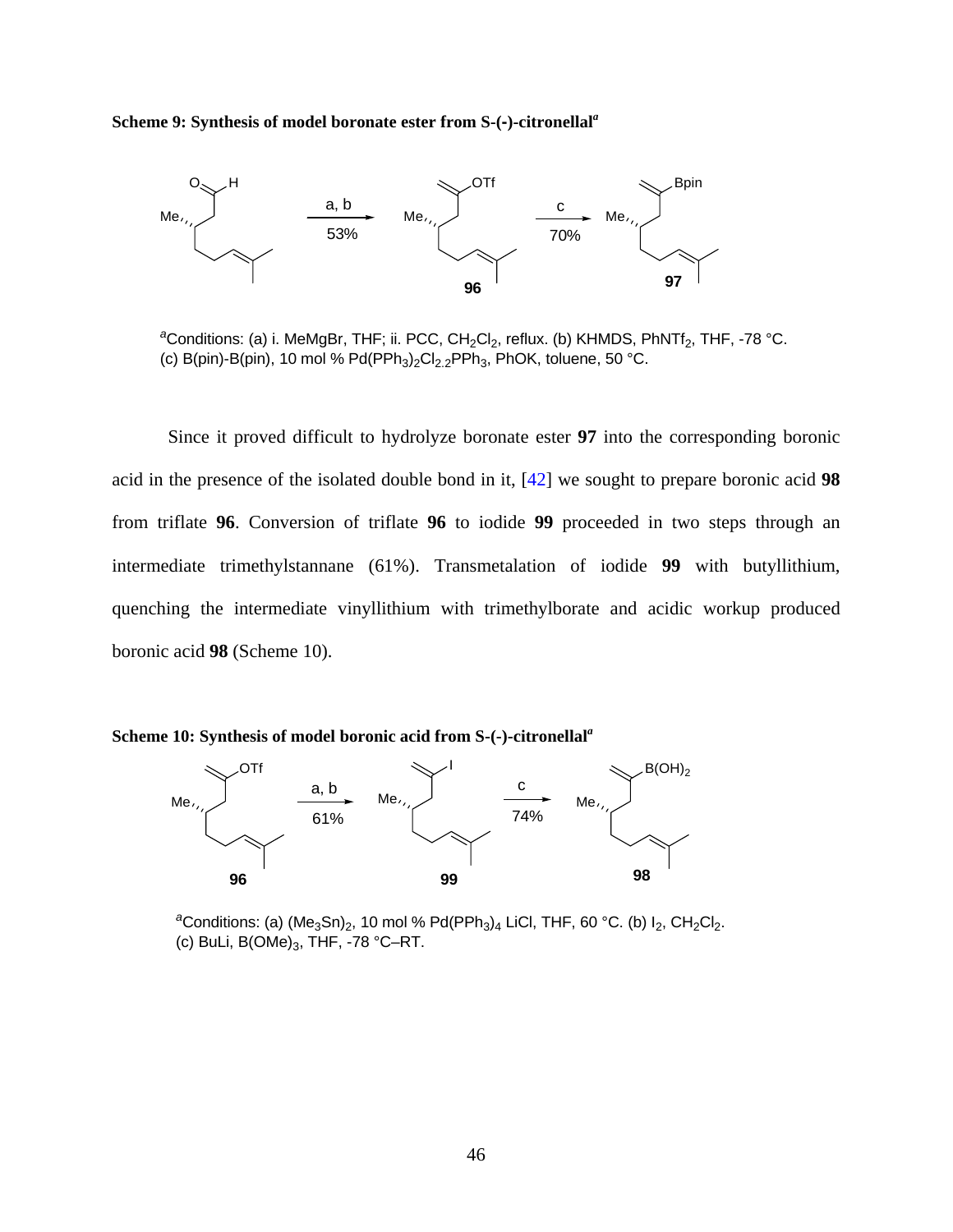## **2.5.4 Suzuki trials in the model system**

With model boronate fragments **97** and **98** in hand, we investigated their ability to participate in Suzuki reactions with iodide **90** (Eq 4). Under standard Suzuki reaction conditions at 45 °C, employing  $(dppf)PdCl_2$  as the catalyst and DMF as the solvent, it was found that boronic acid **98** was much inferior to boronate ester **97** in terms of conversion to product diene **100**. Reaction times and thus integrity of the diene were strongly dependent on the nature of the base additive. Thus, when bases such as potassium hydroxide, cesium carbonate or potassium carbonate were used, prolonged reaction times were observed, and in most cases, isomerized diene **101** was detected. However, reaction of boronate ester **98** when barium hydroxide was used as the base afforded diene **100** in 64% yield as the sole product uncontaminated with isomerized diene **101**.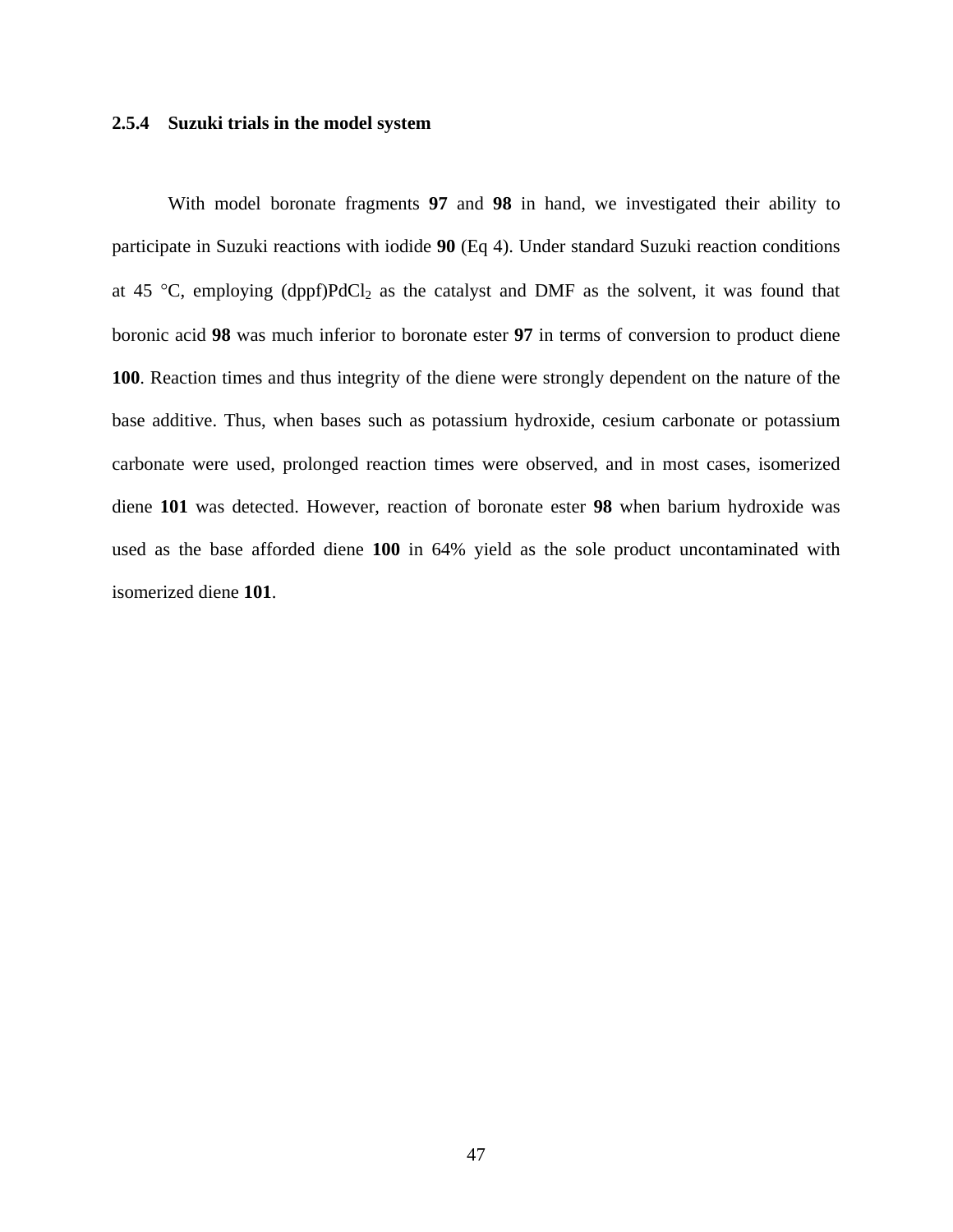

| coupling partner<br>$(98/97)(OR)_2 =$ | base                            | reaction time<br>(h) | conversion | ratio of dienes<br>(100:101) |
|---------------------------------------|---------------------------------|----------------------|------------|------------------------------|
| $(OH)_2$                              | <b>KOH</b>                      | 20                   | 33         | 100:0                        |
| $(OH)_2$                              | Cs <sub>2</sub> CO <sub>3</sub> | 20                   | 50         | 0:100                        |
| $(OH)_2$                              | $K_3PO_4$                       | 20                   | 50         | 10:90                        |
| pin                                   | $K_3PO_4$                       | 20                   | 100        | 40:60                        |
| pin                                   | Cs <sub>2</sub> CO <sub>3</sub> | 20                   | 100        | 0:100                        |
| pin                                   | $Ba(OH)_2$                      | 3                    | 100        | 100:0                        |

# **2.6 SUMMARY**

Catalytic asymmetric methodologies were successfully applied to construct the  $C_{16}$ - and  $C_{18}$ - stereocenters in amphidinolide B. The Stille and Suzuki cross-coupling methods were investigated for the formation of the C13–C15 diene. Optimized reaction conditions for connecting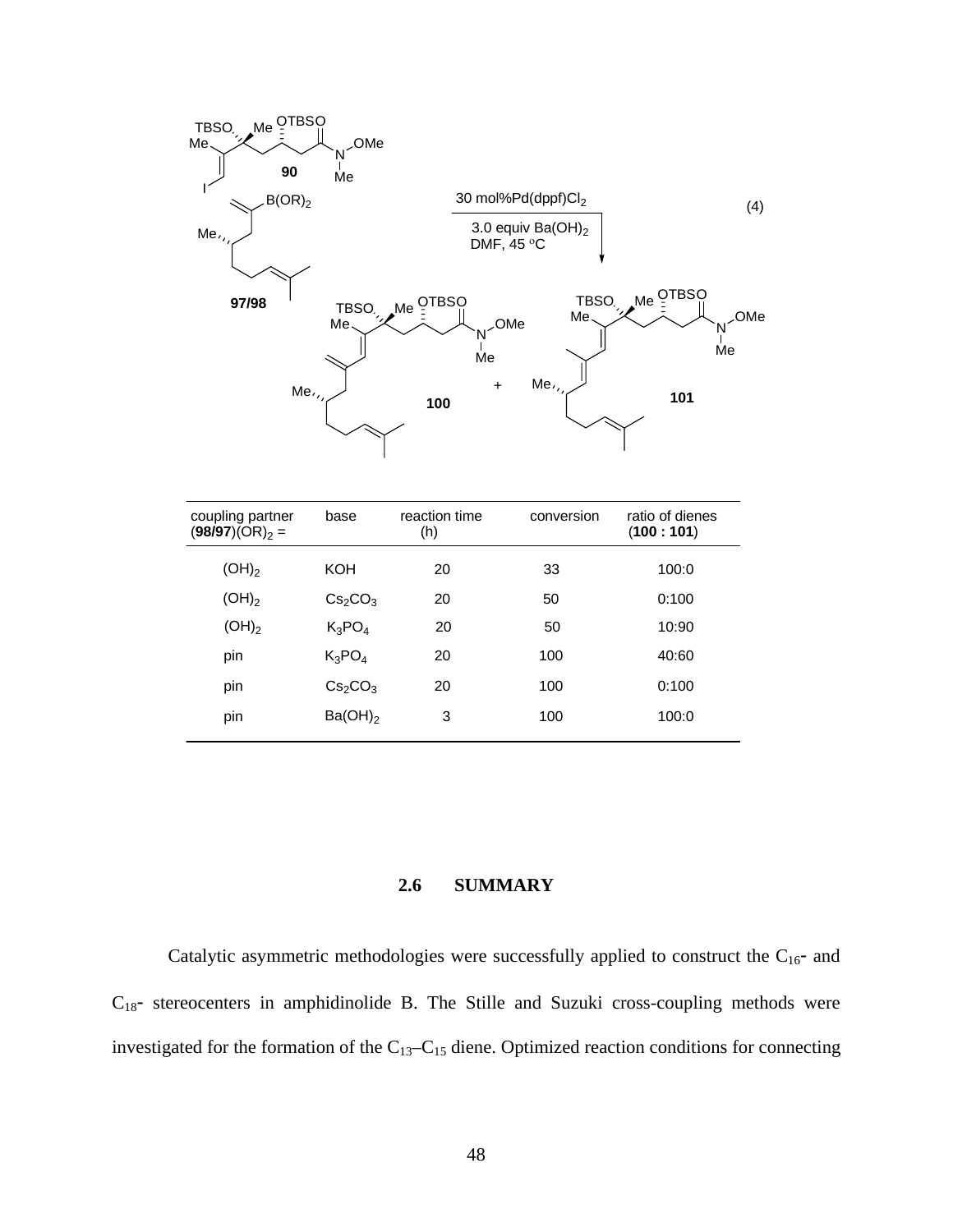two major fragments of amphidinolide B using the Suzuki coupling strategy were found in a suitable model system.

## **EXPERIMENTAL SECTION**



of  $CH_2Cl_2$  was added a solution of 0.62 g of (+)-DIPT (2.64 mmol, 0.36 equiv) in 3 mL of  $CH_2Cl_2$  followed by 0.65 mL of titanium isopropoxide (2.2 mmol, 0.3 equiv), and 2.67 mL of *tert*-butylhydroperoxide (5.5 M solution in decane, 14.7 mmol, 2.0 equiv). The resulting solution was stirred for 30 min at –20 °C and then a solution of 1.15 g of allylic alcohol **83** (7.35 mmol) in 5 mL of  $CH_2Cl_2$  was added to it. The reaction mixture was stirred at the same temperature for 5 h and quenched with a freshly prepared solution of 0.57 g of ferrous sulfate and 0.17 g of citric acid in water (10 mL). The organic layer was separated from the aqueous layer and filtered through a short plug of florisil and the filter cake was washed with 20% solution of EtOAc in hexanes. The aqueous layer was extracted with  $CH_2Cl_2$  (5 x 30 mL) and the combined organics were dried over Na2SO4 and the solvents were evaporated *in vacuo.* The crude product was purified by medium pressure chromatography (10–30% EtOAc in hexanes) to afford 1.04 g of epoxide **84** (83%) as a colorless oil. Mosher ester analysis of the purified epoxide determined the enantiomeric excess to be 88%:  $[\alpha]_D = -0.62$  (*c* 1.80, CHCl<sub>3</sub>); IR (thin film): 3431, 2960, 2167, 1642, 1250, 1032, 842 cm<sup>-1</sup>; <sup>1</sup>H NMR (300 MHz, CDCl<sub>3</sub>): δ 3.84 (dd, *J* = 12.4, 4.4 Hz, 1H), 3.68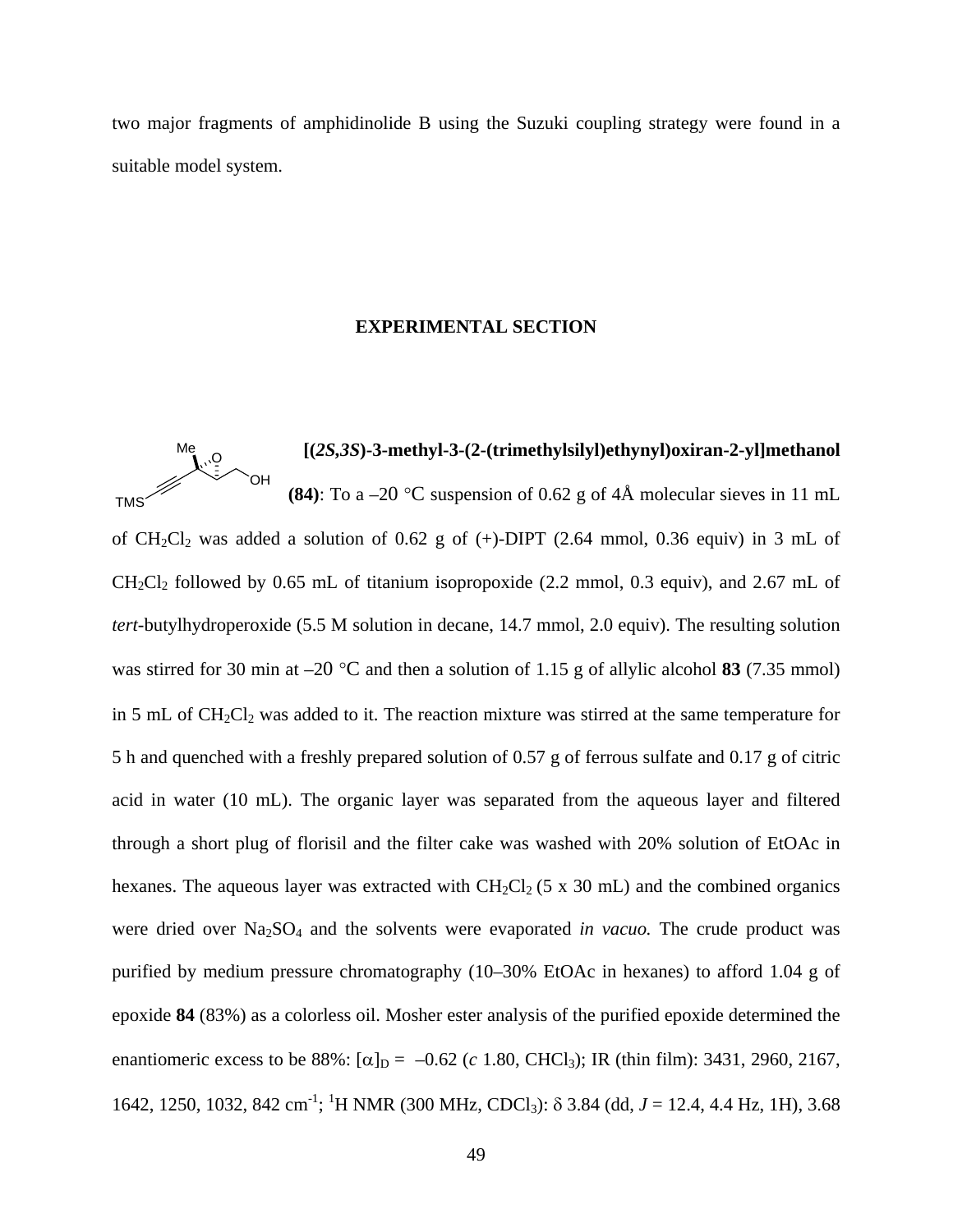(dd *J* = 12.3, 6.2 Hz, 1H), 3.37 (dd, *J* = 6.0, 4.6 Hz, 1H), 2.04 (br s, 1H), 1.53 (s, 3H), 0.16 (s, 9H); <sup>13</sup>C NMR (75 MHz, CDCl<sub>3</sub>):  $\delta$  105.1, 87.4, 64.3, 60.5, 51.4, 18.6, -0.2; HRMS calcd for  $C_8H_{13}O_2Si: 169.0685$  found 169.0686.

 $(R)$ -3-methyl-5-(trimethylsilyl)pent-4-yne-1,3-diol  $(85)$ : To a 0 °C solution of epoxide **84** (4.90 mmol) in 30 mL of ether added 4.9 mL of lithium aluminum hydride (1 M solution in hexanes, 4.90 mmol) dropwise via syringe. Stirred for 15 min at 0 °C and then quenched with 10 mL of 0.2 M aqueous hydrochloric acid solution. After the layers were separated, the aqueous layer was extracted with ether (5 x 40 mL). The combined organics were washed with 5 mL of brine and dried over  $Na<sub>2</sub>SO<sub>4</sub>$ . The solvent was evaporated *in vacuo* and the crude product was purified by medium pressure chromatography (10–35% EtOAc in hexanes to afford 0.510 g of the title compound (56%, 60% brsm) as a colorless oil:  $[\alpha]_D = +24.2$  (*c* 2.10, CHCl<sub>3</sub>); IR (thin film): 3367, 2959, 2165, 1409, 1250, 932 cm -1 ; 1 H NMR (300 MHz, CDCl3): δ 4.19 (s, 1H), 4.10–4.03 (m, 1H), 3.87–3.82 (m, 1H), 3.43 (br s, 1H), 1.91 (ddd, *J* = 14.3, 9.3, 4.2 Hz, 1H), 1.77 (ddd, *J* = 14.4, 4.8, 3.6 Hz, 1H), 1.47 (s, 3H), 0.12 (s, 9H); 13C NMR (75 MHz, CDCl3): δ 108.8, 87.7, 68.8, 60.3, 43.6, 30.5, 0.0; HRMS calcd for  $C_8H_{15}O_2Si$ : 171.0841 found 171.0840. **TMS** OH HO Me



diol 85  $(3.65 \text{ mmol})$  in 18 mL of  $\text{CH}_2\text{Cl}_2$  added 2.1 mL of 2,6-lutidine (18.33 mmol, 5 equiv.) followed by 2.5 mL of *tert*-butyldimethylsilyl trifluoromethansulfonate (11 mmol, 3.0 equiv.)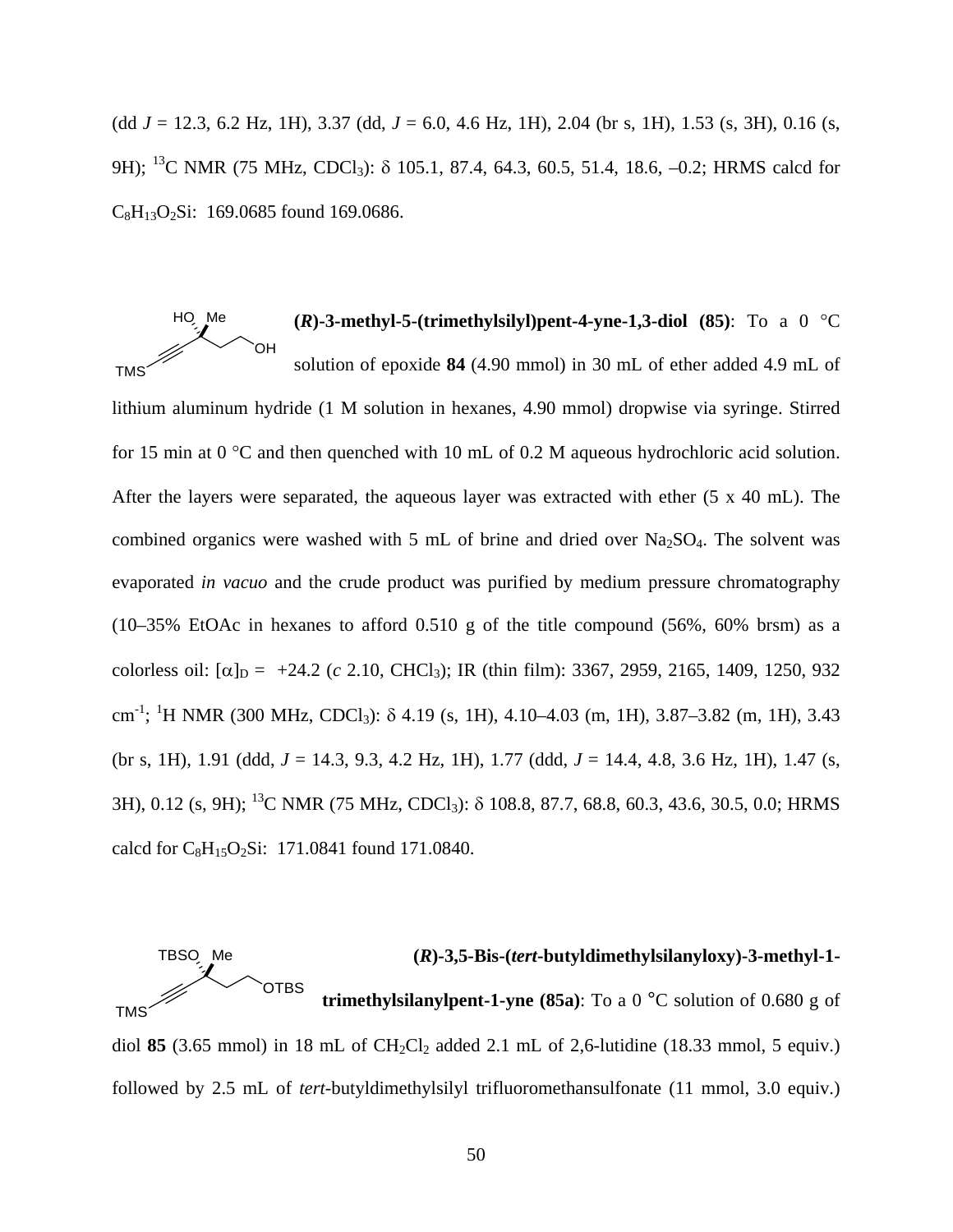dropwise via syringe. The resulting solution was allowed to warm to ambient temperature and stirred for 3 h. The reaction mixture was then quenched with 10 mL of saturated NaHCO<sub>3</sub> solution and 10 mL of brine solution. After separation of layers, the aqueous layer was extracted with CH<sub>2</sub>Cl<sub>2</sub> (5 x 30 mL). The combined organics were dried over Na<sub>2</sub>SO<sub>4</sub> and concentrated *in vacuo*. The crude product was product was purified by flash chromatography (2% EtOAc in hexanes) to yield 1.20 g of the title compound (80% yield) as a colorless oil:  $[\alpha]_D = +5.5$  (*c* 1.2, CHCl<sub>3</sub>); IR (thin film): 2956, 2929, 2886, 2857, 2166, 1472, 1252, 1117, 1093, 837 cm<sup>-1</sup>; <sup>1</sup>H NMR (300 MHz, CDCl3): δ 3.90–3.79 (m, 2H), 1.96–1.80 (m, 2H), 1.43 (s, 3H), 0.91 (s, 9H), 0.86 (s, 9H), 0.16 (s, 9H), 0.15 (s, 6H), 0.07 (s, 6H); <sup>13</sup>C NMR (75 MHz, CDCl<sub>3</sub>):  $\delta$  109.7, 88.3, 67.9, 60.3, 54.9, 47.5, 31.5, 26.0, 25.7, 18.4, 18.0, –0.2, –2.9, –3.2, –5.2; EI-MS *e/v* 399 (M+ – CH<sub>3</sub>), 357 (M<sup>+</sup>-<sup>t</sup>Bu), 329, 255, 189, 147; HRMS calcd for C<sub>20</sub>H<sub>43</sub>O<sub>2</sub>Si<sub>3</sub>: 399.2571 found 399.2560.

#### **(***R***)-3-(***tert***-Butyldimethylsilanyloxy)-3-methyl-5-trimethylsilanylpent-4-yn-1-ol (85b)**: To a solution of 2.30 g of *tert*-butyldimethylsilyl ether OH TBSO Me TMS

**85a** (5.55 mmol) in a 9:1 solvent mixture of THF: H<sub>2</sub>O (20 mL) added 0.12 g of DDQ (0.55 mmol, 10 mol %) at ambient temperature. After 6 h the reaction mixture was concentrated *in vacuo* and the crude product was purified by flash chromatography (1% EtOAc in hexanes) to afford 1.58 g of the title compound (95% yield) as a colorless oil:  $[\alpha]_D = +20.8$  (*c* 1.50, CHCl<sub>3</sub>); IR (thin film): 3350, 2957, 2930, 2857, 2167, 1472, 1251, 1121, 1041, 839 cm<sup>-1</sup>; <sup>1</sup>H NMR (300 MHz, CDCl3): δ 3.94 (ddd, *J* = 11.3, 5.0, 5.0 Hz, 1H), 3.84 (ddd, *J* = 11.1, 6.0, 6.0 Hz, 1H), 2.77 (dd, *J* = 5.5, 5.5 Hz, 1H), 1.93–1.88 (m, 2H), 1.49 (s, 3H), 0.87 (s, 9H), 0.23 (s, 3H), 0.22 (s, 3H), 0.17 (s, 9H); 13C NMR (75 MHz, CDCl3): δ 109.4, 89.5, 69.9, 60.2, 46.6, 31.2, 25.7, 17.9,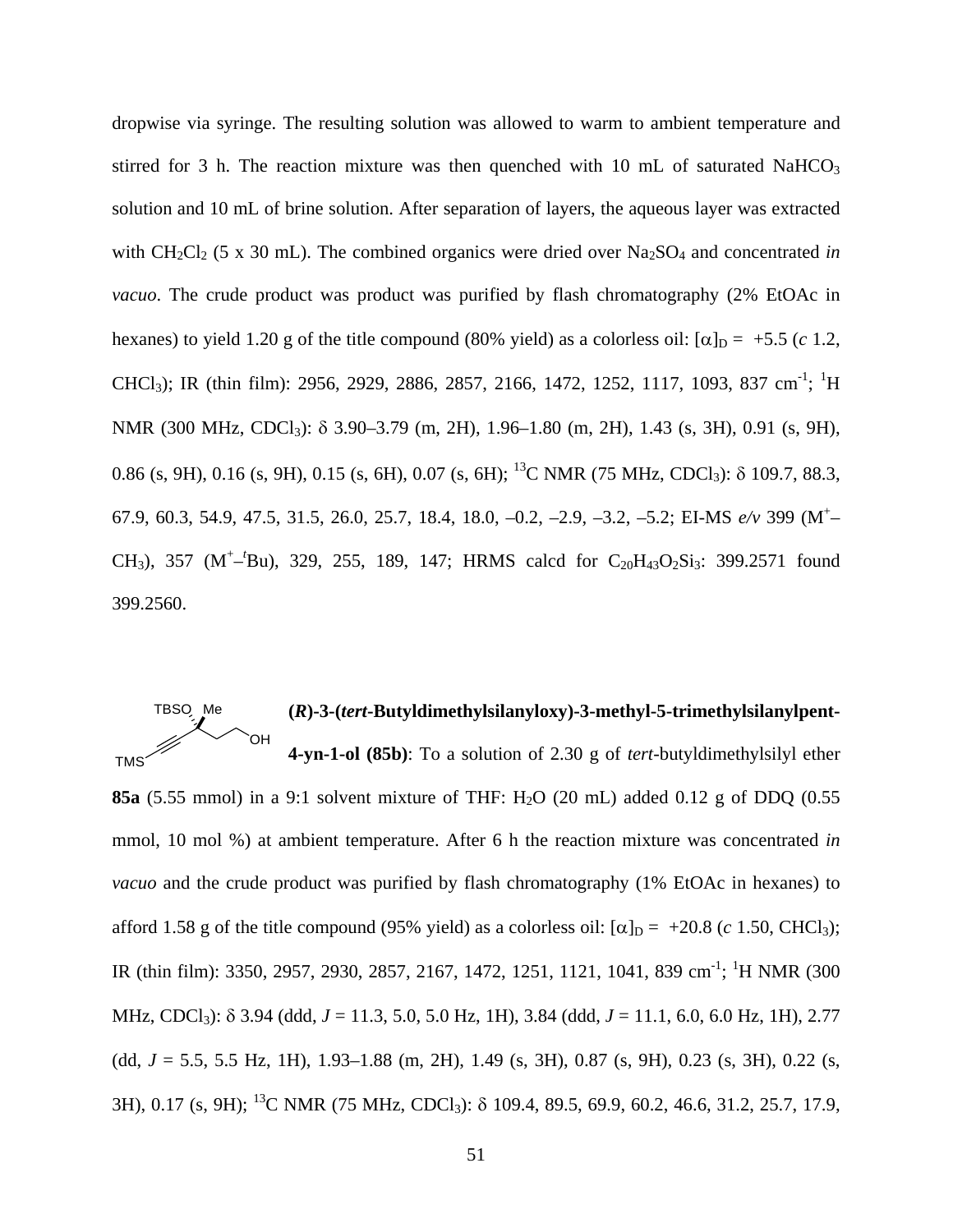$-0.3$ ,  $-2.8$ ,  $-3.2$ ; EI-MS  $e/v$  285 (M<sup>+</sup>-CH<sub>3</sub>), 255, 147, 95; HRMS calcd for C<sub>14</sub>H<sub>32</sub>O<sub>2</sub>Si<sub>2</sub>: 285.1706 found 285.1715.

**(***R***)-3-(***tert***-Butyldimethylsilanyloxy)-3-methyl-5-trimethylsilanylpent-4-ynal (82)**: To a 0 °C solution of 1.58 g of alcohol **85b** (5.26 mmol) in 25 mL of CH<sub>2</sub>Cl<sub>2</sub> added 3.35 g of Dess-Martin periodinane (7.89 mmol, 1.5 equiv). The reaction mixture was allowed to warm to ambient temperature and stirred for 3 h. It was diuted with hexanes and filtered through a short plug of florisil with 5% EtOAc in hexanes. After removal of solvents *in vacuo* the crude product was purified by flash chromatography (5% EtOAc in hexanes) to obtain 1.32 g of the title compound (84% yield) as a colorless oil:  $\alpha$ <sub>D</sub> = +36 (*c* 1.4, CHCl<sub>3</sub>); IR (thin film): 2958, 2930, 2857, 1730, 1251, 1115, 1040, 838, 777 cm<sup>-1</sup>; <sup>1</sup>H NMR (300 MHz, CDCl3): δ 9.88 (t, *J* = 2.9 Hz, 1H), 2.58 (br d, *J* = 2.4 Hz, 2H), 1.54 (s, 3H), 0.86 (s, 9H), 0.21 (s, 6H), 0.18 (s, 9H);  $^{13}$ C NMR (75 MHz, CDCl<sub>3</sub>):  $\delta$  201.9, 107.9, 90.4, 66.6, 56.9, 31.3, 25.5, 17.9, -0.4, -2.9, -3.3; EI-MS e/*v* 283 (M<sup>+</sup>-Me), 255 (M<sup>+</sup>-CH<sub>3</sub>-CO), 241, 147; HRMS calcd for  $C_{14}H_{27}O_2Si_2$ : 283.1549 found 283.1556. CHO TBSO Me **TMS** 

#### **(***4S,2R***)-4-[2-(***tert***-Butyldimethylsilanyloxy)-2-methyl-4 trimethylsilanyl-but3-ynyl]-oxetan-2-one (81):** To a solution of TBSO Me <sup>Q</sup> O TMS

0.036 g of triamine ligand precursor to catalyst  $63$  (0.067 mmol) in 1.0 mL of CH<sub>2</sub>Cl<sub>2</sub> was added 0.04 mL of a 2 M in hexanes solution of trimethylaluminum (0.074 mmol) and was stirred for 2 h. The solution was cooled to  $-50$  °C, and 0.12 mL of <sup>*i*</sup>Pr<sub>2</sub>NEt (1.14 mmol) was added to it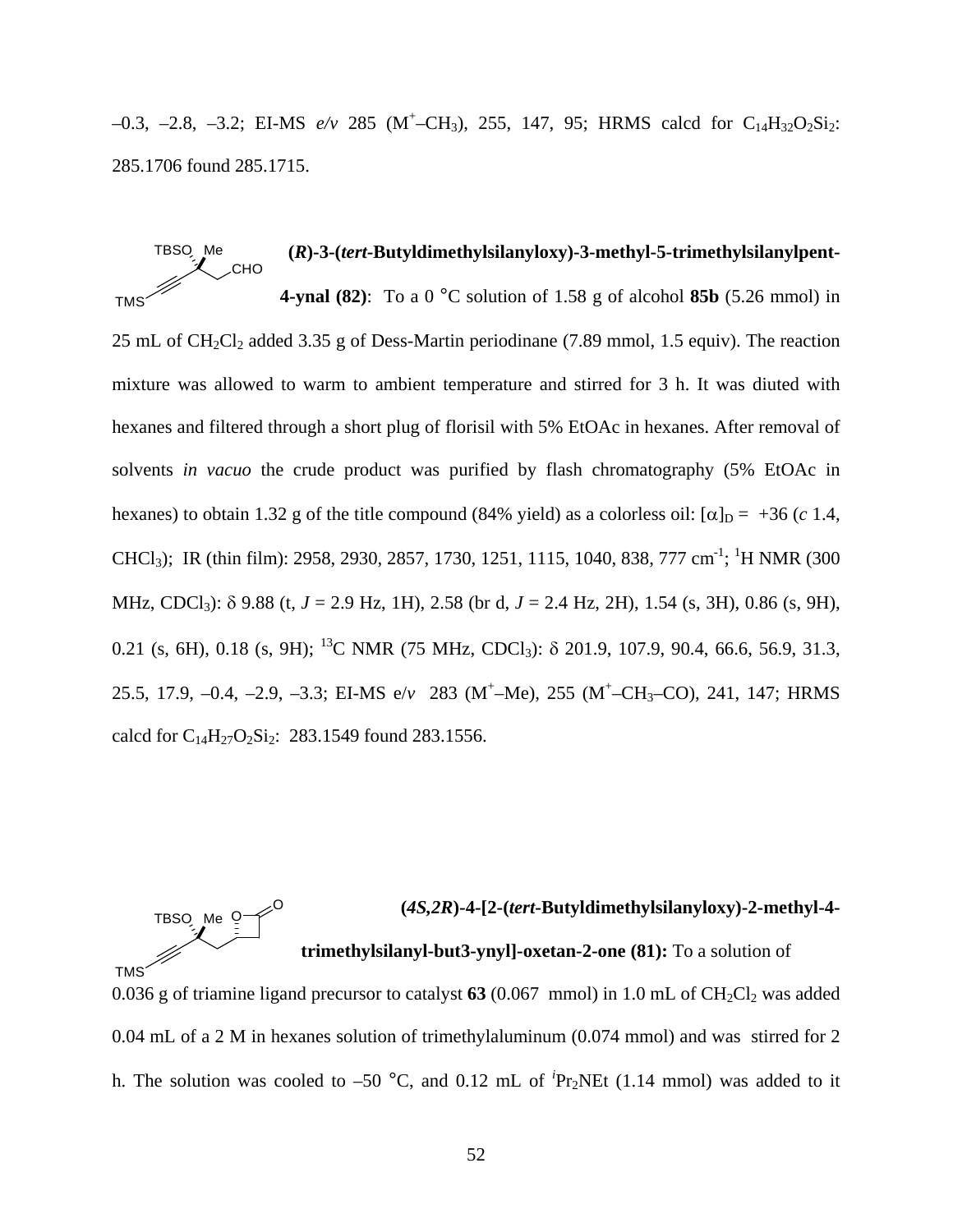followed by the slow addition of 0.09 mL of acetylbromide (1.27 mmol). To the resulting pale yellow solution was added  $0.200$  g of aldehyde **82** (0.67 mmol) in 1.5 mL of  $CH_2Cl_2$ . The reaction mixture was stirred overnight at –50 °C, poured into cold hexanes and filtered through a short plug of silica gel with 30% EtOAc in hexanes. The filtrate was concentrated and the crude product was purified by flash chromatography on silica (1% EtOAc in hexanes) to afford 0.200 g of lactone **81** (88%) as a colorless oil:  $[\alpha]_D = +30$  (*c* 2.3, CHCl<sub>3</sub>); IR (thin film): 2957, 2930, 2857, 2169, 1835, 1251, 1165, 1125, 1077, 868 cm<sup>-1</sup>; <sup>1</sup>H NMR (300 MHz, CDCl<sub>3</sub>): δ 4.83 (dddd, *J* = 8.8, 5.7, 4.2, 4.2 Hz, 1H), 3.57 (dd, *J* = 17, 5.7 Hz, 1H), 3.29 (dd, *J* = 17, 4.2 Hz, 1H), 2.32 (dd, *J* = 14, 4.2 Hz, 1H), 2.03 (dd, *J* = 14, 9.0 Hz, 1H), 1.50 (s, 3H), 0.86 (s, 9H), 0.22 (s, 3H), 0.19 (s, 9H), 0.15 (s, 3H); <sup>13</sup>C NMR (75 MHz, CDCl<sub>3</sub>):  $\delta$  168.5, 107.9, 90.3, 69.1, 67.8, 48.9, 44.6, 31.6, 31.5, 25.6, 17.9, –0.3, –3.0, –3.1; EI-MS *e/v* 325 (M+ –CH3), 283 (M–CH3–C2H2O), 255, 241, 143, 101; HRMS calcd for C<sub>16</sub>H<sub>29</sub>O<sub>3</sub>Si<sub>2</sub>: 325.1655 found 325.1647.

#### **(***3S,5R***)-5-(***tert***-Butyldimethylsilanyloxy)-3-hydroxy-5 methyl-7-trimethylsilanylhept-6-ynoic acid**  TBSO Me OH O TMS N Me OMe

**methoxymethylamide (86)**: To a 0 °C solution of 0.202 g of *N,O*-dimethylhydroxylamine hydrochloride (2.06 mmol) in 8 mL of  $CH_2Cl_2$  was added 2 mL of dimethylaluminumchloride (1 M solution in hexanes) (2.06 mmol) and the resulting solution was allowed to stir at ambient temperature for 2 h. To the clear solution was added,  $0.350$  g of lactone **81** in 2 mL of CH<sub>2</sub>Cl<sub>2</sub>, slowly. The resulting pale yellow solution was stirred overnight and quenched with 6 mL of pH 8 phosphate buffer (3 mL/mmol of Me<sub>2</sub>AlCl). The organic layer was separated, filtered through celite, dried over  $Na<sub>2</sub>SO<sub>4</sub>$  and concentrated. The crude product was purified by flash chromatography (20% EtOAc/Hex) to afford 0.415 g of the title compound (90%) as a colorless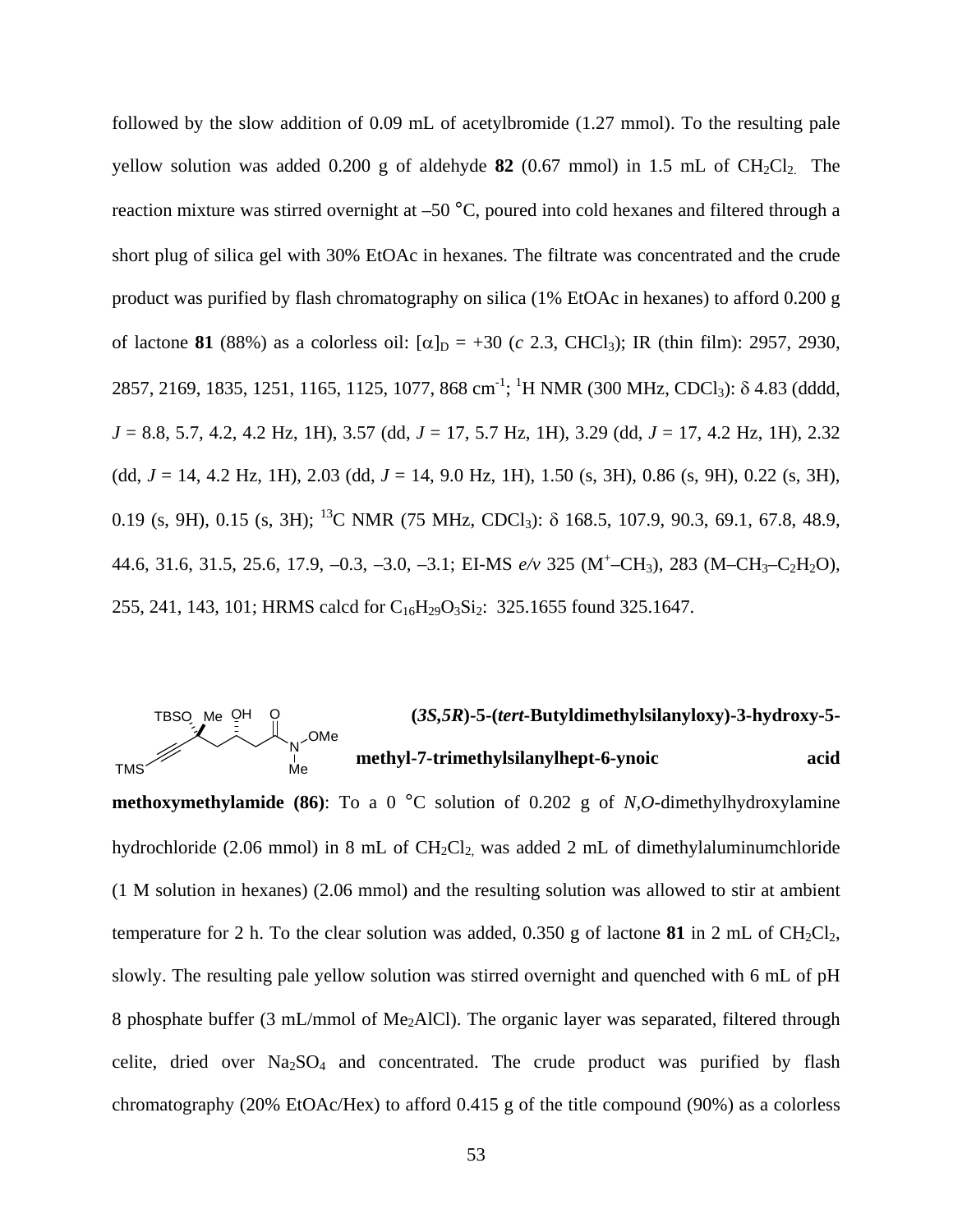oil:  $\alpha$   $\beta$  = +31.4 (*c* 22.8, CHCl<sub>3</sub>); IR (thin film): 3499, 2957, 2930, 2957, 2167, 1651, 1472, 1251, 1116, 1000, 839, 777 cm-1 ; 1 H NMR (300 MHz, CDCl3): δ 4.45 (dddd, *J* = 8.6, 5.2, 3.7, 3.7 Hz, 1H), 3.67 (s, 3H), 3.16 (s, 3H), 2.67 (dd, *J* = 16.0, 7.7 Hz, 1H), 2.57 (dd, *J* = 16.0, 5.0 Hz, 1H), 1.94 (dd, *J* = 14.2, 8.1 Hz, 1H), 1.85 (dd, *J* = 14.1, 3.6 Hz, 1H), 1.51 (s, 3H), 0.85 (s, 9H), 0.19 (s, 6H), 0.14 (s, 9H); <sup>13</sup>C NMR (75 MHz, CDCl<sub>3</sub>): δ 172.7, 109.7, 89.3, 69.2, 65.5, 61.3, 50.7, 39.4, 31.9, 30.5, 25.7, 17.9, -0.4, -2.9, -3.1; EI-MS  $e/v$  386 (M<sup>+</sup>-Me), 368 (M<sup>+</sup>-Me-H<sub>2</sub>O), 255, 215; HRMS calcd for C<sub>18</sub>H<sub>36</sub>NO<sub>4</sub>Si<sub>2</sub>: 386.2182 found 386.2174.



**(86a):** To a 0  $^{\circ}$ C solution of 0.367 g of alcohol 86 (0.952 mmol) in 10 mL of CH<sub>2</sub>Cl<sub>2</sub> was added 0.267 mL of 2,6-lutidine (2.28 mmol) followed by 0.317 mL of TBSOTf (1.373 mmol) and allowed to warm to ambient temperature over 1 h. The reaction mixture was quenched with 5 mL of NaHCO<sub>3</sub>. After separation of the layers, the aqueous layer was extracted with  $CH_2Cl_2$  (3 x 5 mL). The organics were combined, washed with 5 mL of brine, dried over  $Na<sub>2</sub>SO<sub>4</sub>$  and concentrated. The crude product was purified by flash chromatography (5% EtOAc in hexanes) to afford 0.450 g of the title compound (95%) as a colorless oil:  $\alpha$ <sub>D</sub> = +28.9 (*c* 2.57 CHCl<sub>3</sub>); IR  $(\text{thin film})$  2956, 2929, 2856, 2166, 1669, 1472, 1446, 1385, 1251, 1075, 993, 837 cm<sup>-1</sup>; <sup>1</sup>H NMR (300 MHz, CDCl<sub>3</sub>): δ 4.59 (dddd, *J* = 9.0, 9.0, 2.9, 2.9 Hz, 1H), 3.67 (s, 3H), 3.16 (s, 3H), 2.81–2.70 (m, 2H), 1.93 (dd, *J* = 13.9, 9.2 Hz), 1.81 (dd, *J* = 13.9, 2.9 Hz, 1H), 1.46 (s,3H), 0.85 (s, 18H), 0.21 (s, 3H), 0.18 (s, 12H), 0.12 (s, 3H), 0.09 (s, 3H); <sup>13</sup>C NMR (75 MHz, CDCl<sub>3</sub>):  $\delta$ 172.7, 109.3, 89.3, 77.2, 68.3, 67.8, 61.2, 52.4, 32.5, 25.9, 25.8, 18.0, 17.9, –0.2, –2.8, –3.1, –4.3,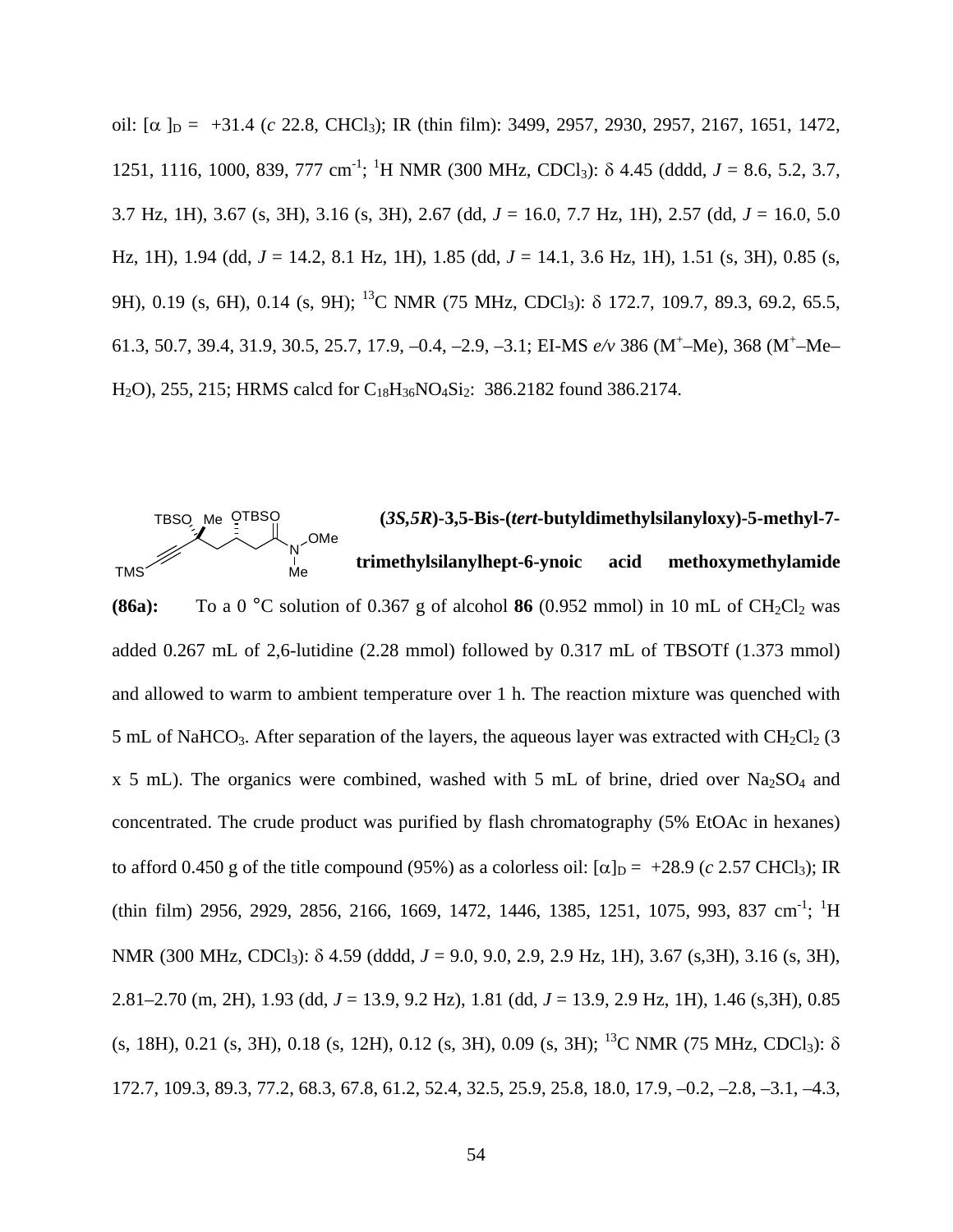-4.7; EI-MS  $e/v$  500 (M<sup>+</sup>-Me), 458 (M<sup>+</sup>-<sup>t</sup>Bu), 255, 188, 115, 101; HRMS calcd for C<sub>7</sub>H<sub>13</sub>OSi: 500.3047 found 500.3039.

 **(***3S,5R***)-3,5-Bis-(***tert***-butyldimethylsilanyloxy)-5-methylhept-6 ynoic acid methoxymethylamide (87):** To a solution of 1.05 g of trimethylsilylalkyne **86a** (2.04 mmol) in 10 mL of MeOH, was added 0.114 g of KOH (2.04 mmol) and the solution was allowed to stir at ambient temperature for 5 h. The reaction mixture was concentrated, and the crude product purified by flash chromatography  $(5-8\% \text{ EtOAc} \cdot \text{in})$ hexanes) to yield 0.840 g of the title compound (93%) as a colorless oil:  $[\alpha]_D = +28.8$  (*c* 1.20, CHCl3); IR (thin film): 3308, 3235, 2955, 2930, 2895, 2106, 1665, 1472, 1463, 1252, 1003, 836, 777 cm<sup>-1</sup>; <sup>1</sup>H NMR (300 MHz, CDCl<sub>3</sub>): δ 4.64–4.54 (m, 1H), 3.68 (s, 3H), 3.16 (s, 3H), 2.77 (app. d, *J* = 5.0 Hz, 2H), 2.51 (s, 1H), 1.97 (dd, *J* = 14.0, 8.6 Hz, 1H), 1.85 (dd, *J* = 14.0, 3.3 Hz, 1H), 1.50 (s, 3H), 0.86 (s, 18H), 0.20 (s, 3H), 0.18 (s, 3H), 0.10 (s, 3H), 0..05 (s, 3H); 13C NMR (75 MHz, CDCl3): δ 172. 6, 87.3, 77.4, 73.0, 67.9, 67.7, 61.2, 52.5, 40.8, 32.4, 25.8, 25.7, 18.0, 17.9, -2.7, -3.1, -4.5, -4.7; EI-MS  $e/v$  428 (M<sup>+</sup>-Me), 386 (M<sup>+</sup>-Bu), 317, 257, 183, 115; HRMS calcd for  $C_{21}H_{42}NO_4Si_2$  428.2652 found 428.2646. TBSO Me OTBSO N ∣<br>Me OMe



THF (1.5 mL)was added 1.9 mL of a 1.6 M solution of *<sup>n</sup>* BuLi in hexanes to produce a light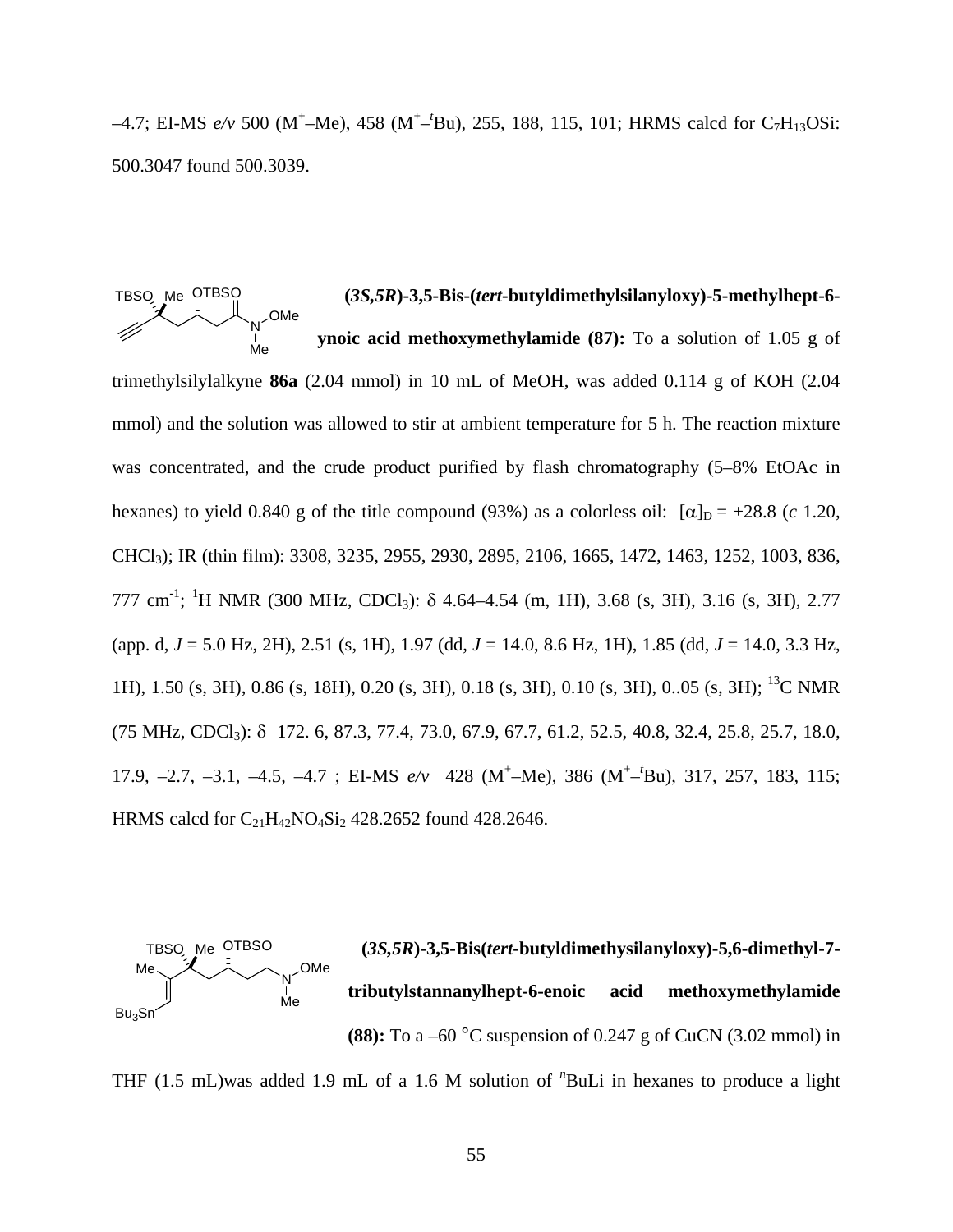brown solution which was allowed to warm to -30 °C over 30 min. A solution of "Bu<sub>3</sub>SnLi was prepared by adding "BuLi (1.6 M solution in hexanes) to a solution of 1.873 g of bis(tributyltin) (3.23 mmol) in 1 mL of THF at  $-30$  °C. This solution was cannulated into the cuprate solution with 3 mL of THF. A dark yellow solution was formed which was stirred at  $-30$  °C for 2 h, cooled to –50 °C, whereupon a solution of 0.445 g of alkyne **87** was added to it via syringe. This was stirred for 10 min and then 1 mL of MeI (excess) was added to it. The solution developed a red color and was allowed to warm to ambient temperature overnight. The reaction mixture was diluted with ether, and 10 mL of a saturated solution of  $NH<sub>4</sub>Cl$  was added to it, and the aqueous layer was extracted with ether (3 x 20 mL). The organics were combined, dried over  $Na<sub>2</sub>SO<sub>4</sub>$ concentrated, and the crude product was purified by flash chromatography  $(1\%$  Et<sub>3</sub>N, then 0.2– 0.5% EtOAc in hexanes) to afford 0.625 g of the title compound as a pale yellow oil:  $[\alpha]_D =$ +17.7 (*c* 1.60, CHCl3); IR (thin film) 2956, 2928, 2855, 1671, 1463, 1384, 1254, 1123, 1084, 835, 774 cm<sup>-1</sup>; <sup>1</sup>H NMR (300 MHz, CDCl<sub>3</sub>):  $\delta$  5.83 (s,  $J_{\text{Sn-H}} = 69.7 \text{Hz}$ , 1H), 4.16 (dddd,  $J = 6.6$ , 6.6, 6.6, 6.6 Hz, 1H), 3.65 (s, 3H), 3.14 (s, 3H), 2.80 (app d, *J* = 4.9 Hz, 2H), 1.86–1.83 (m, 2H), 1.81 (s, 3H), 1.55–1.44 (m, 9H), 1.30 (app sextet, *J =* 7.29 Hz, 6H), 0.95–0.85 (m, 15H), 0.89 (s, 9H), 0.84 (s, 9H), 0.10 (s, 3H), 0.05 (s, 3H), 0.04 (s, 3H), 0.01 (s, 3H). 13C NMR (75 MHz, CDCl3): δ 172.4, 157.4, 122.5, 79.0, 67.3, 61.1, 50.2, 40.6, 29.2, 29.1, 28.8, 27.3, 26.7, 25.8, 21.7, 18.5, 18.0, 13.6, 10.0,  $-1.0$ ,  $-2.2$ ,  $-4.2$ ,  $-4.5$ ; HRMS calcd for  $C_{35}H_{75}NO_4Si_2Sn$  749.4257 found 749.4294.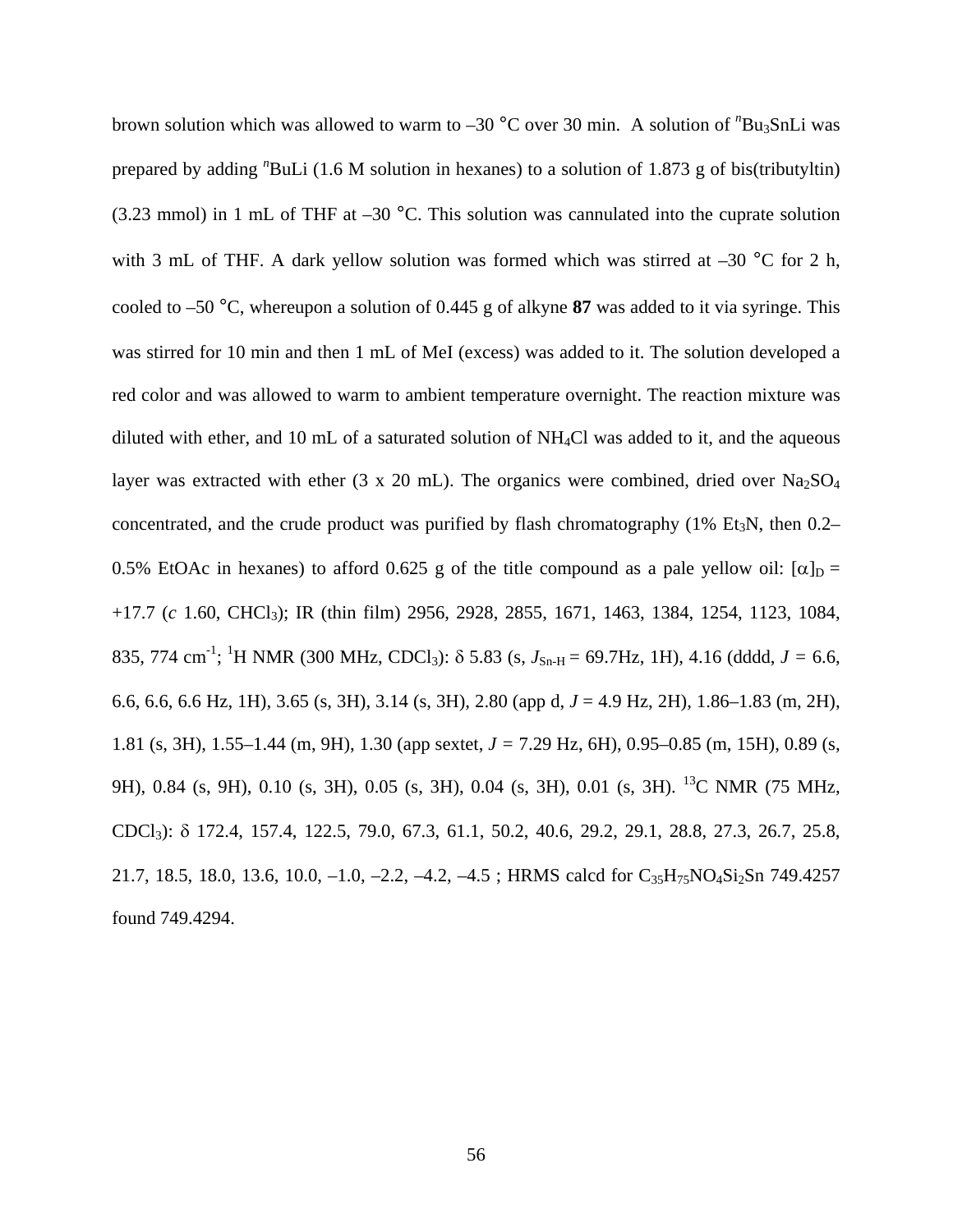#### **3,5-Bis-(***tert-***butyldimethylsilanyloxy)-5,6-dimethyl-7-**



**trimethylstannanylhept-6-enoic acid methoxymethylamide (89):** To a –60 °C suspension of 0.1026 g of CuCN (1.13 mmol)

in THF (1.2 ml), was added 0.71 mL of *<sup>n</sup>* BuLi (1.6 M solution in hexanes). The light brown colored solution was stirred and allowed to warm to  $-30$  °C. A solution of Me<sub>3</sub>SnLi was prepared by the addition of 0.8 mL of "BuLi (1.6 M solution in hexanes) to a -30 °C solution of 0.386 g of hexamethylditin (1.18 mmol) in THF (0.3 mL) and stirring the resulting solution for 30 min at –30 °C. The Me<sub>3</sub>SnLi thus made was cannulated into the cuprate solution at –30 °C, after which the yellow suspension was maintained at that temperature for 1.5 h. The reaction mixture was cooled to –50 °C, a solution of 0.100 g of alkyne **87** (0.23 mmol) in THF (1.2 mL) was added to it, followed by the addition of 0.3 mL of methyliodide (4.53 mmol). The solution was allowed to warm to ambient temperature overnight. To the reaction mixture was added 0.2 mL of a saturated solution of NH4Cl, stirred for 10 min, and the aqueous layer extracted with of ether (3 x 5 mL). The organics were combined, dried over  $Na<sub>2</sub>SO<sub>4</sub>$ , concentrated, and purified by flash chromatography on silica gel  $(0.2-0.5\%$  EtOAc in hexanes with 5% Et<sub>3</sub>N) to afford 0.090 g of stannane **89** (64%) as a bright yellow oil.  $[\alpha]_D = +15.3$  (*c* 1.00, CHCl<sub>3</sub>); IR (thin film) 2956, 2928, 2856, 1667, 1471, 1462, 1384, 1254, 1003, 834, 773 cm<sup>-1</sup>; <sup>1</sup>H NMR (300 MHz, CDCl<sub>3</sub>):  $\delta$  5.85 (s,  $J_{\text{Sn-H}}$  = 77.0 Hz, 1H), 4.46–4.38 (m, 1H), 3.66 (s, 3H), 3.16 (s, 3H), 2.67 (d, *J* = 4.5 Hz, 2H), 1.96 (dd, *J =* 14.1, 4.8 Hz, 1H), 1.83 (t, *J =* 5.0 Hz, 3H), 1.69 (dd, *J =* 14.1, 3.5 Hz, 1H), 1.45 (s, 3H), 0.90 (s, 9H), 0.84 (s, 9H), 0.15 (s,  $J_{\text{Sn-H}} = 54.1 \text{ Hz}$ , 9H), 0.10 (s, 3H), 0.07 (s, 3H), 0.02 (s, 6H). 13C NMR (75 MHz, CDCl3): δ 172.7, 159.3, 122.6, 78.4, 77.0, 67.4, 61.3, 50.2, 40.4, 27.5, 26.3, 26.0, 21.1, 18.7, 18.0, –1.4, –2.5, –4.3, –4.5, –8.9; EI-MS *e/v* 608 (M+ –Me), 566 (M<sup>+</sup>-<sup>*t*</sup>Bu), 286, 188, 165; HRMS calcd for C<sub>25</sub>H<sub>54</sub>NO<sub>4</sub>Si<sub>2</sub>Sn: 608.2586, found 608.2591.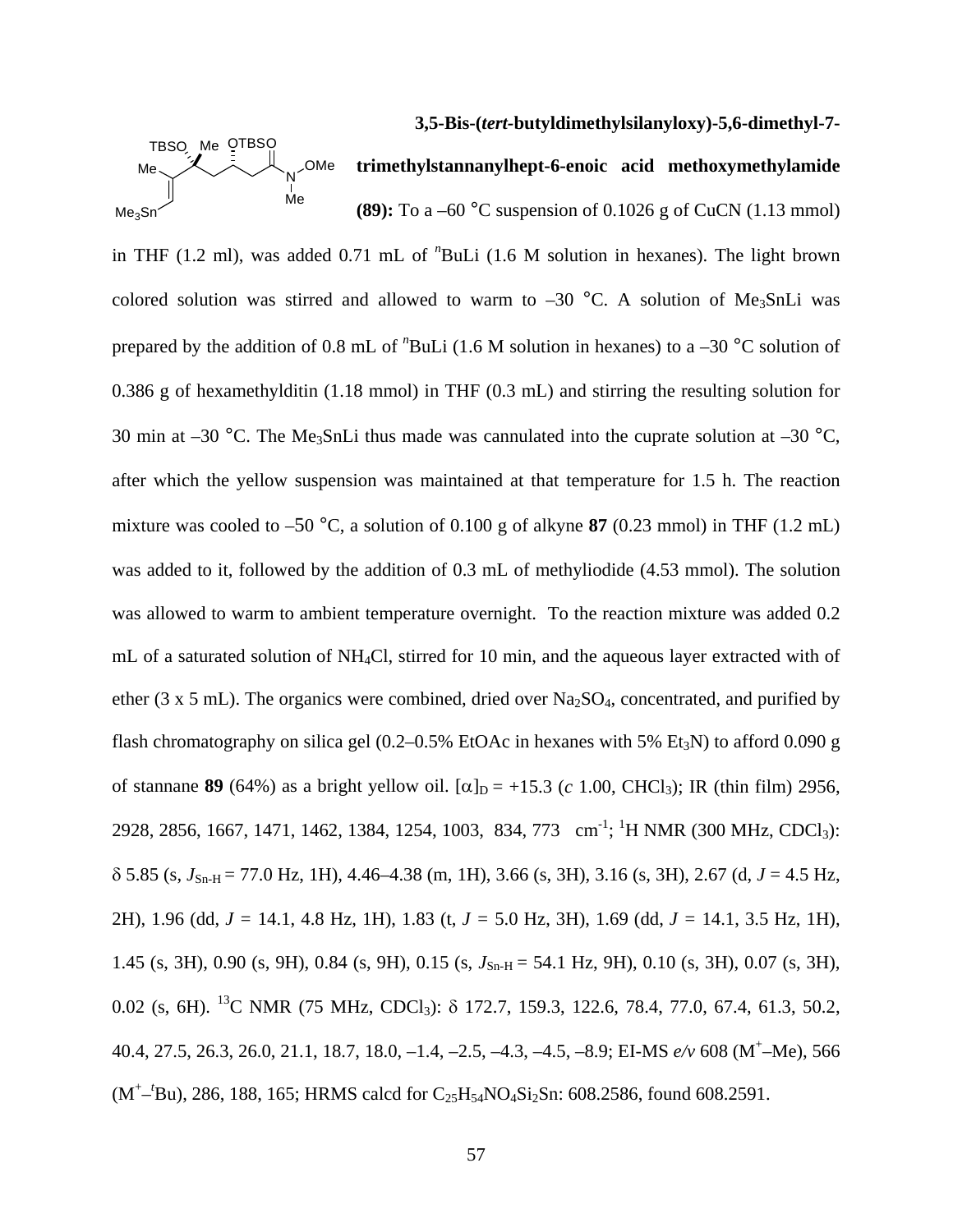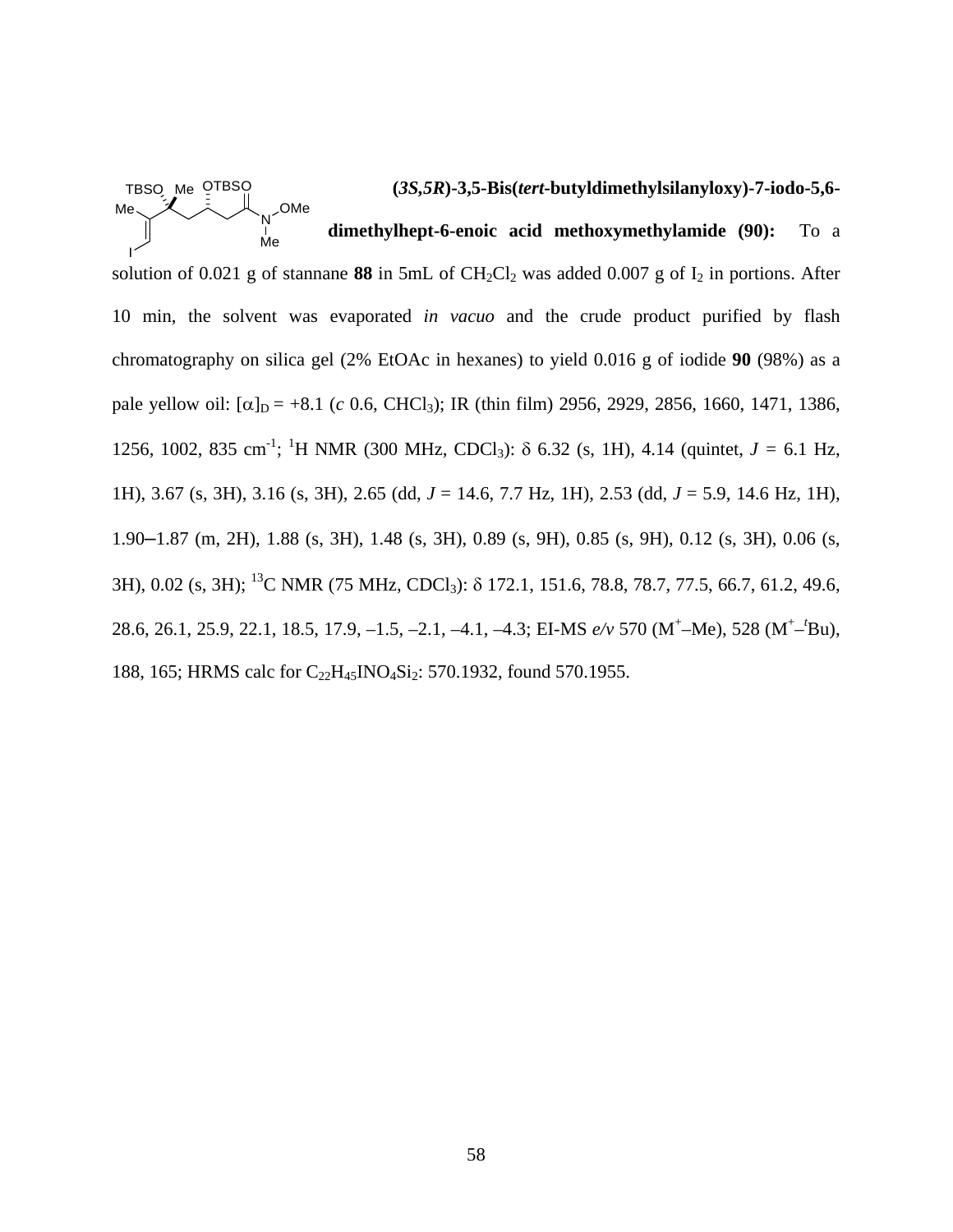Proof of regiochemistry using DEPT and nOe studies:



**(***S***)-4,8-dimethylnon-7-en-2-one (96a) [[39\]](#page-118-0)**: 1 H NMR (300 MHz, CDCl<sub>3</sub>):  $\delta$  5.00 (dd,  $J = 4.5$ , 4.5 Hz, 1H), 2.34 (dd,  $J = 15.7$ , 5.5 Hz, 1H), 2.13 (dd, *J* = 15.8, 8.1 Hz, 1H), 2.04 (s, 3H), 1.96–1.82 (m, 3H), 1.59 (s, 3H), 1.51 (s, 3H), 1.28–1.07 (m, 2H), 0.82 (d,  $J = 6.6$  Hz, 3H); <sup>13</sup>C NMR (75 MHz, CDCl<sub>3</sub>):  $\delta$  208.6, 131.1, 124.1, 50.9, 36.7, 30.1, 28.7, 25.5, 25.2, 19.5, 17.4. Me O



solution was stirred at  $-78$  °C for 15 min and then, a solution of 0.85 g (2.4 mmol) of *N*phenyltriflimide in THF (4 mL) was cannulated into the reaction mixture to produce a yellow solution which was then allowed to warm to  $0^{\circ}$ C. Then, 10 mL of a saturated NaHCO<sub>3</sub> solution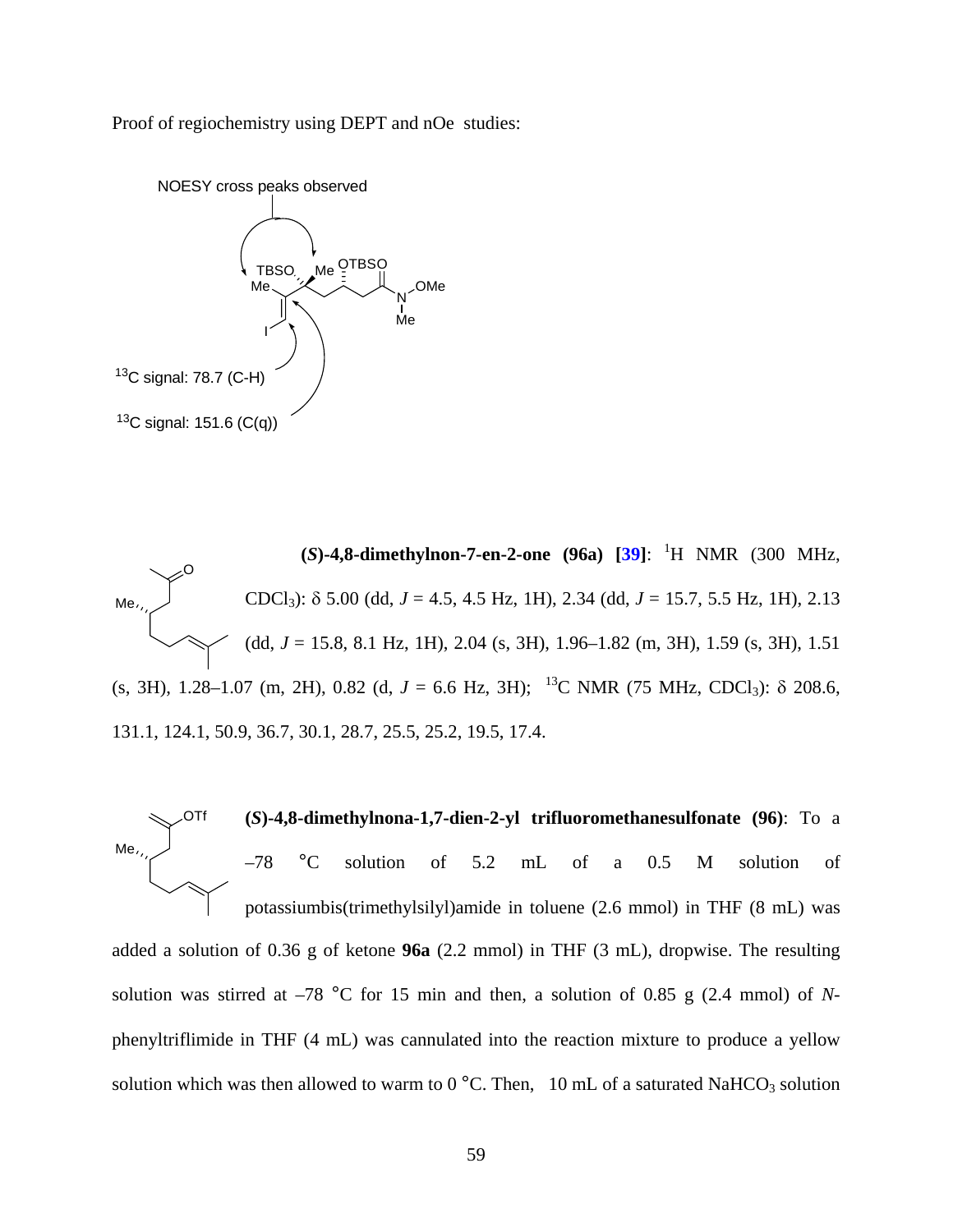and 20 mL of ether were added to it, the layers were separated, and the aqueous layer washed with ether (5 x 20 mL). The combined organics were dried over  $Na<sub>2</sub>SO<sub>4</sub>$ , concentrated and purified by column chromatography over silica gel  $(0.5\%$  EtOAc in hexanes, 2% Et<sub>3</sub>N) to afford 0.55 g (85%) of the title compound as a colorless oil:  $[\alpha]_D = -7.2$  (*c* 1.4, CHCl<sub>3</sub>); IR (thin film) 2966, 2919, 1670, 1419, 1249, 1141, 941 cm -1 ; 1 H NMR (300 MHz, CDCl3): δ 5.13 (d, *J* = 3.4 Hz, 1H), 5.12–5.06 (m, 1H), 4.92 (d, *J* = 15.2, 6.0 Hz, 1H), 2.37 (dd, *J* = 15.2, 6.0 Hz, 1H); 2.15–1.93 (m, 3H), 1.82–1.75 (m, 1H), 1.69 (s, 3H), 1.61 (s, 3H), 1.40 (dddd, *J* = 13.4, 9.1, 5.5, 5.5 Hz, 1H), 1.22 (dddd, *J* = 13.9, 8.1, 6.5, 6.5 Hz, 1H), 0.98 (d, *J* = 7.7 Hz, 3H); 13C NMR (75 MHz, CDCl<sub>3</sub>): δ 155.9, 131.8, 124.0, 118.4 (q, *J*<sub>C-F</sub> = 322 Hz), 105.2, 41.4, 36.3, 29.6, 25.6, 25.2, 19.0, 17.6; HRMS calcd for C<sub>12</sub>H<sub>19</sub>O<sub>3</sub>F<sub>3</sub>S: 300.1007, found 300.1011.

**4,4,5,5-tetramethyl-2-[(***S***)-4,8-dimethylnona-1,7-dien-2-yl]-1,3,2 dioxaborolane (97)**: A mixture of 0.103 g of triflate **96** (0.34 mmol), 0.10 g of bis(pinacolato)diboron (0.37 mmol, 1.1 equiv), 0.056 g of bis(triphenylphosphine)palladium dichloride (0.088 mmol, 10 mol %), 0.042 Me  $3 - 0$ O

g of triphenylphosphine (0.160 mmol, 20 mol %) and 0.154 g of potassium phenoxide (1.20 mmol, 1.5 equiv) in 5 mL of toluene (0.2 M) was heated at 50 °C for 3 h. After cooling the reaction mixture to ambient temperature, added 2 mL of water, 20 mL of ether, separated the layers and extracted the aqueous layer with ether (3 x 10 mL). The organics were combined, dried over Na<sub>2</sub>SO<sub>4</sub>, concentrated and the crude product purified by column chromatography over silica gel (1% EtOAc in hexanes, 1% Et<sub>3</sub>N) to afford 0.067 g (70%) of the title compound as a colorless oil:  $[\alpha]_D = -6.5$  (*c* 1.2, CHCl<sub>3</sub>); IR (thin film): 3061, 2977, 2924, 1614, 1444, 1344, 1307, 1185, 1143, 941 cm<sup>-1</sup>; <sup>1</sup>H NMR (300 MHz, CDCl<sub>3</sub>): δ 5.79 (d, *J* = 3.6 Hz, 1H), 5.56 (d, *J* =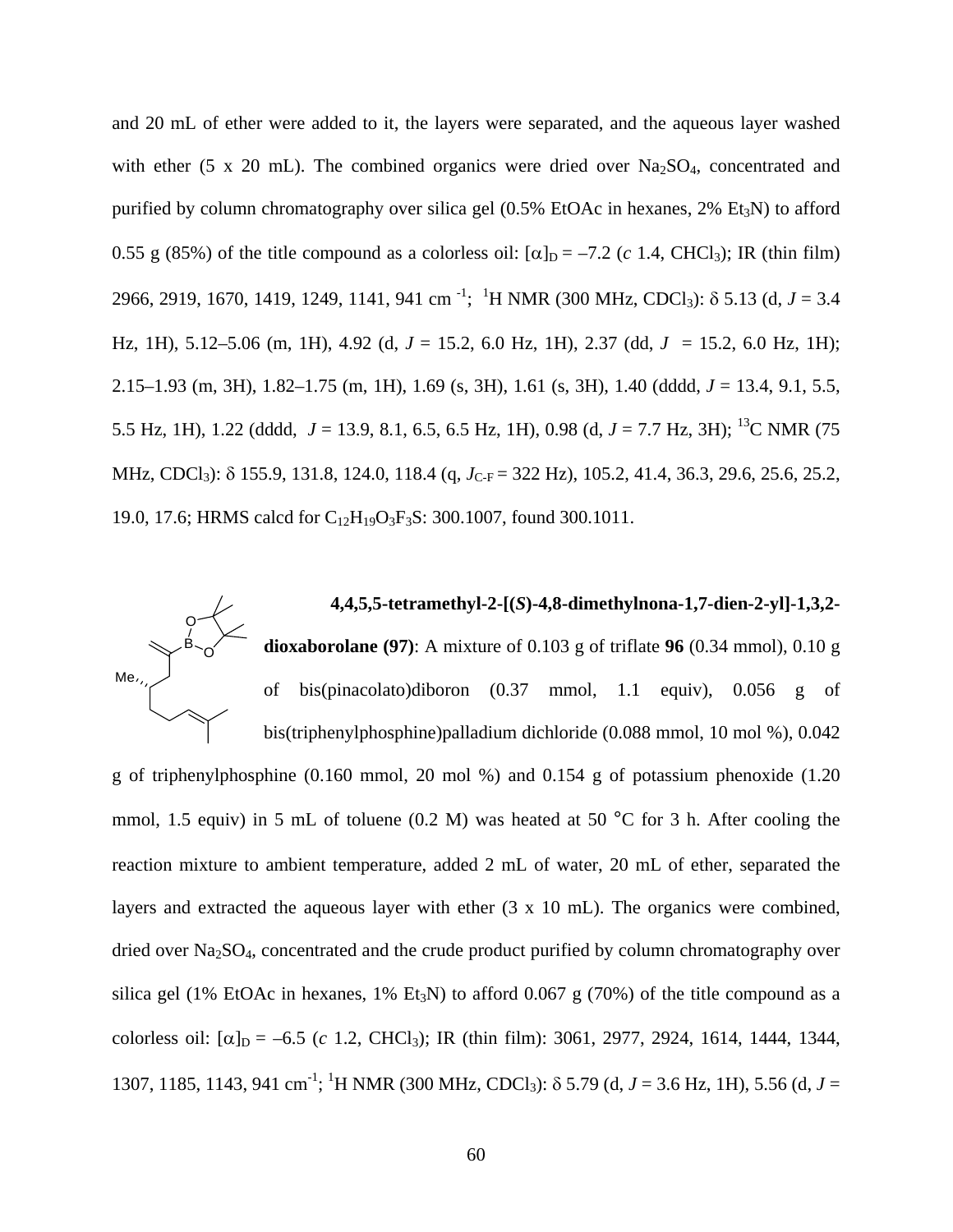3.1 Hz, 1H), 5.11 (ddq, *J* = 4.6, 4.6, 1.2 Hz, 1H), 2.18 (dd, *J* = 13.0, 6.1 Hz, 1H), 2.04–1.94 (m, 3H), 1.68 (s, 3H), 1.60 (s, 3H), 1.44–1.33 (m, 2H), 1.26 (s, 12H), 1.14–1.08 (m, 1H), 0.84 (d, *J* = 6.6 Hz, 3H); 13C NMR (75 MHz, CDCl3): δ 130.7, 130.0, 125.0, 83.2, 43.2, 36.8, 32.2, 25.7, 25.5, 24.7, 24.6, 19.4, 17.6; HRMS calcd for C<sub>17</sub>H<sub>31</sub>BO<sub>2</sub>: 278.2417, found 278.2423.

**General procedure for Suzuki coupling (A):** A mixture of of iodide **90**, boronic ester, palladium(dppf)dichloride [or palladiumbis(acetonitrile)dichloride and dppf] was evacuated and refilled under nitrogen twice. To this was added DMF and barium hydroxide followed by 2 rapid evacuation and  $N_2$  refilling cycles. The resulting yellow solution was stirred at 45 °C for 30 min, during which time it developed a dark brown color. The reaction mixture was worked up by dilution with ether and the addition of  $0.5$  mL of  $H<sub>2</sub>O$ . After separation of the layers, the aqueous layer was extracted with ether (3 x 5 mL). The organics were combined, dried over Na<sub>2</sub>SO<sub>4</sub>, concentrated *in vacuo*, and the crude product was purified by flash chromatography.



**(***E***)-(***3S,5R,10S***)-3,5-Bis-(***tert***-butyldimethylsilanyloxy)- 5,6,10,14-tetramethyl-8-methylenepentadeca-6,13-dienoic acid methoxymethylamide (100)**: General procedure A was

followed with 30 mg of iodide **90** (0.04 mmol), 24 mg of

boronic acid **97** (0.08 mmol, 1.8 equiv), 3.9 mg of Pd(CH<sub>3</sub>CN)Cl<sub>2</sub> (0.01 mmol, 30 mol %), 8.5 mg of dppf, and  $48.5$  mg of  $Ba(OH)_2 (0.15$  mmol, 3 equiv). Isolated 18 mg of diene  $100$  (64%) as a colorless oil:  $[\alpha]_D = -7.5$  (*c* 1.0, CHCl<sub>3</sub>); IR (thin film): 2955, 2928, 1669, 1472, 1255, 1128,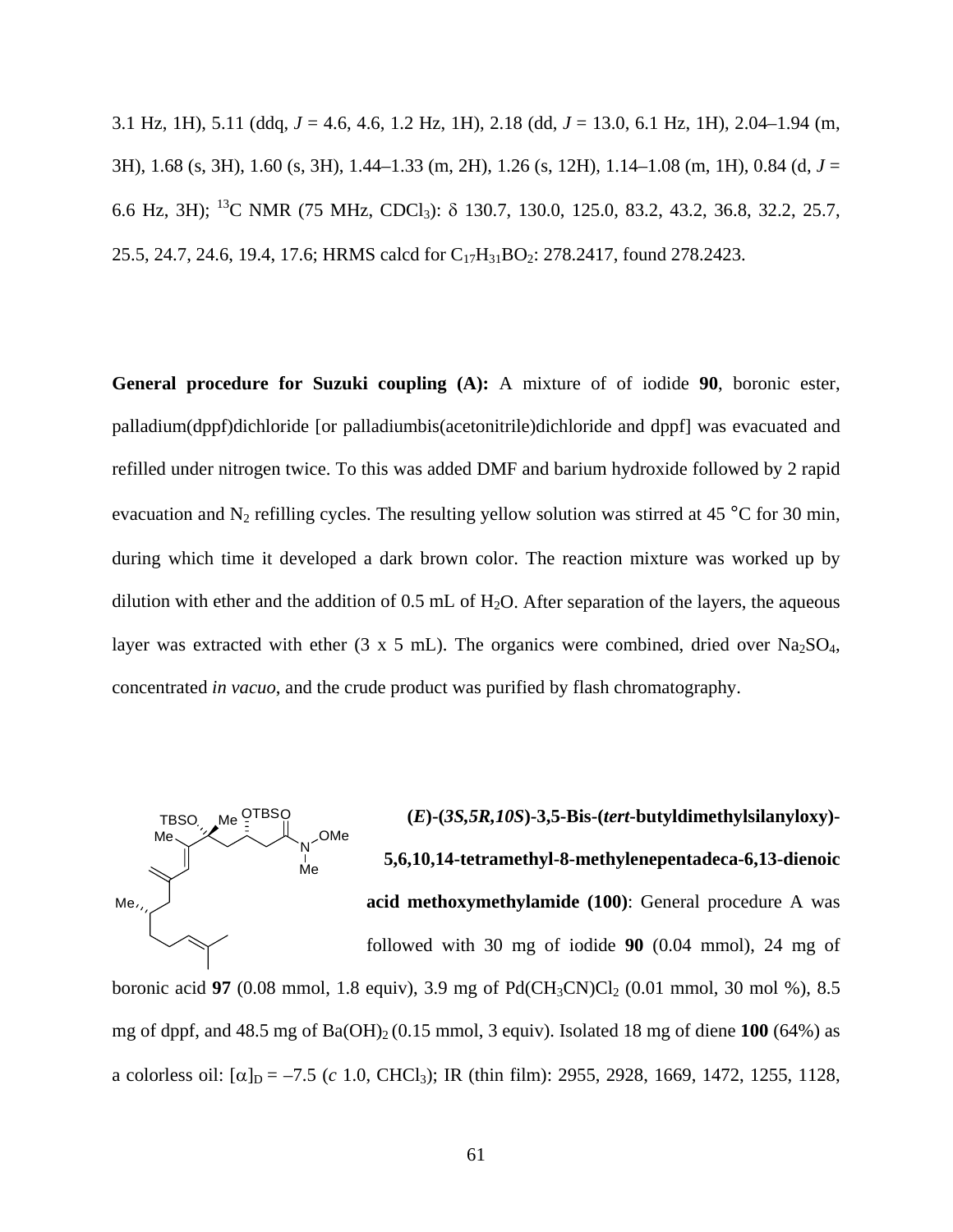1015, 834 cm-1 ; 1 H NMR (300 MHz, CDCl3): δ 5.88 (s, 1H), 5.09 (ddq, *J* = 7.1, 7.1, 1.3 Hz, 1H), 4.99 (br s, 1H), 4.84 (br s, 1H), 4.17 (dddd, *J* = 8.4, 8.4, 5.9, 5.9 Hz, 1H), 3.66 (s, 3H), 3.14 (s, 3H), 2.65–2.60 (m, 2H), 2.11 (dd, *J* = 13.6, 6.4 Hz, 1H), 1.94–1.88 (m, 6H), 1.80 (s, 3H), 1.68 (s, 3H), 1.60 (s 3H), 1.45 (s, 3H), 1.14–1.09 (m, 2H), 0.90 (s, 9H), 0.84 (s, 9H), 0.83 (d, *J* = 6.8 Hz, 3H), 0.12 (s, 3H), 0.06 (s, 3H), 0.02 (s, 3H); 13C NMR (75 MHz, CDCl3): δ 172.4, 145.2, 141.4, 130.9, 125.7, 125.0, 114.4, 77.8, 77.4, 67.2, 61.2, 50.0, 46.0, 40.5, 37.0, 31.9, 31.0, 28.6, 26.2, 25.9, 25.6, 19.4, 18.5, 17.9, 17.6, 15.0,  $-1.5$ ,  $-2.1$ ,  $-4.5$ ,  $-4.6$ ; HRMS calcd for  $C_{34}H_{67}NO_4Si_2$ : 609.4608, found 609.4620.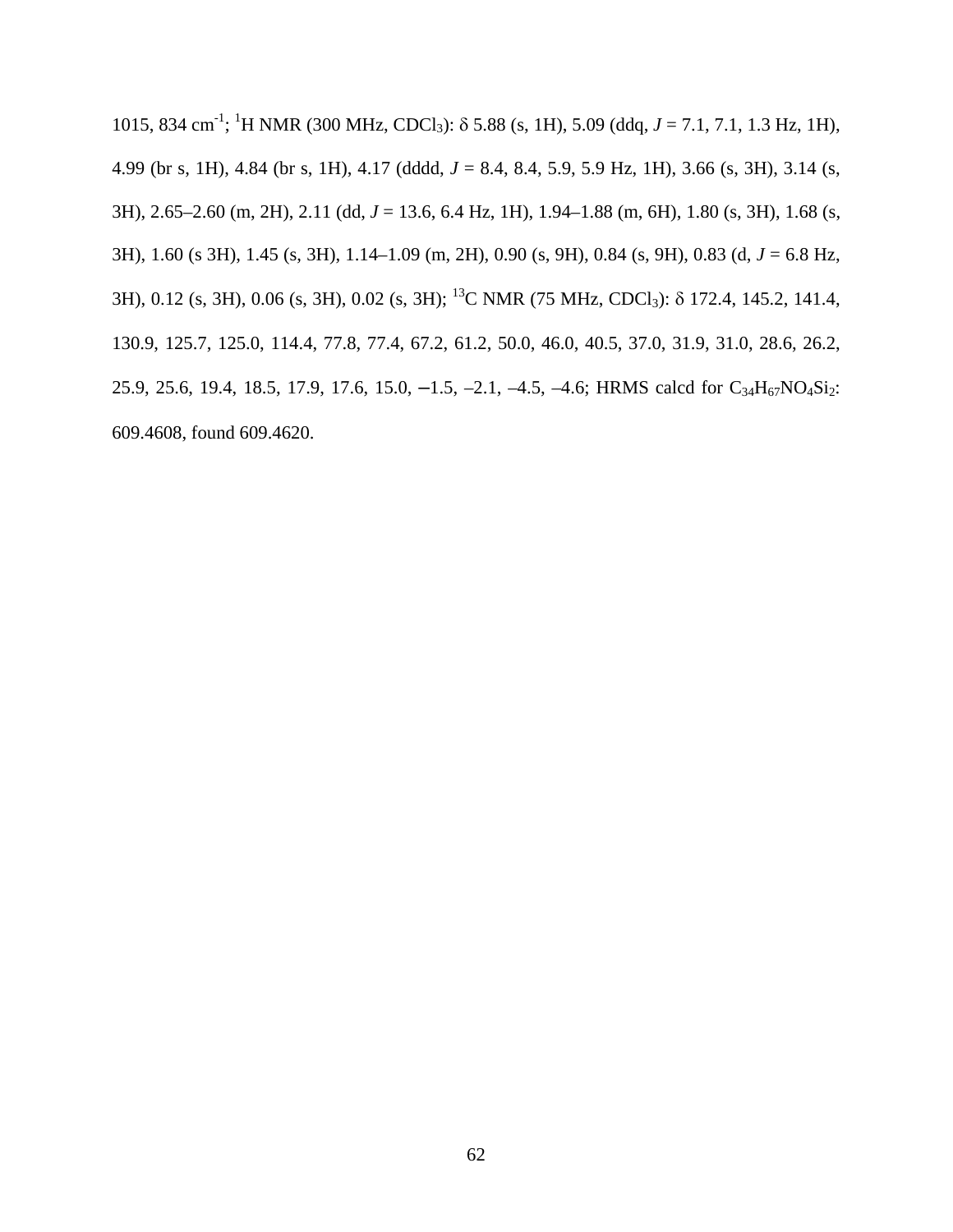# **3.0 COMPLETION OF A C1–C20 FRAGMENT AND THE SECOND GENERATION APPROACH**

# **3.1 ALTERNATE SYNTHESIS OF THE C7–C13 FRAGMENT**

From our previous studies, we had learned that conversion of the triflate functionality to a boronic ester in the  $C_7-C_{13}$  fragment of amphidinolide B had to precede the installation of the  $C_7-C_8$  double bond. A short alternate synthesis of the  $C_7-C_{13}$  fragment was hence realized starting with an AAC reaction of 2-*tert*-butylsilanyloxy propionaldehyde [\[43](#page-118-0)] with acetyl bromide in the presence of Al(III) triamine catalyst **63a**, [[44\]](#page-118-0) delivering β-lactone **102** in 86% yield and 95% ee. [\[45](#page-118-0)] β-lactone **102** was subjected to cuprate-mediated ring opening with methylmagnesiumbromide to give carboxylic acid **103** in 77% yield. A two step sequence of conversion to the Weinreb amide with *N,O*- dimethylhydroxylamine and subsequent reaction with methyllithium formed methyl ketone **104** in 81% overall yield. Functionalization of ketone **104** to a boronate ester was done by conversion to triflate **105** following kinetic enolization and trapping with N-phenyltriflimide (89% yield) and subsequent application of Miyaura's procedure to form boronic ester **106** in 79% yield from triflate **105**. [[40\]](#page-118-0) A four step sequence of silyl group deprotection using TBAF, Dess-Martin oxidation to the aldehyde, [[31\]](#page-117-0) Horner-Wadsworth-Emmons reaction [[23\]](#page-117-0) and Dibal-H mediated reduction to the alcohol afforded allylic alcohol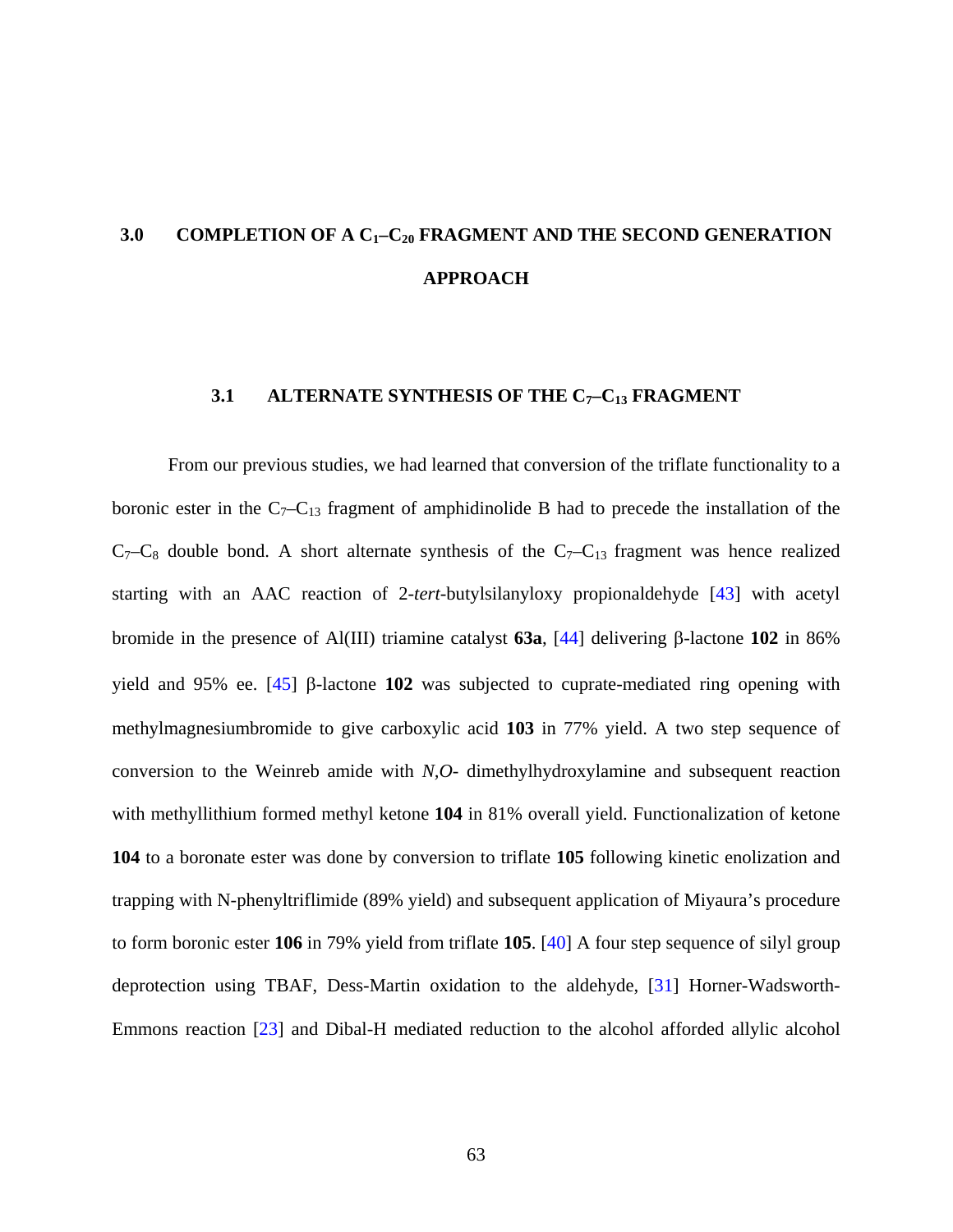**107** in 57% overall yield. Protection of the primary alcohol **107** with a *tert*-butyldmethylsilyl group proceeded in 91% yield to afford silyl ether **108**.



Scheme 11: Alternate synthesis of the C<sub>7</sub>-C<sub>13</sub> fragment<sup>*a*</sup>

<sup>a</sup>Conditions: (a) 20 mol% catalyst 63a, <sup>*i*</sup>Pr<sub>2</sub>NEt, -78 °C. (b) MeMgBr, CuBr.DMS. (c) (OMe)MeNH<sub>2</sub>Cl, EDCI, DMAP. (d) MeLi, THF; (e) KHMDS, PhNTf<sub>2</sub>, -78 °C - 0 °C. (f) Bpin-Bpin, Pd(PPh<sub>3</sub>)<sub>2</sub>Cl<sub>2</sub>.2PPh<sub>3</sub>, PhOK, 50 °C. (g)<sup>n</sup>Bu<sub>4</sub>F. (h) Dess-Martin/Py. (i) NaH, (O<sup>i</sup>Pr)<sub>2</sub>P(O)CH<sub>2</sub>CO<sub>2</sub>Et. (j) Dibal-H, CH<sub>2</sub>Cl<sub>2</sub>. (k) TBSCl, imidazole, DMF.

# **3.2 DIENE FORMATION IN THE REAL SYSTEM**

# **3.2.1** Suzuki coupling studies with the  $C_7-C_{13}$  fragment

With boronate esters **106a**, **107** and **108** in hand, the optimized Suzuki cross-coupling

conditions were applied to evaluate the efficiency of formation of the  $C_{13}-C_{15}$  diene in the real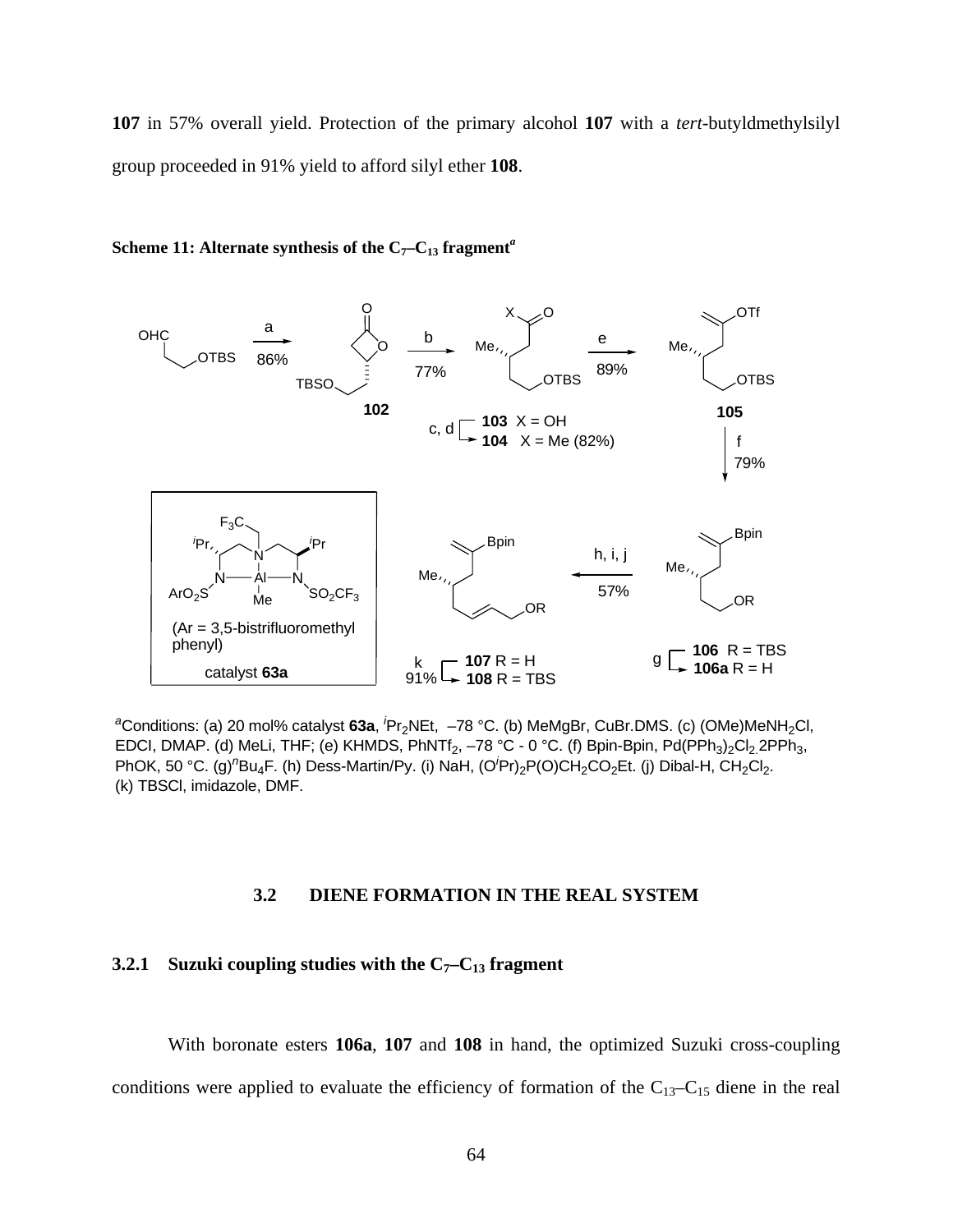system (Eq 5). Hence, with palladium(dppf) dichloride as the catalyst, barium hydroxide as the base and heating at 45 °C in DMF produced desired dienes **109**, **110**, and **111** respectively. The reaction showed tolerance to a free hydroxyl group as shown by the reaction with fragment **106a**  yielding diene **109** in 84% yield. The presence of a primary allylic alcohol in boronate ester **107**, however, slowed down the cross-coupling considerably, presumably by coordination to the palladium, resulting in a poor yield of the desired diene **110** of 39%. The corresponding α, βunsaturated aldehyde formed by oxidation of the allylic alcohol in diene **110** was also isolated in 10 % yield. Protection of the free hydroxyl group with a *tert*-butyldimethylsilyl group, however, solved this problem and diene **111** from boronic ester **108** was obtained in an excellent yield of 94%.



a. 10% of the  $\alpha$ ,  $\beta$ - unsaturated aldehyde was isolated as a byproduct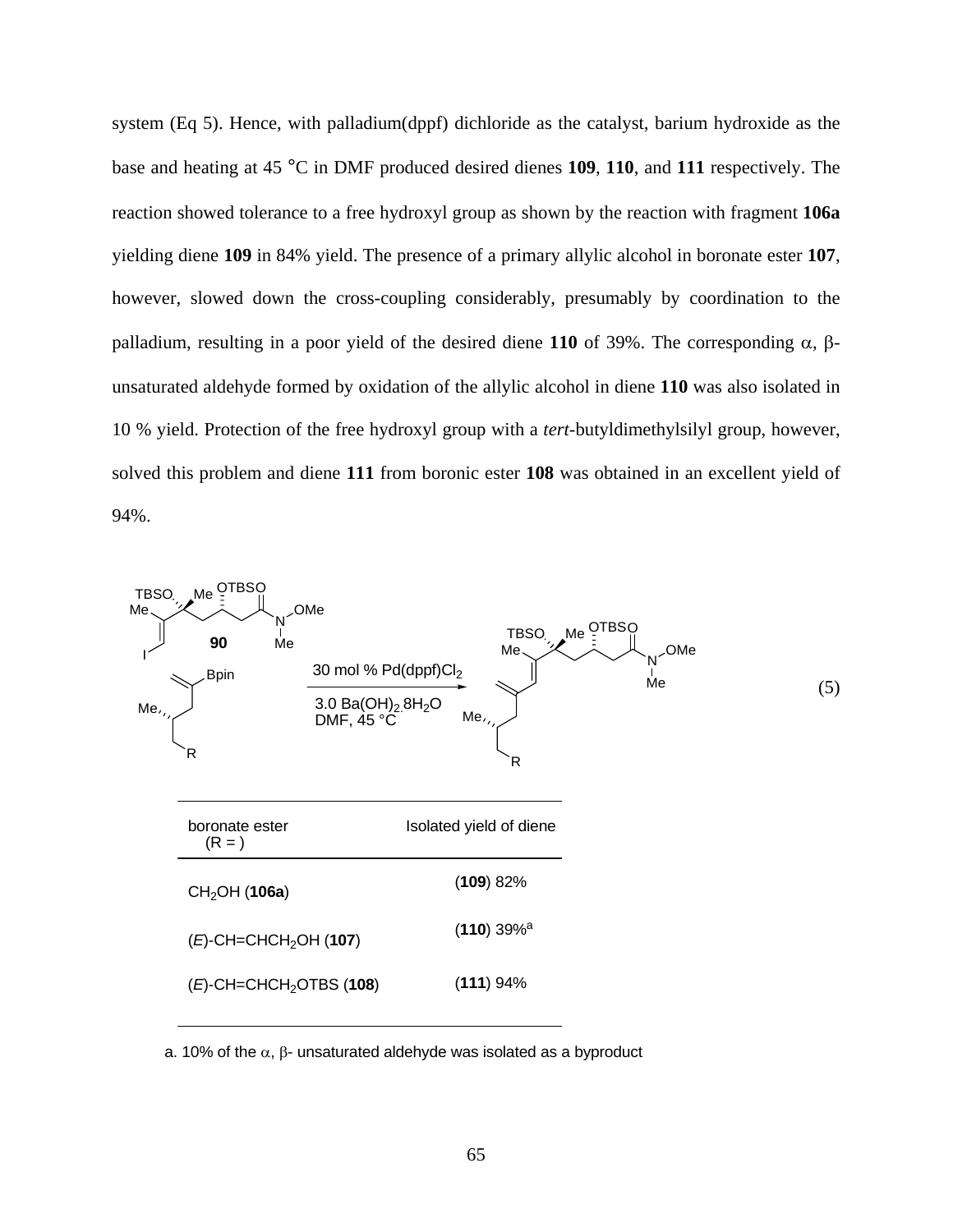#### **3.2.2 Diene instability under Sharpless' epoxidation conditions**

With diene 111 in hand, we decided to incorporate in it the  $C_8-C_9$  epoxide functionality via the asymmetric Sharpless' epoxidation reaction. Accordingly, the primary *tert*butyldimethylsilyl group was removed using HF/pyridine conditions, and allylic alcohol **112** was obtained in 80% yield. Allylic alcohol **112** was then subjected to Sharpless' epoxidation conditions [\[29](#page-117-0)] with titanium isopropoxide, (+)-diethyl tartarate, and *tert*-butylhydroperoxide. Although the desired epoxidation reaction took place, the diene in the product underwent isomerization under the reaction conditions and the more stable diene **113** was isolated. Presumably, titanium isopropoxide behaved as a Lewis-acid and facilitated isomerization of the diene to the internal position.

#### **Scheme 12: Sharpless' epoxidation of allylic alcohol 112**



# **3.2.3 Modification of the epoxide fragment and completion of the**  $C_7-C_{20}$  **fragment**

In light of the instability of the  $C_{13}-C_{15}$  diene towards Sharpless' epoxidation conditions, we decided to try incorporating the epoxide moiety earlier in the sequence, before the formation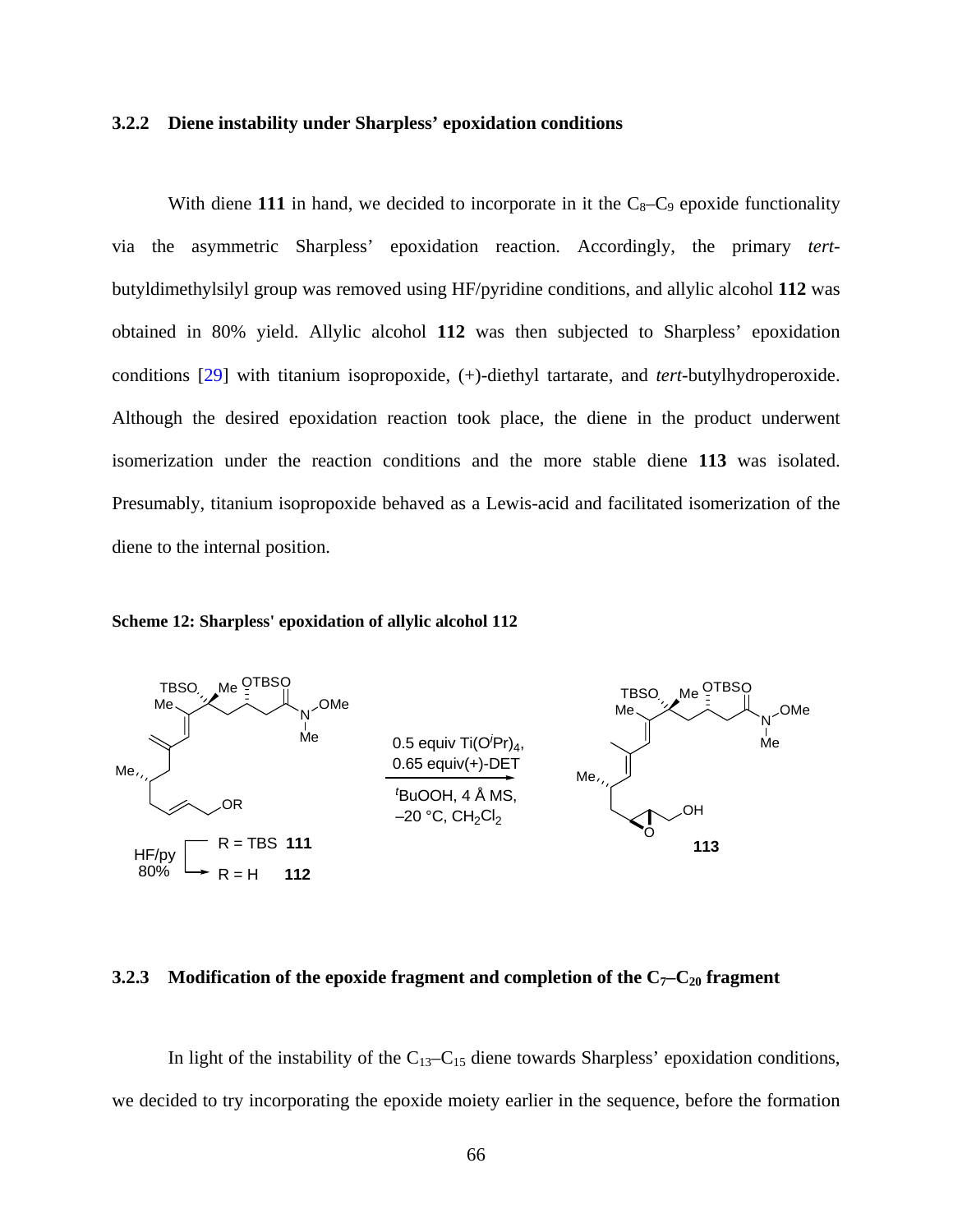of the  $C_{13}-C_{14}$  bond. This would also serve to increase convergence in the sequence of steps. Epoxidation of an allylic alcohol in the presence of a vinyl boronic ester was, however, unprecedented. Another important factor was to check the viability of the Suzuki cross-coupling reaction in the presence of epoxide functionality.

Upon subjecting allylic alcohol **107** to Sharpless' epoxidation conditions using (+)-diethyl tartarate ligand, the corresponding epoxide was obtained in which the primary alcohol was protected with a *tert*-butyldimethylsilyl group to afford silyl ether **114** in an overall yield of 58% (Scheme 13). We were also pleased to find that the Suzuki cross-coupling reaction of boronate ester **114** with iodide **90** under the optimized conditions proceeded smoothly to afford diene **115** in 80% yield without any complications arising from the epoxide.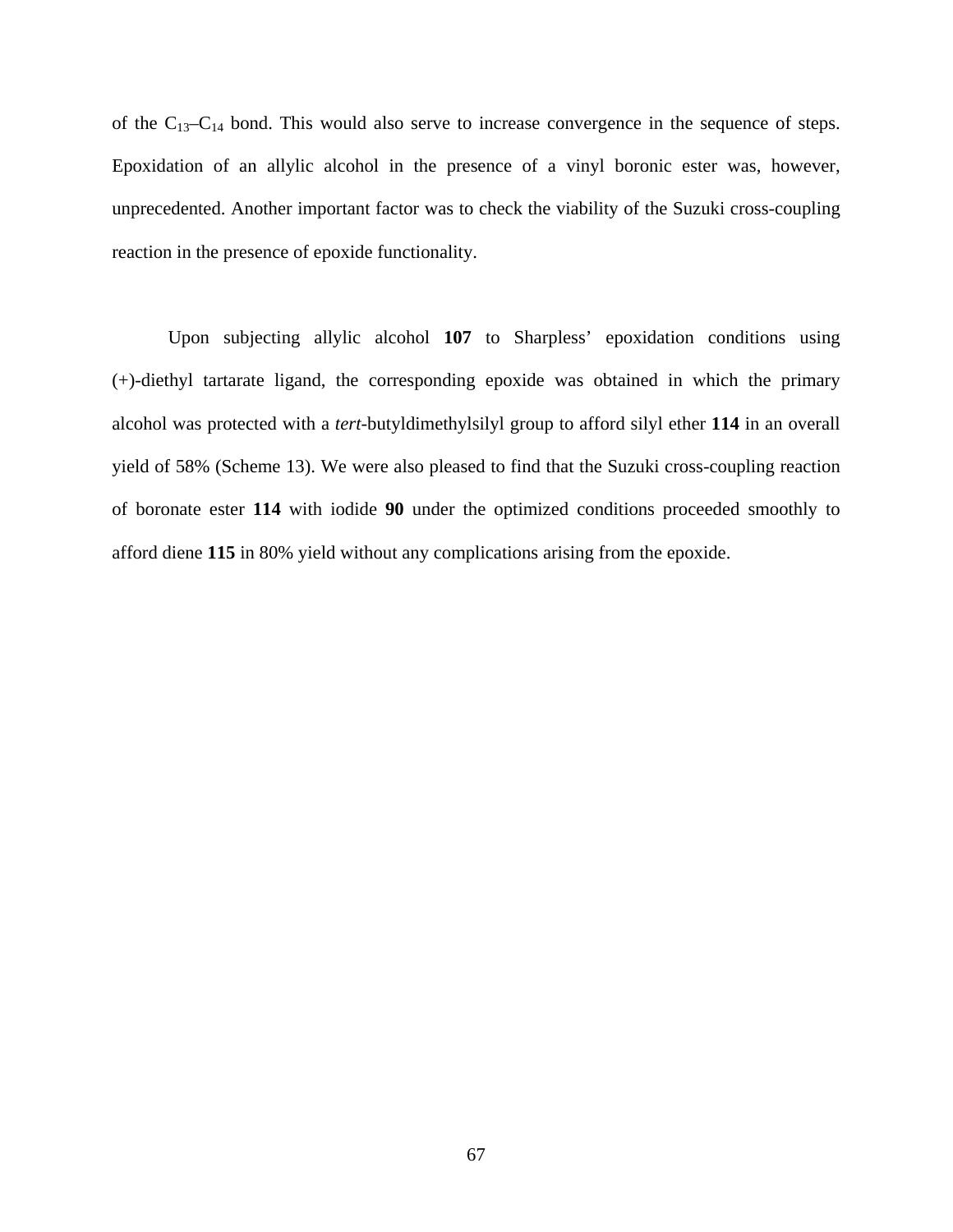**Scheme 13: Completion of a**  $C_7-C_{20}$  **fragment of amphidinolide**  $B^a$ 



*<sup>a</sup>*Conditions: (a) 0.5 Ti(O*<sup>i</sup>* Pr)4, 0.8 (+)-DET, *<sup>t</sup>* BuOOH. (b) TBSCl, im, DMF. (c) 40 mol %  $Pd(dppf)Cl_2$ , 3.0 Ba(OH)<sub>2</sub>.8H<sub>2</sub>O, **90**, DMF, 45 °C.

# **3.2.4** Completion of a  $C_1 - C_{20}$  synthon

Having shown that we could efficiently couple two major fragments **90** and **114** to form a  $C_7-C_{20}$  synthon which constitutes the "left" portion of amphidinolide B, we wanted to investigate the coupling of this fragment with sulfone fragment **65** via a Julia olefination reaction. The primary silyl group in diene **115** was selectively removed by treatment with pyridine-buffered HF and the free hydroxyl group was oxidized with pyridine-buffered Dess-Martin reagent to yield aldehyde **116** in an overall yield of 53% (Scheme 14). Kocienski-modified Julia olefination conditions were applied; [[46\]](#page-118-0) sulfone **65** was deprotonated with potassium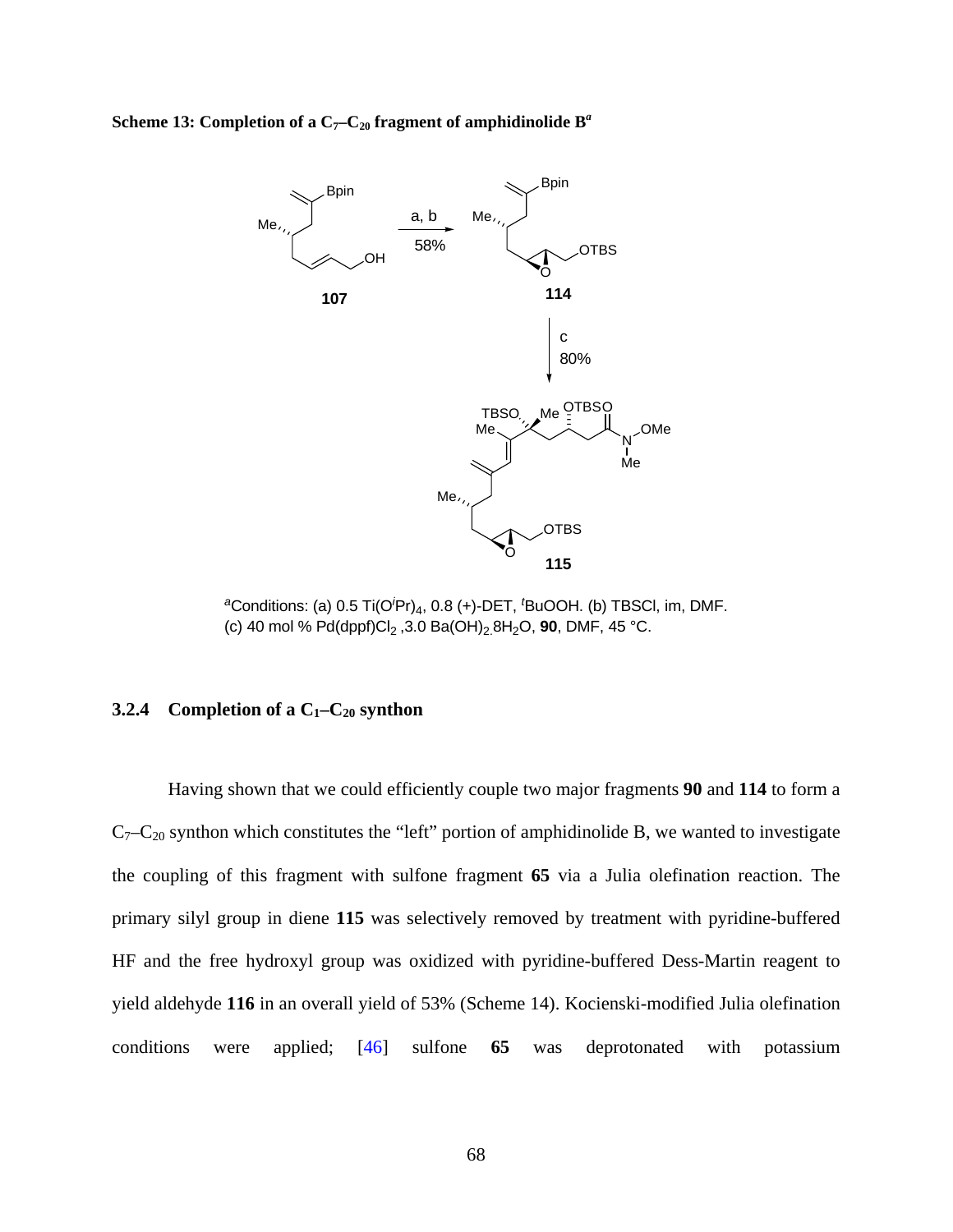bis(trimethylsilyl)amide at –55 °C in DME and then aldehyde **116** was added to it to afford epoxy alkene **117** in 51% yield as a 2:1 mixture of *E:Z* isomers.



# **Scheme 14: Elaboration of 115 to a**  $C_1-C_{20}$  **synthon<sup>***a***</sup>**

*<sup>a</sup>*Conditions: (a) HF/Py, 0 °C. (b) Dess-Martin/Py. (c) KHMDS, **65**, DME, –55 °C, then **116**.

# **3.3 SHORTCOMINGS OF THE FIRST GENERATION APPROACH**

# **3.3.1 Completion of the C14–C26 fragment**

Concurrent with our studies on the formation of the  $C_{13}-C_{15}$  diene of amphidinolide B, we undertook studies to form the C14–C26 fragment which constitutes the "upper fragment" of **1**. Optimized conditions were found to open β-lactone **81** with the lithium anion of dimethylmethyl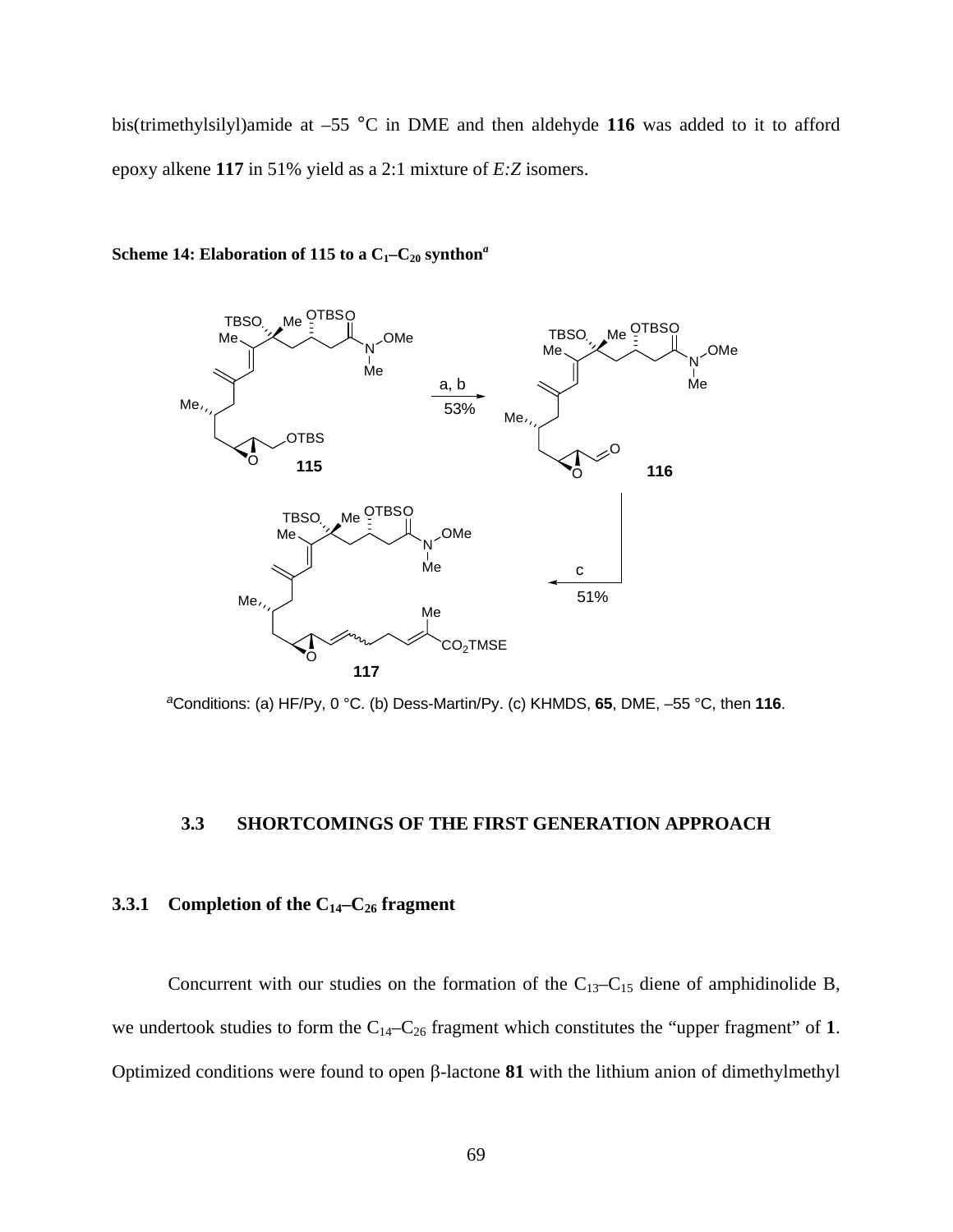phosphonate to form the corresponding β-ketophosphonate **68** in 90% yield (Scheme 15). [\[47\]](#page-118-0) The C22–C26 aldehyde fragment **69** was generated according to previously reported literature procedures [\[11](#page-116-0)] and then coupled with phosphonate **68** under Roush-Masamune conditions to afford unsaturated ketone **118** in 70% yield, which then served as the precursor for Sharpless' dihydroxylation to install the  $C_{21}-C_{22}$  *syn* diol unit of amphidinolide B. Dihydroxylation of enone 118 with the Sharpless' reagent system  $[48]$  $[48]$  (AD mix-α, 10 mol % K<sub>2</sub>OsO<sub>4</sub>.2H<sub>2</sub>O, 10 mol % (DHQ)2PHAL, NaHCO3, MeSO2NH2, *<sup>t</sup>* BuOH/H2O) proceeded in moderate yields (42–50%) to deliver diol **119**. This sequence completed the installation of the six requisite stereocenters in the  $C_{14}-C_{26}$  fragment of 1.



<sup>a</sup>Conditions: (a) (MeO)<sub>2</sub>(P=O)CH<sub>2</sub>Li, THF, –78 °C. (b) TBSCI, imidazole, DMF. (c) LiCl, DIPEA, CH<sub>3</sub>CN. (d) AD-mix  $\alpha$ , 10 mol % K<sub>2</sub>OsO<sub>4</sub>.2H<sub>2</sub>O, 10 mol % (DHQ)<sub>2</sub>PHAL, NaHCO<sub>3</sub>, MeSO<sub>2</sub>NH<sub>2</sub>, <sup>*t*</sup>BuOH/H<sub>2</sub>O.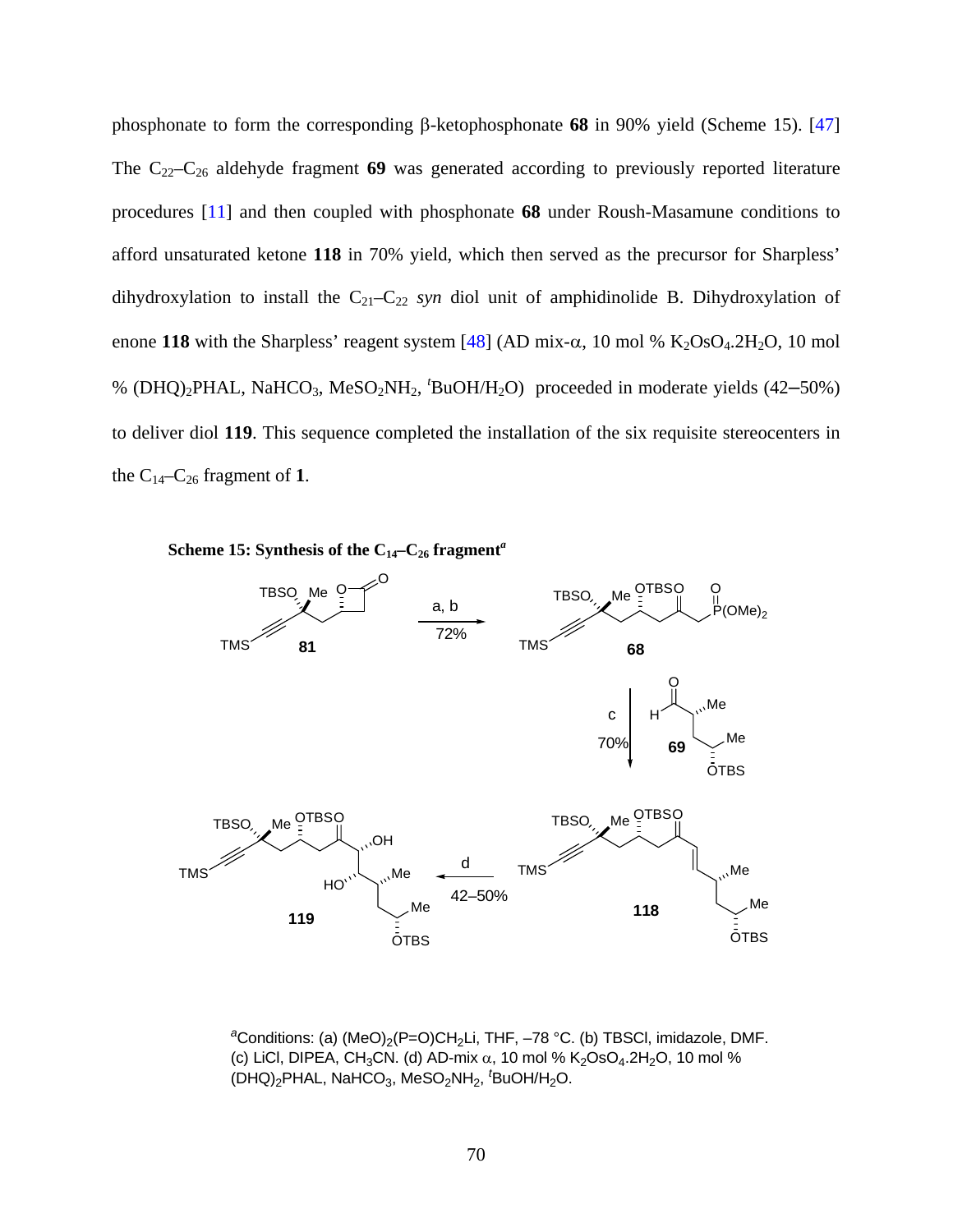# **3.3.2 Sensitivity of the C21-** α**-keto stereocenter**

Completion of a fully functionalized "upper fragment" of amphidinolide B was predicated on the installation of a trisubstituted alkene moiety in the place of the  $C_{14}-C_{15}$  alkyne in diol **119**. Prior to the carbometallation of the alkyne, protection of the diol and deprotection of the alkynyl trimethylsilyl group remained to be accomplished. However, we found that under conditions for protection of the diol (excess TBSOTf, lutidine,  $CH_2Cl_2$ , 0 °C) the C<sub>21</sub>stereocenter underwent partial or complete racemization (Scheme 16). Moreover, subjecting a single diastereomer of bis-protected compound **120** to alkyne trimethylsilyl deprotection conditions (silver nitrate, lutidine, water, ethanol) also led to epimerization of  $C_{21}$ -  $\alpha$ -keto stereocenter. Presumably, exposure of the  $\alpha$ -keto stereocenter to Lewis-acidic conditions in the presence of an organic base i.e. lutidine facilitated easy epimerization of that stereocenter through soft-enolization and protonation steps.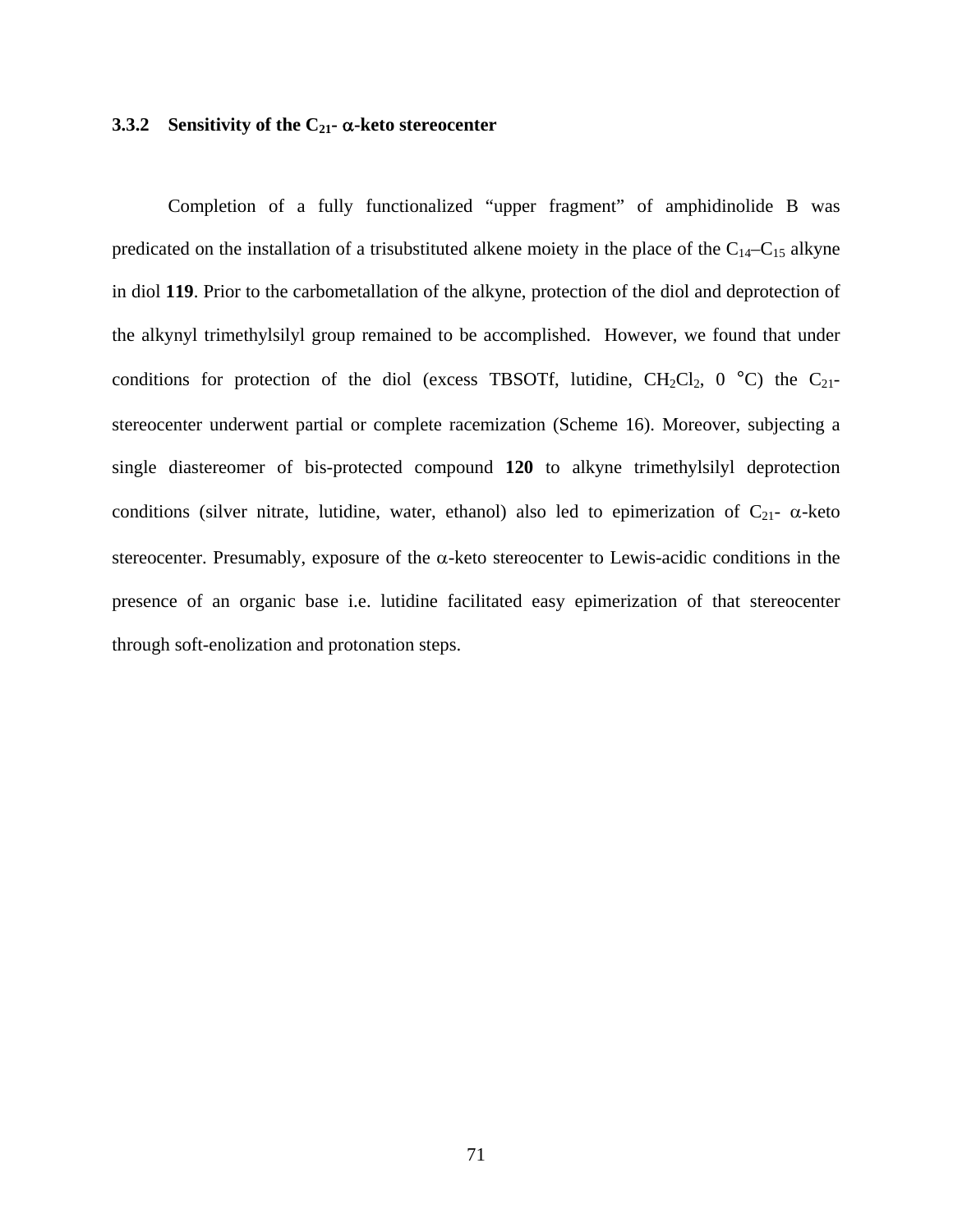Scheme 16: Lability of the C<sub>21</sub> stereocenter



# **3.4 THE SECOND GENERATION APPROACH TO AMPHIDINOLIDE B- THE ALDOL STRATEGY**

# **3.4.1 Revised retrosynthesis- homologation through Weinreb amide 90**

The lability of the  $C_{21}$ - stereocenter under conditions required to deprotect the alkynyl trimethylsilyl group and install the  $C_{14}-C_{15}$  trisubstituted alkene led us to explore other routes that would allow the carbometallation reaction to take place prior to the coupling of fragments to complete the top half of **1**. As an alternate approach to constructing the top fragment, we considered the formation of the  $C_{21}-C_{22}$  bond via a stereoselective aldol reaction between glycolate **122** and aldehyde **69** (Figure 15). Stereoselectivity would be dictated by a Felkin approach on the  $\alpha$ -chiral aldehyde and a Zimmerman-Traxler transition state employing a Z-boron enolate would ensure a *syn* diol relationship across the  $C_{21}-C_{22}$  bond.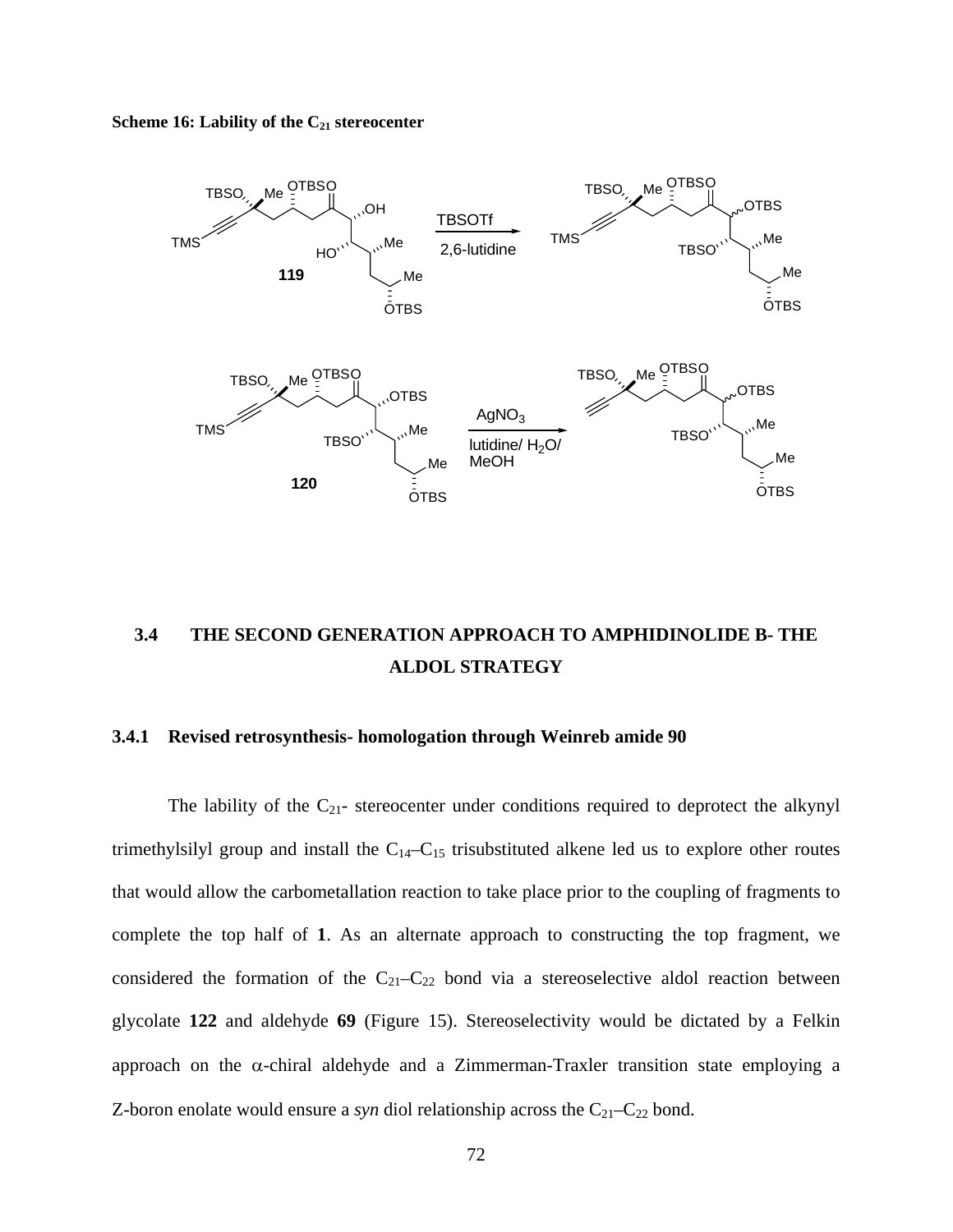According to our revised retrosynthetic analysis, fragment **121** would be obtained after the first two disconnections across the C<sub>1</sub>–O bond and the C<sub>6</sub>–C<sub>7</sub> bond via macrolactonization and Julia olefination reactions respectively. Further, disconnection across the  $C_{13}-C_{14}$  bond via Suzuki cross-coupling and across the  $C_{21}-C_{22}$  bond via a glycolate aldol reaction gave ketone **122**, boronate ester **114** and aldehyde **69**. α-Alkoxy ketone **122** would be formed from Weinreb amide **90** by the addition of an  $\alpha$ -alkoxyl methyllithium species to it.



**Figure 15: Revised retrosynthetic analysis of Amphidinolide B- the aldol approach**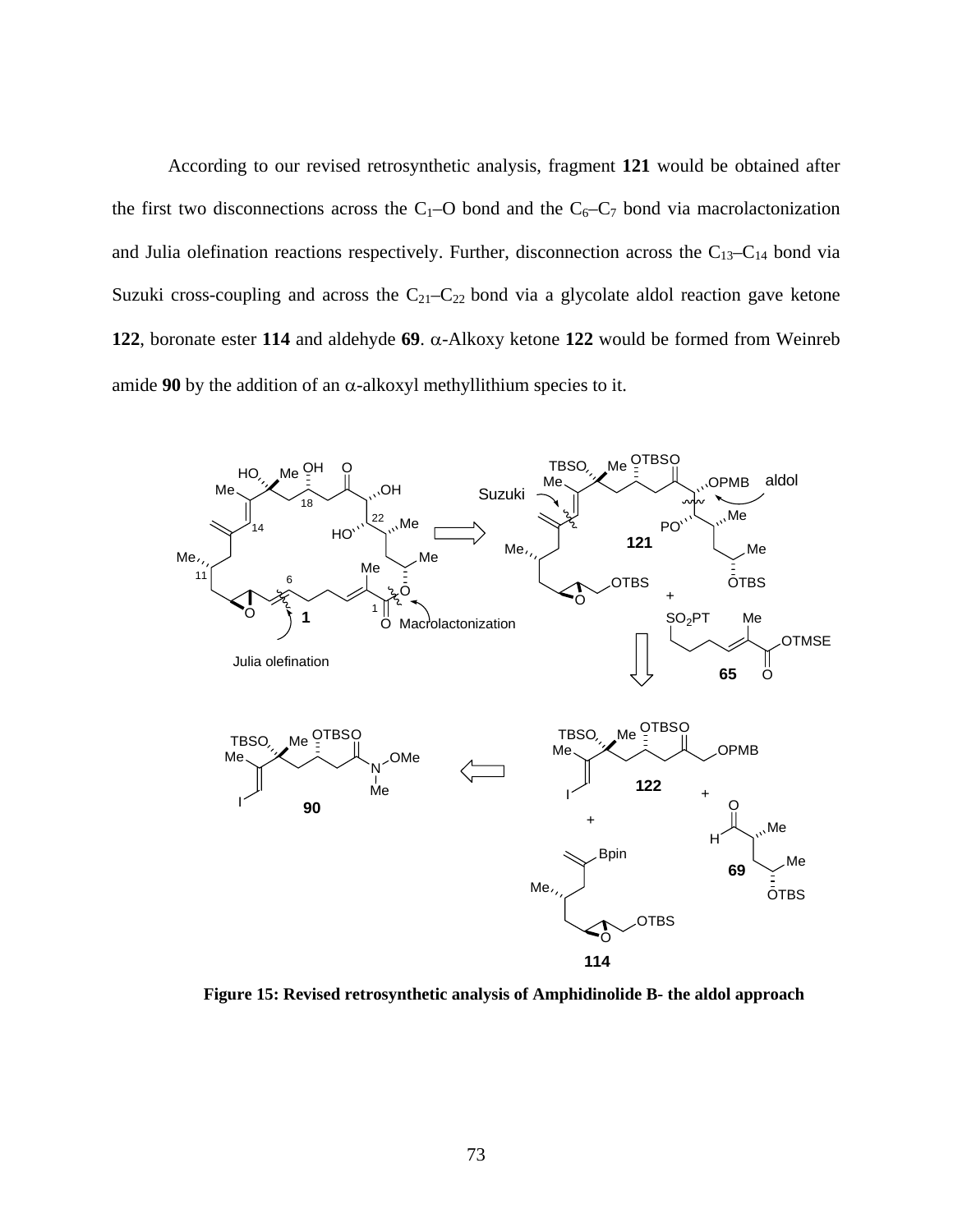# **3.4.2 Synthesis of precursors for aldol study**

As a two-fold approach to the aldol reaction we decided to prepare enolate precursors arising from iodide **90** as well as diene **115**. Weinreb amide **90** was reduced to aldehyde **123** by diisobutylaluminum hydride in 90% yield (Scheme 17). Subsequently, the lithium anion of paramethoxybenzyloxymethane obtained by the tin-lithium exchange of (paramethoxybenzyoxy)tributylstannane [[49\]](#page-118-0) was added to aldehyde **123** and the resulting free alcohol was oxidized to ketone **124** by Dess-Martin periodinane in an overall yield of 56%.





<sup>a</sup>Conditions: (a) Dibal-H. (b) PMBOCH<sub>2</sub>Li, THF. (c) Dess-Martin periodinane, CH<sub>2</sub>Cl<sub>2</sub>.

Synthesis of glycolate **125** resulted from the Suzuki cross-coupling of iodide **124** with boronic ester **114** under the previously optimized conditions (Eq 6). Although we were able to isolate diene  $125$  in  $44-50\%$  yields, the presence of the  $C_{20}$ - ketone functionality led to elimination of the C18- β-silyloxy group in the product to give 21–30% of undesired enone **126**  as a byproduct.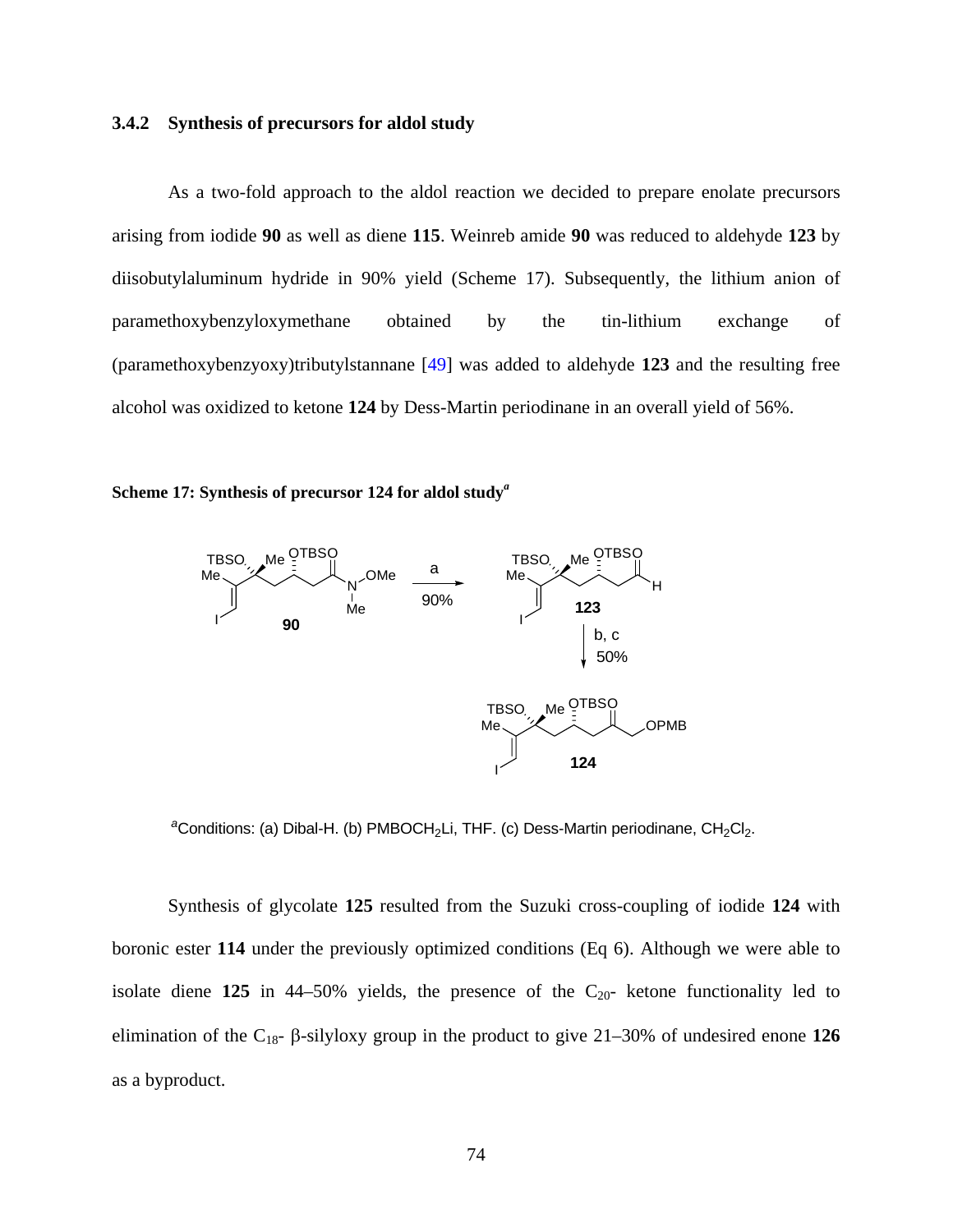

#### **3.4.3 Glycolate aldol trials**

α-alkoxy ketones **124** and **125** were individually subjected to typical soft-enolization conditions for generating Z-enolates i.e. dibutylboron triflate, Hunig's base at  $-78$  °C in CH<sub>2</sub>Cl<sub>2</sub> and then reacted with aldehyde **69** (Eq 7). Disappointingly, both reactions resulted in decomposition of the starting material glycolates. While the stability of vinyl iodide functionality to boron-based Lewis acids is not well documented in the literature, a sharp color change from colorless to deep red upon addition of dibutylboron triflate to iodide  $124$  in  $CH_2Cl_2$  led us to believe that complications in the reaction could be arising because of the presence of the vinyl iodide moiety. Decomposition of diene **125** possibly occurred by isomerization of the 1, 1 disubstituted diene to the more stable internal position and/or reactivity of the sensitive  $C_7-C_8$ epoxide.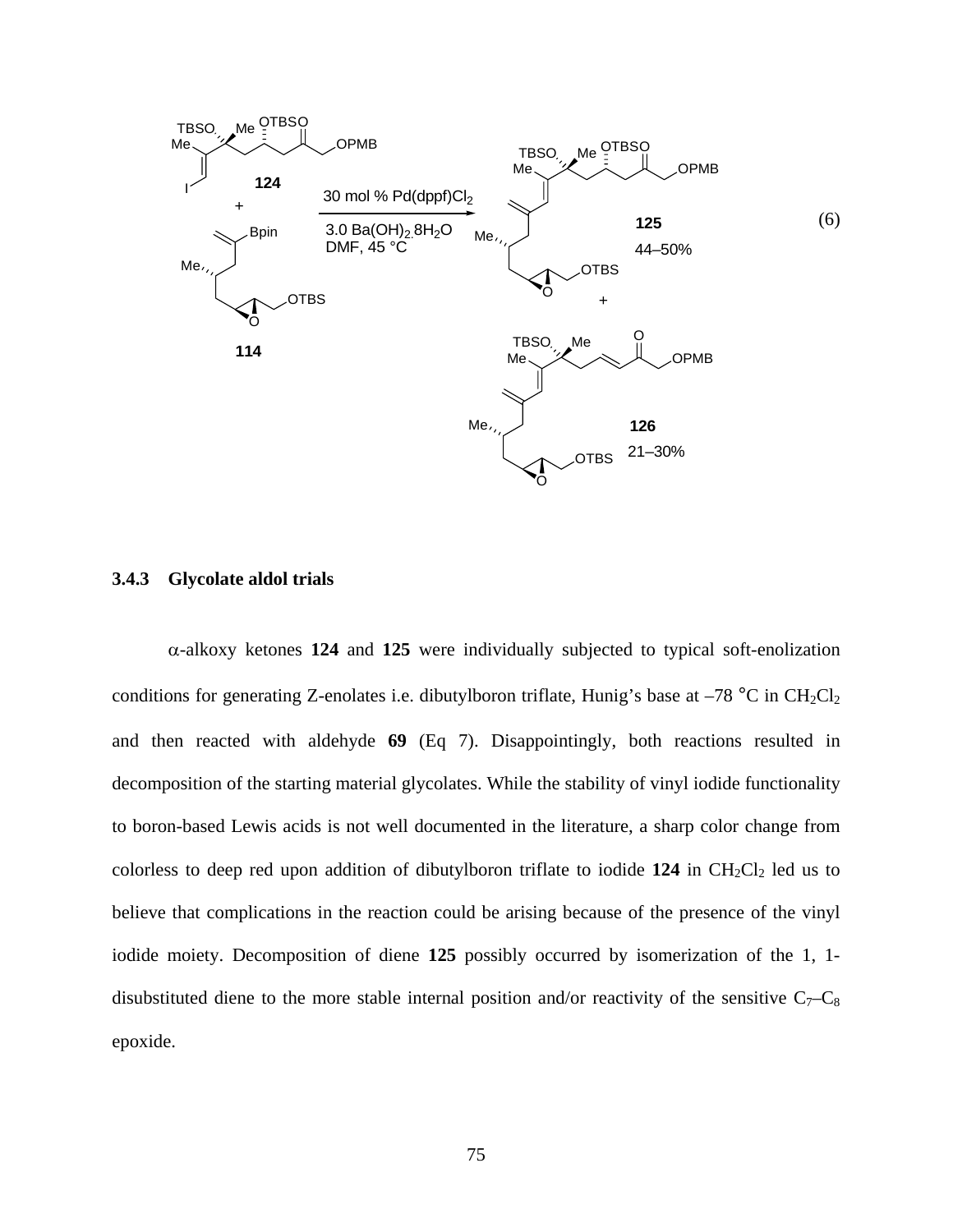

We did not attempt to test the glycolate aldol coupling strategy in any of the intermediates that precede iodide **124** since we would encounter the problem of epimerization of the  $C_{21}$ - alkoxide bearing stereocenter while attempting to transform the  $C_{14}-C_{15}$  alkyne to the trisubstituted alkene functionality.

# **3.5 THE DITHIANE ROUTE FOR FRAGMENT COUPLING**

# **3.5.1** Alternate coupling strategy to form the C<sub>14</sub>-C<sub>26</sub> fragment

As an alternate means of forming the complete  $C_{14}-C_{26}$  fragment we decided to explore the viability of forming the  $C_{20}-C_{21}$  bond. We envisioned that the fully functionalized top half **127** would result from carbometalation of the alkynyl silyl-deprotected form of fragment **128** in which the  $C_{20}$ - ketone would be protected as a dithiane (Figure 16). Fragment 128 would result from the addition of the anion derived from dithiane **129** into aldehyde **130** followed by protection of the newly formed hydroxyl group. The presence of a chelating alkoxy group in the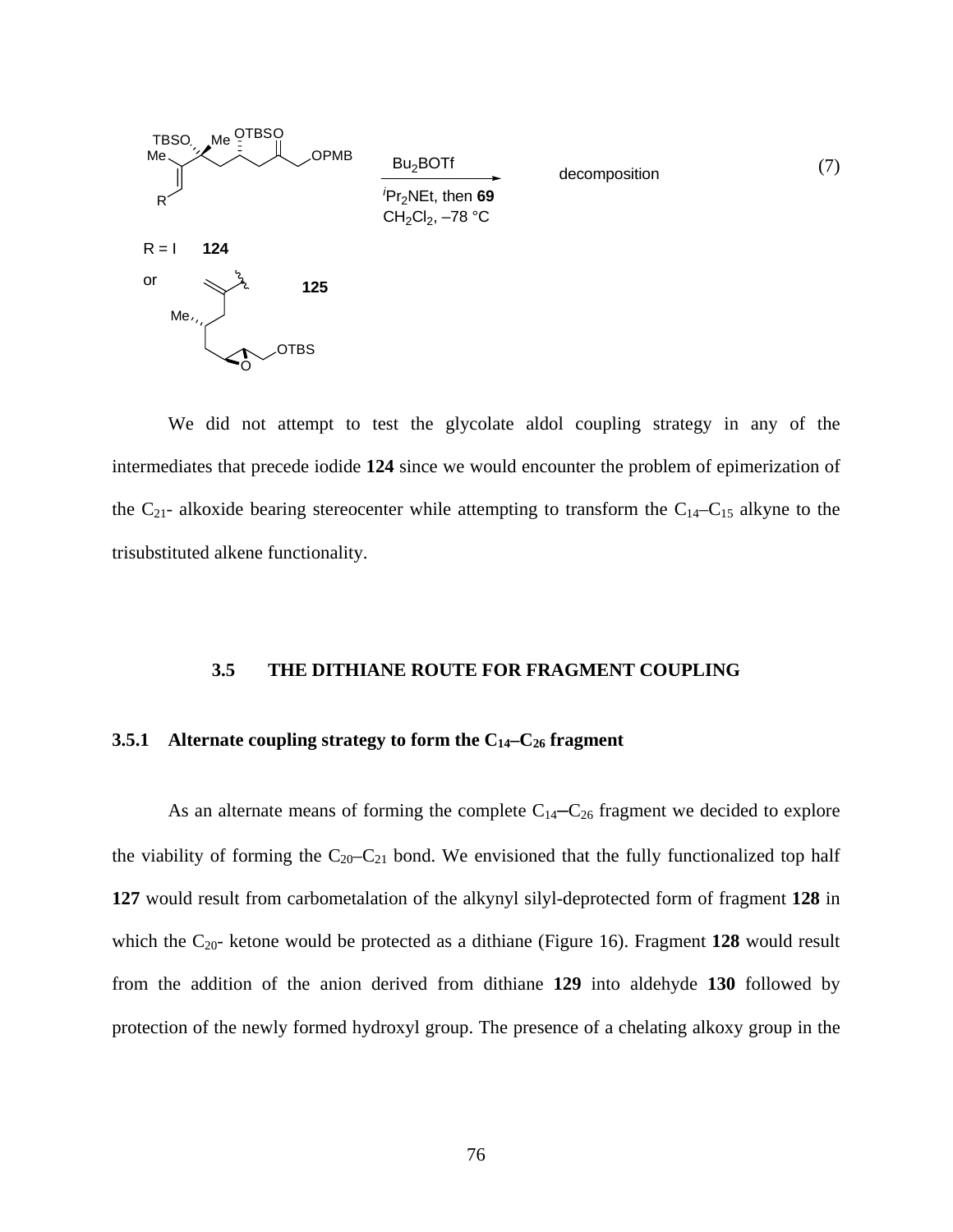$\alpha$  position of the aldehyde would ensure formation of the correct stereochemistry at the C<sub>21</sub> carbon through a chelate-Cram transition state. [\[50](#page-118-0)]



Figure 16: Retrosynthesis of the C<sub>14</sub>-C<sub>26</sub> fragment- the dithiane approach

#### **3.5.2 Synthesis of aldehyde fragment 130 and dithiane 129**

Synthesis of the requisite fragment **130** started with aldehyde **76** available through our AAC methodology (Scheme 18). Conversion of aldehyde **76** to epoxy alcohol **131** proceeded in the three steps of Wittig homologation, diisobutylaluminum hydride-mediated reduction and Sharpless' epoxidation, previously reported in the literature. [\[51](#page-118-0)] Epoxide **132** was regioselectively methylated with trimethylaluminum [\[52](#page-118-0)] and the primary alcohol in the resulting diol was selectively protected with a paramethoxybenzyl group to afford alcohol **133** in 53% overall yield. The  $C_2$ - hydroxyl bearing stereocenter was inverted through a Mitsunobu reaction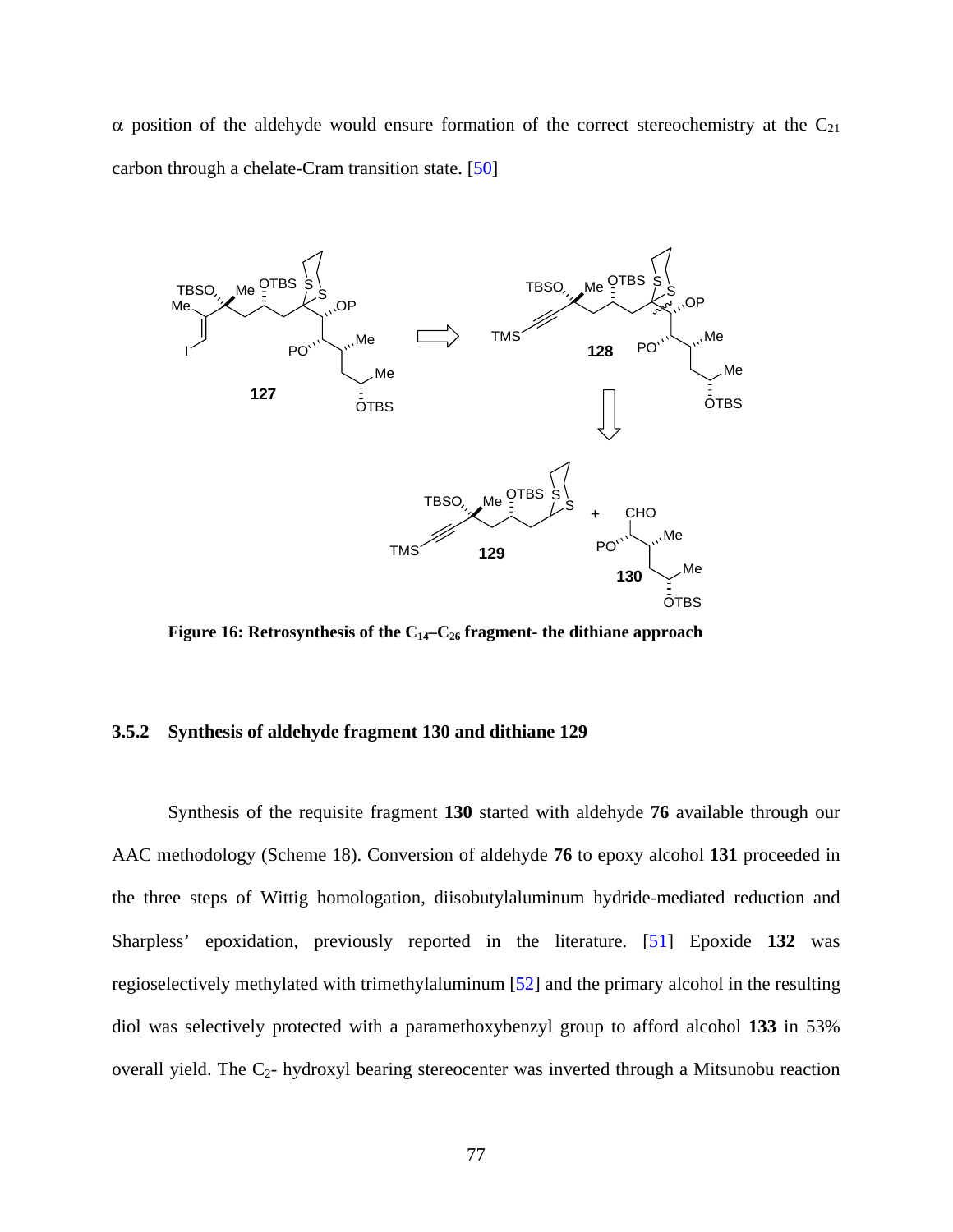yielding alcohol **133** in 86% yield. [[53\]](#page-118-0) Protection of the 2° alcohol with a benzyl group, selective deprotection of the paramethoxybenzyl group with DDQ was followed by oxidation of the resulting primary alcohol under Swern oxidation conditions to furnish aldehyde **130** in 57% yield over 3 steps.

#### **TBSO TBSO** OH O a, b CHO **TBSO** ref. 50 53%

**Scheme 18: Synthesis of aldehyde 130 for dithiane trials***<sup>a</sup>*



<sup>a</sup>Conditions: (a) Me<sub>3</sub>Al, hexanes, 0 °C. (b) NaH, PMBCl, Bu<sub>4</sub>N<sup>+</sup>I<sup>-</sup>, THF. (c) i. (*p*-NO<sub>2</sub>)C<sub>6</sub>H<sub>4</sub>COOH, PPh<sub>3</sub>, DIAD; ii. 1% NaOH, MeOH. (d) NaH, BnBr, Bu<sub>4</sub>N<sup>+</sup>I<sup>-</sup>, THF. (e) DDQ, CH<sub>2</sub>Cl<sub>2</sub>-pH 7 buffer (9:1). (f) DMSO,  $(COCI)_2$ , Et<sub>3</sub>N, -78 °C.

Weinreb amide **86a** was reduced with diisobutylaluminum hydride to the corresponding aldehyde which was then converted to dithiane **129** by treatment with propane 1, 3-dithiol, titanium tetrachloride in  $CH_2Cl_2$  in 55% yield (Eq 8).

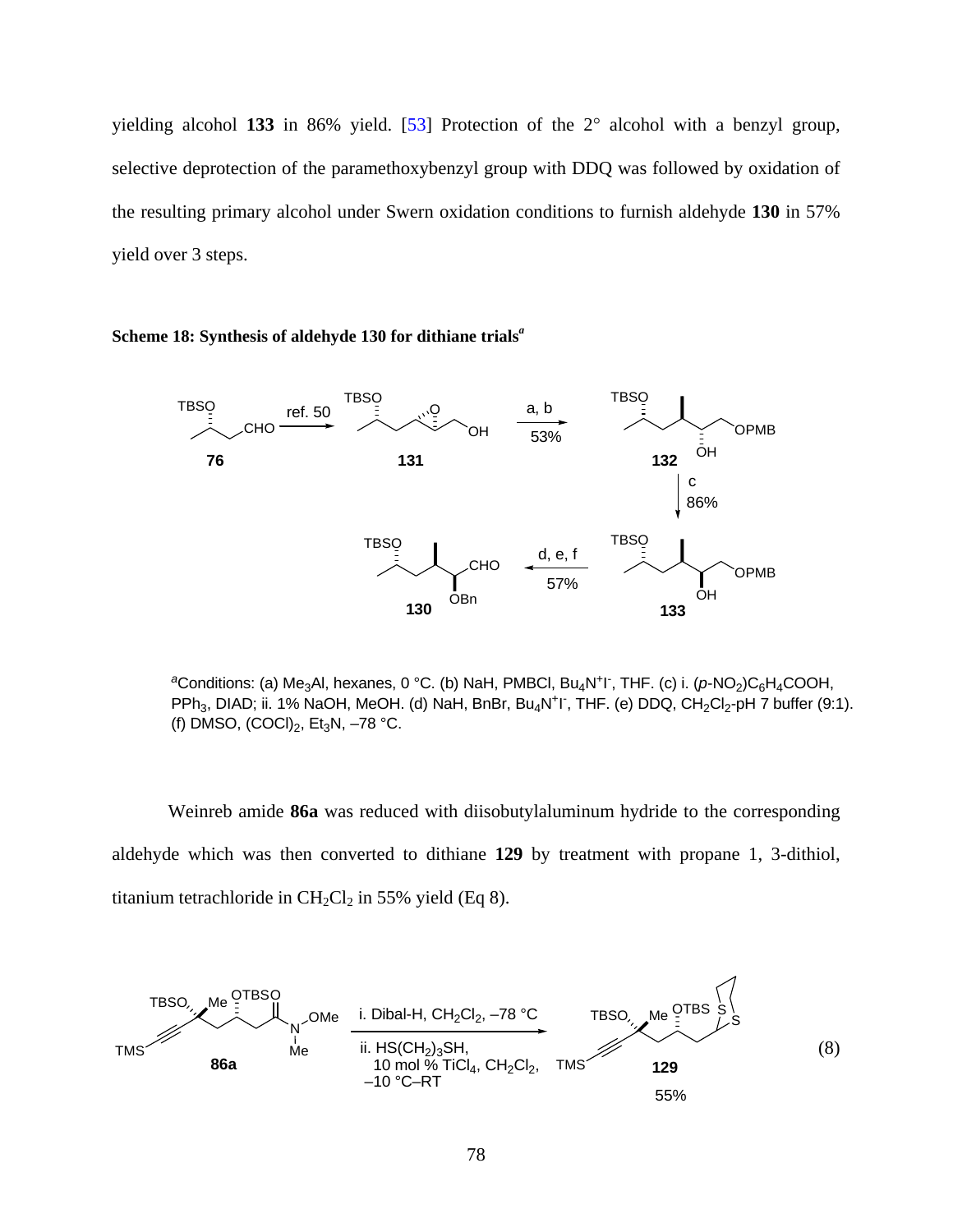# **3.5.3 Dithiane reaction trials**

With dithiane **129** and aldehyde **130** in hand, we attempted lithiation of the dithiane and subsequent addition to aldehyde **130** under various conditions (Eq 9). Unfortunately, we were unable to find conditions to metalate dithiane **129**. Treatment of excess dithiane **129** with butyllithium at –50 °C in THF and addition of aldehyde **130** led to the recovery of the dithiane and the addition product of butyl anion into aldehyde **130**. We then subjected dithiane **129** to metalation with *tert*-butyllithium in THF at –50 °C and allowed the reaction mixture to warm to ambient temperature to facilitate metalation, and then added aldehyde **130** at –50 °C. This led to the complete recovery of dithiane **129** and decomposition of the aldehyde. Even metalation with butyllithium in the presence of HMPA additive at –50 °C and subsequent addition of aldehyde to the reaction mixture failed to produce any product and resulted in the recovery of dithiane **129**  and aldehyde **130**.



(b) *<sup>t</sup>* BuLi, THF, –50 °C – RT, then –50 °C, **130** (c) BuLi, HMPA, –50 °C, then **130**

The unsuccessful attempts to add the anion of dithiane **129** into aldehyde **130** prompted us to perform control experiments to trap the anion with other, more reactive electrophiles such as TMSCl. Under a variety of conditions with bases such as butyllithium, *tert*-butyllithium,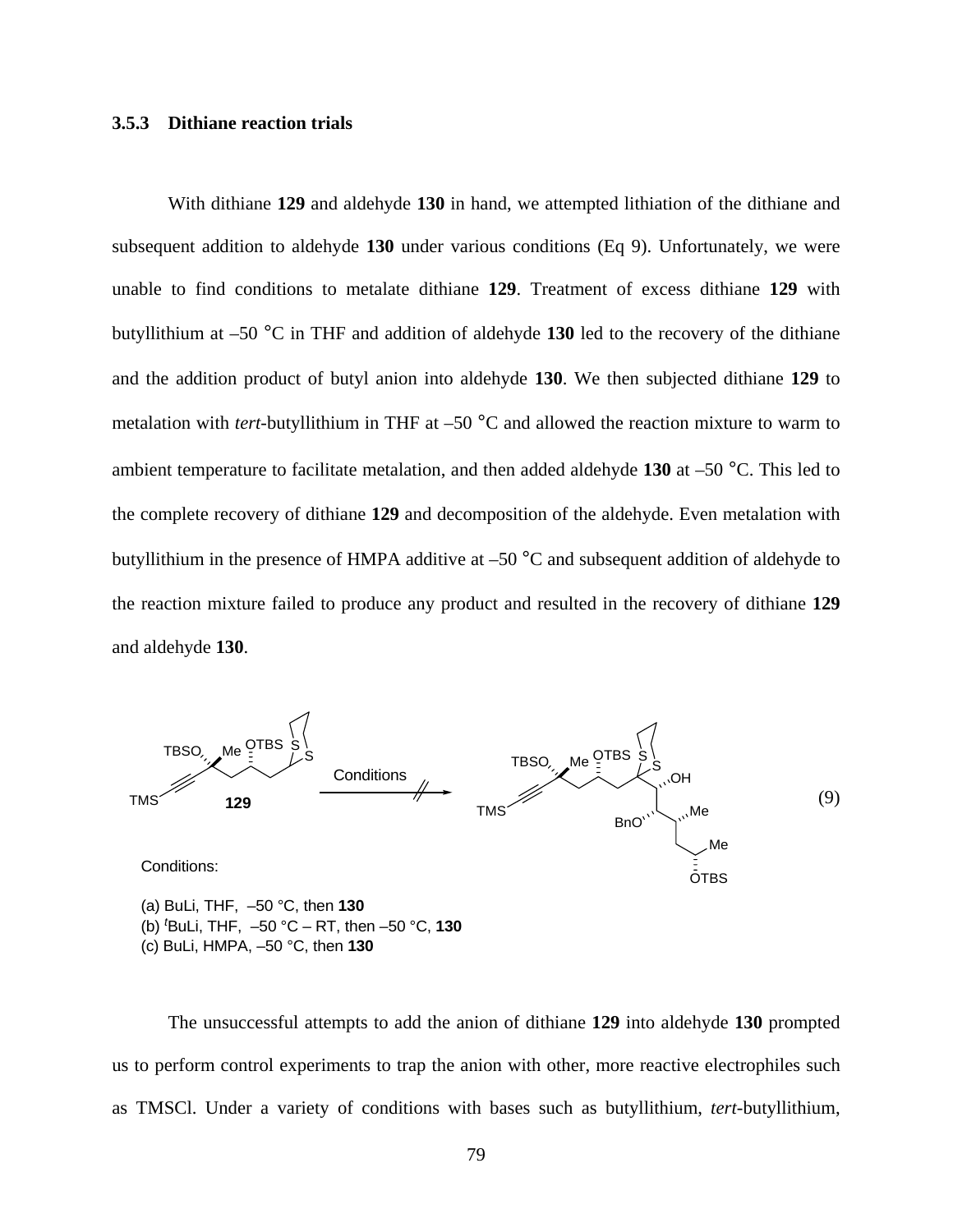potassium bis(trimethylsilyl)amide, experiments to metalate dithiane **129** and trap the anion with TMSCl led to the complete recovery of intact **129**. At this point, we do not have an explanation for the resistance of dithiane **129** towards metalation; and in order to proceed with our synthesis goals we have decided to abandon this route for the formation of the C14–C26 fragment of **1**.

# **3.6 CONCLUSIONS**

In pursuit of a total synthesis of the cytotoxic macrolide amphidinolide B (**1**), asymmetric AAC reactions have been used to set key stereochemical relationships in major fragments **90** and **114**. An efficient method to couple two major fragments to form the  $C_{13}-C_{15}$  trisubstituted diene in 1 was found and applied in the synthesis of the  $C_7-C_{20}$  fragment 115. Subsequent homologation was achieved through a Julia olefination reaction to complete a  $C_1-C_{20}$  synthon, **117**. Alternate coupling strategies in forming the  $C_{21}-C_{22}$  bond and the  $C_{20}-C_{21}$  bond were investigated.

# **EXPERIMENTAL SECTION**



TBSO **(***R***)-4-[2-(***tert-***Butyldimethylsilanyloxy)ethyl]oxetan-2-one (102) :** To a solution of 1.432 g of triamine ligand precursor to catalyst  $63a$  (2.11 mmol) in 18 mL of  $CH_2Cl_2$ was added 1.27 mL of trimethylaluminum (2.53 mmol) (2 M solution in hexanes) and was stirred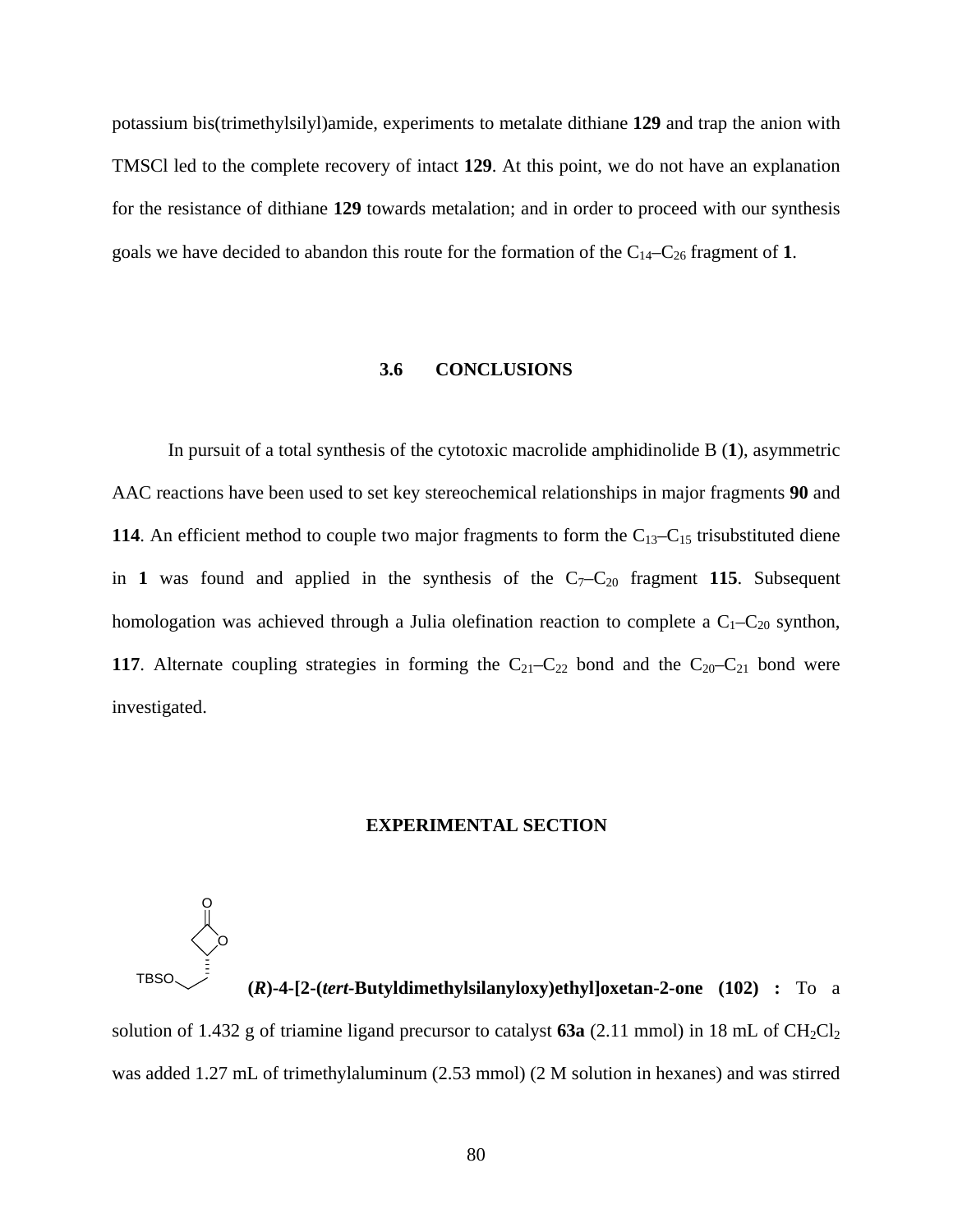for 2 h. The solution was cooled to  $-78$  °C, and 3.1 mL of <sup>*i*</sup>Pr<sub>2</sub>NEt (17.9 mmol) was added to it followed by the slow addition of 1.5 mL of acetylbromide (20.1 mmol). To the resulting pale yellow solution was added 2.0 g of 3-(*tert*-butyl-dimethyl-silanyloxy)-propionaldehyde<sup>42</sup> (10.6) mmol) in 6 mL of  $CH_2Cl_2$ . The reaction mixture was stirred overnight at  $-78$  °C, diluted with  $3\%$  Et<sub>3</sub>N in ether and filtered through a short plug of silica gel using  $3\%$  Et<sub>3</sub>N in ether. The filtrate was concentrated *in vacuo* and the crude product was purified by Kugelrohr distillation (pot temperature:  $70-75$  °C) at 75 mTorr to afford 2.10 g of the title compound (86%) as a colorless oil. Derivatization with benzylamine followed by the separation of the corresponding enantiomers on HPLC determined the enantiomeric excess to be 95.4%, using racemic sample as standard;  $[\alpha]_D = +23.2$  (*c* 2.20, CHCl<sub>3</sub>); IR (thin film): 2955, 2929, 2884, 1830, 1472, 1256, 1108, 837 cm<sup>-1</sup>; <sup>1</sup>H NMR (300 MHz, CDCl<sub>3</sub>): δ 4.69 (dddd, *J* = 10.4, 6.1, 4.4, 4.4 Hz, 1H), 3.79– 3.74 (m, 2H), 3.55 (dd, *J* = 16.4, 5.8 Hz, 1H), 3.21 (dd, *J* = 16.4, 4.3 Hz, 1H), 2.11–1.93 (m, 2 H), 0.89 (s, 9H), 0.06 (s, 6H); 13C NMR (75 MHz, CDCl3): δ 168.3, 69.0, 58.7, 43.1, 37.2, 25.7, 18.1, -5.6; EI-MS  $e/v$  173 (M<sup>+</sup>-<sup>*t*</sup>Bu), 131 (M<sup>+</sup>-<sup>*t*</sup>Bu-CH<sub>2</sub>CO), 101; HRMS calcd for C<sub>7</sub>H<sub>13</sub>O<sub>4</sub>: 173.0634, found 173.0632.

 **(***S***)-5-(***tert***-Butyldimethylsilanyloxy)-3-methylpentanoic acid (103)**: To a –50 °C solution of 1.118 g of CuBr ( 7.79mmol) in 40 mL of THF and 6 mL of dimethylsulfide, was added 5.2 mL of methylmagnesiumbromide (15.6 mmol) (3 M solution in ether) slowly to give a yellow suspension. The suspension was allowed to warm HO OTBS Me, O

 $-50$  °C, and 1.200 g of the above lactone (5.19 mmol) in 6 mL of THF was added to it, and then

to  $-30$  °C and stirred at that temperature for 30 min. The reaction mixture was cooled back to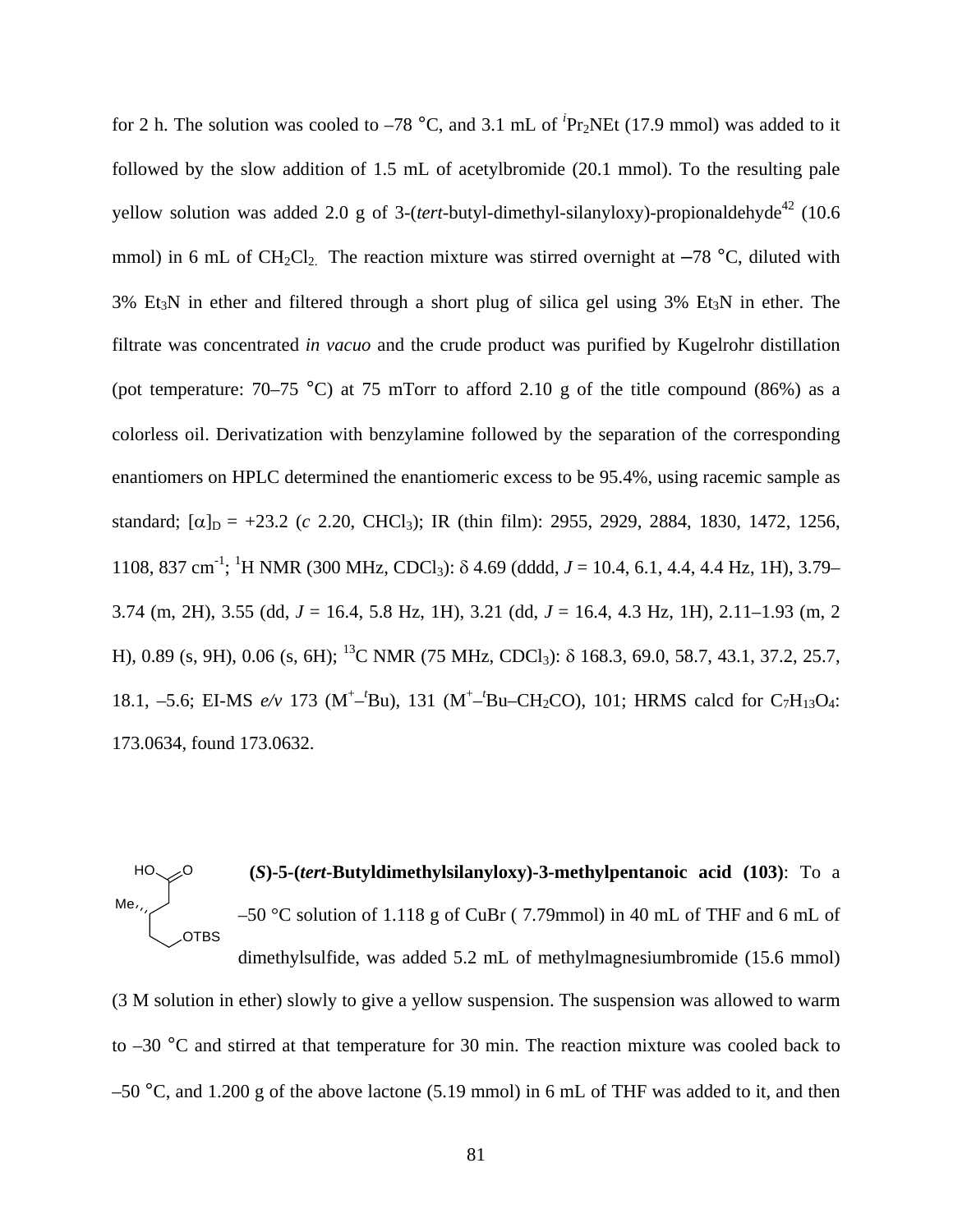it was maintained at –50 °C for 45 min. Then, 0.9 mL (7.74 mmol) of trimethylsilylchloride was added to it and the reaction mixture was allowed to warm to ambient temperature overnight. It was quenched with 20 mL of a saturated aqueous solution of NH4Cl. After separation of the layers, the organic layer was washed twice with 30 mL of saturated NH<sub>4</sub>Cl solution and once with a saturated solution of EDTA. The combined aqueous layers were extracted with ether (5 x 30 mL). The combined organics were dried over Na2SO4, concentrated *in vacuo* and the crude product was purified by flash chromatography (5% EtOAc in hexanes) to yield 0.993 g of the title compound (77%) as a pale yellow, viscous oil:  $[\alpha]_D = -1.5$  (*c* 2.0, CHCl<sub>3</sub>); IR (thin film): 3582, 2956, 2929, 2857, 1709, 1462, 1256, 1098, 835 cm<sup>-1</sup>; <sup>1</sup>H NMR (300 MHz, CDCl<sub>3</sub>): δ 3.75–3.64 (m, 2H), 2.41 (dd, *J* = 14.2, 5.1 Hz, 1H), 2.25–2.07 (m, 2H), 1.59 (dddd, *J =* 12.8, 6.8, 6.8, 6.0 Hz, 1H), 0.47 (dddd, *J =* 13.4, 7.1, 6.3, 6.3 Hz, 1H), 0.99 (d, *J =* 6.5 Hz, 3H), 0.89 (s, 9H), 0.05 (s, 6H); <sup>13</sup>C NMR (75 MHz, CDCl<sub>3</sub>): δ 179.4, 61.0, 41.5, 39.2, 27.2, 26.0, 19.8, 18.3, –5.4; EI-MS *e/v* 189 (M+ –*t* Bu), 171 (M+ –*t* Bu–H2O), 145 (M+ –*t* Bu–CO2), 127, 115; HRMS calcd for C8H17O3Si: 189.0947, found 189.0952.

**(***S***)-[5-(***tert***-Butyldimethylsilanyloxy)-3-methylpentanoic acid methoxymethylamide (103a):** To a solution of 2.05 g (8.29 mmol) of carboxylic acid  $103$  in 25 mL of  $CH_2Cl_2$  was added 1.21g of *N,O*dimethylhydroxylamine hydrochloride (12.4 mmol), 2.39 g of EDCI (12.4 mmol) and 1.53 g of DMAP (12.4 mmol). The resulting solution was stirred at ambient temperature for 2 h and quenched with 25 mL of brine. After separation of layers, the aqueous layer was extracted with EtOAc (5 x 25mL). The combined organics were dried over MgSO<sub>4</sub> and the solvent evaporated N OTBS Me, O OMe Me<sup>2</sup>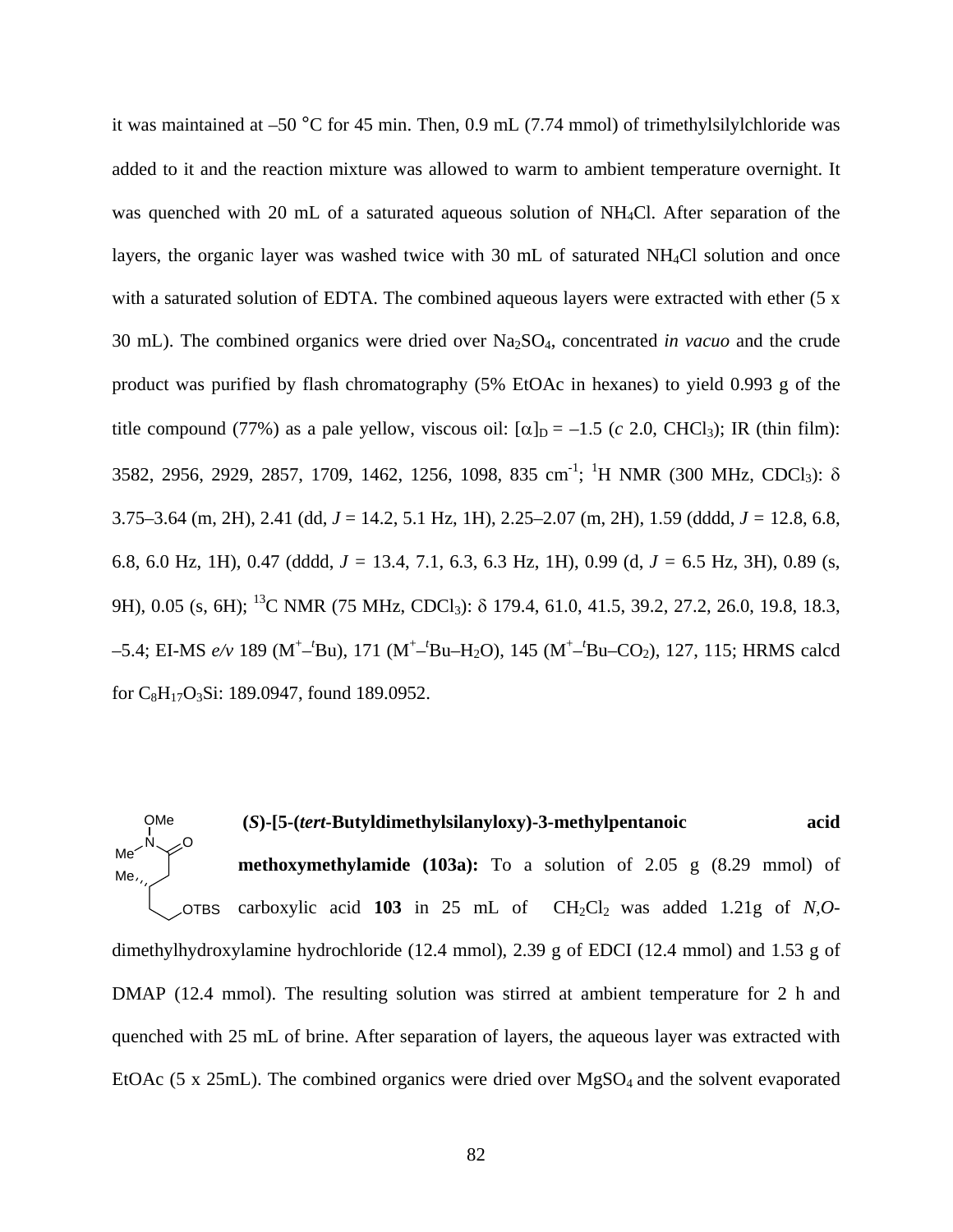*in vacuo*. The crude product was purified by flash chromatography (10% EtOAc in hexanes) to obtain 2.145 g (90%) of the title compound as a colorless oil :  $[\alpha]_D = +7.5$  (*c* 2.3, CHCl<sub>3</sub>); IR  $(thin film): 2956, 2857, 1669, 1463, 1411, 1384, 1255, 1095, 836 cm<sup>-1</sup>; <sup>1</sup>H NMR (300 MHz,$ CDCl3): δ 3.67-3.56 (m, 2H), 3.62 (s, 3H), 3.14 (s, 3H), 2.40 (dd, *J* = 14.8, 5.6 Hz, 1H), 2.25 (dd, *J* = 14.3, 8.1 Hz, 1H), 2.18–2.07 (m, 1H), 1.57 (dddd, *J =* 13.4, 6.9, 6.9, 6.9 Hz, 1H), 1.39 (dddd, *J* = 13.7, 6.8, 6.8, 6.8 Hz, 1H), 0.92 (d, *J* = 6.6 Hz, 3H), 0.87 (s, 9H), 0.01 (s, 6H); <sup>13</sup>C NMR (75 MHz, CDCl3): δ 174.0, 77.3, 61.3, 61.1, 39.8, 39.2, 26.9, 25.9, 20.0, 18.3, –5.3; EI-MS *e/v* 274  $(M^+$ -Me), 232, 158, 129; HRMS calcd for C<sub>13</sub>H<sub>28</sub>NO<sub>3</sub>Si: 274.1838, found 229.1839.



The resulting solution was warmed to ambient temperature and stirred for 15 min. The reaction was worked up by the addition of 30 mL of ether and 20 mL of water. After separation of the layers, the aqueous layer was extracted with ether (5 x 20 mL). The combined organics were dried over MgSO4 and the solvent was evaporated *in vacuo*. The crude product was purified by flash chromatography (4% EtOAc in hexanes) to obtain 0.490 g (91%) of the title compound as a colorless oil :  $[\alpha]_D = -4.7$  (*c* 2.1, CHCl<sub>3</sub>); IR (thin film): 2956, 2927, 1718, 1471, 1255, 1093, 836 cm<sup>-1</sup>; <sup>1</sup>H NMR (300 MHz, CDCl<sub>3</sub>): δ 3.77–3.58 (m, 2H), 2.47 (dd, *J* = 15.3, 5.2 Hz, 1H), 2.28-2.17 (m, 2H), 2.12 ( s, 3H), 1.52 (dddd, *J =* 12.7, 6.5, 6.5, 6.5 Hz, 1H), 1.39 (dddd, *J* = 13.5, 6.6 Hz, 1H), 0.92 (d , *J =* 6.9 Hz, 3H), 0.89 (s, 9H), 0.05 (s, 6H); 13C NMR (75 MHz, CDCl3): δ 208.8, 60.9, 51.2, 39.5, 30.1, 26.2, 25.9, 19.8, 18.2, –5.4; EI-MS *e/v* 229 (M+ –Me),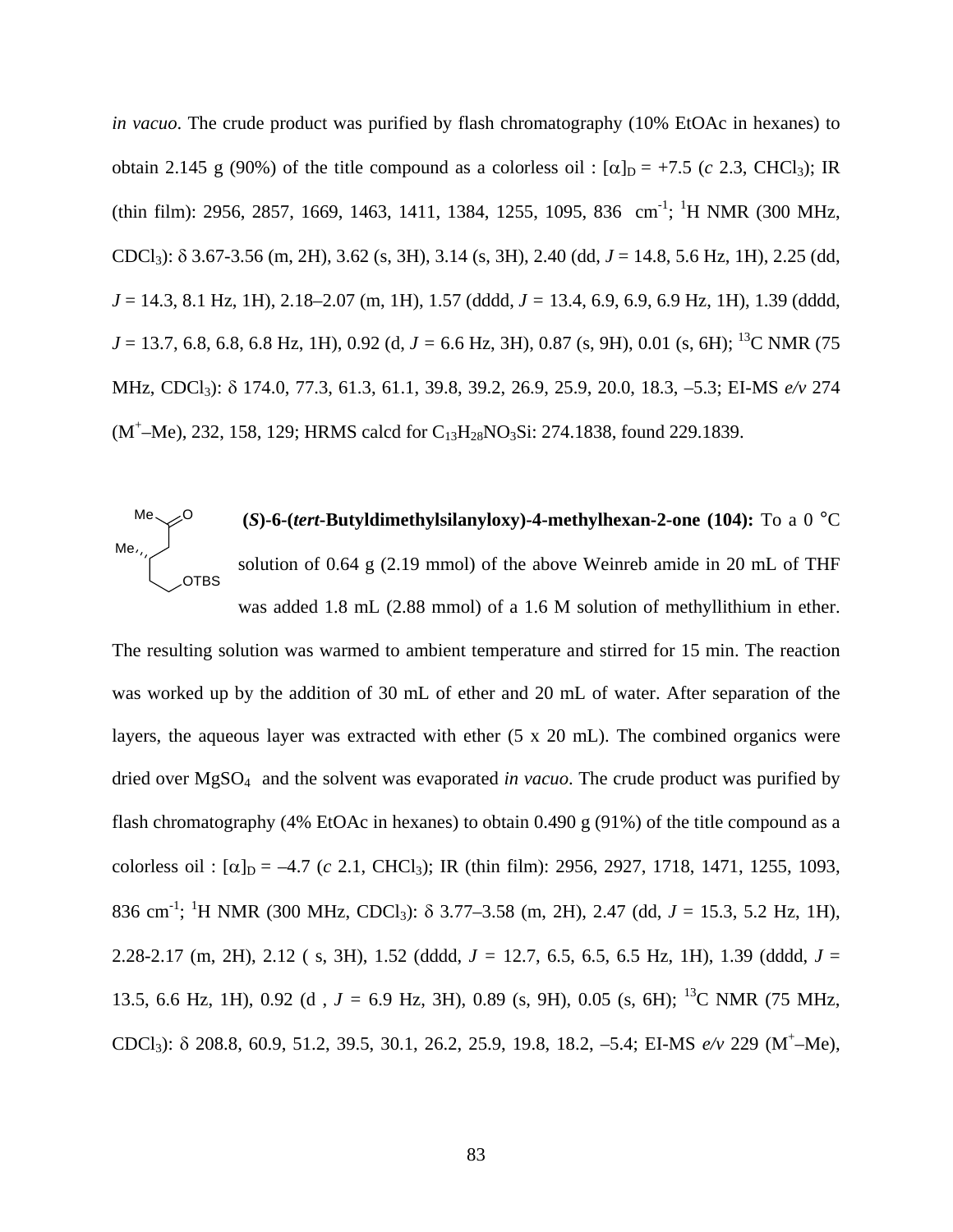187 (M<sup>+-1</sup>Bu), 145 (M<sup>+-1</sup>Bu-CH<sub>2</sub>CO), 115; HRMS calcd for C<sub>12</sub>H<sub>25</sub>O<sub>2</sub>Si: 229.1624, found 229.1632.

#### **(***S***)-(Trifluoromethanesulfonicacid-[4-(***tert-***butyldimethylsilanyloxy)-2 methylbutyl]-vinyl ester (105):** To a –78 °C solution of 18.6 mL of a 0.5 M solution of potassium bis(trimethylsilyl)amide in toluene (9.29 mmol) in THF OTBS Me, OTf

(10 mL) was added a solution of 1.89 g of ketone **104** (7.74 mmol) in THF (18 mL), dropwise. The resulting solution was stirred at  $-78$  °C for 15 min and then, a solution of 3.87 g (10.8) mmol) of *N-*phenyltriflimide in THF (20 mL) was cannulated into the reaction mixture to produce a yellow solution which was then allowed to warm to 0 °C. Then, 30 mL of a saturated NaHCO<sub>3</sub> solution and 35 mL of ether were added to it, the layers were separated, and the aqueous layer washed with ether (5 x 30 mL). The combined organics were dried over Na<sub>2</sub>SO<sub>4</sub>, concentrated and purified by column chromatography over silica gel (0.5% EtOAc in hexanes, 2% Et<sub>3</sub>N) to afford 2.58 g (89%) of the title compound as a colorless oil;  $[\alpha]_D = -5.18$  (*c* 2.04, CHCl<sub>3</sub>); IR (thin film): 2957, 2931, 2857, 1669, 1420, 1211, 1141 cm<sup>-1</sup>; <sup>1</sup>H NMR (300 MHz, CDCl3): δ 5.14 (d, *J* = 3.4 Hz, 1H), 4.95 (d, *J =* 3.4 Hz, 1H), 3.73–3.57 ( m, 2H), 2.40 (dd, *J* = 15.3, 6.2 Hz, 1H), 2.15 (dd, *J* = 15.2, 7.9 Hz, 1H), 2.01–1.92 (m, 1H), 1.63 (dddd, *J* = 12.3, 6.8, 5.1, 5.1 Hz, 1H), 1.37 (dddd, *J* = 11.7, 8.1, 5.8, 5.8 Hz, 1H), 0.97 (d, *J* = 6.6 Hz, 3H), 0.91 (s, 9H), 0.06 (s, 6H); <sup>13</sup>C NMR (75 MHz, CDCl<sub>3</sub>):  $\delta$  155.7, 118.5 ( $J_{C-F}$  = 318.2 Hz), 105.3, 60.6, 41.5, 38.9, 26.9, 25.8, 18.9, 18.2, –5.4; EI-MS *e/v* 319 (M<sup>+</sup> –*t* Bu), 291, 227; HRMS calcd for  $C_{16}H_{28}O_4F_3$ : 319.0647, found: 319.0653.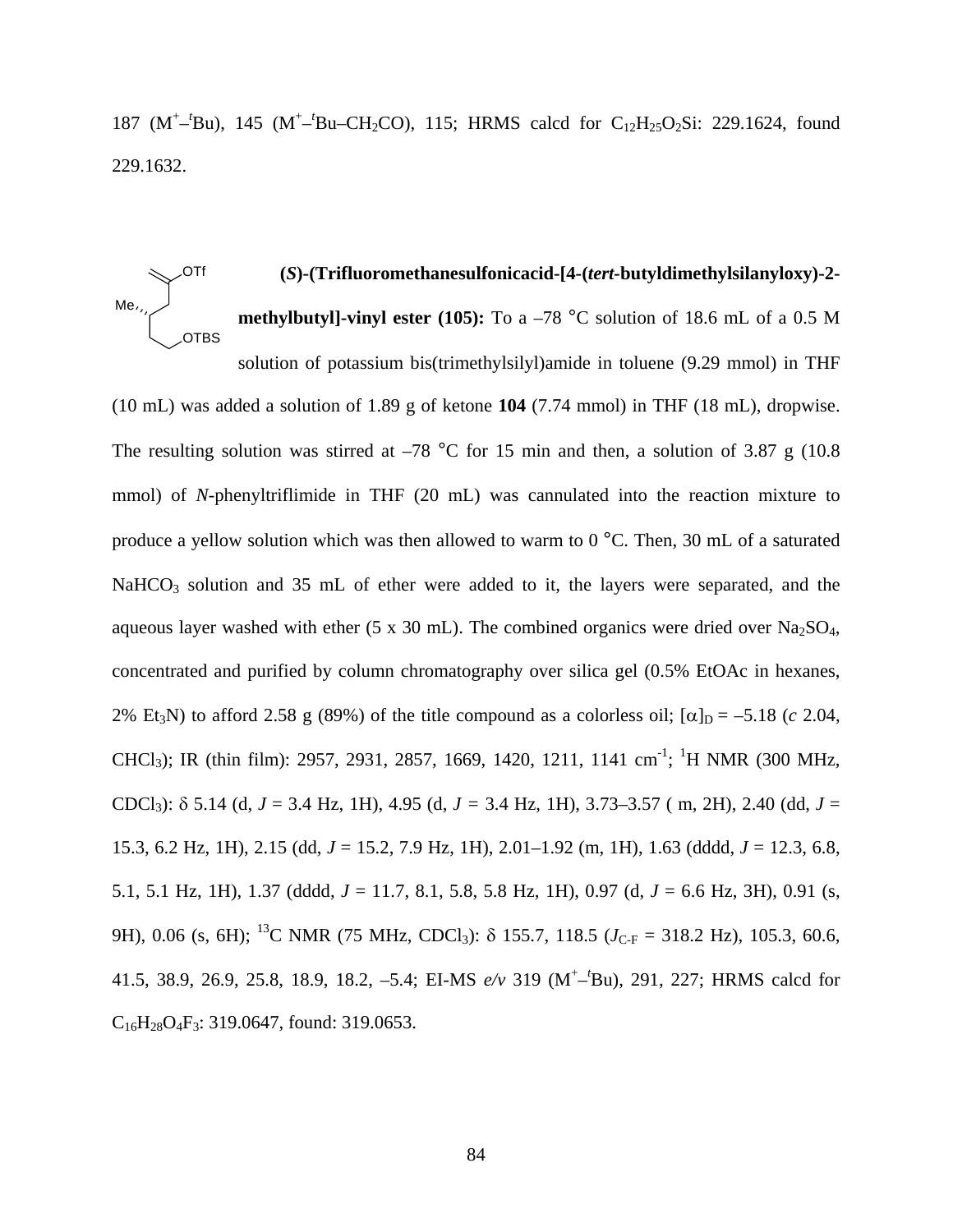**(***S***)-4,4,5,5-Tetramethyl-2-[1-(2-methyl-4-trimethylsilanyloxy-butyl)-vinyl]- [1,3,2]dioxaborolane (106):** A mixture of 0.300 g of triflate **105** (0.802 mmol), 0.224 g of bis(pinacolato)diboron (0.882 mmol), 0.056 g of bis(triphenylphosphine)palladium dichloride (0.088 mmol), 0.042 g of triphenylphosphine (0.160 mmol) and 0.154g of potassium phenoxide (1.20 mmol) in 5 mL of toluene (0.2 M) was heated at 50 °C for 3 h. After cooling the reaction mixture to ambient temperature, added 2mL of water, 20 mL of ether, separated the layers and extracted the aqueous layer with ether (3 x 10 mL). The organics were combined, dried over  $Na<sub>2</sub>SO<sub>4</sub>$ , concentrated and and the crude product purified by column chromatography over silica gel (2% EtOAc in hexanes,  $1\%$  Et<sub>3</sub>N) to afford 0.225 g (79%) of the title compound as a colorless oil;  $[\alpha]_D = -3.39$  (*c* 2.25, CHCl<sub>3</sub>); IR (thin film): 2977, 2957, 2857, 1614, 1427, 1370, 1308, 1255, 144, 1096 cm<sup>-1</sup>; <sup>1</sup>H NMR (300 MHz, CDCl<sub>3</sub>): δ 5.80 (d, *J* = 3.6 Hz, 1H), 5.56 (d, *J* = 3.3 Hz, 1H). 3.70–3.58 (m, 2H), 2.18 (dd, *J* = 13.0, 6.0 Hz, 1H), 1.95 (dd, *J* = 13.0, 7.8 Hz, 1H), 1.80–1.71 (m, 1H), 1.60 (dddd, *J* = 13.1, 7.3, 5.2.5.2 Hz, 1H), 1.33–1.24 (m, 1H), 1.25 (s, 12H), 0.89 (s, 9H), 0.83 (d, *J* = 6.6 Hz, 3H), 0.04 (s, 6H); 13C NMR (75 MHz, CDCl3): δ 130.3, 83.2, 77.4, 61.5, 43.3, 39.8, 29.4, 25.9, 24.7, 19.4, 18.3, –5.3; EI-MS  $e/v$  297 (M<sup>+</sup>-<sup>t</sup>Bu), 197, 169, 155; HRMS calcd for C<sub>15</sub>H<sub>30</sub> BO<sub>3</sub>Si: 297.2057, found: 297.2055. **OTBS** Me Bpin

# **(***R***)-3-Methyl-5-(4,4,5,5-tetramethyl-[1,3,2]dioxaborolan-2-yl)-hex-5-enal (106b):** To a solution of 0.420 g of boronic ester **106** in THF (12 mL) was added a 1 M solution of tetrabutyl ammonium fluoride in THF at ambient temperature and the reaction mixture was stirred overnight. To this was added 20 mL of ether and 5 mL of O Me, Bpin

NaHCO<sub>3</sub> and after separation of the layers, the organic layer was washed with 5 mL of brine and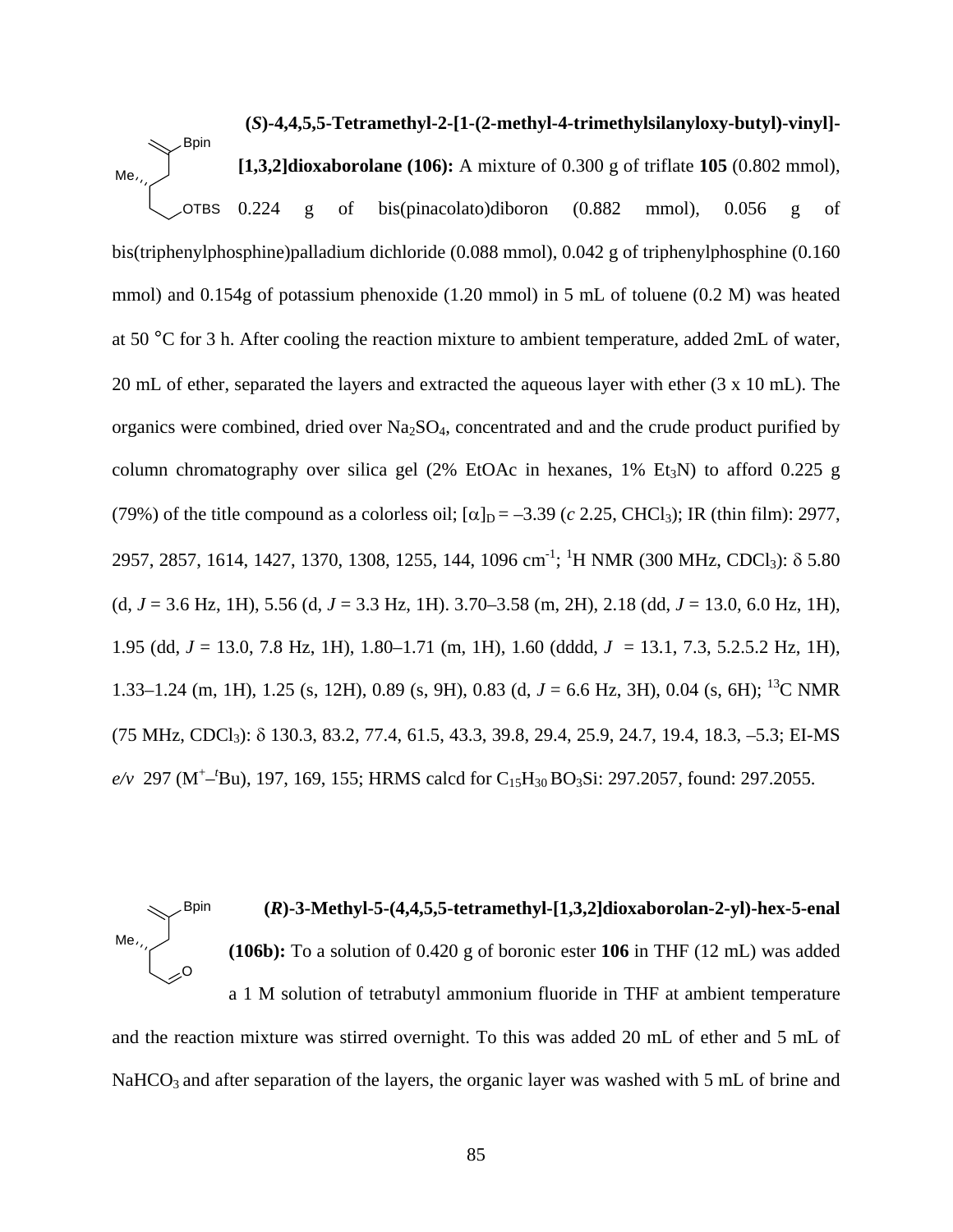the aqueous layers were extracted with ether (5 x 20 mL). The combined organics were dried over Na2SO4, concentrated and and the crude product taken over to the next step without purification. To a 0  $^{\circ}$ C solution of the crude alcohol in 5 mL of CH<sub>2</sub>Cl<sub>2</sub> was added a freshly prepared solution of 1.51 g of Dess-Martin periodinane in 1.7 mL of pyridine and 7mL of  $CH<sub>2</sub>Cl<sub>2</sub>$ . The reaction mixture was allowed to warm to ambient temperature and stirred for 3 h. It was then diluted with pentane and filtered through a short plug of florisil. The filtrate was concentrated and purified by column chromatography (8% ether in pentane) to afford 0.200 g of the title compound (70%);  $[\alpha]_D = +6.85$  (*c* 1.08, CHCl<sub>3</sub>); IR (thin film): 2978, 2930, 2716, 1726, 1615, 1370, 1311, 1143, 861 cm<sup>-1</sup>; <sup>1</sup>H NMR (300 MHz, CDCl<sub>3</sub>): δ 9.75 (dd, *J* = 2.1 Hz, 1H), 5.87 (d, *J* = 3.3 Hz, 1H), 5.61 (s, 1H), 2.42 (ddd, *J* = 15.7, 4.7, 1.7 Hz, 1H), 2.28–2.23 (m, 1H), 2.19–2.12 (m, 3H), 1.27 (s, 12H), 0.94 (d, *J* = 6.4 Hz, 3H); <sup>13</sup>C NMR (75 MHz, CDCl<sub>3</sub>): δ 203.3, 131.5, 83.5, 77.2, 50.4, 42.9, 28.1, 24.7, 20.5; HRMS calcd for C<sub>13</sub>H<sub>23</sub>BO<sub>3</sub>: 238.174, found: 238.1741.

# **(***S***,***E***)-5-Methyl-7-(4,4,5,5-tetramethyl-[1,3,2]dioxaborolan-2-yl)-octa-2,7-dienoic acid ethyl ester (106c):** To a 0 °C suspension of 0.161 g of NaH (4.03 mmol) in THF (0.5 mL), was added 0.85 ml of  $Me$ , Bpin CO<sub>2</sub>Et

diisopropyl(ethoxycarbonylmethyl) phosphonate (3.36 mmol). This was stirred at 0 °C for 20 min and a solution of aldehyde **106b** in THF (2.3 mL) was added to it. The reaction mixture was allowed to warm to ambient temperature, and then,  $3 \text{ mL } H_2O$  was added to it, the layers were separated and the aqueous layer was washed with EtOAc (3 x 10 mL). The organics were combined and concentrated and the crude material was purified by flash chromatography (4%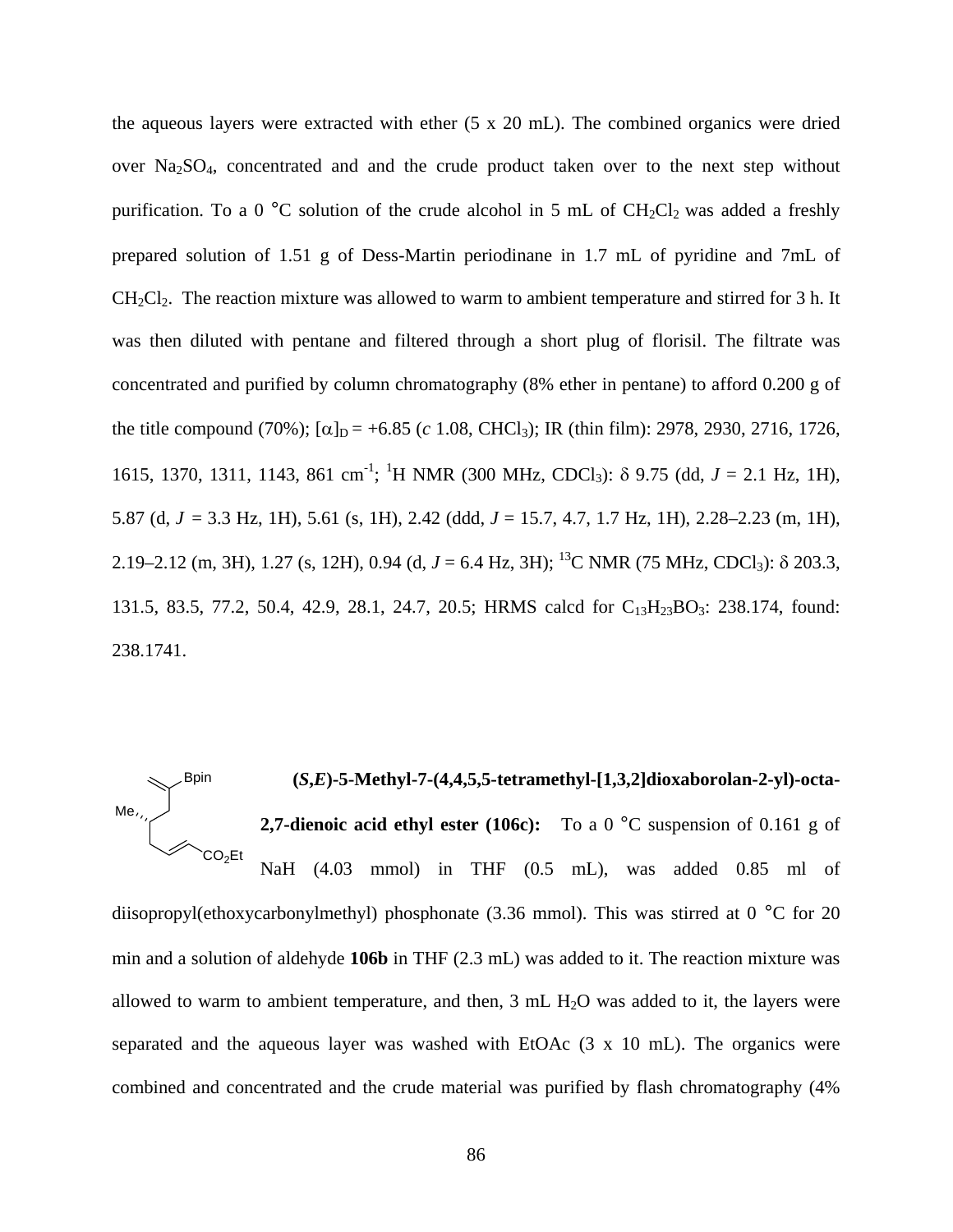EtOAc/Hex) to yield 0.230 g (88%) of the title compound as a yellow oil:  $\alpha|_{D} = -7.6$  (*c* 2.4, CHCl<sub>3</sub>); IR (thin film) 2978, 2926, 2854, 1722, 1653, 1369, 1310, 1204, 1143 cm<sup>-1</sup>; <sup>1</sup>H NMR (300 MHz, CDCl3): δ 6.96 (ddd, *J* = 14.8, 7.5, 7.1 Hz, 1H), 5.84 (d, *J* = 3.5 Hz, 1H), 5.83 (ddd, *J* = 15.6, 1.4, 1.4 Hz, 1H), 5.58 (d, *J* = 3.3 Hz, 1H), 4.18 (q, *J* = 7.1 Hz, 2H), 2.29–2.13 (m, 2H), 1.88–1.77 (m, 1H), 1.29 (t, *J* = 5.2 Hz, 3H), 1.26 (s, 12H), 0.86 (d, *J* = 6.6 Hz, 3H); 13C NMR (75 MHz, CDCl3): δ 166.7, 148.5, 130.9, 122.3, 83.4, 77.4, 60.1, 42.9, 39.2, 32.2, 24.7, 19.4, 14.3; HRMS calcd for C17H29BO4: 308.2159, found 308.2159.



hydride in hexanes and the reaction mixture was stirred at that temperature for 30 min. It was quenched with a saturated solution of Rochelle's salt and the resulting emulsion was allowed to clear by stirring for 1 h. The layers were separated and the aqueous layer was extracted with  $CH_2Cl_2$  (3 x 20 mL). The combined organics were dried over Na<sub>2</sub>SO<sub>4</sub>, concentrated and and the crude product was purified by column chromatography (10–20% EtOAc/ Hex) to afford 0.350 g of allylic alcohol **107** (92%):  $[\alpha]_D = -4.85$  (*c* 2.15, CHCl<sub>3</sub>); IR (thin film): 3377, 2977, 2923, 1614, 1427, 1369, 1308, 1142, 970 cm<sup>-1</sup>; <sup>1</sup>H NMR (300 MHz, CDCl<sub>3</sub>): δ 5.89 (d, *J* = 3.6 Hz, 1H) 5.68 (ddd, *J* = 15.4, 5.9, 5.9 Hz, 1H), 5.59 (ddd, *J* = 15.2, 4.6, 4.6 Hz, 1H), 5.55 (d, *J* = 2.9 Hz, H), 4.07 (app. d, *J* = 4.3 Hz, 2H), 2.17 (dd, *J* = 13.1, 6.2 Hz, 1H), 2.06 (ddd, *J* = 12.8, 5.4, 5.4 Hz, 1H), 1.94 (dd, *J* = 13.2, 7.7 Hz, 1H), 1.88–1.77 (m, 1H), 1.75–1.61(m, 1H), 1.66 (s,1H), 1.25  $(s, 12H), 0.82$  (d,  $J = 66$  Hz, 3H); <sup>13</sup>C NMR (75 MHz, CDCl<sub>3</sub>):  $\delta$  132.1, 130.5, 130.2, 83.4, 77.2,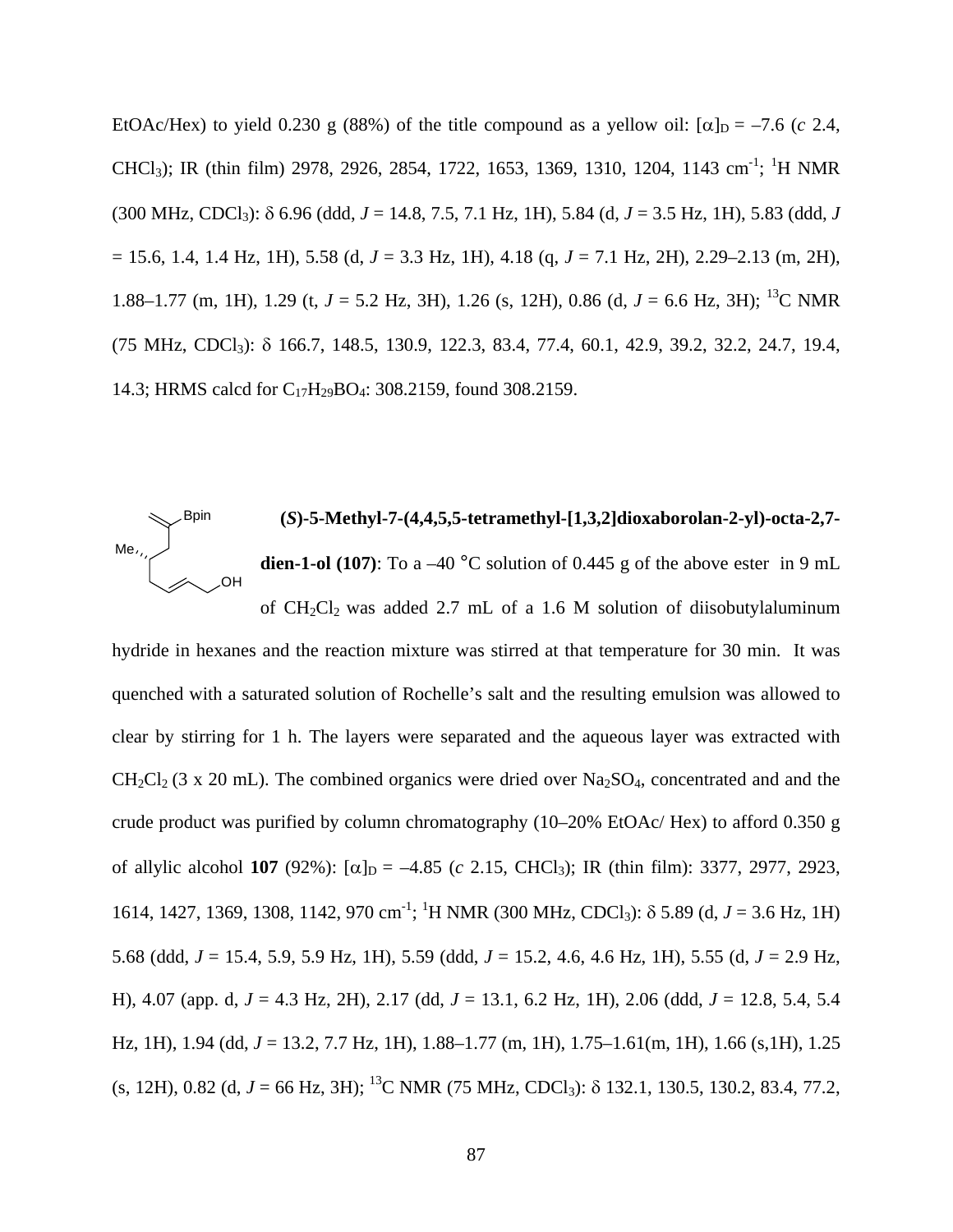63.8 42.7, 39.4, 32.8, 24.7, 19.4; HRMS calcd for  $(M^+ + Na)$   $C_{15}H_{27}BO_3Na$  : 289.1951, found 289.1968.

#### **2-[(***E***)-(***S***)-7-(***tert***-Butyldimethylsilanyloxy)-3-methyl-1-methylenehept-5-enyl]-4,4,5,5-tetramethyl-[1,3,2]dioxaborolane** (**108**): To a 0 °C solution of 0.134 g of allylic alcohol **107** (0.50 mmol) in 4 mL of DMF Me<sub>z</sub> Bpin OTBS

was added 0.038 g of imidazole (0.55 mmol, 1.1 equiv) and 0.091 g of *tert*-butyldimethylsilyl chloride (0.60 mmol, 1.2 equiv). The resulting solution was allowed to warm to ambient temperature and stirred for 8 h. It was quenched by the addition of 3 mL of brine and 10 mL of ether. After separation of the layers, the organic layer was washed with 5 mL of brine. The aqueous layers were extracted with ether (3 x 5 mL). The combined organics were dried over Na2SO4, concentrated and and the crude product purified by flash chromatography (5% EtOAc in hexanes) to afford 0.157 g of silyl ether **108** as a colorless oil (82%):  $[\alpha]_D = -3.7$  (*c* 2.0, CHCl<sub>3</sub>); IR (thin film): 2956, 2928, 2857, 1614, 1462, 1370, 1254, 1144, 836 cm<sup>-1</sup>; <sup>1</sup>H NMR (300 MHz, CDCl3): δ 5.81 (d, *J* = 3.6 Hz, 1H), 5.67–5.47 (m, 3H), 4.13 (dd, *J =* 5.0, 1.0 Hz, 2H), 2.18 (dd, *J* = 13.1, 6.2 Hz, 1H), 2.08 (ddd, *J* = 13.4, 5.8, 5.8 Hz, 1H), 1.96 (dd, *J* = 13.1, 7.7 Hz, 1H), 1.83 (ddd, *J* = 14.2, 7.4, 7.4 Hz, 1H), 1.74–1.65 (m, 1H), 1.26 (s, 12H), 0.90 (s, 9H), 0.83 (d, *J* = 6.5 Hz, 3H), 0.07 (s, 6H); <sup>13</sup>C NMR (75 MHz, CDCl<sub>3</sub>): δ 130.5 (2 C), 130.1, 83.4, 77.5, 64.2, 42.8, 39.4, 33.0, 26.1, 24.8, 19.3, 18.5, -4.9; HRMS calcd for C<sub>17</sub>H<sub>32</sub>BO<sub>3</sub>Si: 323.2214, found 323.2202.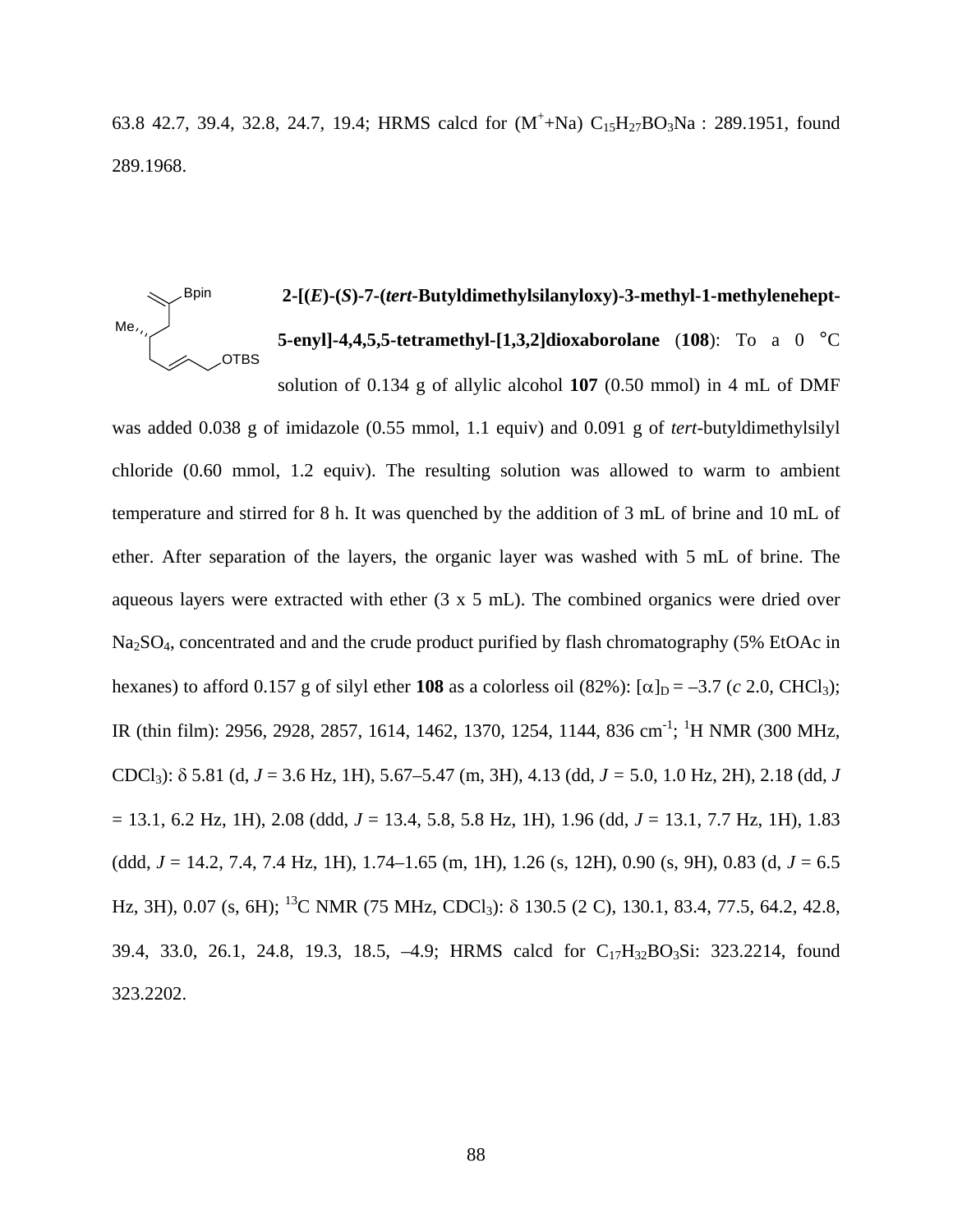

**(***E***)-(***3S,5R,10R***)-3,5-Bis-(***tert***-butyldimethylsilanyloxy)-12 hydroxy-5,6,10-trimethyl-8-methylene-dodec-6-enoic acid methoxy-methyl-amide** (**109**): General procedure A was

followed with 20 mg of iodide **90** (0.03 mmol), 23 mg of boronic ester **106a** (0.09 mmol), 26 mg of  $Pd(CH_3CN)_2Cl_2$  (0.01, 30 mol %), 5.7 mg of dppf (0.01 mmol) and 32 mg of Ba(OH)2.8H2O (0.10 mmol, 3 equiv). Isolated 16 mg of diene **109**  (82%) as a colorless oil:  $[\alpha]_D = -41.6$  (*c* 1.1, CHCl<sub>3</sub>); IR (thin film): 3443, 2954, 2928, 2856, 1643, 1472, 1386, 1255, 1002, 834 cm<sup>-1</sup>; <sup>1</sup>H NMR (300 MHz, CDCl<sub>3</sub>): δ 5.94 (s, 1H), 5.01 (br s, 1H), 4.82 (br s, 1H), 4.08 (dddd, *J* = 6.3, 6.3, 3.7, 3.7 Hz, 1H), 3.66 (s, 3H), 3.65–3.60 (m, 2H), 3.40 (t, *J* = 6.5 Hz, 1H), 3.14 (s, 3H), 2.72 (d, *J* = 5.0 Hz, 2H), 2.17 (dd, *J* = 8.6, 3.0 Hz, 1H), 1.95 (dd, *J* = 10.5, 3.6 Hz, 1H), 1.94–1.74 (m, 3H) 1.82 (s, 3H), 1.66–1.56 (m, 2H), 1.43 (s, 3H), 0.91 (s, 9H), 0.85 (d, *J* = 6.2 Hz, 3H), 0.83 (s, 9H), 0.13 (s, 3H), 0.07 (s, 3H), 0.03 (s, 3H), –0.01 (s, 3H); 13C NMR (75 MHz, CDCl3): δ 173.1, 145.4, 141.0, 125.8, 114.9, 78.3, 77.3, 67.7, 61.4, 60.2, 49.2, 47.1, 40.9, 40.3, 31.9, 27.4, 26.4, 26.0, 18.8, 18.7, 15.8, –1.2, –1.7, –4.5, –4.7; HRMS calcd for  $(M^+ + Na) C_{31}H_{61}NO_4Si_2Na$ : 594.3986, found 594.4088.



%), 5.7 mg of dppf (0.01 mmol) and 32 mg of Ba(OH)2.8H2O (0.10 mmol, 3 equiv). Isolated 23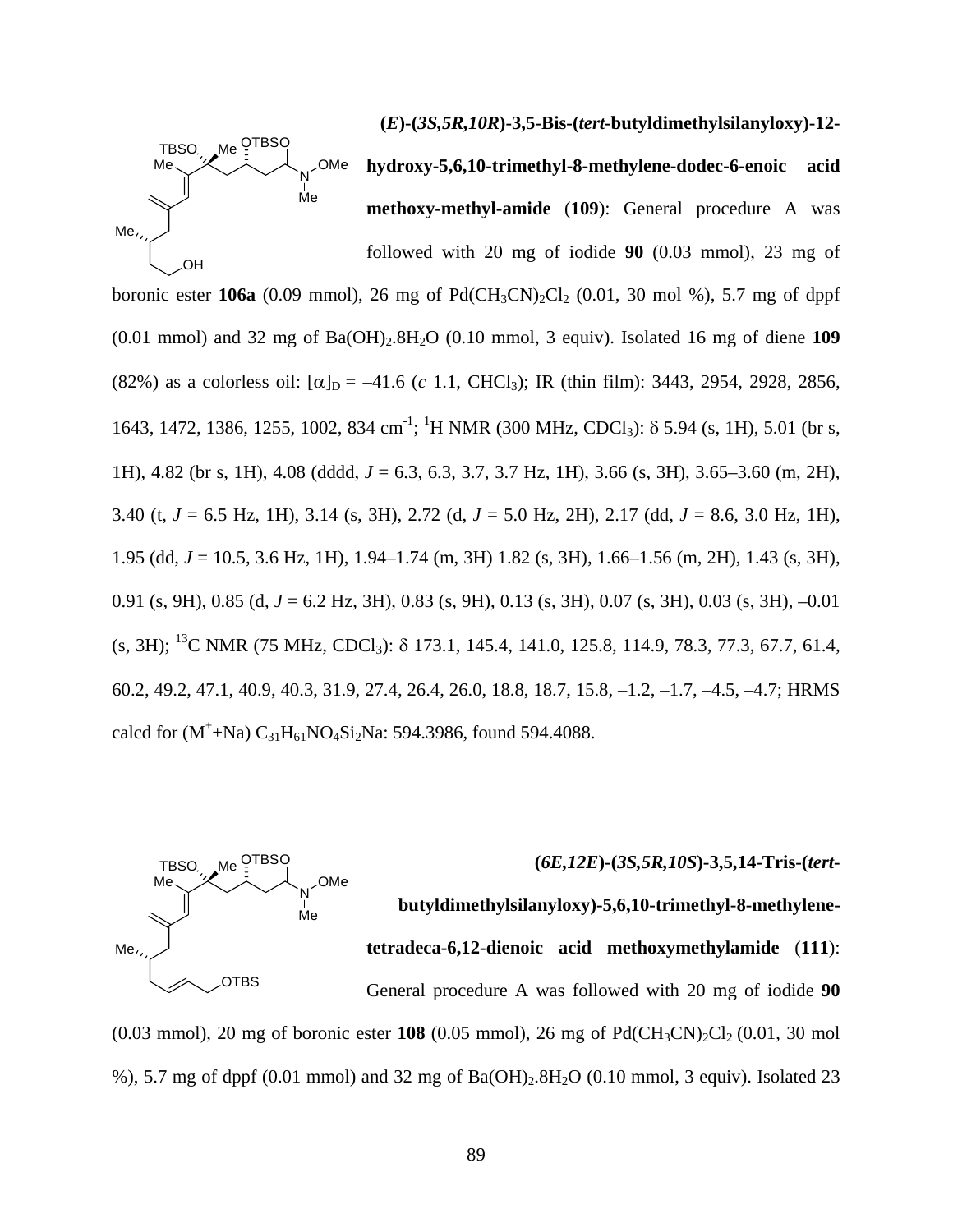mg of diene **108** (94%) as a colorless oil:  $[\alpha]_D = -4.9$  (*c* 1.2, CHCl<sub>3</sub>); IR (thin film): 2955, 2928, 2856, 1669, 1462, 1255, 1094, 835 cm<sup>-1</sup>; <sup>1</sup>H NMR (300 MHz, CDCl<sub>3</sub>): δ 5.88 (s, 1H), 5.57–5.53 (m, 2H), 4.99 (s, 1H), 4.84 (s, 1H), 4.12 (d, *J* = 4.5 Hz, 2H), 3.66 (s, 3H), 3.14 (s, 3H), 2.65–2.63 (m, 2H), 2.14–2.01 (m, 3H), 1.93–1.84 (m, 3H), 1.79 (s, 3H), 1.61 (dddd, *J* = 6.3, 6.3, 6.3, 6.3 Hz, 1H), 0.91 (s, 9H), 0.90 (s, 9H), 0.84 (s, 9H), 0.83–0.81 (m, 3H), 0.12 (s, 3H), 0.07 (s, 6H), 0.05 (s, 6H), 0.00 (s, 3H); 13C NMR (75 MHz, CDCl3): δ 172.5, 145.0, 141.5, 130.6, 129.7, 125.5, 114.6, 77.8, 67.2, 64.1, 61.2, 49.9, 45.5, 40.5, 39.4, 31.9, 31.5, 29.7, 28.6, 26.2, 26.0, 25.9, 18.5, 18.4, 17.9, 15.0, -1.0, -1.4, -2.1, -4.5, -4.6, -5.1; HRMS calcd for  $(M^+ + Na)$ C<sub>38</sub>H<sub>77</sub>NO<sub>5</sub>Si<sub>3</sub>Na: 734.5007, found 734.5005.

#### **(***2S,3S,5R***)-{3-[2-Methyl-4-(4,4,5,5-tetramethyl-[1,3,2]dioxaborolan-2 yl)-pent-4-enyl]-oxiranyl}-methanol (107a):** To a -20 °C suspension of 0.370 g of flame-dried, activated 4 Å molecular sieves in 2 mL of  $CH_2Cl_2$ Me Bpin OH O

was added a solution of 0.050 g of (+) diethyl tartarate (0.241 mmol) in 2 mL of  $CH_2Cl_2$ followed by 0.0445 mL of Ti(O*<sup>i</sup>* Pr)4 (0.153 mmol) and 0.12 mL of *tert*-butylhydroperoxide (0.602 mmol) dropwise, via syringe. After stirring the resulting white suspension for 30 min, a solution of 0.080 g of allylic alcohol  $107$  (0.300 mmol) in 3 mL of  $CH_2Cl_2$  was added to it. The reaction mixture was stirred at –20 °C for 16 h and quenched with a freshly prepared solution of 0.040 g of ferrous sulfate and 0.012 g of citric acid in 1 mL of water. After separation of the layers, the organic layer was filtered through a short plug of 1:1 celite/florisil, and the filter cake was washed with EtOAc. The aqueous layer was also extracted with EtOAc (3 x 5 mL). The combined organics were dried over Na2SO4, concentrated and and the crude product was purified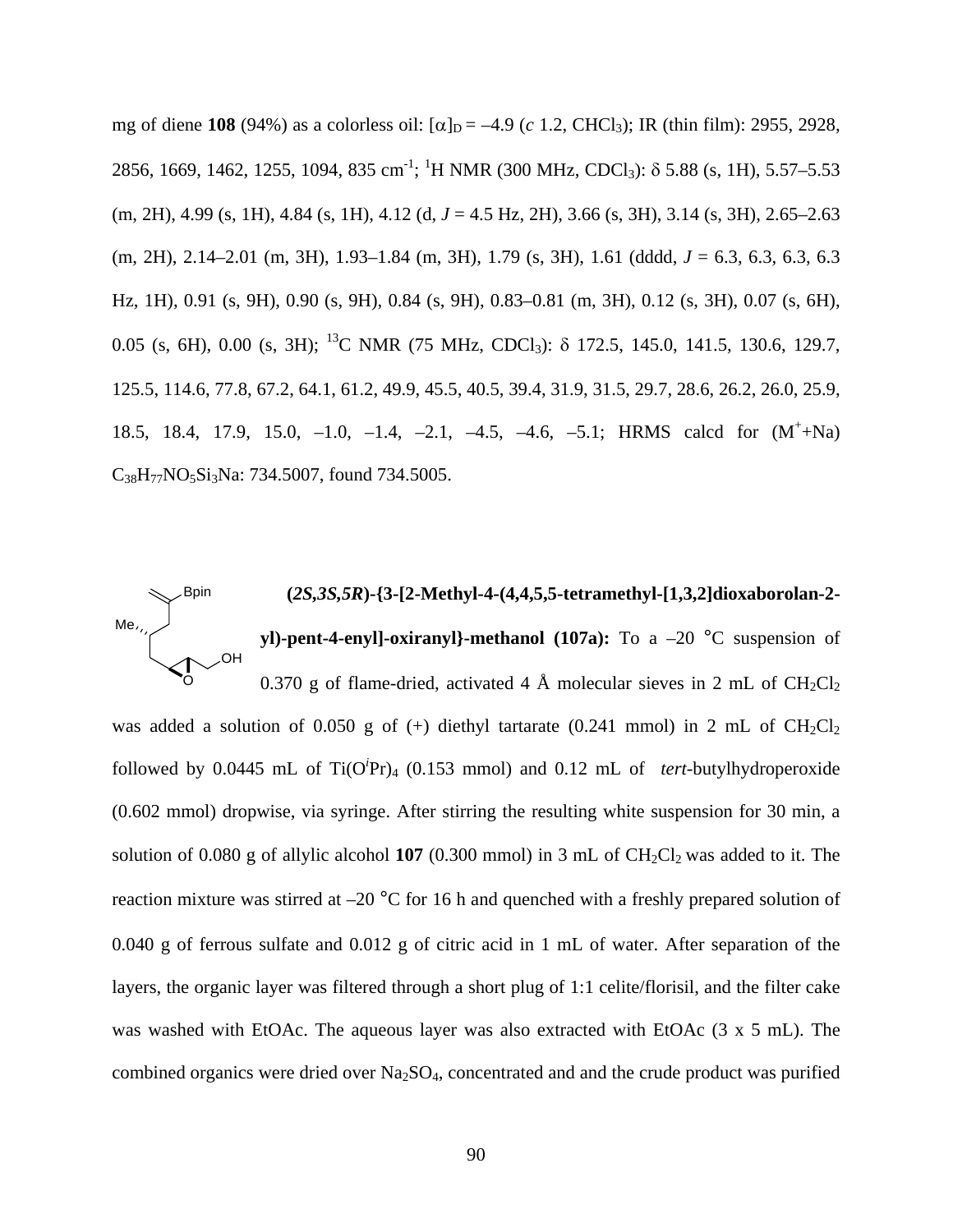by medium pressure liquid chromatography (10–40% EtOAc/ Hex) to afford 0.057 g of epoxide **107a** (67%) as a colorless oil :  $[\alpha]_D = -16.3$  (*c* 2.0, CHCl<sub>3</sub>); IR (thin film): 3436, 2977, 2950, 1410, 1370, 1309, 1143, 862 cm<sup>-1</sup>; <sup>1</sup>H NMR (300 MHz, CDCl<sub>3</sub>): δ 5.83 (d, *J* = 3.4 Hz, 1H), 5.58 (d, *J* = 3.1 Hz, 1H), 3.89 (ddd, *J* = 12.5, 5.0, 2.8 Hz, 1H), 3.65 (ddd, *J* = 11.4, 6.8, 4.3 Hz, 1H), 2.99 (ddd, *J* = 5.9, 5.9, 2.3, 1H), 2.91 (ddd, *J* = 4.5, 2.6, 2.6 Hz, 1H), 2.21 (dd, *J* = 13.1, 6.3 Hz, 1H), 2.03 (dd, *J* = 13.0, 7.6 Hz, 1H), 1.80-1.76 (m, 2H) 1.69 (ddd. *J* = 11.0, 5.6, 5.6 Hz, 1H), 1.26 (s, 12H), 0.92 (d, 6.6 Hz, 3H); 13C NMR (75 MHz, CDCl3): δ 131.0, 83.4, 77.5, 61.7, 58.8, 54.8, 43.1, 38.4, 30.6, 24.7, 19.6; HRMS calcd for C<sub>15</sub>H<sub>27</sub>BO<sub>4</sub>: 282.2002, found 282.1986.



alcohol **107a** (0.159 mmol) in 4 mL of DMF was added 0.033 g of imidazole (0.478 mmol) and 0.072 g of *tert*-butyldimethylsilyl chloride (0.478 mmol). The resulting solution was allowed to warm to ambient temperature and stirred for 8 h. It was quenched by the addition of 3 mL of brine and 10 mL of ether. After separation of the layers, the organic layer was washed with 5 mL of brine. The aqueous layers were extracted with ether (3 x 5 mL). The combined organics were dried over Na<sub>2</sub>SO<sub>4</sub>, concentrated and and the crude product purified by flash chromatography (5% EtOAc in hexanes) to afford 0.054 g of silyl ether 114 as a colorless oil (86%):  $\alpha$ <sub>D</sub> = –7.46 (*c* 0.45, CHCl3); IR (thin film): 2956, 2929, 2857, 1463, 1370, 1311, 1254, 1144, 1110, 837 cm<sup>-1</sup>; <sup>1</sup>H NMR (300 MHz, CDCl<sub>3</sub>):  $\delta$  5.83 (d, *J* = 3.2 Hz, 1H), 5.58 (br s, 1H), 3.78 (ddd, *J* = 11.8, 2.3, 2.3 Hz, 1H), 3.67 (ddd, *J* = 12.6, 4.6, 4,6 Hz, 1H), 2.86-2.82 (m, 2H), 2.20 (dd, *J* =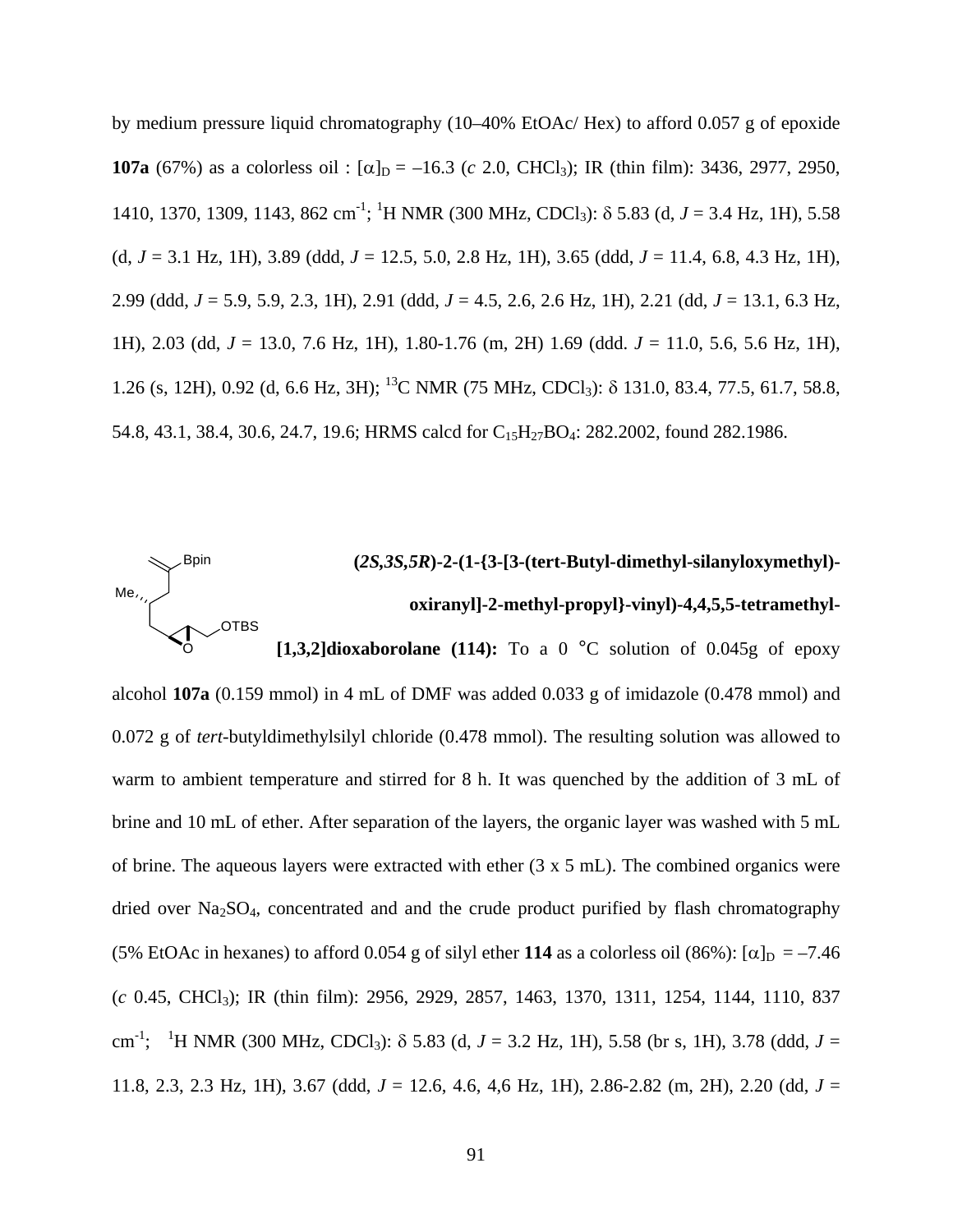13.2, 6.6 Hz, 1H), 2.04 (dd, J = 12.8, 7.5 Hz, 1H), 1.86 (dddd, *J* = 12.5, 6.3, 6.3, 6.3 Hz, 1H), 1.73–1.65 (m, 2H), 1.26 (s, 12H), 0.92 (d, *J* = 6.6 Hz, 3H), 0.90 (s, 9H), 0.08 (s, 3H), 0.07 (s, 3H); 13C NMR (75 MHz, CDCl3): δ 130.7, 83.3, 63.8, 59.1, 55.2, 43.2, 38.5, 30.6, 25.8, 24.7, 19.4, 18.3, -5.3, -5.4; HRMS calcd for  $(M^+ + Na) C_{21}H_{41}BO_4 Sina: 419.2765$ , found 419.2779.



**methoxymethylamide (115):**General procedure A was followed with 19 mg of iodide **90** (0.032 mmol), 20 mg of boronic ester 114 (0.050 mmol), 11 mg of palladium(dppf)dichloride (0.013 mmol, 40 mol %) and 32 mg of barium hydroxide (0.096 mmol). Isolated 20 mg of the title compound as a pale yellow oil (80%):  $[α]_D = -7.25$  (*c* 0.80, CHCl<sub>3</sub>); IR (thin film): 2955, 2928, 2856, 1665, 1472, 1462, 1385, 1254, 835 cm<sup>-1</sup>; <sup>1</sup>H NMR (300 MHz, CDCl<sub>3</sub>): δ 5.90 (s, 1H), 5.01 (s, 1H), 4.87 (s, 1H), 4.20–4.12 (m, 1H), 3.76 (ddd, *J* = 11.5, 3.0, 3.0 Hz, 1H), 3.70–3.59 (m, 1H), 3.66 (s, 3H), 3.14 (s, 3H), 2.88–2.80 (m, 2H), 2.66–2.62 (m, 2H), 2.15 (dd, *J* = 12.9, 6.2 Hz,1H), 1.98–1.85 (m, 4H), 1.79 (s, 3H), 1.78–1.64 (m, 2H), 1.52 (s, 3H), 0.93–0.90 (m, 3H), 0.91 (s, 9H), 0.84 (s, 9H), 0.13 (s, 3H), 0.08 (s, 3H), 0.07 (s, 6H), 0.00 (s, 3H); 13C NMR (75 MHz, CDCl<sub>3</sub>): δ 172.5, 144.6, 141.7, 125.4, 114.8, 77.9, 77.4, 67.3, 63.8, 61.2, 59.1, 55.1, 49.8, 46.0, 40.5, 38.7, 30.3, 28.7, 26.2, 25.9, 19.5, 18.6, 18.3, 17.9, 15.0, –1.5, –2.0, –4.5, –5.3, –5.4; HRMS calcd for  $(M^+ + Na) C_{38}H_{77}NO_6Si_3Na$ : 750.4956, found 750.4991.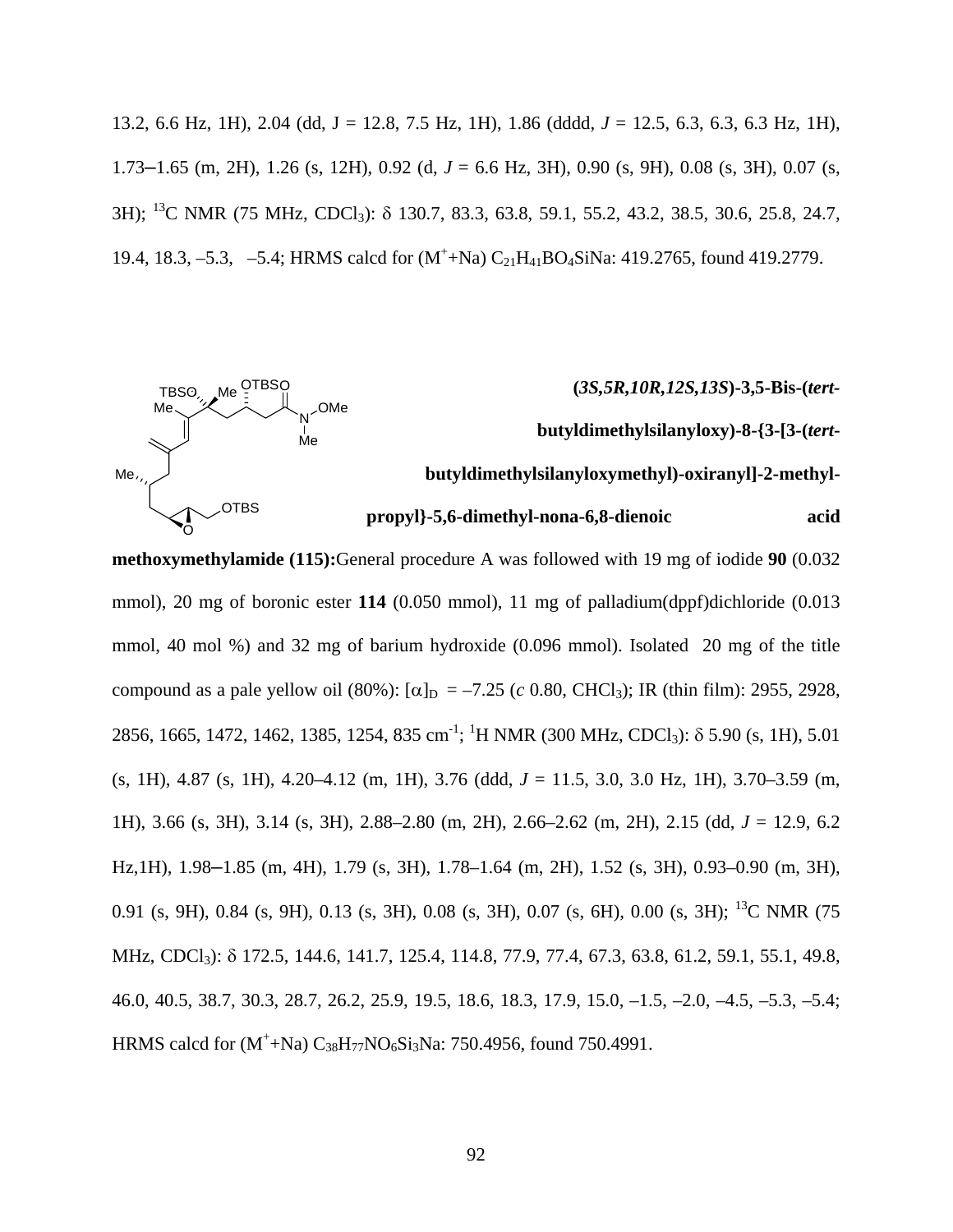

**(***E***)-(***3S,5R,10R***)-3,5-Bis-(***tert-***butyldimethylsilanyloxy)-11- ((***2S,3S***)-3-hydroxymethyl-oxiranyl)-5,6,10-trimethyl-8 methylene-undec-6-enoic acid methoxymethylamide (115a)**: A 1.2 M solution of pyridine-buffered HF/Py was prepared as

follows: To a 0 °C solution of 38 mg of silyl ether **115** (0.05

mmol) in THF (4 mL) added 3.3mL of the above prepared HF/py solution (3.9 mmol, 80 equiv.) dropwise via syringe. Stirred the reaction mixture for 12 h at 0 °C, then diluted it with 20 mL of ether and added 5 mL of water to it. After separation of layers, extracted the aqueous layer with ether (5 x 5 mL) and dried the combined organics over Na<sub>2</sub>SO<sub>4</sub>. The solvents were evaporated *in vacuo* and the crude product was purified by flash chromatography (2% Et<sub>3</sub>N, 10–30% EtOAc in hexanes) to afford 24 mg of the title product (75% yield) as a colorless oil:  $[\alpha]_D = -27.2$  (*c* 1.70, CHCl<sub>3</sub>); IR (thin film): 3434, 2954, 2928, 2856, 1660, 1462, 1255, 1027, 834 cm<sup>-1</sup>; <sup>1</sup>H NMR (300 MHz, CDCl<sub>3</sub>): δ 5.95 (s, 1H), 5.04 (s, 1H), 4.84 (s, 1H), 4.07–4.00 (m, 1H), 3.88– 3.85 (m, 1H), 3.67 (s, 3H), 3.60 (dd, *J* = 12.4, 4.6 Hz, 1H), 3.13 (s, 3H), 2.94–2.90 (m, 2H), 2.76–2.61 (m, 2H), 2.23 (dd, *J* = 12.8, 3.8 Hz, 1H), 2.02–1.80 (m, 4H), 1.82 (s, 3H), 1.82–1.80 (m, 2H), 1.43 (s, 3H), 0.93 (s, 9H), 0.92–0.89 (m, 3H), 0.82 (s, 9H), 0.15 (s, 3H), 0.09 (s, 3H), 0.03 (s, 3H), –0.03 (s, 3H); 13C NMR (75 MHz, CDCl3): δ 172.8, 144.6, 141.3, 125.0, 114.8, 78.1, 77.4, 67.4, 62.4, 61.3, 58.8, 55.7, 49.6, 46.5, 40.4, 39.4, 31.9, 29.3, 26.3, 25.8, 19.3, 18.7, 17.9, 15.4, -1.3, -1.7, -4.5, -4.8; HRMS calcd for  $(M^+ + Na) C_{32}H_{63}NO_6Si_2Na$ : 636.4092, found 636.4092.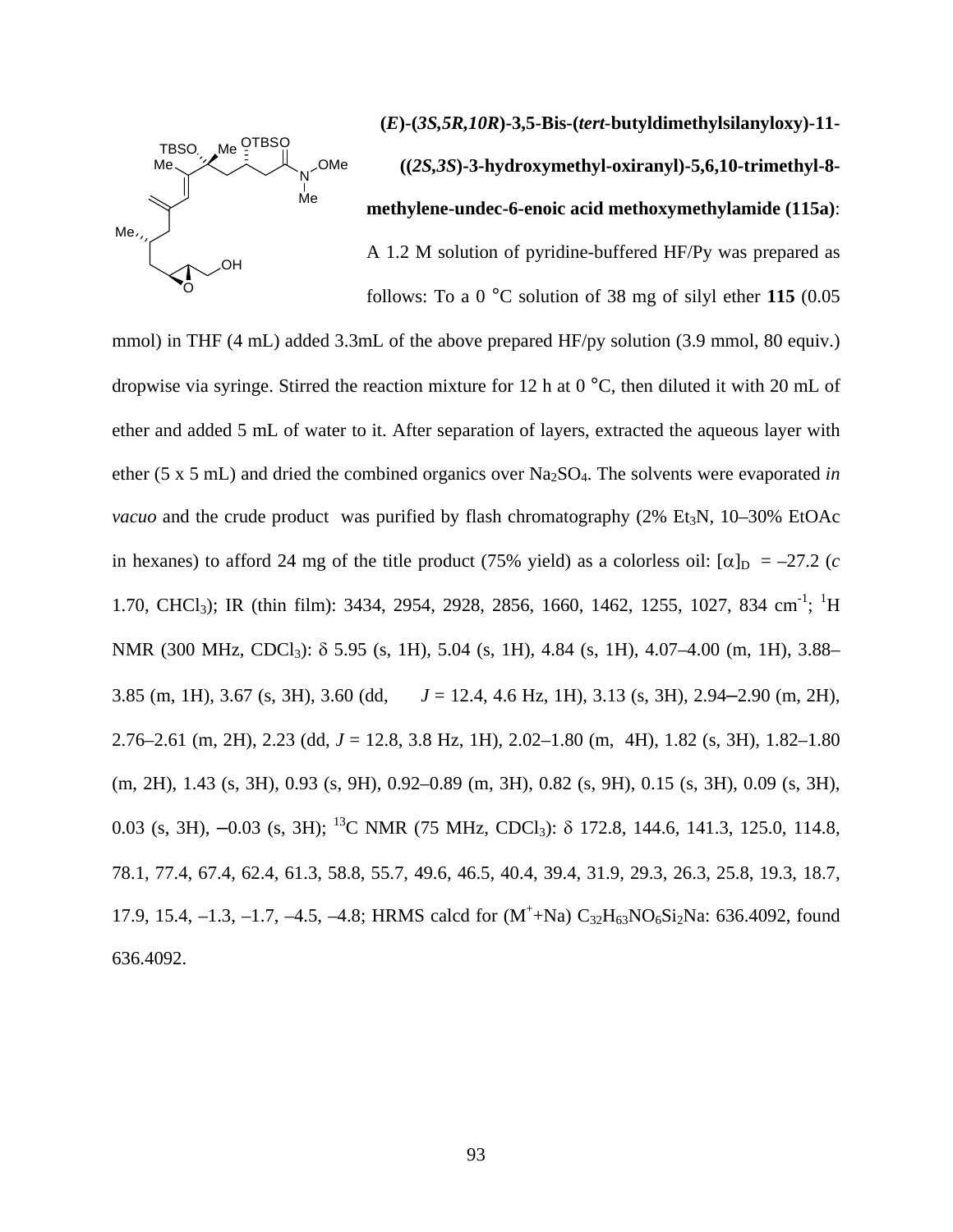

**(***E***)-(***3S,5R,10R***)-3,5-Bis-(***tert***-butyldimethylsilanyloxy)-11- ((***2S,3R***)-3-formyl-oxiranyl)-5,6,10-trimethyl-8-methyleneundec-6-enoic acid methoxymethylamide (116)**: Dess-Martin reagent in pyridine was prepared as follows: To a solution of 116 mg of Dess-Martin reagent (0.27 mmol, 12

equiv.) in 0.4 mL of  $CH_2Cl_2$ , added 0.13 mL of pyridine (72 equiv). The resulting solution was stirred at ambient temperature for 2 minutes and the supernatant liquid was added via syringe into a 0  $\degree$ C solution of 14 mg of alcohol **115a** (0.022 mmol) in 0.2 mL of CH<sub>2</sub>Cl<sub>2</sub>. The resulting solution was allowed to warm to ambient temperature and stirred for 1.5 h. It was diluted with hexanes, filtered through a short plug of florisil, with 10% EtOAc in hexanes. After concentration *in vacuo* the crude product was purified by column chromatography (5% Et<sub>3</sub>N, then 5–10 % EtOAc in hexanes) to afford 9.8 mg of the title compound as a clear oil (70% yield):  $[\alpha]_D = +9.6$  (*c* 1.0, CHCl<sub>3</sub>); IR (thin film): 2928, 2855, 1731, 1659, 1462, 1384, 1254, 1001, 834 cm<sup>-1</sup>; <sup>1</sup>H NMR (300 MHz, CDCl<sub>3</sub>): δ 8.99 (d, *J* = 6.2 Hz, 1H), 5.92 (s, 1H), 5.02 (s, 1H), 4.87 (s, 1H), 4.18–4.05 (m, 1H), 3.66 (s, 3H), 3.33 (dd, *J* = 5.8, 5.8 Hz, 1H), 3.13 (s, 3H), 3.12–3.08 (m, 1H), 2.69–2.65 (m, 2H), 2.19 (dd, *J* = 12.7, 5.3 Hz, 1H), 2.05–1.90 (m, 3H), 1.80 (s, 3H), 1.71–1.65 (m, 2H), 1.48 (s, 3H), 0.94 (d, *J* = 6.7 Hz, 3H), 0.91 (s, 9H), 0.83 (s, 9H), 0.14 (s, 3H), 0.07 (s, 3H), 0.04 (s, 3H),  $-0.02$  (s, 3H); <sup>13</sup>C NMR (75 MHz, CDCl<sub>3</sub>):  $\delta$  198.5, 172.5, 144.3, 141.9, 125.3, 115.1, 78.0, 77.2, 67.4, 61.2, 59.6, 55.7, 49.6, 45.9, 40.5, 38.3, 31.9, 29.7, 26.2, 25.8, 19.5, 18.6, 17.9, 15.2, -1.4, -1.9, -4.5, -4.6; EI-MS  $e/v$  611, 596 (M<sup>+</sup>-Me), 554 (M<sup>+</sup> $t$ Bu); HRMS calcd for C<sub>28</sub>H<sub>52</sub>NO<sub>6</sub>Si<sub>2</sub>: 554.3333, found 554.3349.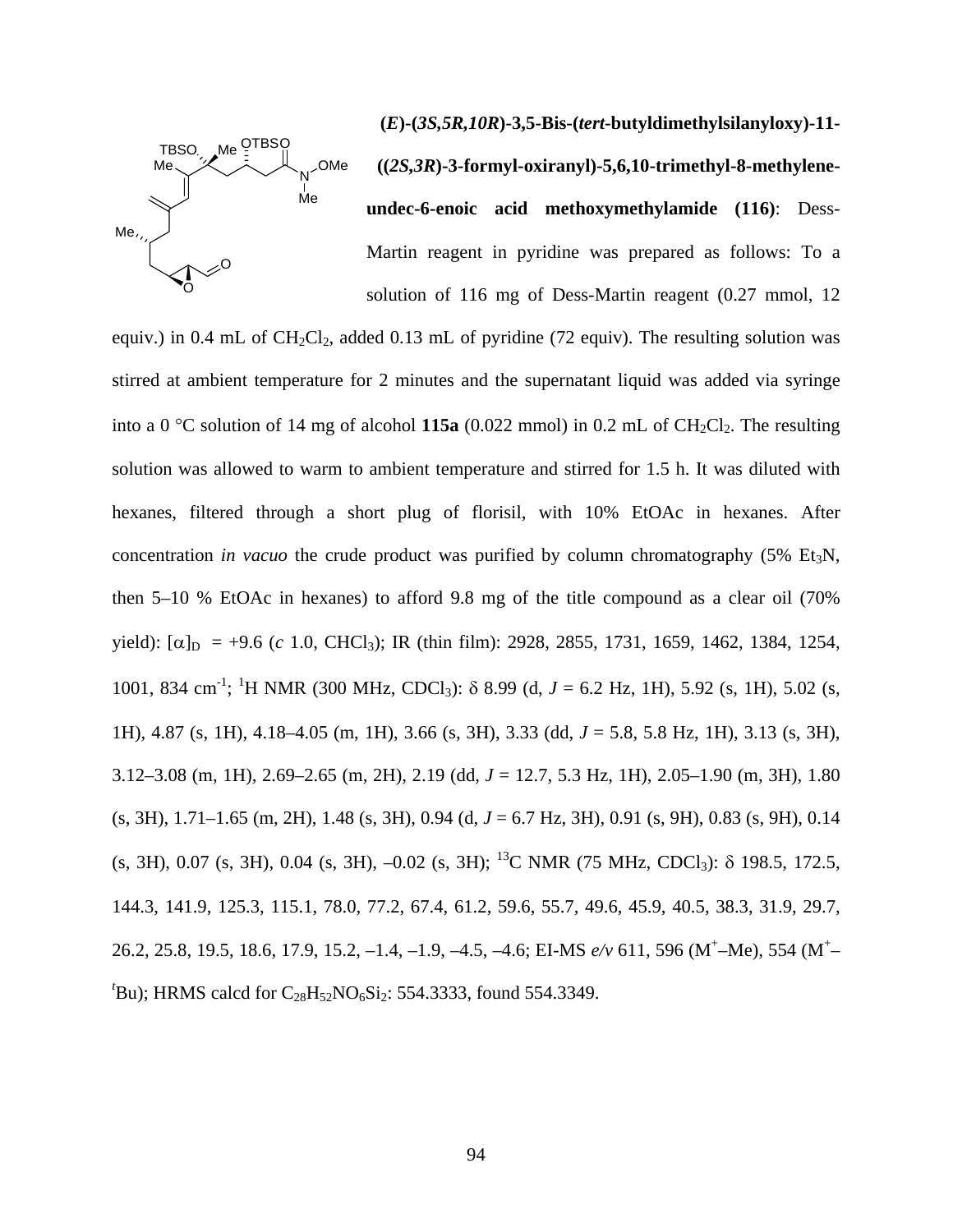**(***E***)-5-{(***2S,3S***)-3-[(***E***)-(***2R,7R,9S***)-7,9-Bis-(***tert***-**



**butyldimethylsilanyloxy)-10-**

# **(methoxymethylcarbamoyl)-2,6,7-trimethyl-4-**

**ylene-dec-5-enyl]-oxiranyl}-2-methyl-pent-2-enoic meth**

**acid 2-trimethylsilanylethyl ester (117)**: To a –55 °C

solution of 51.3 mg of sulfone **65** (0.12 mmol, 8.0 equiv.) in DME (0.21 mL) added 0.26 mL of a 0.5 M solution of potassium bistrimethylsilylamide in toluene (0.13 mmol, 8.7 equiv.). The resulting pale yellow solution was stirred for 30 min and then a solution of 9 mg of aldehyde **116** (0.015 mmol) in 0.17 mL of DME was added to it to make the overall concentration 0.3 M w.r.t. sulfone **65**. The solution was stirred at  $-55$  °C for 2 h and warmed to ambient temperature over 2 h. The reaction mixture was quenched by the addition of 1 mL of brine and 5 mL of ether. After separation of layers, the aqueous layer was extracted with ether (3 x 5 mL) and the combined organics were dried over Na 2SO4. The solvents were evaporated *in vacuo* and the crude product was purified by flash chromatography (1% Et3N, then 5% EtOAc in hexanes) to afford 6 mg of the title compound (51% yield), a colorless oil, as a 2:1 mixture of *E*:*Z* isomers:  $[\alpha]_D = -5.85$  (*c* 0.80, CHCl<sub>3</sub>); IR (thin film): 2954, 2928, 2855, 1709, 1665, 1462, 1252, 1116, 836 cm<sup>-1</sup>; <sup>1</sup>H NMR (300 MHz, CDCl<sub>3</sub>): δ 6.73 (dd, *J* = 5.6, 5.6 Hz, 1H), 5.90 (s, 1H), 5.91–5.87 (m, 1H), 5.23 (dd, *J* = 15.5, 8.1 Hz, 1H), 5.00 (s, 1H), 4.87 (s, 1H), 4.24 (dd, *J* = 8.2, 8.2 Hz, 2H), 4.21–4.13 (m, 1H), 3.66 (s, 3H), 3.14 (s, 3H), 3.02 (dd, *J* = 7.9, 2.9 Hz, 1H), 2.86–2.82 (m, 1H), 2.66–2.63 (m, 2H), 2.28–2.13 (m, 5H), 1.96–1.88 (m, 3H), 1.83 (br s, 3H), 1.80 (s, 3H), 1.70–1.65 (m, 2H), 1.45 (s, 3H), 1.04 (dd, *J* = 8.4, 8.4 Hz, 2H), 0.92 (d, *J* = 6.1 Hz, 3H), 0.91 (s, 9H), 0.84 (s, 9H), 0.13 (s, 3H), 0.07 (s, 6H), 0.05 (s, 9H), 0.00 (s, 3H); <sup>13</sup>C NMR (75 MHz, CDCl<sub>3</sub>):  $\delta$  168.2 (2C), 144.5, 141.7, 141.0, 140.4, 134.7, 128.6, 125.4, 114.9, 78.3, 77.2, 67.3, 62.7, 61.2, 59.0, 49.8,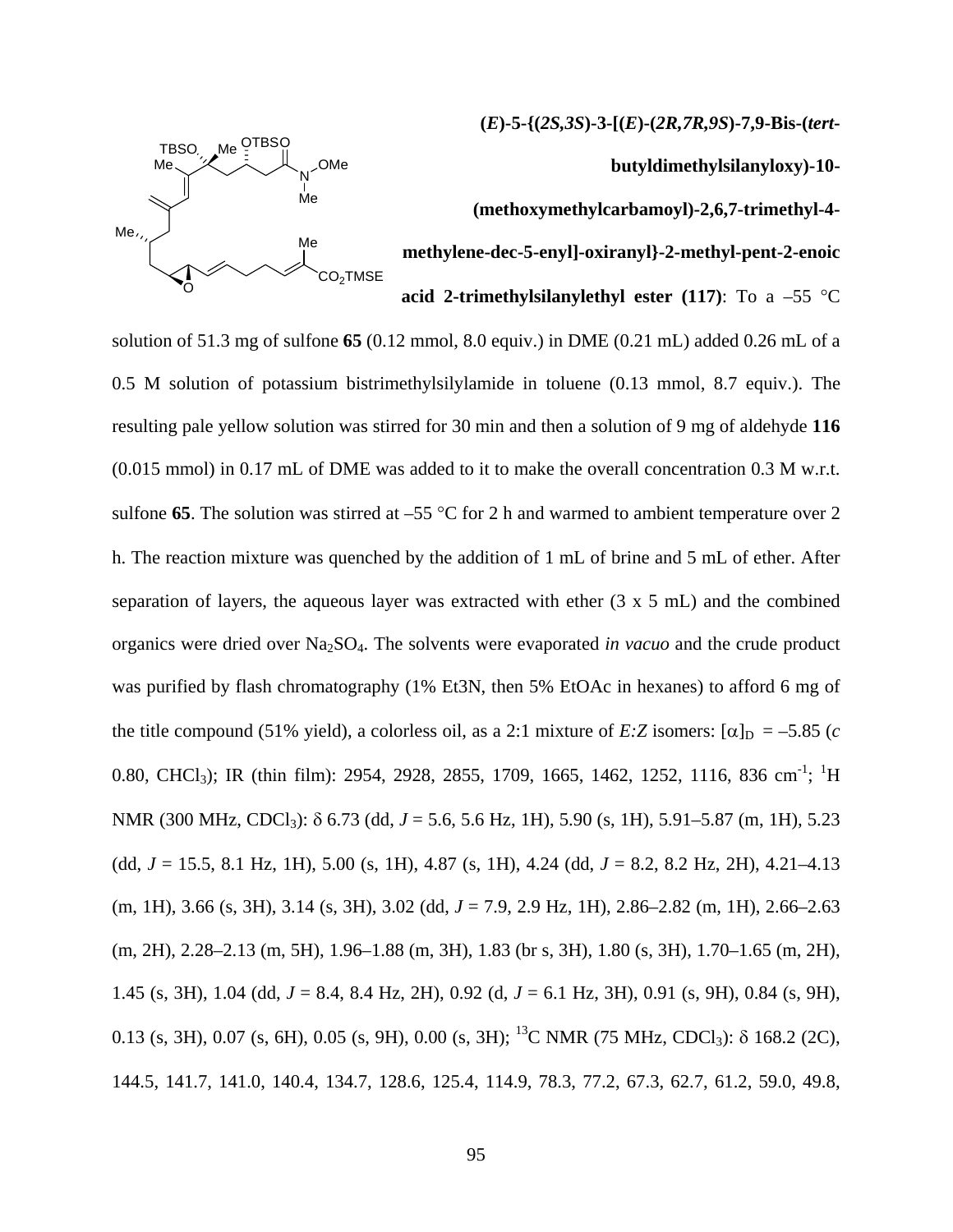46.0, 39.0, 31.2, 29.7, 29.4, 28.7, 28.1, 26.7, 25.8, 19.6, 18.6, 17.9, 17.3, 15.1, 12.4, –1.5 (2C), – 2.0,  $-4.5$ ,  $-4.6$ ; HRMS calcd for  $(M^+ + Na) C_{44}H_{83}NO_7Si_3Na$ : 844.5375, found 844.5327.

H

Me

#### **(***E***)-(***3S,5R***)-3,5-Bis-(***tert***-butyldimethylsilanyloxy)-7-iodo-5,6-** TBSO Me <sup>QTBSO</sup>

**dimethyl-hept-6-enal** (**123**): To a –78 °C solution of 0.160g of Weinreb amide 90 (027 mmol) in 0.6 mL of CH<sub>2</sub>Cl<sub>2</sub> added 0.5 mL of diisobutylaluminum hydride (1 M solution in hexanes, 0.54 mmol) dropwise via syringe. The solution was stirred at  $-78$  °C for 10 min and then quenched with 10 mL of 0.2 M solution of HCl. The resulting turbid solution was allowed to stir for 1 h during which time it separated into clear layers. The layers were separated and the organic layer was filtered through a 1:1 mixture of celite: florisil. The aqueous layers were extracted with  $CH_2Cl_2$  (5 x 10 mL). The combined organics were dried over  $Na_2SO_4$  and the solvents were removed *in vacuo*. The crude product was purified by falsh chromatography (2% EtOAc in hexanes) to afford 0.129 g of aldehyde 123 (90%) as a clear oil:  $[\alpha]_D = +3.0$  (*c* 1.3, CHCl<sub>3</sub>); IR (thin film): 2955, 2929, 2857, 1727, 1471, 1256, 1124, 1002, 836 cm<sup>-1</sup>; <sup>1</sup>H NMR (300 MHz, CDCl3): δ 9.77 (dd, *J* = 3.1, 1.8 Hz, 1H), 6.36 (s, 1H), 4.12 (dddd, *J* = 11.8, 6.3, 4.6, 4.6 Hz, 1H), 2.75 (ddd, *J* = 15.9, 4.4, 1.8 Hz, 1H), 2.46 (ddd, *J* = 15.9, 6.3, 3.2 Hz, 1H), 1.97 (dd, *J* = 14.4, 4.8 Hz, 1H), 1.87 (s, 3H), 1.83 (dd, *J* = 14.4, 7.4 Hz, 1H), 1.45 (s, 3H), 0.89 (s, 9H), 0.85 (s, 9H), 0.12 (s, 3H), 0.07 (s, 3H), 0.05 (s, 3H), 0.04 (s, 3H); <sup>13</sup>C NMR (75 MHz, CDCl<sub>3</sub>):  $\delta$ 202.0, 151.0, 79.0, 78.7, 65.3, 52.0, 49.3, 28.7, 26.1, 25.8, 22.2, 18.5, 17.9, –1.6, –2.2, –4.2, – 4.4; HRMS calcd for  $(M^+$ +Na)  $C_{21}H_{43}O_3Si_2Na$ : 549.1693, found 549.1643. I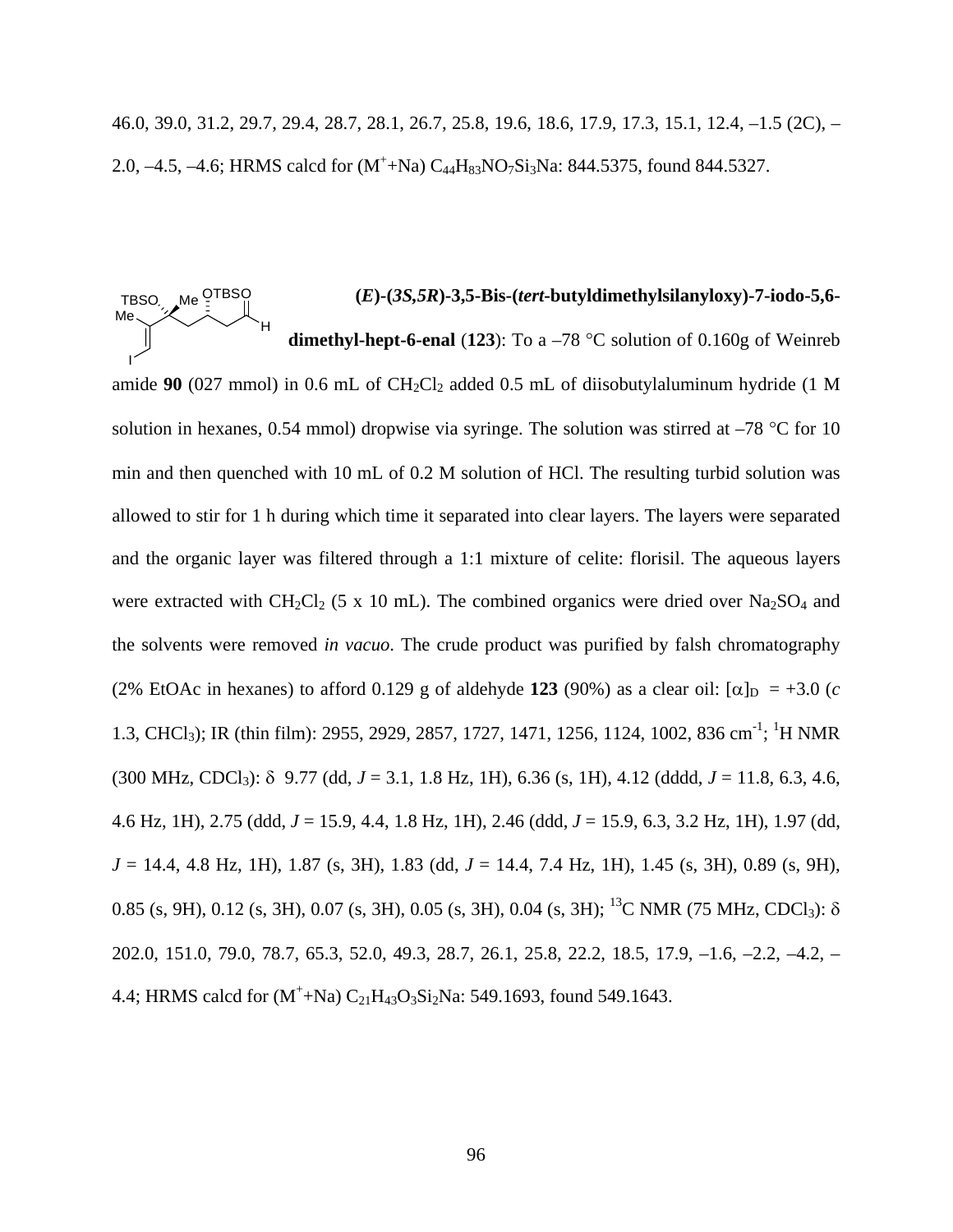#### **(***E***)-(***4S,6R***)-4,6-Bis-(***tert***-butyldimethylsilanyloxy)-8-iodo-1-(4 methoxybenzyloxy)-6,7-dimethyl-oct-7-en-2-one** (**124**): To a TBSO Me <sup>OTBSO</sup> Me I **OPMB**

 $-78$  °C solution of 70 mg of (paramethoxybenzyoxy)tributylstannane (0.16 mmol, 1.5 equiv) in 0.4 mL of THF, was added 80 μL of BuLi (1.6 M solution in hexanes, 0.13 mmol, 1.2 equiv) and the solution was stirred for 20 min. To this was added a solution of 56 mg of aldehyde **123** (0.1 mmol) in 0.35 mL of THF. The reaction mixture was stirred at  $-78$  °C for 15 min and quenched with saturated NH4Cl solution. The layers were separated and the aqueous layer was extracted with ether (3 x 10 mL). The combined organics were dried over  $Na<sub>2</sub>SO<sub>4</sub>$  and the solvents were evaporated *in vacuo*. The crude product was purified by flash chromatography (2–5% EtOAc in hexanes) and was dissolved in  $CH_2Cl_2$  at 0 °C, to which 78 mg of Dess-Martin periodinane was added. The resulting solution was stirred for 3 h at ambient temperature, diluted with hexanes and filtered through a plug of florisil with 2% EtOAc in hexanes.The solvents were evaporated and the crude product purified by flash chromatography (2% EtOAc in hexanes) to afford 36 mg of the title compound (50%) as a colorless oil:  $[\alpha]_D = +11.5$  (*c* 1.90, CHCl<sub>3</sub>); IR (thin film): 2954, 2929, 2856, 1720, 1612, 1514, 1251, 1093, 1002, 835 cm<sup>-1</sup>; <sup>1</sup>H NMR (300 MHz, CDCl<sub>3</sub>): δ 7.33–7.26 (m, 2H), 6.88 (d, *J* = 8.7, 2H), 6.31 (s, 1H), 4.52 (s, 2H), 4.14–4.09 (m, 1H), 3.98 (s, 2H), 3.82 (s, 3H), 2.64 (dd, *J* = 15.7, 4.5 Hz, 1H), 2.54 (dd, *J* = 15.6, 7.3 Hz, 1H), 1.86 (s, 3H), 1.83–1.79 (m, 2H), 1.44 (s, 3H), 0.88 (s, 9H), 0.83 (s, 9H), 0.11 (s, 3H), 0.05 (s, 3H), 0.04 (s, 3H), 0.00 (s, 3H); 13C NMR (75 MHz, CDCl3): δ 206.6, 159.5, 151.4, 129.6, 129.4, 113.9, 78.8, 78.7, 75.5, 72.9, 65.8, 55.3, 49.5, 47.7, 28.5, 26.1, 25.9, 22.1, 18.5, 17.9, –1.6, –2.3, –4.3, –4.5; HRMS calcd for  $(M^+ + Na) C_{30}H_{53}IO_5Si_2Na$ : 699.2374, found 699.2349.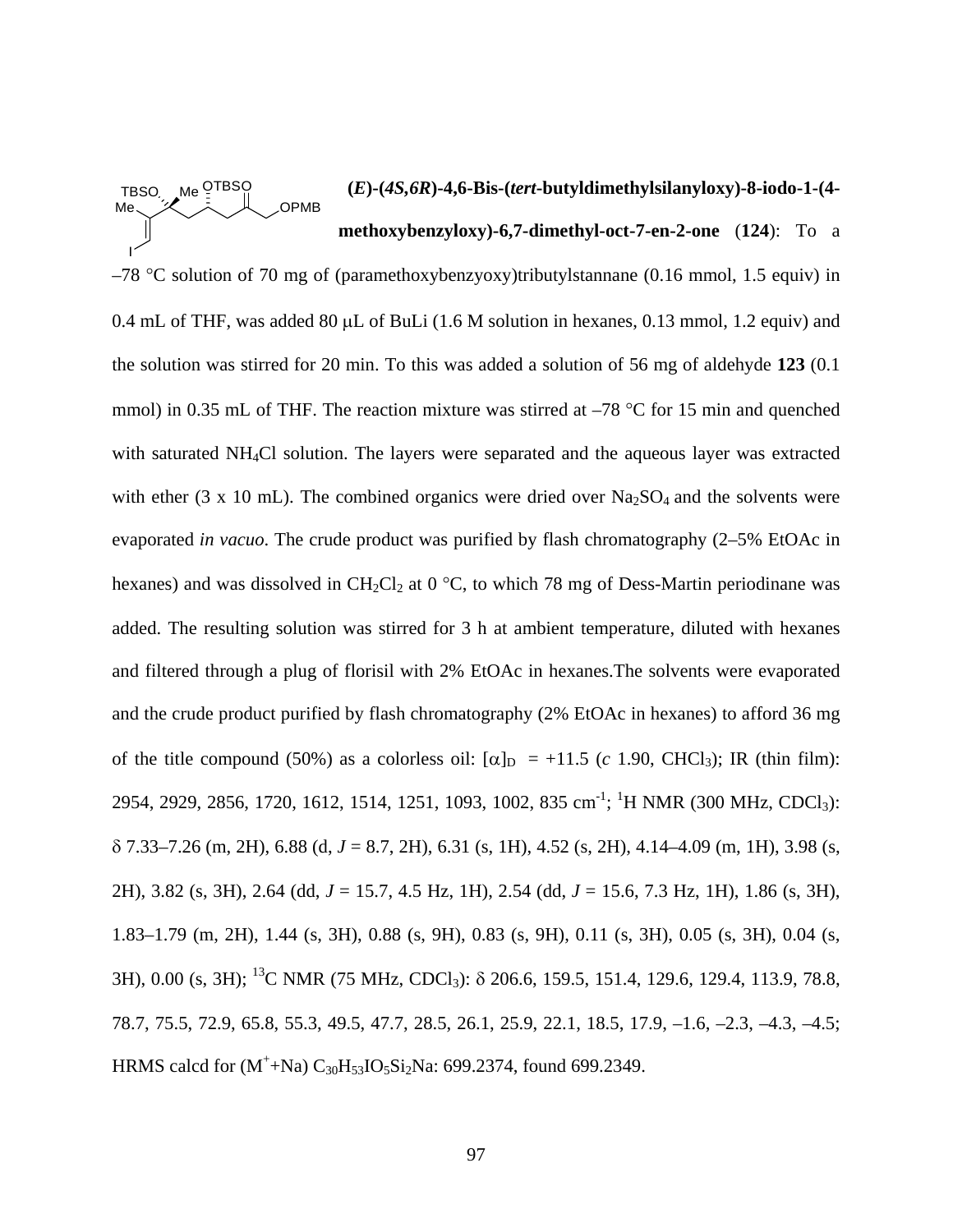### **(***2R,3R,5S***)-5-(***tert***-Butyldimethylsilanyloxy)-3-methyl-hexane-1,2-diol (131a)**: To a 0 °C solution of 400 mg of epoxide **131** (1.6 mmol) in 6 mL of OTBS ŌΗ OH

hexanes, added 2.5 mL of Me<sub>3</sub>Al (2 M solution in hexanes, 4.9 mmol, 3.0 equiv) dropwise. The resulting solution was warmed to ambient temperature and stirred for 1h. It was diluted with 4mL of water, 4 mL of 0.2 M aqueous HCl solution and 10 mL of ether. The turbid white suspension was allowed to clear by stirring and then the layers were separated and the aqueous layer was extracted with ether (5 x 10 mL). The combined organics were dried over  $MgSO<sub>4</sub>$  and concentrated. The crude product was purified by flash column chromatography (10–25% EtOAc in hexanes) to afford 350 mg of the title compound (83% yield) as a colorless oil:  $\alpha$ <sub>D</sub> = +28.9  $(c$  1.30, CHCl<sub>3</sub>); IR (thin film): 3389, 2958, 2929, 2857, 1462, 1255, 1071, 835 cm<sup>-1</sup>; <sup>1</sup>H NMR (300 MHz, CDCl3): δ 3.90–3.85 (m, 1H), 3.64 (dd, *J* = 10.6, 2.4 Hz, 1H), 3.51–3.37 (m, 2H), 3.17 (br s, 1H), 1.79–1.62 (m, 2H), 1.22–1.17 (m, 1H), 1.14 (d, *J* = 6.0 Hz, 3H), 0.90 (d, *J* = 4.6 Hz, 3H), 0.87 (s, 9H), 0.07 (s, 3H), 0.05 (s, 3H); <sup>13</sup>C NMR (75 MHz, CDCl<sub>3</sub>):  $\delta$  76.7, 67.3, 65.0, 42.9, 32.9, 26.1, 24.8, 18.1, 17.0, –4.0, –4.5; EI-MS *e/v* 231 (M+ –Me–H2O), 205 (M<sup>+</sup> –*t* Bu), 187, 119, 99; HRMS calcd for C<sub>12</sub> H<sub>27</sub> O<sub>2</sub> Si: 231.1780, found 231.1776.

## **(***2R,3R,5S***)-5-(***tert***-Butyldimethylsilanyloxy)-1-(4-methoxybenzyloxy)-3-methylhexan-2-ol (132)**: To a 0 °C suspension of 25 mg **TBSO** ŌΗ OPMB

of NaH (1.0 mmol, 2.0 equiv) in THF (0.5 mL), added a solution of 80 mg of diol **131a** (3.1 mmol) in 1 mL of THF dropwise. The turbid white solution was allowed to warm to ambient temperature over 1h. Then, 57 mg of tetrabutylammonium bromide (1.5 mmol, 0.5 equiv) was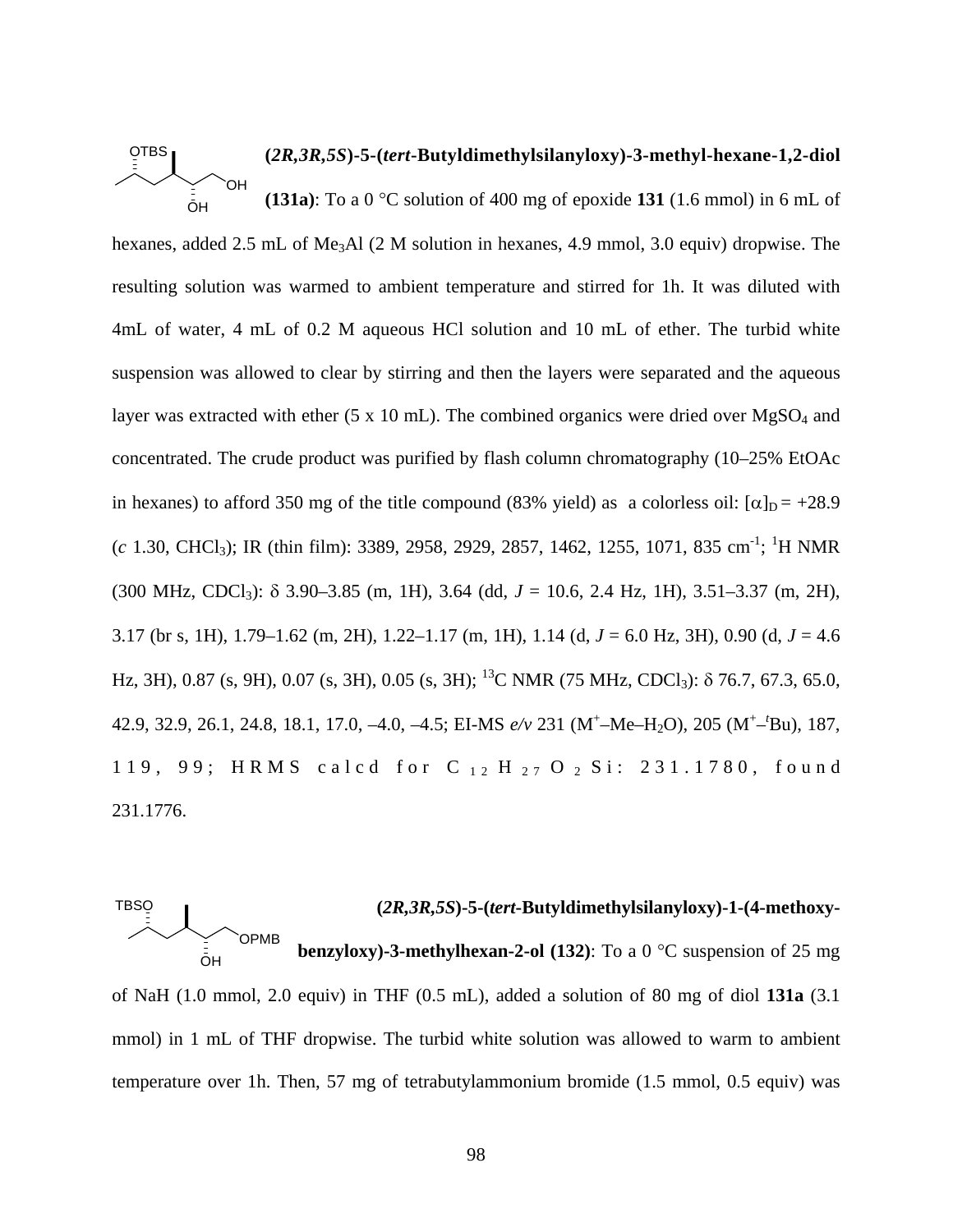added followed by 60 mg of paramethoxybenzylbromide (3.7 mmol, 1.2 equiv) as a neat liquid. The resulting solution was stirred at ambient temperature for 24 h. The reaction mixture was diluted with 15 mL of ether and 5 mL of water. The layers were separated; the aqueous layer was extracted with ether  $(5 \times 10 \text{ mL})$  and the combined organics were dried over MgSO<sub>4</sub>. After evaporation of the solvent *in vacuo* the crude product was purified by flash chromatography (5–10 % EtOAc in hexanes) to afford 75 mg of the title compound (64% yield) as a colorless oil:  $[\alpha]_D = +13.8$  (*c* 1.30, CHCl<sub>3</sub>); IR (thin film): 3466, 2956, 2928, 2856, 1613, 1514, 1249, 1078, 835 cm-1 ; 1 H NMR (300 MHz, CDCl3): δ 7.27 (d, *J* = 8.4 Hz, 2H), 6.89 (d, *J* = 8.6 Hz, 2H), 4.49 (s, 2H), 3.94–3.84 (m, 1H), 3.81 (s, 3H), 3.62 (ddd, *J* = 8.3, 5.6, 2.6 Hz, 1H), 3.51 (dd, *J* = 9.4, 2.9 Hz, 1H), 3.44–3.38 (m, 1H), 1.88–1.79 (m, 1H), 2.51 (s, 1H), 1.66 (ddd, *J* = 13.2, 9.3, 3.3 Hz, 1H), 1.15 (d, *J* = 6.0 Hz, 3H), 0.91 (d, *J* = 7.0 Hz, 3H), 0.89 (s, 9H), 0.07 (s, 3H), 0.05 (s, 3H); 13C NMR (75 MHz, CDCl3): δ 159.1, 130.1, 129.3, 113.8, 74.7, 73.0, 72.4, 66.3, 55.2, 42.2, 32.2, 25.9, 24.6, 18.0, 16.0, -4.1, -4.8; HRMS calcd for  $(M^+ + Na)$   $C_{21}H_{38}O_4SiNa$ : 405.2437 found 405.2415.



alcohol **132** (0.7 mmol) in 7.4 mL of toluene (0.1 M) added 584 mg of triphenylphosphine (2.2 mmol, 3.0 equiv), 371 mg of *p*-nitrobenzoic acid (2.2 mmol, 3.0 equiv) and 0.45 mL of diisopropylazadicarboxylate (2.2 mmol, 3.0 equiv). The resulting solution was allowed to stir at ambient temperature for 1 h, following which it was diluted with 20 mL of ether and 10 mL of brine solution was added to it. The organic layer was separated and washed with saturated  $NaHCO<sub>3</sub>$  solution. The aqueous layers were extracted with ether (5 x 20 mL) and the combined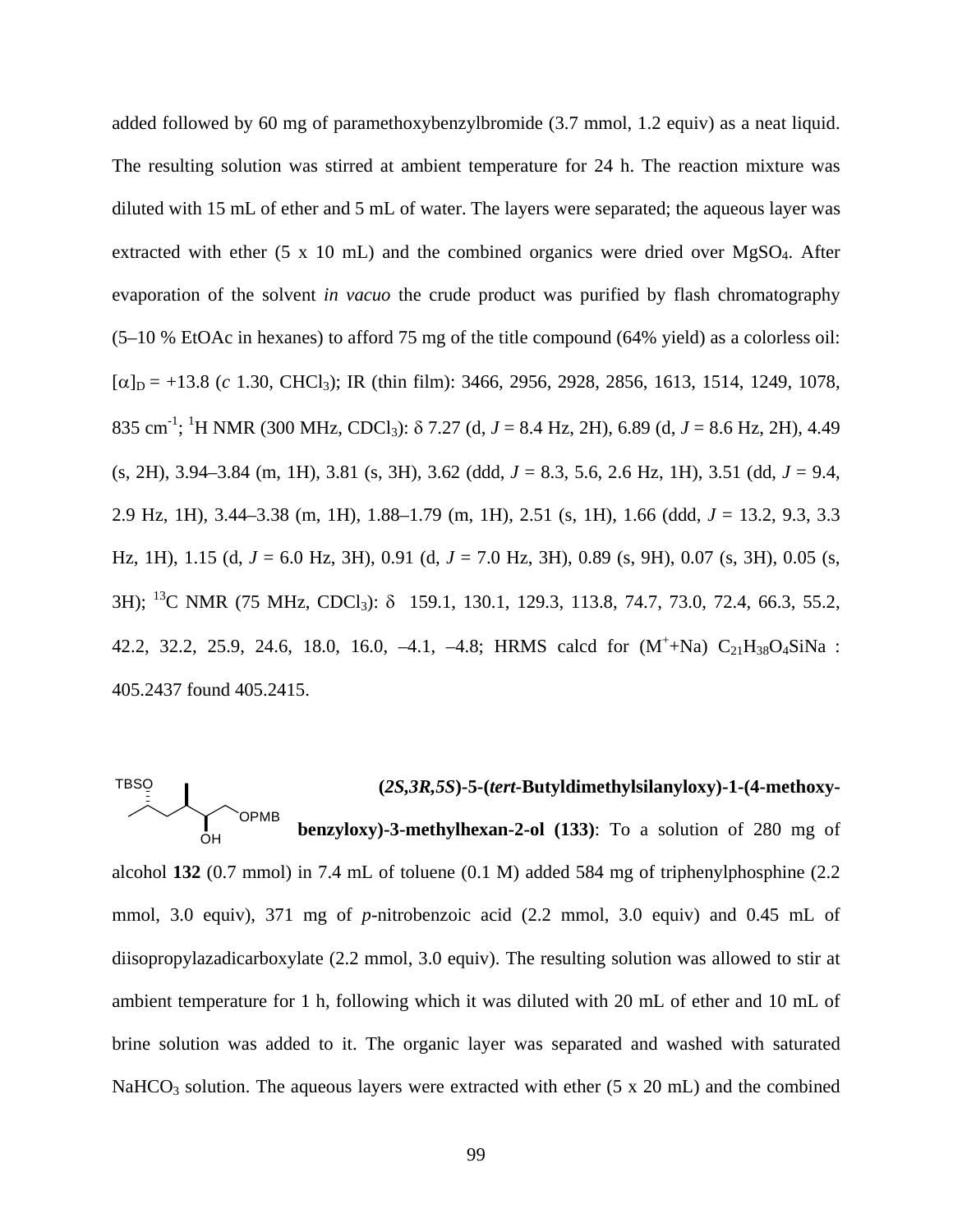organics were dried over MgSO4. After evaporation of the solvents *in vacuo*, the crude product was purified by flash chromatography to give 380 mg of the benzoate ester that was saponified by the addition of 10 mL of a 1% solution of NaOH in MeOH. After stirring for 2 h, the solution was concentrated. To gave a white solid that was dissolved in ether (10 mL) and saturated  $NaHCO<sub>3</sub>$  solution (5 mL). After separation of layers, the aqueous layer was extracted with ether (5 x 20 mL). The crude product obtained after evaporation of the solvent was purified by flash chromatography (3–5% EtOAc in hexanes) to afford 241 mg of the title compound (86% overall yield) as a colorless oil:  $[\alpha]_D = +20$  (*c* 1.1, CHCl<sub>3</sub>); IR (thin film): 3466, 2957, 2929, 2856, 1613, 1514, 1249, 1074, 835 cm<sup>-1</sup>; <sup>1</sup>H NMR (300 MHz, CDCl<sub>3</sub>): δ 7.29 (d, *J* = 8.5 Hz, 2H), 6.90 (d, *J* = 8.5 Hz, 2H), 4.50 (s, 2H), 3.96–3.88 (m, 1H), 3.82 (s, 3H), 3.68 (ddd, *J* = 8.1, 4.1, 3.3 Hz, 1H), 3.53 (dd, *J* = 9.4, 3.3 Hz, 1H), 3.41 (dd, *J* = 8.9, 8.9 Hz, 1H), 2.47 (br s, 1H), 1.82–1.78 (m, 1H), 1.55 (ddd, *J* = 8.4, 4.3, 3.9 Hz, 1H), 1.28–1.18 (m, 1H), 1.15 (d, *J* = 6.0 Hz, 3H), 0.93 (d, *J* = 6.8 Hz, 3H), 0.91 (s, 9H), 0.09 (s, 3H), 0.06 (s, 3H); <sup>13</sup>C NMR (75 MHz, CDCl<sub>3</sub>):  $\delta$  159.1, 130.0, 129.3, 113.7, 73.9, 72.9, 72.8, 66.1, 55.1, 43.5, 31.9, 25.8, 24.6, 17.9, 14.1, –4.1, –4.8; HRMS calcd for  $(M^+ + Na) C_{21}H_{38}O_4Si$ : 405.2437 found 405.2415.



118 mg of sodium hydride (2.9 mmol, 4.0 equiv) in 1 mL of THF added a solution of 280 mg of alcohol **133** (0.7 mmol) in 2.7 mL of THF. The resulting solution was allowed to warm to ambient temperature stirred for 30 min. Then, 136 mg of tetrabutylammonium bromide (1.5 mmol, 0.5 equiv) was added followed by 0.35 mL of benzylbromide (2.9 mmol, 4.0 equiv) as a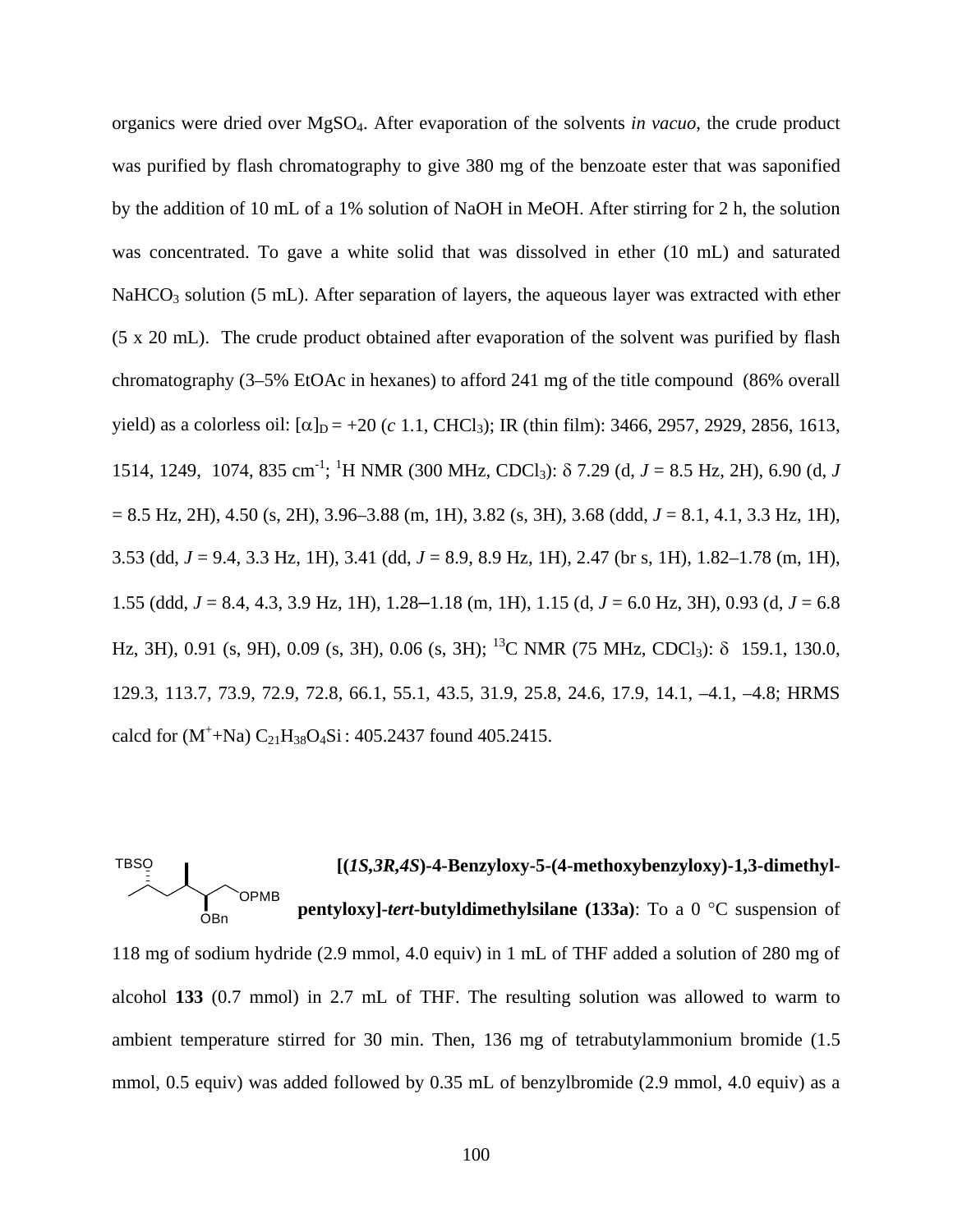neat liquid. The resulting solution was stirred at ambient temperature overnight. The reaction mixture was diluted with 15 mL of ether and 5 mL of water. The layers were separated, and the organic layer was washed with 5 mL of brine solution. The aqueous layer was then extracted with ether (5 x 10 mL) and the combined organics were dried over MgSO<sub>4</sub>. After evaporation of the solvent *in vacuo* the crude product was purified by flash chromatography (2% EtOAc in hexanes) to afford 310 mg of the title compound (90% yield) as a colorless oil:  $[\alpha]_D = +9.9$  (*c* 1.6, CHCl3); IR (thin film): 3030, 2956, 2929, 2898, 2855, 1612, 1513, 1301, 1248, 1172, 1074, 835 cm<sup>-1</sup>; <sup>1</sup>H NMR (300 MHz, CDCl<sub>3</sub>): δ 7.36–7.22 (m, 7H), 6.84 (ddd, *J* = 8.7, 2.5, 2.5 Hz, 2H), 4.70 (d, *J* = 11.8 Hz, 1H), 4.56 (d, *J* = 12.2 Hz, 1H), 4.47–4.45 (m, 2H), 3.91–3.85 (m, 1H), 3.79 (s, 3H), 3.57–3.55 (m, 1H), 3.49–3.45 (m, 1H), 2.00 (ddd, *J* = 10.2, 7.0, 3.6 Hz, 1H), 1.59 (ddd, *J* = 13.2, 9.2, 3.5 Hz, 1H), 1.20 (ddd, *J* = 13.4, 9.9, 3.3 Hz, 1H), 1.12 (d, *J* = 6.0 Hz, 3H), 1.08–1.03 (m, 1H), 0.90 (d,  $J = 6.9$  Hz, 3H), 0.88 (s, 9H), 0.05 (s, 3H), 0.04 (s, 3H); <sup>13</sup>C NMR (75 MHz, CDCl3): δ 159.2, 139.4, 130.7, 129.3, 128.6, 128.3, 127.9, 127.7, 127.4, 113.9, 82.7, 73.1, 72.7, 71.8, 66.3, 55.4, 43.5, 31.4, 26.1, 24.9, 18.2, 14.6, –3.9, –4.6; HRMS calcd for  $(M^+$ +Na)  $C_{28}H_{44}O_4Si$ : 495.2907 found 495.2909.

**(***2S,3R,5S***)-2-Benzyloxy-5-(***tert***-butyldimethylsilanyloxy)-3 methylhexan-1-ol (133b)**: To a solution of 55 mg of paramethoxybenzylether **133a** (0.1 mmol) in a 10:1  $CH_2Cl_2-H_2O$  solvent mixture (1.1 mL), was added 26 mg of DDQ (0.1 mmol) at ambient temperature. The mixture was stirred for 1 h and then the solvents were evaporated *in vacuo* and the crude product was purified by flash chromatography (5–20% EtOAc in hexanes) to afford 31 mg of the title compound (75% yield) **TBSO** OBn OH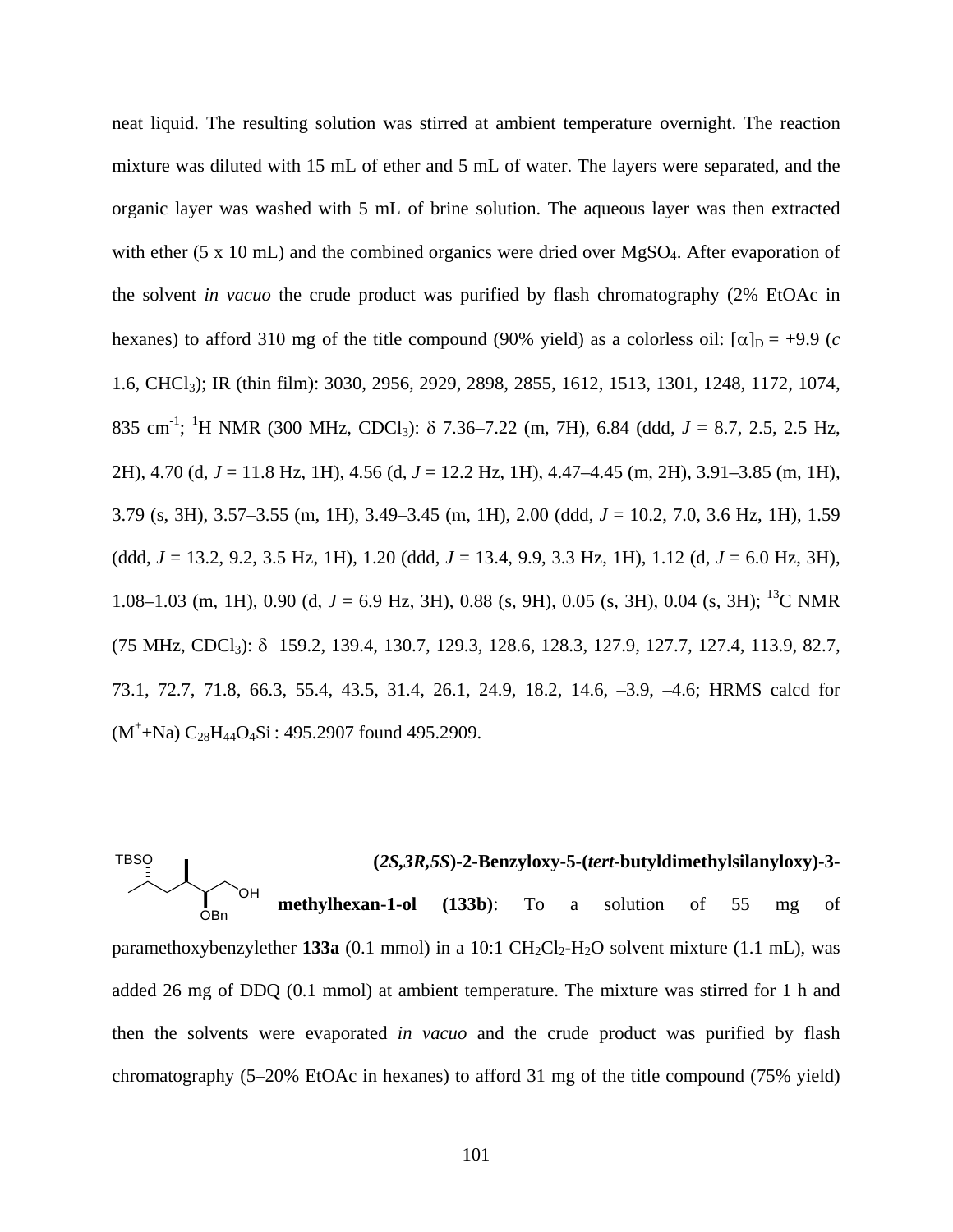as a colorless oil:  $[\alpha]_D = +49.6$  (*c* 1.0, CHCl<sub>3</sub>); IR (thin film): 3434, 2957, 2929, 2883, 2856, 1496, 1255, 1074, 835 cm<sup>-1</sup>; <sup>1</sup>H NMR (300 MHz, CDCl<sub>3</sub>): δ 7.37–7.27 (m, 5H), 4.70 (d, *J* = 11.3 Hz, 1H), 4.49 (d, *J* = 11.3 Hz, 1H), 3.94–3.87 (m, 2H), 3.69–3.59 (m, 2H), 3.43 (ddd, *J* = 8.3, 7.5, 4.2 Hz, 1H), 2.22–2.12 (m, 1H), 1.96 (br s, 1H), 1.70 (ddd, *J* = 12.9, 9.7, 2.7 Hz, 1H), 1.16 (d,  $J = 6.0$  Hz, 3H), 0.95 (d,  $J = 7.0$  Hz, 3H), 0.90 (s, 9H), 0.08 (s, 3H), 0.07 (s, 3H); <sup>13</sup>C NMR (75 MHz, CDCl3): δ 138.5, 128.4, 127.8, 127.7, 84.1, 71.8, 66.0, 62.2, 41.8, 29.7, 25.9, 24.8, 18.0, 15.3, -4.1, -4.8; HRMS calcd for  $(M^+ + Na) C_{20}H_{36}O_3SiNa$ : 375.2331 found 375.2332.

# **(***2S,3R,5S***)-2-Benzyloxy-5-(***tert***-butyldimethylsilanyloxy)-3 methylhexanal (130)**: To a –78 ° C solution of 12 μL of oxalyl chloride in CHO **TBSO** ŌBn

0.4 mL of CH<sub>2</sub>Cl<sub>2</sub> added 20 µL of DMSO dropwise. The turbid solution was stirred at –78 °C for 10 min and then a solution of 30 mg of alcohol **133b** in 0.4 mL of  $CH_2Cl_2$  was added and the resulting solution was stirred at –78 °C for 30 min following which 70 μL of DIPEA was added. After stirring at –78 °C for 10 min it was warmed to ambient temperature over 30 min. The reaction was worked up by the addition of 2 mL of ether and 3 mL of saturated ammonium chloride solution. After separation of layers, the aqueous layer was extracted with ether (3 x 5 mL). The combined organics were dried over Na<sub>2</sub>SO<sub>4</sub> and evaporated *in vacuo*. The crude product was purified by column chromatography (5% EtOAc in hexanes) on Iatrobeads to isolate 26 mg of the title compound (84% yield):  $[\alpha]_D = -15.4$  (*c* 0.61, CHCl<sub>3</sub>); IR (thin film): 2958, 2929, 2856, 1732, 1462, 1255, 1131, 1075, 835 cm<sup>-1</sup>; <sup>1</sup>H NMR (300 MHz, CDCl<sub>3</sub>): δ 9.67 (d, *J* = 2.2 Hz, 1H), 7.37–7.33 (m, 5H), 4.70 (d, *J* = 11.7 Hz, 1H), 4.52 (d, *J* = 11.7 Hz, 1H), 3.89 (ddq, *J* = 9.3, 2.6, 2.6 Hz, 1H), 3.62 (dd, *J* = 4.6, 2.6 Hz, 1H), 2.30–2.20 (m, 1H), 1.57 (ddd, *J* = 13.5,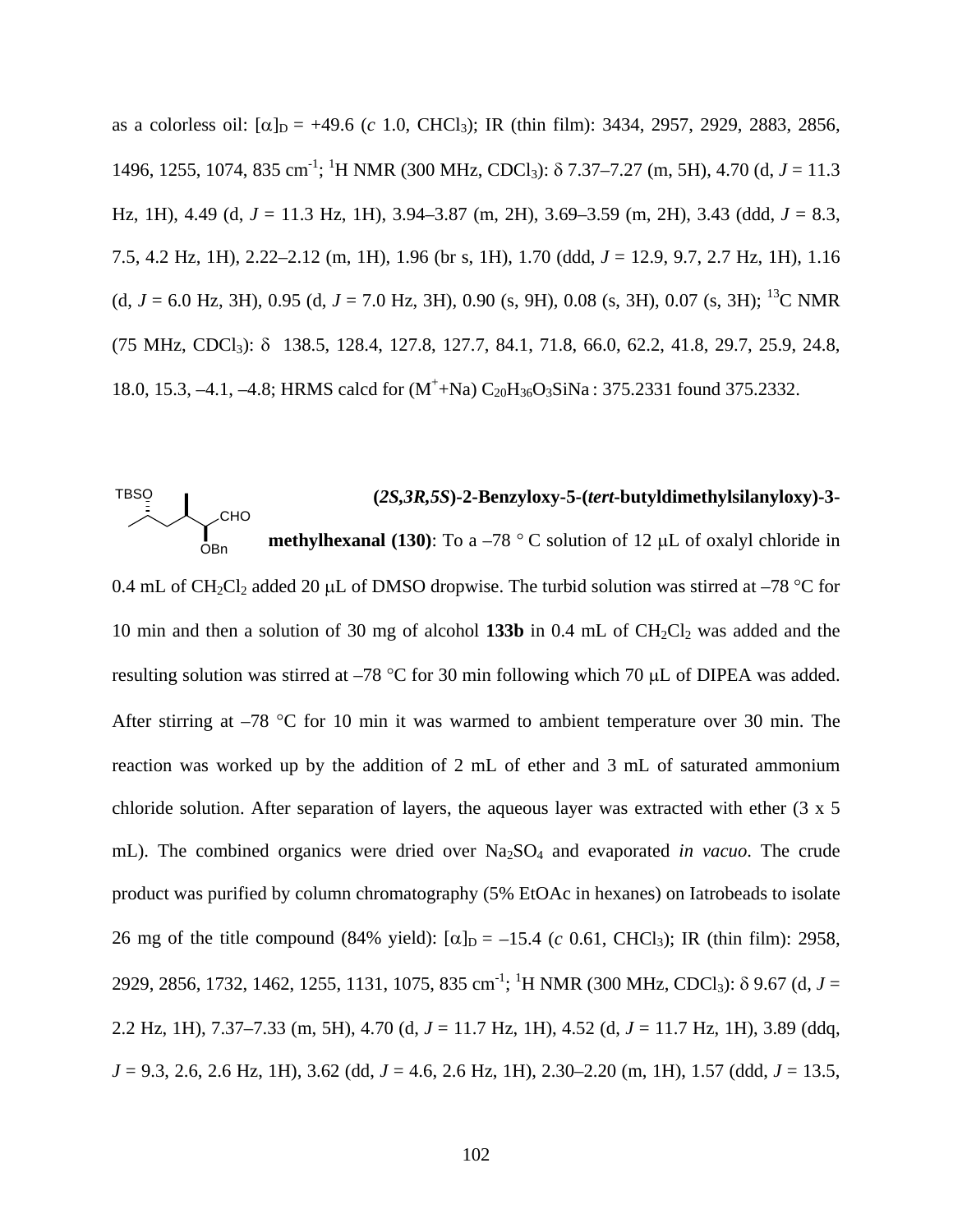9.4, 4.1 Hz, 1H), 1.30 (ddd, *J* = 13.4, 9.9, 3.3 Hz, 1H), 1.14 (d, *J* = 6.0 Hz, 3H), 0.97 (d, *J* = 6.9 Hz, 3H), 0.89 (s, 9H), 0.06 (s, 3H), 0.05 (s, 3H); 13C NMR (75 MHz, CDCl3): δ 204.2, 137.6, 128.4, 128.2, 127.9, 87.6, 72.7, 65.9, 42.8, 31.2, 25.9, 24.6, 18.0, 14.2, –4.1, –4.8; HRMS calcd for  $(M^+$ +Na)  $C_{20}H_{34}O_3Si$ : 373.2175 found 373.2179.

\n
$$
\begin{array}{r}\n \text{TBSO} \\
\hline\n \text{H} \\
\text{H} \\
\text{H} \\
\text{H}\n \end{array}
$$
\n (3S,5R)-3,5-Bis-(tert-butyldimethylsilanyloxy)-5-methyl-7-  
\n
$$
\text{H} \\
\text{H}\n \text{H}\n \text{H}\n \text{H}\n \text{H}\n \text{H}\n \text{H}\n \text{H}\n \text{H}\n \text{H}\n \text{H}\n \text{H}\n \text{H}\n \text{H}\n \text{H}\n \text{H}\n \text{H}\n \text{H}\n \text{H}\n \text{H}\n \text{H}\n \text{H}\n \text{H}\n \text{H}\n \text{H}\n \text{H}\n \text{H}\n \text{H}\n \text{H}\n \text{H}\n \text{H}\n \text{H}\n \text{H}\n \text{H}\n \text{H}\n \text{H}\n \text{H}\n \text{H}\n \text{H}\n \text{H}\n \text{H}\n \text{H}\n \text{H}\n \text{H}\n \text{H}\n \text{H}\n \text{H}\n \text{H}\n \text{H}\n \text{H}\n \text{H}\n \text{H}\n \text{H}\n \text{H}\n \text{H}\n \text{H}\n \text{H}\n \text{H}\n \text{H}\n \text{H}\n \text{H}\n \text{H}\n \text{H}\n \text{H}\n \text{H}\n \text{H}\n \text{H}\n \text{H}\n \text{H}\n \text{H}\n \text{H}\n \text{H}\n \text{H}\n \text{H}\n \text{H}\n \text{H}\n \text{H}\n \text{H}\n \text{H}\n \text{H}\n \text{H}\n \text{H}\n \text{H}\n \text{H}\n \text{H}\n \text{H}\n \text{H}\n \text{H}\n \text{H}\n \text{H}\n \text{H}\n \text{H}\n \text{H}\n \text{H}\n \text{H}\n \text{H}\n \text{H}\n \text{H}\n \text{H}\n \text{H}\n \text{H}\n \text{H}\n \text{H}\n \text{H}\n \text{H}\n \text{H}\n \text{H}\n \text{H}\n \text{H}\n \text{H
$$

of Weinreb amide 86a (0.31 mmol) in 0.7 mL of CH<sub>2</sub>Cl<sub>2</sub> added 0.62 mL of diisobutylaliminum hydride (1 M solution in hexanes, 0.62 mmol) dropwise via syringe. The solution was stirred at – 78 °C for 10 min and then quenched with 10 mL of 0.2 M solution of HCl. The resulting turbid solution was allowed to stir for 1 h during which time it separated into clear layers. The layers were separated and the organic layer was filtered through a 1:1 mixture of celite: florisil. The aqueous layers were extracted with  $CH_2Cl_2$  (5 x 10 mL). The combined organics were dried over Na2SO4 and the solvents were removed *in vacuo*. The crude product was purified by flash chromatography (2% EtOAc in hexanes) to afford 0.124 g of aldehyde **86b** (88%) as a clear oil:  $[\alpha]_D = +8.3$  (*c* 1.0, CHCl<sub>3</sub>); IR (thin film): 2956, 2930, 2857, 2710, 2166, 1729, 1472, 1252, 1114, 838 cm<sup>-1</sup>; <sup>1</sup>H NMR (300 MHz, CDCl<sub>3</sub>): δ 9.81 (dd, *J* = 3.2, 2.1 Hz, 1H), 4.58 (dddd, *J* = 10.3, 7.6, 5.9, 3.0 Hz, 1H), 2.87 (ddd, *J* = 15.9, 2.6, 1.8 Hz, 1H), 2.58 (ddd, *J* = 10.9, 7.6, 3.2 Hz, 1H), 1.98 (dd, *J* = 14.0, 9.4 Hz, 1H), 1.81 (dd, *J* = 13.8, 2.6 Hz, 1H), 1.46 (s, 3H), 0.86 (s, 9H), 0.84 (s, 9H), 0.21 (s, 3H), 0.18 (s, 9H), 0.16 (s, 3H), 0.13 (s, 3H), 0.09 (s, 3H); 13C NMR (75 MHz, CDCl<sub>3</sub>): δ 202.8, 108.9, 89.7, 68.4, 66.6, 52.1, 32.5, 25.7 (2C), 17.9, 17.8, -0.3, -2.9, -3.1, -4.1, -4.7; HRMS calcd for  $(M^+ + Na) C_{23}H_{48}O_3Si_3$ : 479.2809, found 479.2811.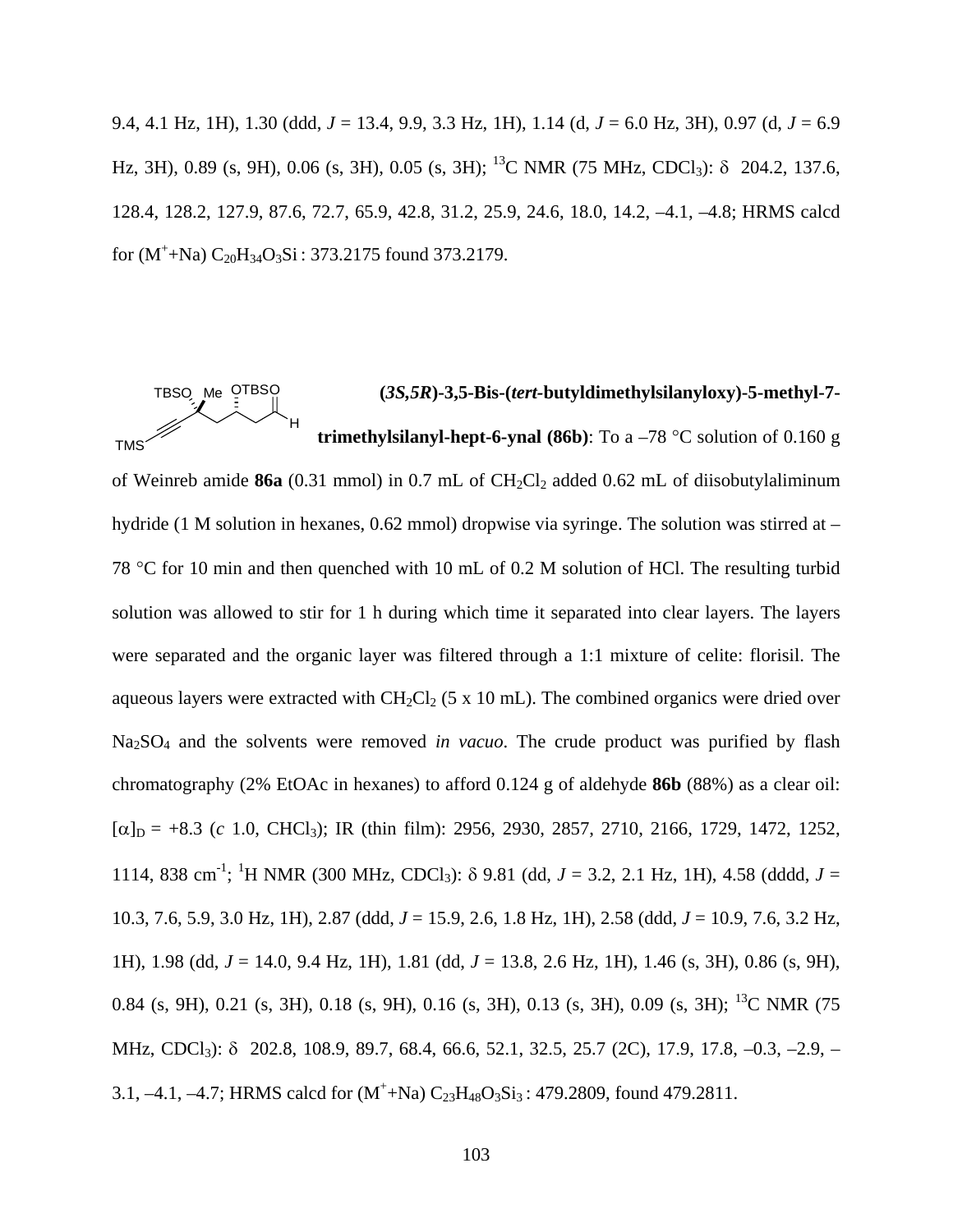TBSO Me OTBS S **TMS** S

# **2-[(***2S,4R***)-2,4-Bis-(***tert***-butyldimethylsilanyloxy)-4-methyl-6 trimethylsilanyl-hex-5-ynyl]-[1,3]dithiane (129)**: To a –10 °C

solution of 60 mg of aldehyde **86b** (0.130 mmol) and 17 mg of 1, 3-propanedithiol (0.16 mmol, 1.2 equiv) in 1 mL of  $CH_2Cl_2$  was added 13  $\mu$ L of titanium tetrachloride (1 M solution in  $CH_2Cl_2$ , 0.013 mmol, 0.1 equiv). The resulting solution was allowed to warm to ambient temperature and stirred for 1 h. It was then quenched with saturated NH4Cl solution and the layers were separated. The aqueous layer was extracted with ether (3 x 5 mL). The combined organics were dried over MgSO4 and the solvents were evaporated *in vacuo*. The crude product was purified by flash chromatography (1% EtOAc in hexanes) to afford 44 mg of dithiane **129** (61%) as a clear oil:  $\alpha|_{D} = +31.7$  (*c* 0.606, CHCl<sub>3</sub>); IR (thin film): 2956, 2929, 2856, 2165, 1472, 1252, 1123, 989, 837 cm<sup>-1</sup>; <sup>1</sup>H NMR (300 MHz, CDCl<sub>3</sub>): δ 4.30 (dddd, *J* = 12.1, 8.1, 6.5, 3.8 Hz, 1H), 4.17 (dd, *J* = 11.2, 3.3 Hz, 1H), 2.95–2.69 (m, 4H), 2.32 (ddd, *J* = 14.1, 11.3, 2.7 Hz, 1H), 2.14–2.04 (m, 1H), 1.95–1.67 (m, 4H), 1.43 (s, 3H), 0.90 (s, 9H), 0.87 (s, 9H), 0.23 (s, 3H), 0.21 (s, 3H), 0.19 (s, 9H), 0.15 (s, 3H), 0.12 (s, 3H); <sup>13</sup>C NMR (75 MHz, CDCl<sub>3</sub>):  $\delta$  109.1, 89.4, 77.2, 68.0, 67.1, 52.6, 44.8, 43.7, 32.5, 30.9, 30.1, 25.9, 25.8, 18.0, 17.9, –0.2, –2.7, –2.8, – 4.0,  $-4.5$ ; HRMS calcd for  $C_{26}H_{54}O_2Si_3S_2$ : 546.2873, found 546.2866.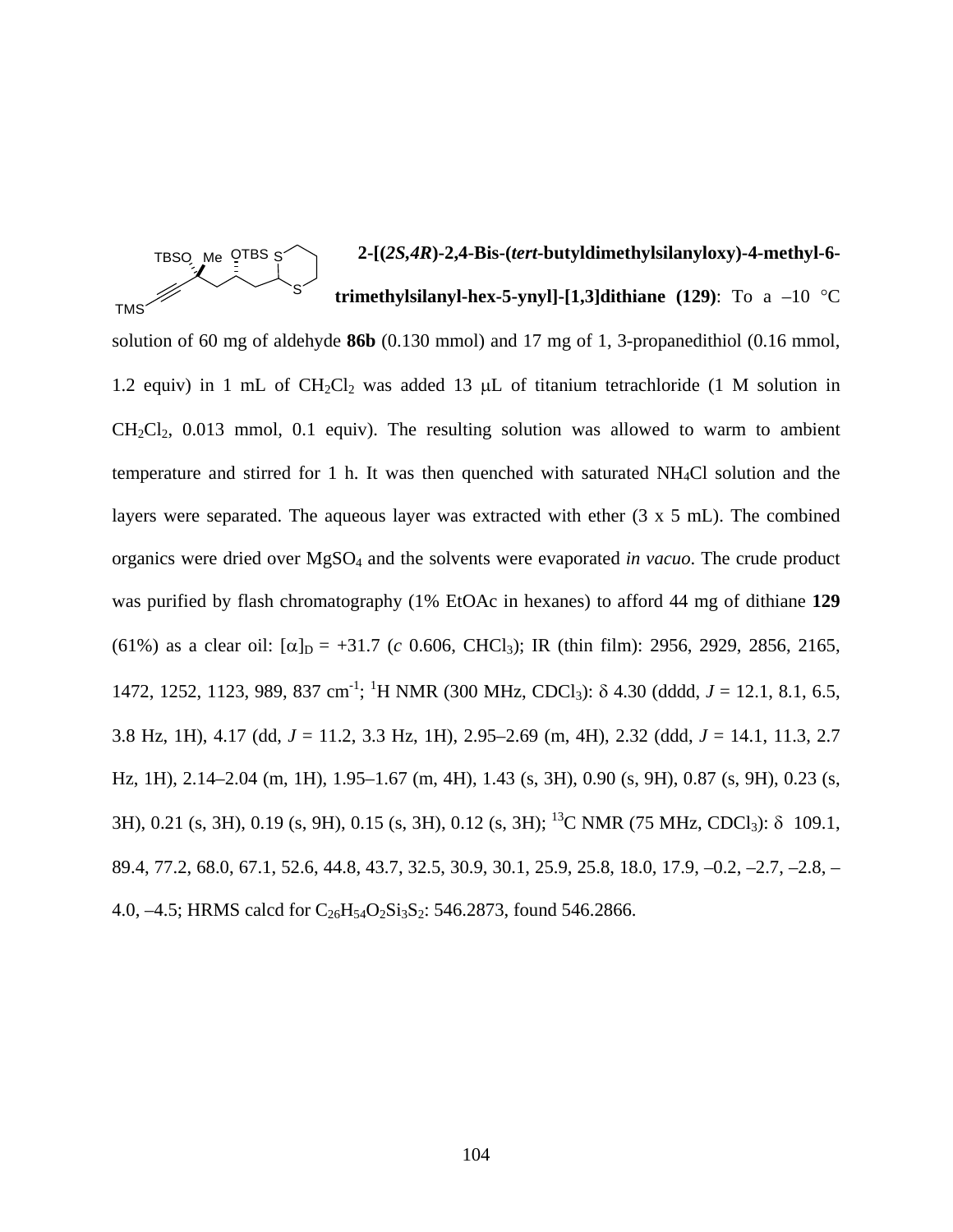# **BIBLIOGRAPHY**

- [1] (a) Kobayashi, J.; Tsuda, M. *Nat. Prod. Rep.* **2004**, *21*, 77-93. (b) Tsuda, M.; Kubota, T.; Sakuma, Y.; Kobayashi, J. *Chem. Pharm. Bull* **2001**, *49*, 1366-1367.
- [2] Bauer, I.; Maranda, L.; Shimizu, Y.; Peterson, R. W.; Cornell, L.; Steiner, J. R.; Clardy, J. *J. Am. Chem. Soc.* **1994**, *116*, 2657-2658.
- [3] Ishibashi, M.; Ishiyama, H.; Kobayashi, J. *Tetrahedron Lett.* **1994**, *35*, 8241-8242.
- [4] Kobayashi, J.; Ishibashi, M. *Chem. Rev.* **1993**, *93*, 1753-1769.
- [5] Chakraborty, T. K.; Thippeswamy, D. *Chem. Lett*. **1997**, 563-564.
- [6] Chakraborty, T.K.; Suresh, V. R. *Chem. Lett.* **1997**, 565-567.
- [7] Ohi, K.; Nishiyama, S. *Synlett* **1999,** *5*, 573-575.
- [8] Ohi, K.; Shima, K.; Hamada, K.; Saito, Y.; Hamada, N.; Ohba, S.; Nishiyama, S. *Bull.Chem. Soc. Jpn.,* **1998***, 71*, 2433-2440.
- [9] Lee, D-H.; Rho, M-D. *Tetrahedron Lett.* **2000**, *41*, 2573-2576.
- [10] Lee, D-H.; Lee, S-W. *Tetrahedron Lett.* **1997**, *38*, 7909-7910.
- [11] Cid, M. B.; Pattenden, G, *Synlett* **1998**, 540-541.
- [12] Cid, M. B.; Pattenden, G, *Tetrahedron Lett.* **2000**, *41*, 7373-7378.
- [13] Ishiyama, H.; Takemura, T.; Tsuda, M.; Kobayashi, J. *J. Chem. Soc. Perkin Trans.1*  **1999**, 1163-1166.
- [14] Ishiyama, H.; Takemura, T.; Tsuda, M.; Kobayashi, J. *Tetrahedron Lett.* **1999**, 55, 4583- 4594.
- [15] Eng, H. M.; Myles, D. C. *Tetrahedron Lett.* **1999**, *40*, 2275-2278.
- [16] Eng, H. M.; Myles, D. C. *Tetrahedron Lett.* **1999**, *40*, 2279-2281.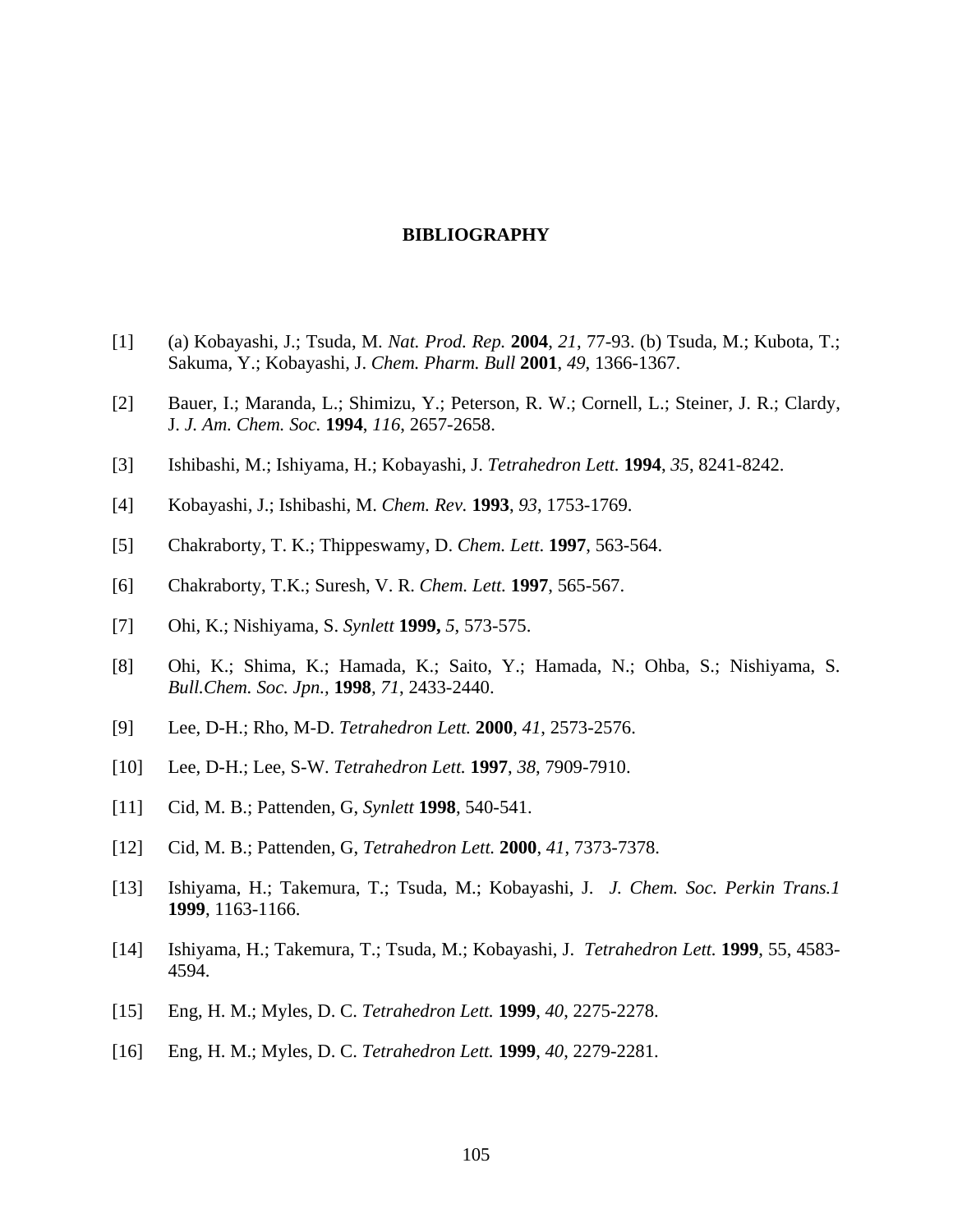- [17] (a) Zhang, W.; Carter, R. G. *Org. Lett.* **2005**, *7*, 4209-4212. (b) Zhang, W.; Carter, R. G.; Yokochi, A. F. T. *J. Org. Chem.* **2004** , *69*, 2569-2572.
- [18] Mandal, A. K.; Schneekloth, J. S.; Kuramochi, K.; Crews, C, M. *Org. Lett.* **2006**, 8, 427- 430.
- [19] Nelson, S. G.; Peelen, T. J.; Wan, Z, *J. Am. Chem. Soc.***1999**, *121,* 9742-9743.
- [20] (a) Wan, Z.; Nelson, S. G. *J. Am. Chem. Soc.* **2000**, *122,* 10470-10471 (b) Nelson, S. G.; Cheung, W. S.; Kassick, A. J.; Hilfiker, M. A. *J. Am. Chem. Soc.* **2002**, *124,* 13654- 13655.
- [21] Kassick, A. J. Ph.D. thesis, *University of Pittsburgh*, **2004**.
- [22] Brown, H. C.; Rao, C. G.; Kulkarni, S. U, *Synthesis*, **1979**, 704-05.
- [23] Wadsworth, Jr.; W. S.; Emmons, W. D. *J. Am. Chem. Soc.* **1961**, *83*, 1733-1738.
- [24] Nicolaou, K. C.; Wallace, P. A.; Shi, S.; Oulette, M. A.; Bunnage, M. E.; Gunzer, J. L.; Shi, G.; Yang, Z. *Chem. Eur. J.* **1999**, *5*, 628-645.
- [25] This is an alternative route to the known sulfone fragment **65,** previously made by Pattenden and co-workers. See ref. 11.
- [26] This step was performed by Dr. Andrew J. Kassick. See Andrew J. Kassick, Ph.D. thesis, *University of Pittsburgh*, **2004**.
- [27] Still. W. C.; Kahn, M.; Mitra, A. J. *J. Org. Chem.* **1978***, 43*, 2923-2925.
- [28] Compounds **74** and **74a** were not fully characterized since they are known compounds.
- [29] Gao, Y.; Hanson, R. M.; Klunder, J. M.; Ko, S. Y.; Masamune, H.; Sharpless, K. B. *J. Am. Chem. Soc.* **1987**, *109*, 5765-5780.
- [30] Trost, B.M.; Sorum, M. T.; Chan, C.; Harms, A. E.; Ruther, G. *J. Am. Chem. Soc.* **1997**, *121*, 698-708.
- [31] (a) Dess, D. B.; Martin, J. C. *J. Org. Chem.* **1983**, *48*, 4155-4156. (b) Dess, D. B.; Martin, J. C. *J. Am. Chem. Soc.* **1991**, *113*, 7277-7287.
- [32] Lipshutz, B. H.; Ellsworth, E. L.; Dimock, S. H.; Reuter, D. C. *Tetrahedron Lett.* **1989**, *30*, 2065-2068.
- [33] Singer, R. D.; Hutzinger, M. W.; Oelschlager, A. C. *J. Org. Chem.* **1991**, *56*, 4933-4938 and references therein.
- [34] (a) Barbero, A.; Cuadrado, P.; Fleming, I.; Gonzalez, A. M.; Pulido, F. *J. Chem. Soc., Chem. Comm.* **1992**, 351-353. (b) Harris, L.; Jarowicki, K.; Kocienscki, P.; Bell, R. *Synlett*, **1996**, 903-905.